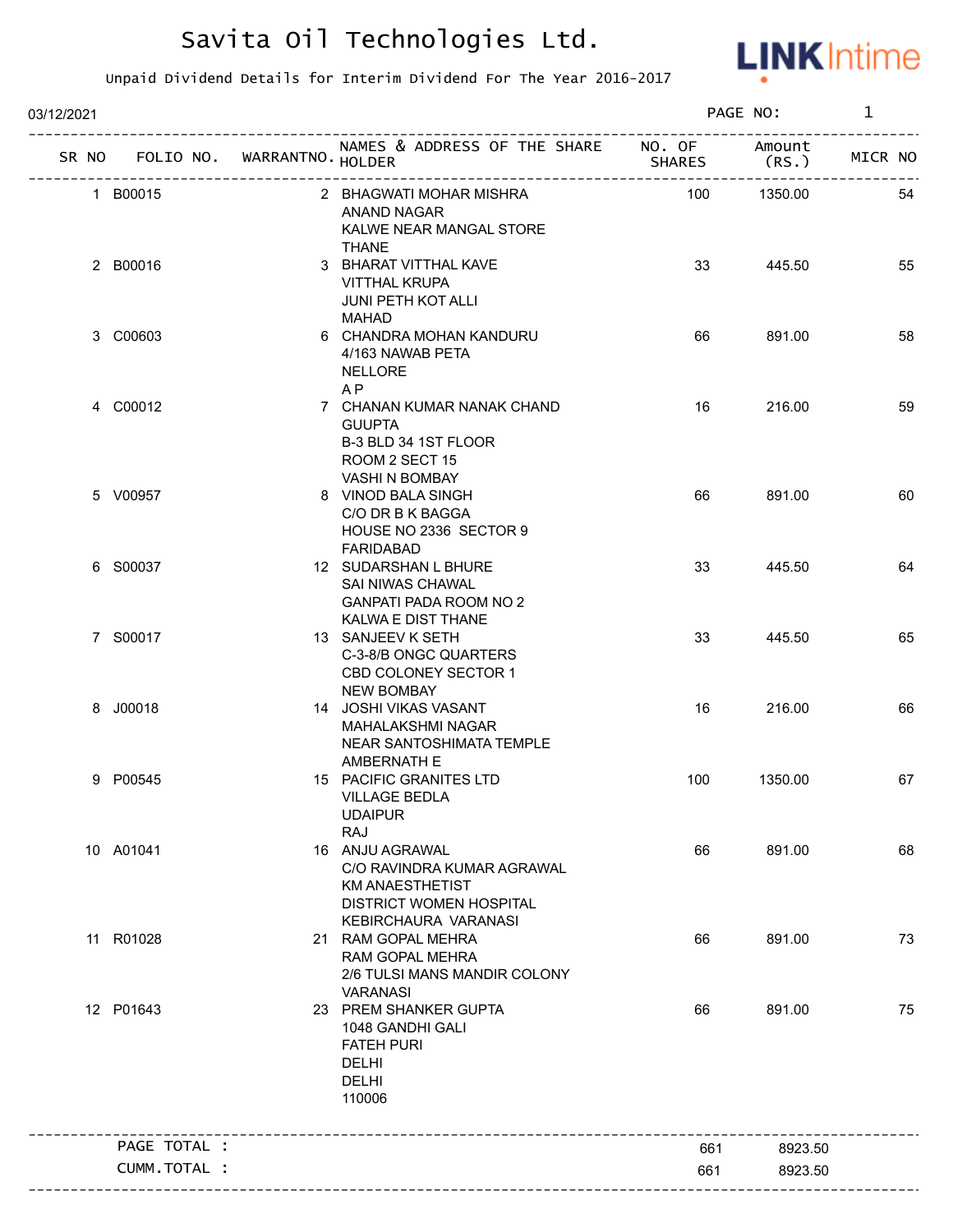

| 03/12/2021 |                                   |                                                                                                                                        |               | PAGE NO:        | $\overline{2}$ |    |
|------------|-----------------------------------|----------------------------------------------------------------------------------------------------------------------------------------|---------------|-----------------|----------------|----|
|            | SR NO FOLIO NO. WARRANTNO. HOLDER | NAMES & ADDRESS OF THE SHARE NO. OF<br>___________________________                                                                     | <b>SHARES</b> | Amount<br>(RS.) | MICR NO        |    |
|            | 13 M01768                         | 25 MEERA KHANDELWAL<br>3703 CHOWRI BAZAR<br>DELHI<br>DELHI<br>110006                                                                   | 100           | 1350.00         |                | 77 |
|            | 14 M00594                         | 26 MADHU JAIN<br>$B/8-C$<br>SIDHARTHA EXTEN<br><b>NEW DELHI</b><br><b>NEW DELHI</b>                                                    | 100           | 1350.00         |                | 78 |
|            | 15 Y00528                         | 110014<br>28 YOGENDRA KUMAR<br>FLAT NO 12 E/D BLDG SECTOR 3<br>PURTAP VIHAR<br><b>NEW DELHI</b><br><b>NEW DELHI</b><br>110017          | 66            | 891.00          |                | 80 |
|            | 16 O00556                         | 29 OSCAR HOLDINGS PRIVATE LIMITED<br>FLAT NO 23-24 DEEPAK BUILDING<br>13 NEHRU PLACE<br><b>NEW DELHI</b><br><b>NEW DELHI</b><br>110019 | 66            | 891.00          |                | 81 |
|            | 17 10633456                       | 30 SUDHIR MEHNDIRATTA<br>HOUSE NO 101 POCKET 52<br>CHITTRANJAN PARK<br><b>NEW DELHI</b><br><b>NEW DELHI</b><br>110019                  | $\mathbf{1}$  | 13.50           |                | 82 |
|            | 18 O00554                         | 32 OSCAR DRUGS PRIVATE LIMITED<br>X-62 OKHLA INDUSTRIAL AREA<br>PHASE II<br><b>NEW DELHI</b><br><b>NEW DELHI</b><br>110020             | 100           | 1350.00         |                | 84 |
|            | 19 D01355                         | 33 DHARAM VIR RANA<br>G-100 SHUBH ENCLAVE<br>H-4/5 PARWANA ROAD<br><b>PITAMPURA</b><br><b>DELHI</b><br><b>DELHI</b><br>110034          | 66            | 891.00          |                | 85 |
|            | 20 IN30234910010244               | 35 OM PRAKASH GUPTA<br>A-1, 284A<br>Lawrence Road<br>Delhi<br>110035                                                                   | 83            | 1120.50         |                | 87 |
|            | 21 L00502                         | 36 LD AGARWAL<br><b>B N 72 SHALIMAR BAGH</b><br><b>WEST</b><br><b>NEW DELHI</b><br><b>DELHI</b><br>110052                              | 100           | 1350.00         |                | 88 |
|            | PAGE TOTAL :                      |                                                                                                                                        | 1343          | 18130.50        |                |    |
|            | CUMM.TOTAL :                      |                                                                                                                                        | 1343          | 18130.50        |                |    |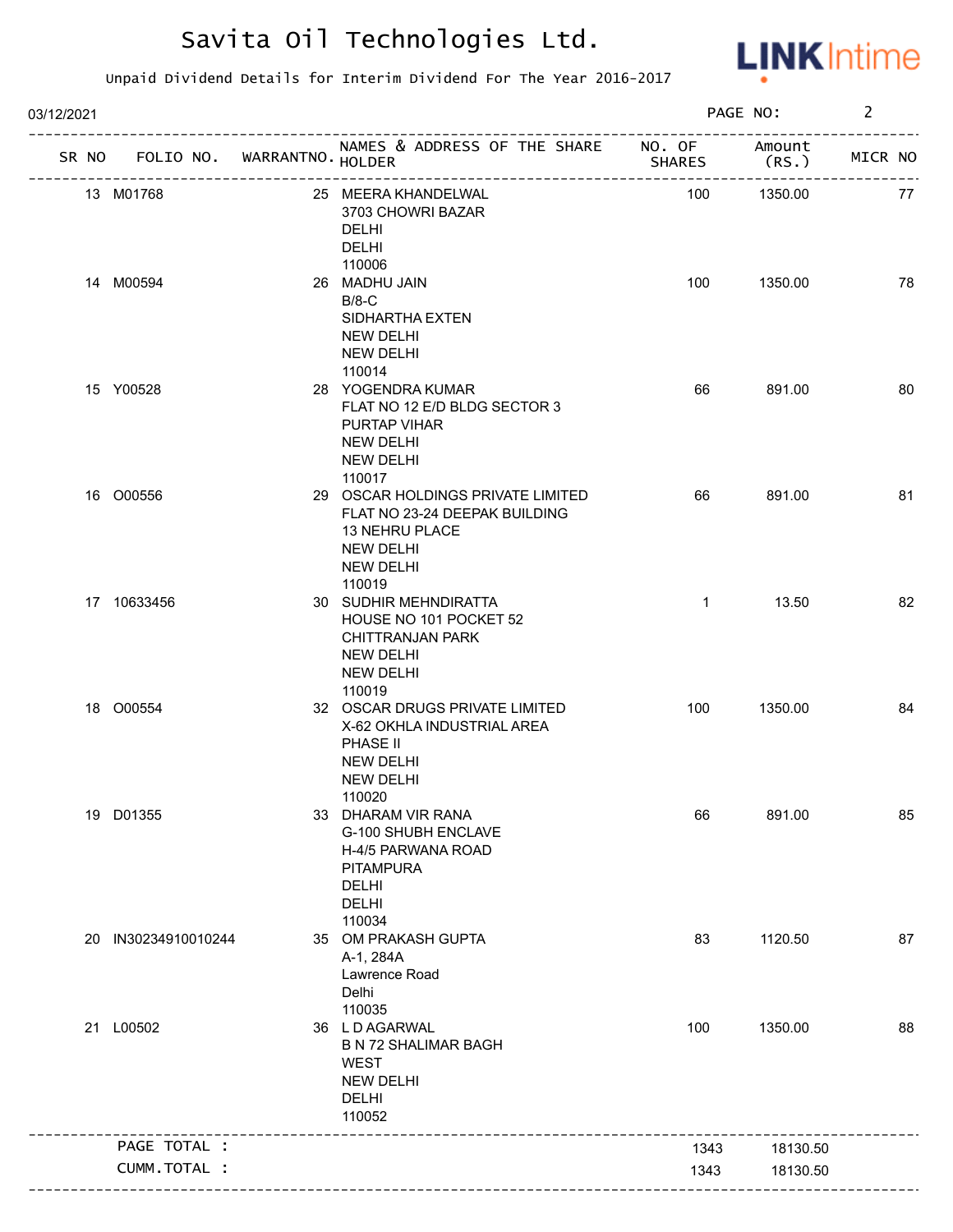

| 03/12/2021 |                                   |                                                                                                                                     |               | PAGE NO:         | 3       |
|------------|-----------------------------------|-------------------------------------------------------------------------------------------------------------------------------------|---------------|------------------|---------|
|            | SR NO FOLIO NO. WARRANTNO. HOLDER | NAMES & ADDRESS OF THE SHARE NO. OF                                                                                                 | <b>SHARES</b> | Amount<br>(RS. ) | MICR NO |
|            | 22 V00929                         | 37 VINAY KUMAR BIRLA<br>AC-4/50-A DDA FLATS<br><b>SHALIMAR BAGH</b><br><b>DELHI</b><br><b>DELHI</b>                                 | 66            | 891.00           | 89      |
|            | 23 R01010                         | 110052<br>39 RAKESH SHARMA<br>364 RAKESH BHAVAN<br>BEHIND POORAM CINEMS CH DADRI<br><b>DIST BHIWANI</b><br><b>BHIWANI</b><br>123306 | 66            | 891.00           | 91      |
|            | 24 1301760000619866               | 41 RAKESH KUMAR SINGH<br>H.NO. 338<br><b>SHANTI NAGAR</b><br>MODEL TOWN<br>PANIPAT.<br>132103                                       | 66            | 891.00           | 93      |
|            | 25 IN30133018408006               | 47 SURESH KUMAR AGGARWAL<br>H.NO.4261<br>WARD NO.21<br><b>AGGARWAL STREET</b><br><b>BATHINDA</b><br>151001                          | 10            | 135.00           | 99      |
|            | 26 B00648                         | 49 BALJINDER SINGH<br>762/B PHASE 9 HIG FLATS<br>MOHALI CHANDIGARH<br>CHANDIGARH<br>160059                                          | 66            | 891.00           | 101     |
|            | 27 M00833                         | 50 MAHINDER KAUR BATRA<br>C/O R S BATRA<br>31 RAILWAY BOARD BLDG<br>THE MALL SHIMLA<br><b>SHIMLA</b><br>171003                      | 66            | 891.00           | 102     |
|            | 28 N00847                         | 51 NAVNIDHI GUPTA<br>C/O SARVESHWAR RICE MILLS<br>BELOW GUMAT JAMMU TAWI<br>J AND K<br><b>JAMMU</b><br>180001                       | 66            | 891.00           | 103     |
|            | 29 R01669                         | 52 ROHIT GUPTA<br>C/O SARVESHWAR RICE MILLS<br>BELOW GUMAT JAMMU TAWI<br>J AND K<br><b>JAMMU</b><br>180001                          | 66            | 891.00           | 104     |
|            | 30 S00016                         | 54 SANJAY MORRIS DAVIDSON<br>15/11-A CIVIL LINES<br><b>KANPUR</b><br><b>UTTAR PRADESH</b><br><b>KANPUR</b><br>208001                | 33            | 445.50           | 106     |
|            | PAGE TOTAL :                      |                                                                                                                                     | 1848          | 24948.00         |         |
|            | CUMM.TOTAL :                      |                                                                                                                                     | 1848          | 24948.00         |         |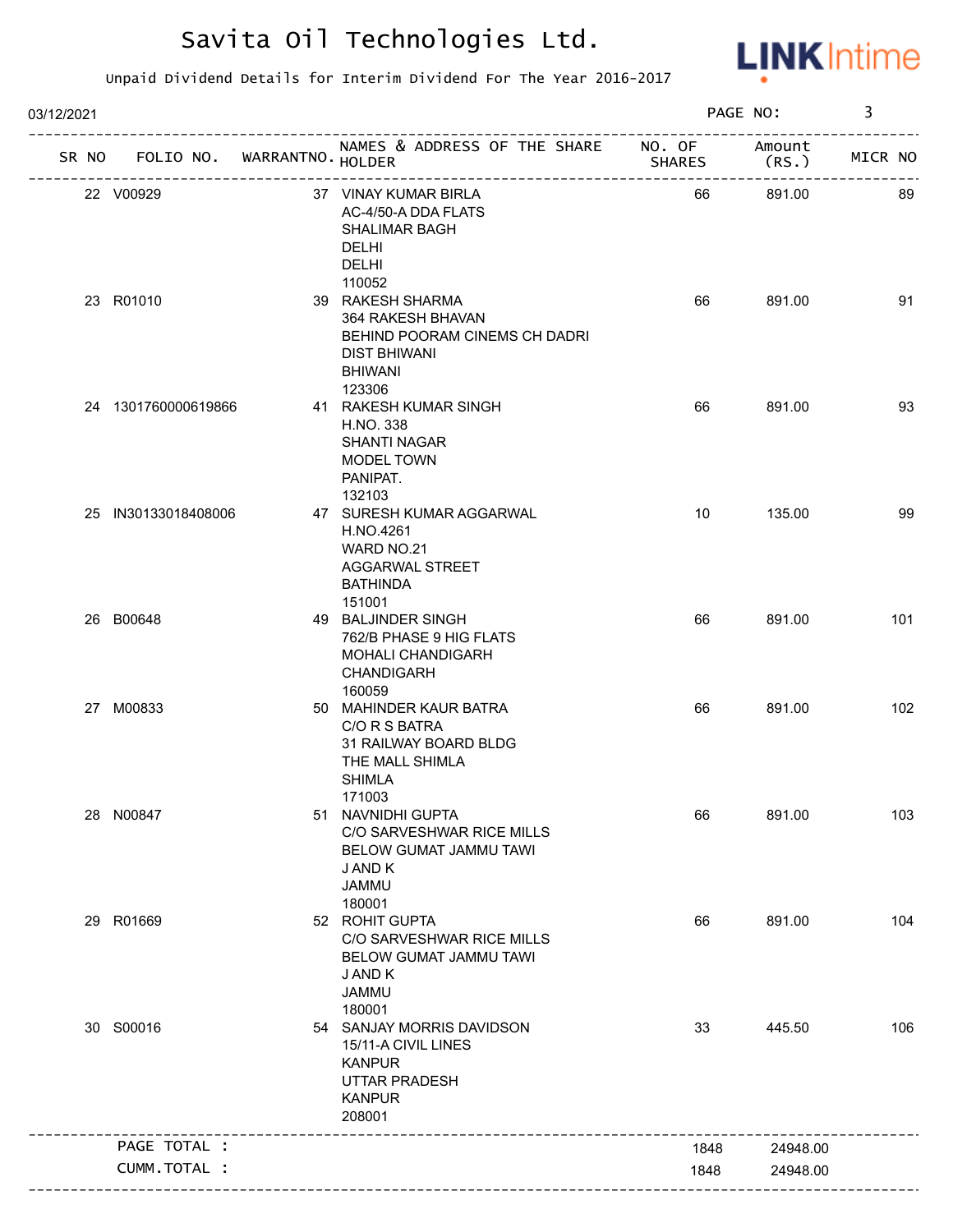

| 03/12/2021 |                     |              |                                   |                                                                                                                                              |               | PAGE NO:       | 4       |
|------------|---------------------|--------------|-----------------------------------|----------------------------------------------------------------------------------------------------------------------------------------------|---------------|----------------|---------|
|            |                     |              | SR NO FOLIO NO. WARRANTNO. HOLDER | NAMES & ADDRESS OF THE SHARE NO. OF                                                                                                          | <b>SHARES</b> | Amount<br>(RS. | MICR NO |
|            | 31 1206120000327719 |              |                                   | 58 ALOK RAIZADA<br>4/116<br><b>BAZRIA HARLAL</b><br><b>FARRUKHABAD</b><br>209625                                                             | 100           | 1350.00        | 110     |
|            | 32 A00619           |              |                                   | 60 AJAY KUMAR GANGWAR<br>C/O SHREE LUXMI COLD STORAGE<br><b>THANDI SARAK</b><br><b>FARRUKHABAD</b><br><b>FARUKHABAD</b><br>209625            | 66            | 891.00         | 112     |
|            | 33 1206120000033177 |              |                                   | 63 AMIT KUMAR AGRAHARI<br>40/39 AMIT TRADERS<br><b>BANDA SAGAR ROAD</b><br><b>ASHOK NAGAR</b><br><b>FATEHPUR</b><br>212601                   | 50            | 675.00         | 115     |
|            | 34 S08926           |              |                                   | 65 SANJAY MEHRA<br>143 JAWAHAR NAGAR EXTENSION<br><b>BHELUPUR</b><br><b>VARANASI</b><br><b>VARANASI</b><br>221010                            | 100           | 1350.00        | 117     |
|            | 35 IN30088814142387 |              |                                   | 71 RAMA SRIVASTAVA<br>M 58/C LDA COLONY<br><b>KANPUR ROAD</b><br><b>LUCKNOW</b><br><b>LKO</b><br>226012                                      | 41            | 553.50         | 123     |
|            | 36 R02006           |              |                                   | 72 RANI GUPTA<br>C/O S P GUPTA<br>133/339 NEW GANESH GANJ<br>OPP RAJ DHANI HOTEL<br><b>LUCKNOW</b><br><b>LUCKNOW</b><br>226018               | 100           | 1350.00        | 124     |
|            | 37 S08890           |              |                                   | 73 SURENDRA PRASAD GUPTA<br>133/339 NEW GANESHGANJ<br>OPP RAJ DHANI HOTEL<br><b>GANESHGANJ</b><br><b>LUCKNOW</b><br><b>LUCKNOW</b><br>226018 | 66            | 891.00         | 125     |
| 38         | IN30155710852169    |              |                                   | 75 SAVITRI DEVI<br>D 5 SECTOR F<br>KAPOORTHALAL BAGH<br><b>LUCKNOW</b><br>226024                                                             | 15            | 202.50         | 127     |
|            | 39 IN30155721867969 |              |                                   | 76 HARJEET SINGH<br>1443, CIVIL LINE NO-2<br><b>KURWAR NAKA</b><br><b>SULTANPUR</b><br>228001                                                | 66            | 891.00         | 128     |
|            | PAGE TOTAL :        |              |                                   |                                                                                                                                              | 2452          | 33102.00       |         |
|            |                     | CUMM.TOTAL : |                                   |                                                                                                                                              | 2452          | 33102.00       |         |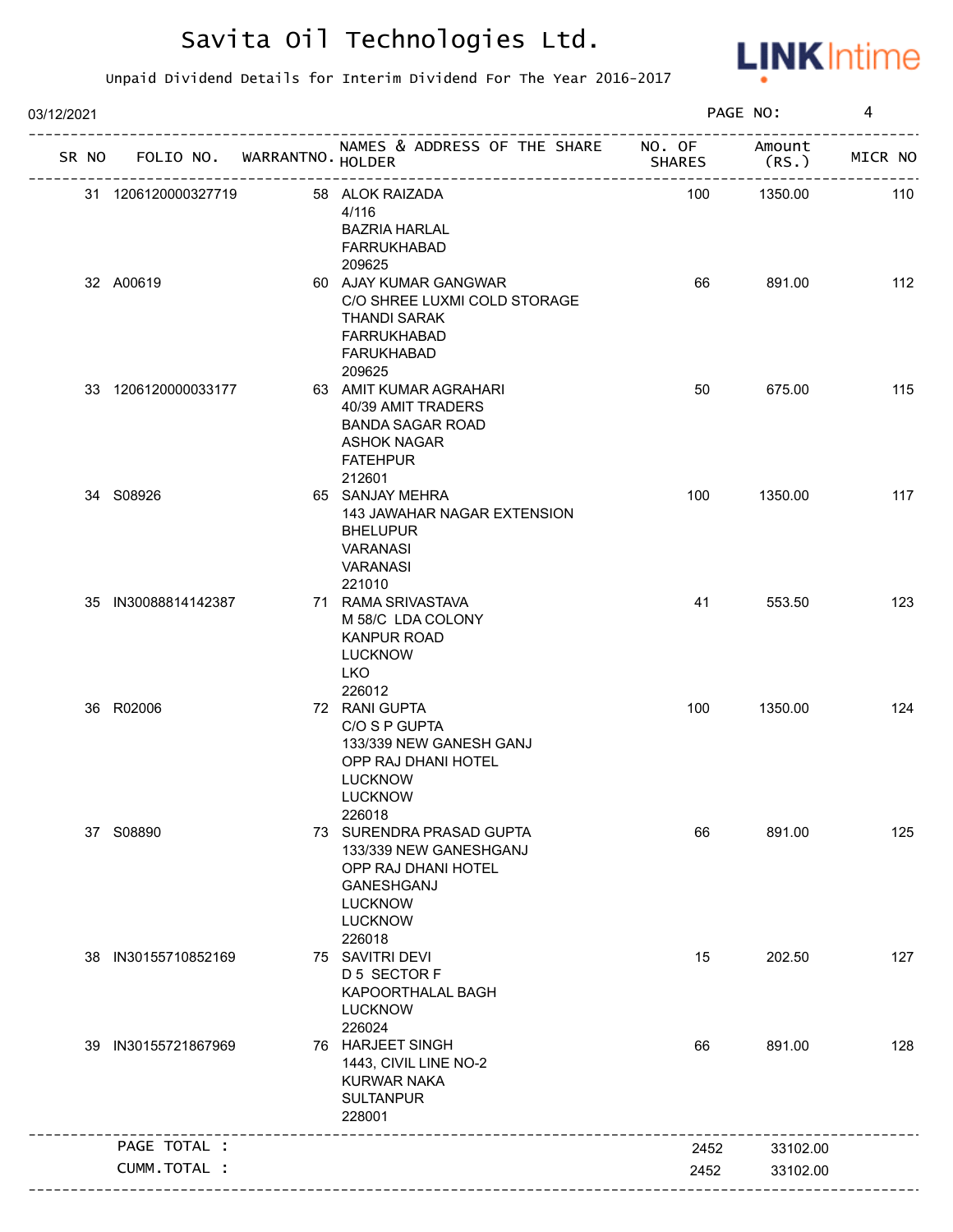

| 03/12/2021 |       |                     |                             |                                                                                                                                 |               | PAGE NO:        | 5       |
|------------|-------|---------------------|-----------------------------|---------------------------------------------------------------------------------------------------------------------------------|---------------|-----------------|---------|
|            | SR NO |                     | FOLIO NO. WARRANTNO. HOLDER | NAMES & ADDRESS OF THE SHARE NO. OF                                                                                             | <b>SHARES</b> | Amount<br>(RS.) | MICR NO |
|            |       | 40 1203040000009969 |                             | 77 SUJATA SRIVASTAVA<br>$3 - 1154$<br>N.T.P.C COLONY<br><b>UNCHAHAR</b><br>RAEBARELI<br>229406                                  | 10            | 135.00          | 129     |
|            |       | 41 IN30155711447148 |                             | 78 ANIL CHAUHAN<br><b>VILL-DAUDPURA</b><br>POST- BABAIL BUZURG<br><b>SAHARANPUR</b><br>247120                                   | 73            | 985.50          | 130     |
|            |       | 42 S08925           |                             | 79 SAVITRI DEVI<br>375 CHITRA TAWEKJI SE<br>SHIVMOORTHY GALI<br><b>HARIDWAR</b><br><b>HARIDWAR</b><br>249401                    | 66            | 891.00          | 131     |
|            |       | 43 V01226           |                             | 80 VEENA GUPTA<br>C/O S C GUPTA<br>7 DEV KUNJ SANT VIHAR<br>T P NAGAR BAGHPAT ROAD<br>MEERUT CITY U P INDIA<br>MEERUT<br>250002 | 100           | 1350.00         | 132     |
|            |       | 44 M02016           |                             | 81 MANJU AGARWALA<br>C/O DR R K AGARWALA<br>R-11 MEDICAL COLLEGE<br><b>MEERUT</b><br><b>MEERUT</b><br>250004                    | 100           | 1350.00         | 133     |
|            |       | 45 A00613           |                             | 87 AJAY KUMAR<br>MUKAND LAL MEHTA<br><b>HOLI CHOWK PAKKA BAGH</b><br><b>KHATAULI U P</b><br><b>MUZAFFARNAGAR</b><br>251201      | 66            | 891.00          | 139     |
|            | 46    | IN30202534038149    |                             | 88 RUCHI MEHROTRA<br>SRI RAM BHAWAN<br><b>LOHAR BAGH</b><br><b>SITAPUR</b><br>UP<br>261001                                      | 15            | 202.50          | 140     |
|            |       | 47 V00797           |                             | 89 VIJAY KUMAR KEDIA<br>M/S GANPATRAI VIJAY KUMAR<br>STATION ROAD<br><b>DEORIA UP</b><br><b>DEORIA</b><br>274001                | 100           | 1350.00         | 141     |

|                |      | -----------------------           |
|----------------|------|-----------------------------------|
| TOTAL<br>PAGE  | 2982 | 40257.00                          |
| TOTAL<br>CUMM. | 2982 | 40257.00                          |
|                |      | --------------------------------- |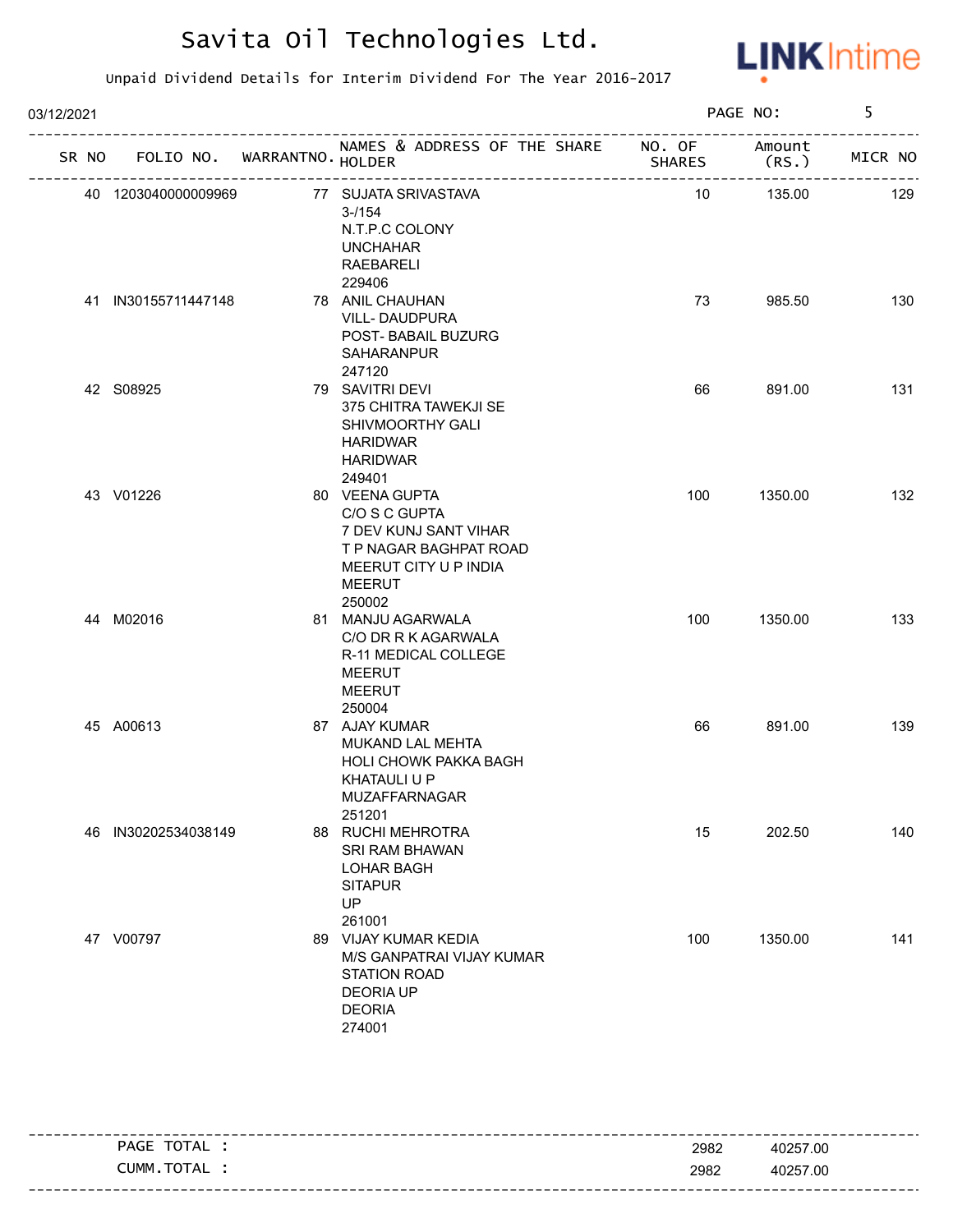

| 03/12/2021 |                                   |                                                                                                                                   |               | PAGE NO:       | 6       |
|------------|-----------------------------------|-----------------------------------------------------------------------------------------------------------------------------------|---------------|----------------|---------|
|            | SR NO FOLIO NO. WARRANTNO. HOLDER | NAMES & ADDRESS OF THE SHARE NO. OF<br>אחכ<br>-----------------------                                                             | <b>SHARES</b> | Amount<br>(RS. | MICR NO |
|            | 48 M01972                         | 90 MAYANK MAHESHWARI<br>101 DEFENCE ESTATE<br><b>GWALIOR ROAD</b><br>AGRA<br>AGRA                                                 | 66            | 891.00         | 142     |
|            | 49 IN30226911424075               | 282001<br>93 GEETA SHARMA<br>ROOP BASS ROAD,<br>ALWAR,<br>RAJASTHAN                                                               | 40            | 540.00         | 145     |
|            | 50 1205830000008023               | 301001<br>98 SHAIKH KAMAL KARIM HOSSAIN<br>C/O ORIENTAL BANK OF COMMERCE<br><b>JOHARI BAZAR</b><br><b>JAIPUR</b><br>302019        | 20            | 270.00         | 150     |
|            | 51 1301760000279105               | 109 VIJESH KUMAR SHAH<br><b>VILLAGE &amp; POST CHHANI</b><br><b>TEHSIL KHERWARA</b><br>DISTT. UDAIPUR<br><b>UDAIPUR</b><br>313804 | 41            | 553.50         | 161     |
|            | 52 S00876                         | 114 SANTOSH KUMAR JAIN<br><b>BANK OF BARODA</b><br><b>GARHI</b><br><b>BAMSWARA</b><br><b>BANSWARA</b><br>327022                   | 66            | 891.00         | 166     |
|            | 53 K00688                         | 116 KAMLA DEVI KHATRI<br>C\O CHAMPA LAL BHEEMRAJ<br>PO CHOHTAM DIST BARMER RAJ<br><b>BARMER</b><br>344702                         | 66            | 891.00         | 168     |
|            | 54 1203510000017327               | 127 ALKESH VRAJLAL RADIA<br>C/O. BRAJLAL SHAMJI<br>OPP. TOWER<br><b>BHANVAD</b><br>360510                                         | 66            | 891.00         | 179     |
|            | 55 IN30051316666700               | 130 HANSA MANSUKHLAL SAVLA<br>NEW JAIL ROAD<br>HOONAR SHALA COMPOUND<br><b>JAMNAGAR</b><br><b>GUJARAT</b><br>361005               | 25            | 337.50         | 182     |
|            | 56 A02688                         | 134 AMIT MOTANI<br>SHYAM CONSULTANCY<br>JODHPUR GATE<br>KHAMBHALIA<br><b>JAMNAGAR</b><br>361305                                   | 100           | 1350.00        | 186     |
|            | PAGE TOTAL :                      |                                                                                                                                   | 3472          | 46872.00       |         |
|            | CUMM.TOTAL :                      |                                                                                                                                   | 3472          | 46872.00       |         |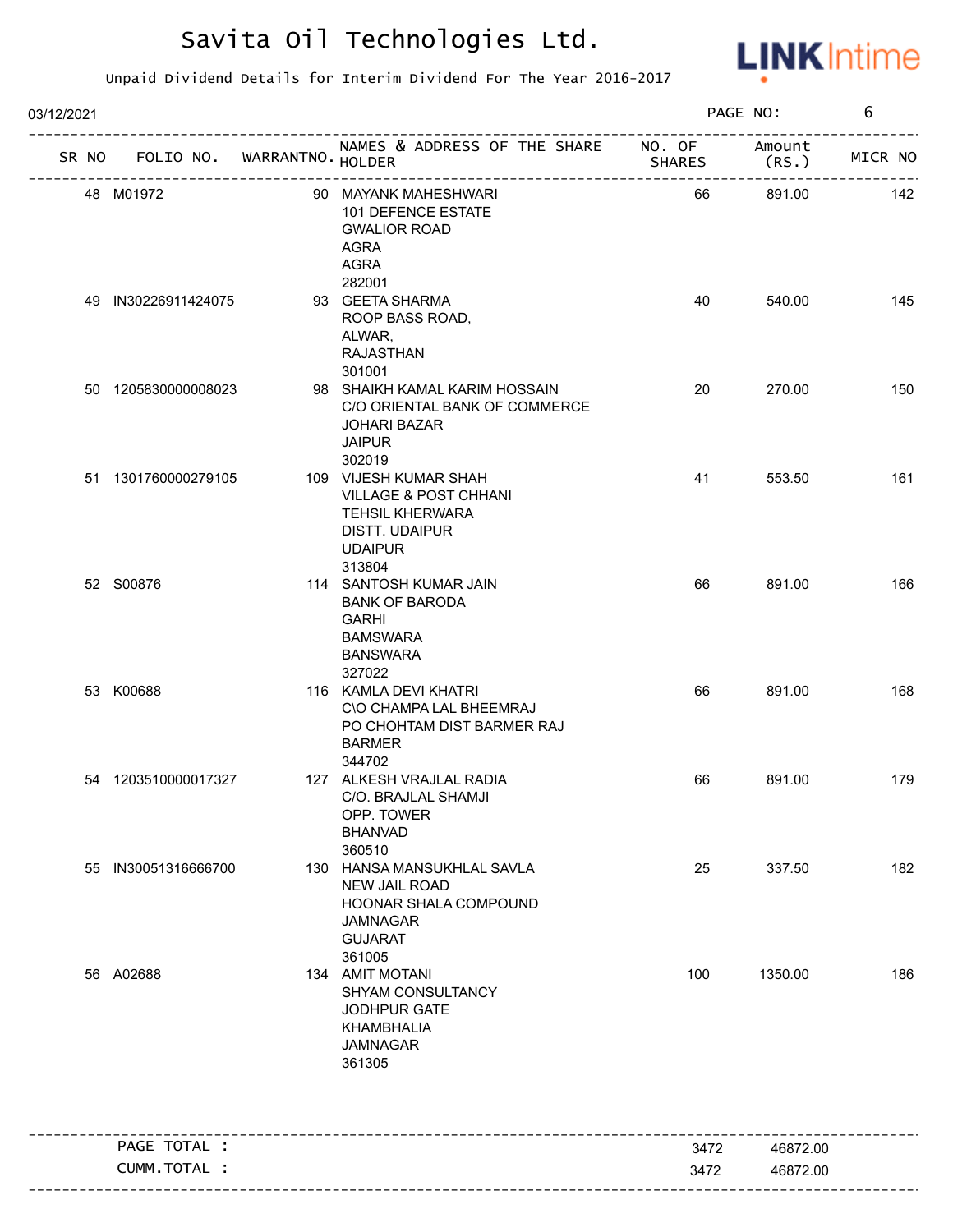

| 03/12/2021 |                     |                             |                                                                                                                                              |               | PAGE NO:        | $\overline{7}$ |
|------------|---------------------|-----------------------------|----------------------------------------------------------------------------------------------------------------------------------------------|---------------|-----------------|----------------|
| SR NO      |                     | FOLIO NO. WARRANTNO. HOLDER | NAMES & ADDRESS OF THE SHARE NO. OF                                                                                                          | <b>SHARES</b> | Amount<br>(RS.) | MICR NO        |
|            | 57 IN30097410416529 |                             | 139 NAMAN DEVENDRAKUMAR SHAH<br>NAVKAR COMPLEX, D - WING,<br>B/H. LOHANA HOSPITAL,<br>DIST. JUNAGADH,<br>VERAVAL.<br>362265                  | 50            | 675.00          | 191            |
|            | 58 IN30097410799531 |                             | 140 KARTIK D. SHAH<br>NAVKAR COMPLEX,<br>NAVKAR-D, 1STFLOOR,<br>B/H. LOHANA HOSPITAL,<br>VERAVAL.<br>362265                                  | 33            | 445.50          | 192            |
|            | 59 D00989           |                             | 145 DIPAK SHETH<br><b>FATEHSINH JINING FACTORY</b><br>OPP PETROL PUMP<br>LIMBDI<br>SURENDRANAGAR<br>363421                                   | 100           | 1350.00         | 197            |
|            | 60 10053338         |                             | 146 RAMABEN CHOTALAL MAJETHIYA<br><b>MANEK VILA FLAT</b><br><b>B-5, SHISU VIHAR CIRCLE</b><br><b>BHAVNAGAR</b><br><b>BHAVNAGAR</b><br>364001 | $\mathbf{1}$  | 13.50           | 198            |
|            | 61 IN30097410525128 |                             | 151 RAJESHBHAI SHANTIBHAI TANK<br>BHAKTINAGAR, PLOT NO. 45,<br>VARSADA ROAD,<br>NEAR SENT ZEVIOURS SCHOOL,<br>AMRELI.<br>365601              | 65            | 877.50          | 203            |
|            | 62 S00649           |                             | 156 SAMPATRAJ MULTANMAL<br>488/2/1/1 L K TRUST BLDG<br>NR RAILWAY PURA<br>REVADI BAZAR AHMEDABAD<br>AHMEDABAD<br>380002                      | 66            | 891.00          | 208            |
|            | 63 D00899           |                             | 157 DIMPALBHAI THAKORLAL SHAH<br>121 AASHIRWAD MARKET<br>1ST FLOOR RAILWAYPURA KALUPUR<br>AHMEDABAD<br>AHMEDABAD<br>380002                   | 100           | 1350.00         | 209            |
|            | 64 N00653           |                             | 158 NARENDRA J MARFATIA<br>2 GURU NANAK CLOTH MARKET<br>PANCH KUWA AHMEDABAD<br>AHMEDABAD<br>380002                                          | 66            | 891.00          | 210            |

|                |      | ----------------------- |
|----------------|------|-------------------------|
| TOTAL<br>PAGE  | 3953 | 53365.50                |
| TOTAL<br>CUMM. | 3953 | 53365.50                |
|                |      |                         |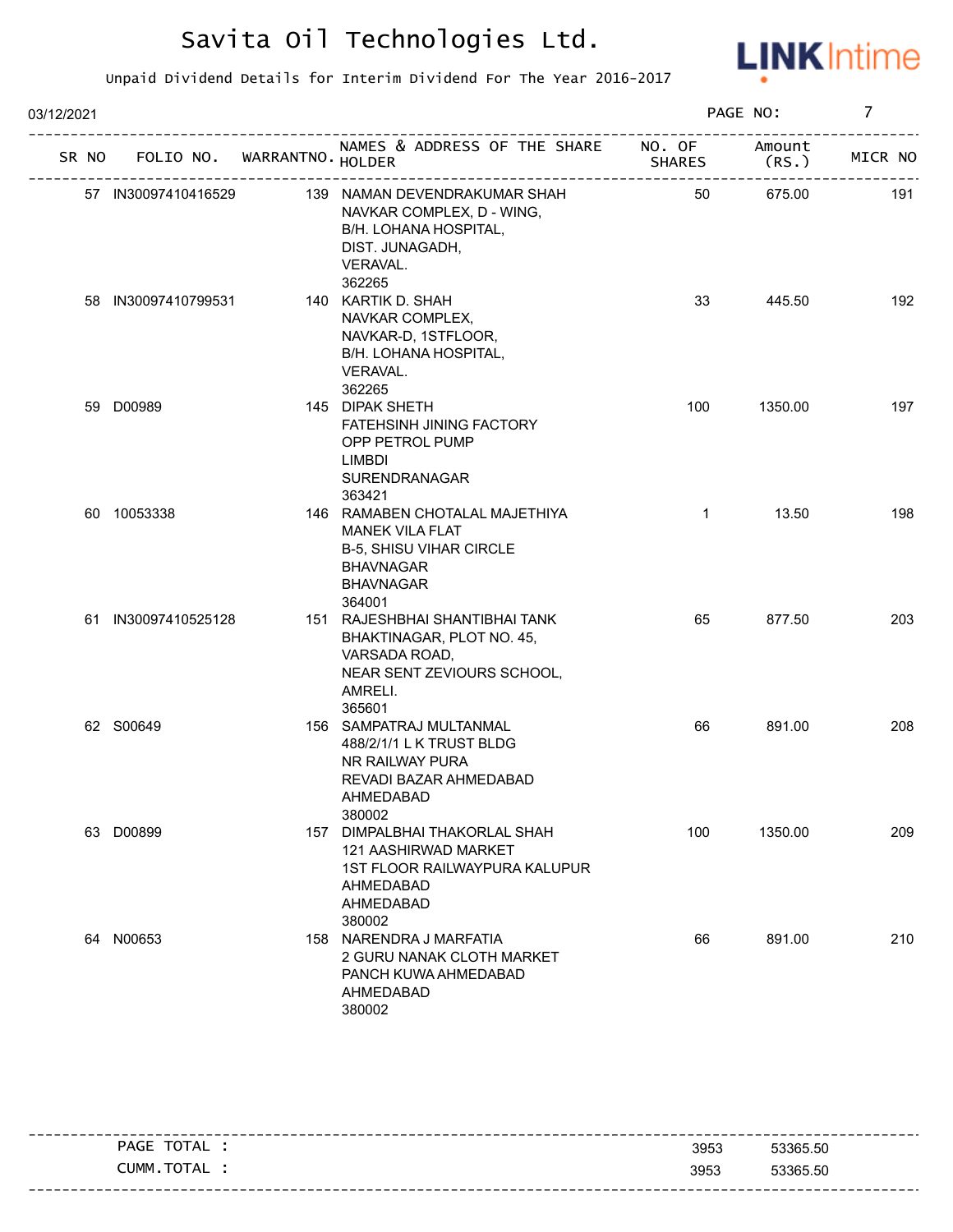

| 03/12/2021 |              |                             |                                                                                                                                                                            |               | PAGE NO:        | 8       |
|------------|--------------|-----------------------------|----------------------------------------------------------------------------------------------------------------------------------------------------------------------------|---------------|-----------------|---------|
| SR NO      |              | FOLIO NO. WARRANTNO. HOLDER | NAMES & ADDRESS OF THE SHARE NO. OF<br>_______________________                                                                                                             | <b>SHARES</b> | Amount<br>(RS.) | MICR NO |
|            | 65 D00897    |                             | 159 DIMPAL T JAIN<br>C/O DIMPAL TRADERS<br>33 ARBUDGIRI SOCIETY<br>RAMBAG ROAD SABARMATI<br>AHMEDABAD<br>AHMEDABAD<br>380005                                               | 100           | 1350.00         | 211     |
|            | 66 R01623    |                             | 162 RITA D RAO<br>CO 213 POWER HOUSE QTR<br>DHARAM NAGAR SABARMATI<br>AHMEDABAD<br>AHMEDABAD<br>380005                                                                     | 66            | 891.00          | 214     |
|            | 67 M01339    |                             | 168 MINABEN SHAH<br>2 PARTH SOCITY NR RAJESHWARI<br><b>ISAN PUR KANS ROAD</b><br>MANI NAGAR AHMEDABAD<br>AHMEDABAD<br>380008                                               | 66            | 891.00          | 220     |
|            | 68 S00704    |                             | 178 SANGEETA NARAINDAS MADHWANI<br>FLAT NO 91 DEVDEEP TOWER<br>SATYA MARG OFF JUDGES<br><b>BUNGLOW ROAD</b><br><b>BODAKDEV</b><br>AHMEDABAD GUJARAT<br>AHMEDABAD<br>380015 | 66            | 891.00          | 230     |
|            | 69 100504    |                             | 183 I RAMJI SONI<br>C/5/42 MAHESHWARI APTS<br>PURUSHOTTAM NAGAR<br>SUBHASH BRIDGE AHMEDABAD<br>AHMEDABAD<br>380027                                                         | 66            | 891.00          | 235     |
|            | 70 L00579    |                             | 184 LALITA KUMAR<br>E 1/16 VIKRAM NAGAR<br><b>AMBLI ROAD</b><br>AHMEDABAD<br>AHMEDABAD<br>380051                                                                           | 66            | 891.00          | 236     |
|            | 71 A01032    |                             | 185 ANJANA SHUKLA<br>A-1 SUKHSAGAR APPARTMENT<br>NEAR KAMALA KAMDHENV HALL<br>DRIVE IN ROAD AHMEDABAD<br>AHMEDABAD<br>380052                                               | 66            | 891.00          | 237     |
|            | 72 H00876    |                             | 186 HIMANSHU DINESH PATEL<br>A-12 PARASMANI FLATS<br>RANNAPARK GHATLODIA<br>AHMEDABAD<br>AHMEDABAD<br>380061                                                               | 100           | 1350.00         | 238     |
|            | PAGE TOTAL : |                             |                                                                                                                                                                            | 4549          | 61411.50        |         |
|            | CUMM.TOTAL : |                             |                                                                                                                                                                            | 4549          | 61411.50        |         |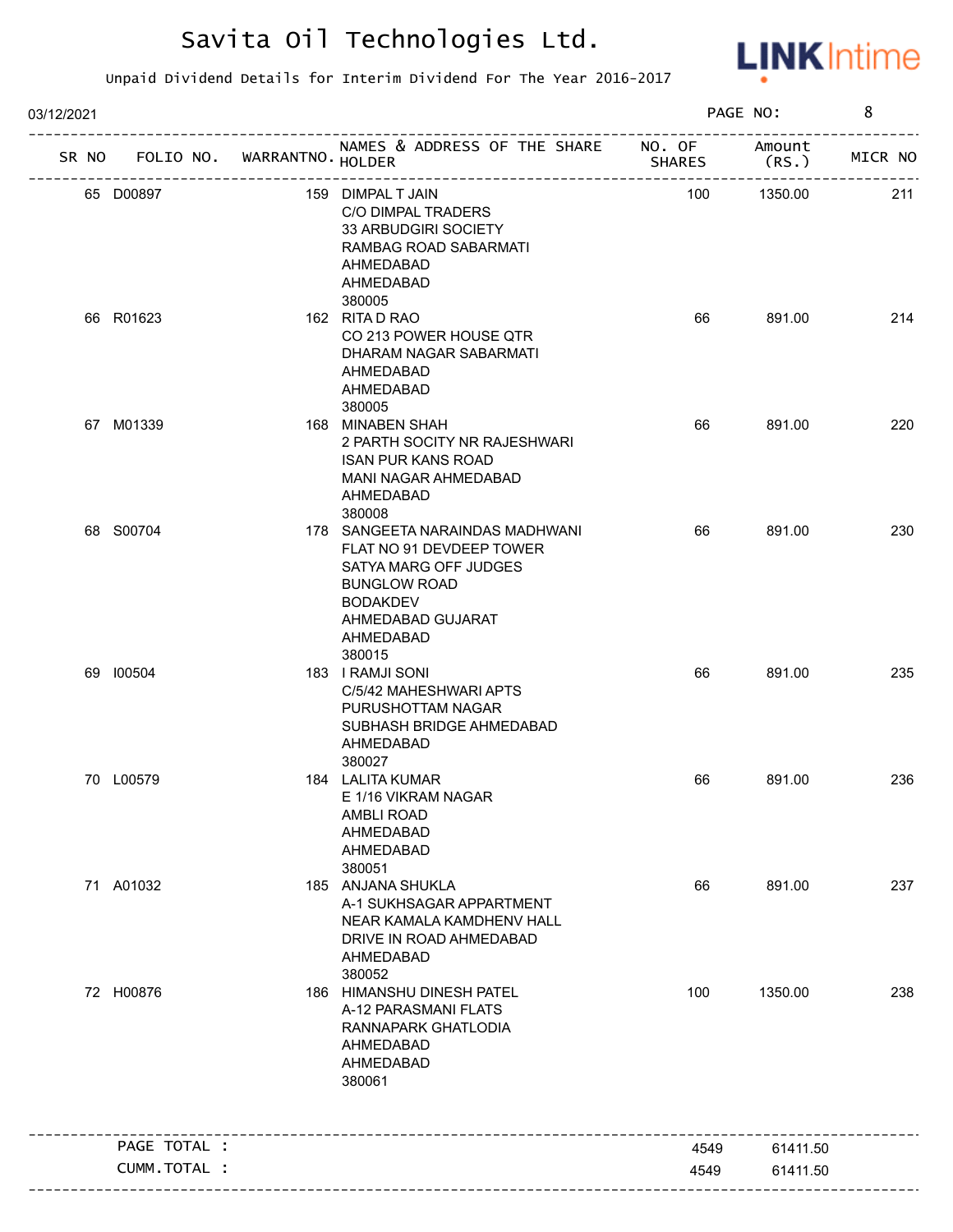

| 03/12/2021 |                             |                                                                                                                                                              |               | PAGE NO:        | 9       |
|------------|-----------------------------|--------------------------------------------------------------------------------------------------------------------------------------------------------------|---------------|-----------------|---------|
| SR NO      | FOLIO NO. WARRANTNO. HOLDER | NAMES & ADDRESS OF THE SHARE NO. OF<br>------------------------------                                                                                        | <b>SHARES</b> | Amount<br>(RS.) | MICR NO |
|            | 73 G00911                   | 187 GOMTIBEN PINAKIN PATEL<br><b>B-9 ADDISHWAR APPARTMENT</b><br><b>NEAR JAIN DERASAR</b><br><b>ANKUR ROAD</b><br>NARANPURA AHMEDABAD<br>AHMEDABAD<br>380063 | 100           | 1350.00         | 239     |
|            | 74 D01264                   | 190 DILIP KUMAR G PATEL<br>PIONEER AGRO IND<br>C-1 30/37 FASE-III<br><b>GID C NAKUDA</b><br>AHMEDABAD<br>AHMEDABAD<br>382330                                 | 66            | 891.00          | 242     |
|            | 75 IN30034310312306         | 193 SUMANTBHAI RAMDAS PATEL<br>22, SHAYONA ORCHID,<br>OPP. R.P.VASANI SCHOOL,<br>NR SHYAMKUTIR, NIKOL ROAD,<br>NAVA NARODA AHMEDABAD.<br>382350              | 83            | 1120.50         | 245     |
|            | 76 IN30132110343147         | 194 NALIN BHAGVANDAS BELANI<br>107, INDRA VIHAR SOCIETY<br>OPP DIAMOND MILL<br><b>NIKOL ROAD</b><br>AHMEDABAD<br>382350                                      | 33            | 445.50          | 246     |
|            | 77 IN30146910062726         | 198 PATEL DINESHKUMAR GOVINDBHAI<br>AT-AJOL<br><b>NAVI DARI SAMA</b><br><b>TA-MANSA</b><br><b>DIS-GANDHINAGAR</b><br>382810                                  | 30            | 405.00          | 250     |
|            | 78 IN30305210502312         | 200 BHAILALBHAI CHATURBHAI PATEL<br><b>MAHESHWAR SOCIETY</b><br><b>VIJAPUR</b><br><b>DIST-MEHSANA</b><br>382870                                              | 55            | 742.50          | 252     |
|            | 79 IN30305210503503         | 201 NEELABEN DHIRUBHAI PATEL<br>SHRI RAM SOCIETY<br><b>VIJAPUR</b><br>DIST-MEHSANA<br>382870                                                                 | 55            | 742.50          | 253     |
|            | 80 IN30305210503608         | 202 KOKILABEN RAJNIKANTBHAI PATEL<br>9, MAHALAXMI SOCIETY<br>T.B. ROAD<br><b>VIJAPUR</b><br><b>DIST-MEHSANA</b><br>382870                                    | 56            | 756.00          | 254     |
|            | 81 IN30220110237139         | 204 JASUMATIBEN MAFATLAL NAYAK<br>10, NUTAN SOCIETY<br>T B ROAD<br><b>MEHSANA</b><br>384002                                                                  | 100           | 1350.00         | 256     |
|            | PAGE TOTAL :                |                                                                                                                                                              | 5127          | 69214.50        |         |
|            | CUMM.TOTAL :                |                                                                                                                                                              | 5127          | 69214.50        |         |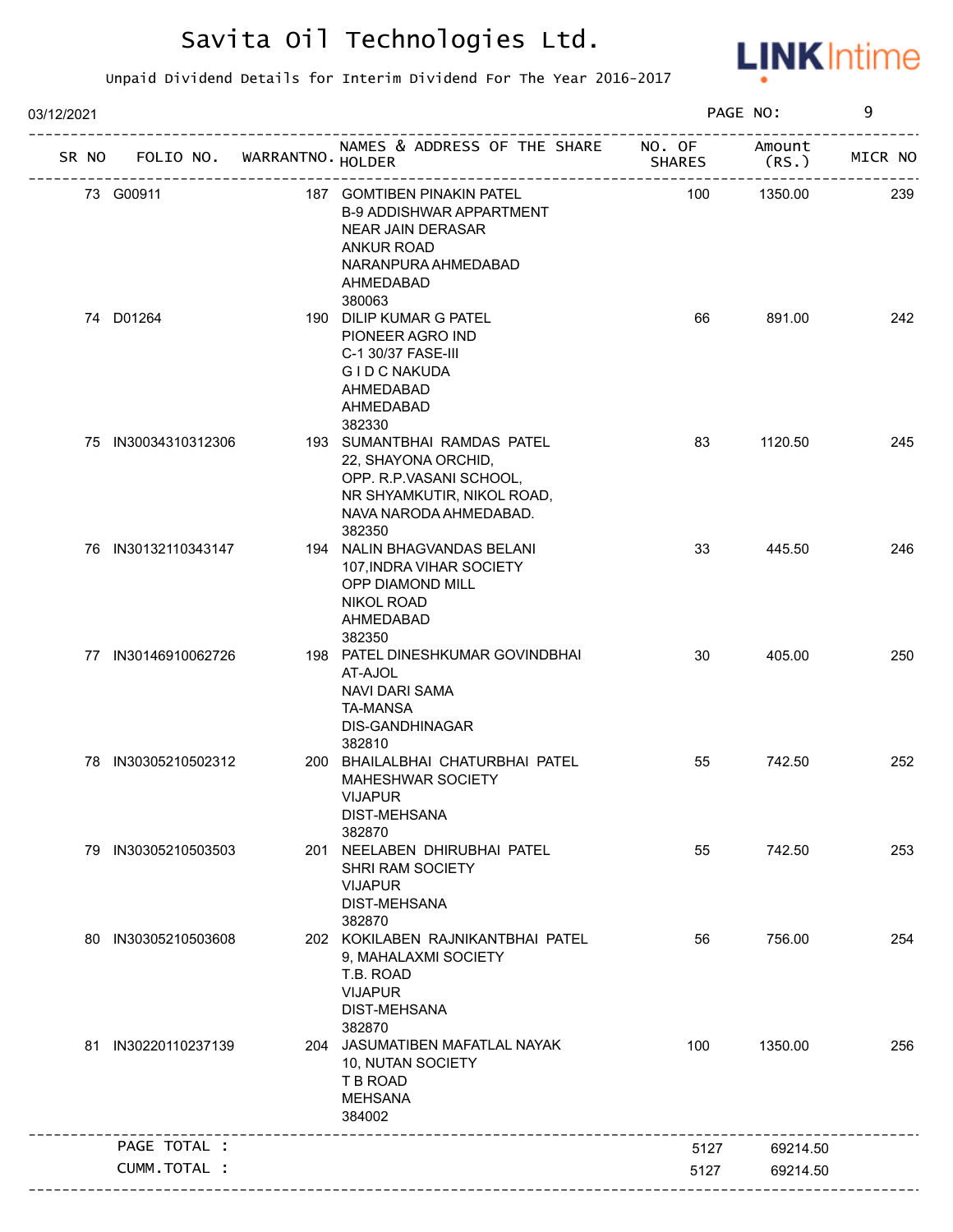

| 03/12/2021 |                     |                            |                                                                                                                                       |               | PAGE NO:        | 10      |
|------------|---------------------|----------------------------|---------------------------------------------------------------------------------------------------------------------------------------|---------------|-----------------|---------|
| SR NO      |                     | FOLIO NO. WARRANTNO HOLDER | NAMES & ADDRESS OF THE SHARE NO. OF                                                                                                   | <b>SHARES</b> | Amount<br>(RS.) | MICR NO |
|            | 82 V01598           |                            | 214 VINODKUMAR SETHALAL PATEL<br>AMBICA ENTERPRISES<br><b>NEAR K D CHEMIST</b><br>PALANPUR B K<br>N G<br><b>BANASKANTHA</b><br>385001 | 100           | 1350.00         | 266     |
|            | 83 M00930           |                            | 218 MANIBEN CHAMANLAL SANKHLA<br>C/O JAI JAGDISH COLD STORAGE<br><b>SARDAR BAGE</b><br>DEESA BK<br><b>BANASKANTHA</b><br>385535       | 100           | 1350.00         | 270     |
|            | 84 C00882           |                            | 226 CHETANA SUNIL AMIN<br>C/O SUNIL AMIN<br>STATE BANK OF SAURASHTRA<br>SARDARGANJ AT ANAND<br>DIST ANAND GUJARAT<br>ANAND<br>388001  | 100           | 1350.00         | 278     |
|            | 85 H00828           |                            | 227 HEMANT KUMAR C TRIVEDI<br>II 22/3 GEB COLONY<br><b>WANAKBORI TPS</b><br>TAL THASARA DIST KHEDA<br><b>KHEDA</b><br>388239          | 100           | 1350.00         | 279     |
|            | 86 IN30063610155286 |                            | 231 SUDHABEN MAHESHBHAI DAVE<br>10/B, KRISHNA NAGAR SOCIETY,<br>SAINATH ROAD,<br>PETLAD.DIST.ANAND.<br>PETLAD.<br>388450              | 50            | 675.00          | 283     |
|            | 87 IN30051314865388 |                            | 232 DIPAKKUMAR GORDHANBHAI<br><b>MUNJANI</b><br>37 SACHIN SOCIETY<br>NR RAMNATH MANDIR<br>PETLAD<br><b>GUJARAT</b><br>388450          | 10            | 135.00          | 284     |
|            | 88 U00596           |                            | 239 URMILABEN B SONI<br>URMILA KUNJ C-43<br>AVINASH SOC HARNI ROAD<br><b>BARODA</b><br>VADODARA<br>390006                             | 100           | 1350.00         | 291     |
|            | 89 B01214           |                            | 240 BRIJESH PARSOTTAM PATEL<br>36/5 PUNITNAGAR SOCIETY<br>PRANAV APT OLD PADRA ROAD<br><b>VADODAR GUJ</b><br>VADODARA<br>390015       | 66            | 891.00          | 292     |
|            | PAGE TOTAL :        |                            |                                                                                                                                       | 5753          | 77665.50        |         |
|            |                     | CUMM.TOTAL :               |                                                                                                                                       |               |                 |         |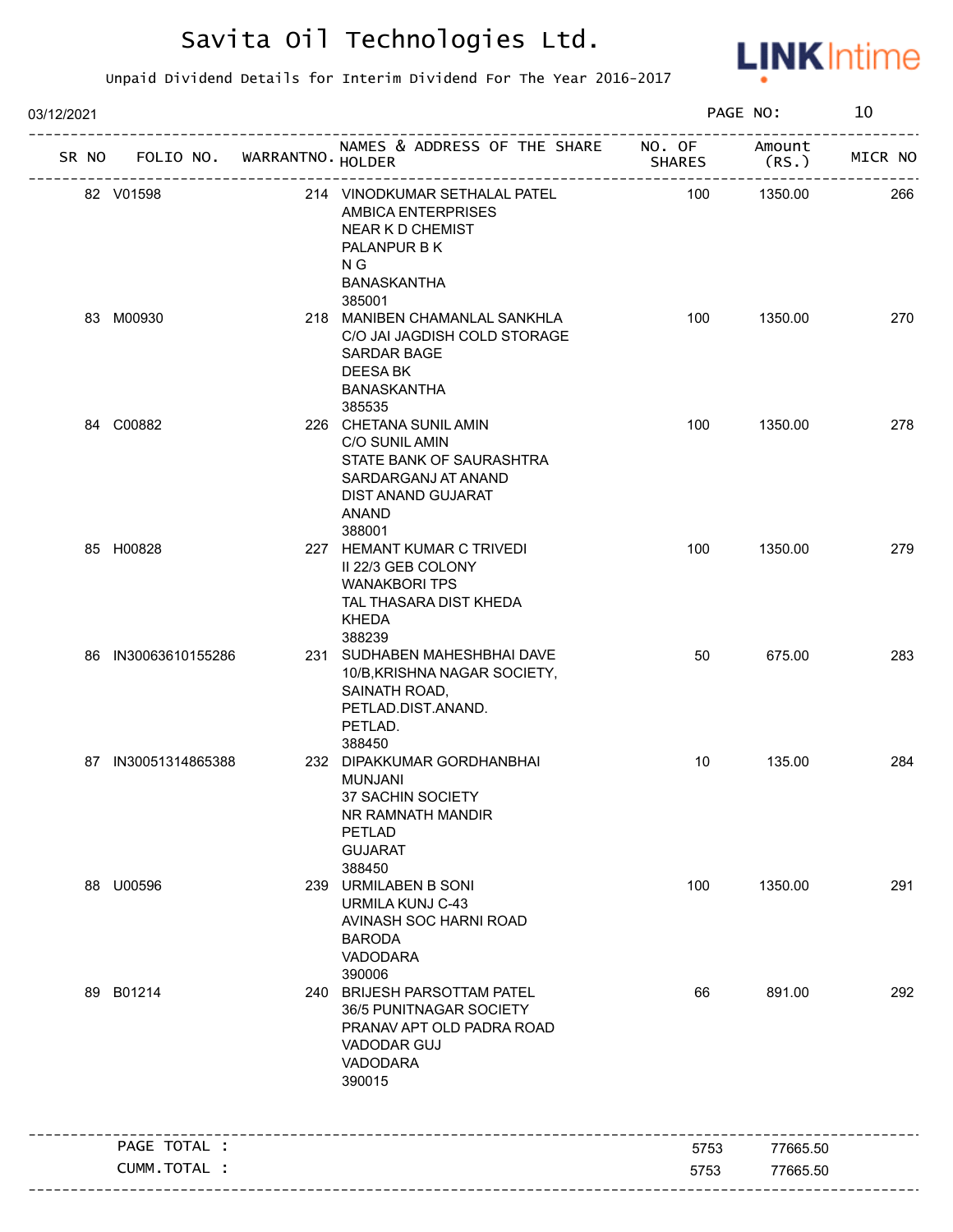

| 03/12/2021 |                                   |  | PAGE NO:                                                                                                                                   |               | 11              |         |
|------------|-----------------------------------|--|--------------------------------------------------------------------------------------------------------------------------------------------|---------------|-----------------|---------|
|            | SR NO FOLIO NO. WARRANTNO. HOLDER |  | NAMES & ADDRESS OF THE SHARE NO. OF                                                                                                        | <b>SHARES</b> | Amount<br>(RS.) | MICR NO |
|            | 90 J01013                         |  | 241 JOYTINDRA H PATEL<br>C/O M D PATEL<br>5 MANGAL PARK SOCIETY<br><b>GAJARWADI BARODA GUJARAT</b><br><b>VADODARA</b><br>390017            | 100           | 1350.00         | 293     |
|            | 91 B00613                         |  | 245 BAHILALBHAI C RAMI<br>VAHORWAD BAZAR<br>AT & PO PADRA<br><b>DIST BARODA</b><br>VADODARA<br>391440                                      | 100           | 1350.00         | 297     |
|            | 92 IN30051313229995               |  | 247 DIPAKKUMAR TRIBHOVANDAS PATEL<br>A 46 LINK COMPLEX<br><b>BHARUCH</b><br><b>GUJARAT</b><br>392001                                       | 100           | 1350.00         | 299     |
|            | 93 1201130000133829               |  | 249 MEENAXIBEN CHAMPAKLAL PATEL<br>NEAR SONI CHAKLA,<br>SAKADESHWAR STREET,<br>JAMBUSAR,<br>VADODARA<br>392150                             | 20            | 270.00          | 301     |
|            | 94 C00740                         |  | 251 CHHATRASINH KOSAMIYA<br>25A FIRST FLR DEVIKRUPA SOCI<br>POWER HOUSE RD UTRAN<br>DI SURAT GUJ<br><b>SURAT</b><br>394105                 | 100           | 1350.00         | 303     |
|            | 95 R02288                         |  | 252 RINKU M SHAH<br>UTTAMCHAND TRIBHOWANDAS<br>2/4801 NAVSARI BAZAR ROAD<br><b>SURAT</b><br><b>SURAT</b><br>395002                         | 66            | 891.00          | 304     |
|            | 96 IN30097411041215               |  | 255 PRAVINBHAI PARSHOTTAMBHAI<br><b>PATEL</b><br>4 - VIJAY COMPLEX,<br>102, ANKUR SOCIETY,<br>A. K. ROAD,<br>SURAT.<br>395008              | 20            | 270.00          | 307     |
|            | 97 1201090000227058               |  | 257 JAYSHREE MANOJKUMAR PARMAR<br>32/MANGALMURTI APARTMENT<br>NEAR, RATNADIP SOCIETY<br><b>BHATAR CHAR RASTA</b><br><b>SURAT</b><br>395017 | 1             | 13.50           | 309     |

| PAGE TOTAL | 6260 | 84510.00 |
|------------|------|----------|
| CUMM.TOTAL | 6260 | 84510.00 |
|            |      |          |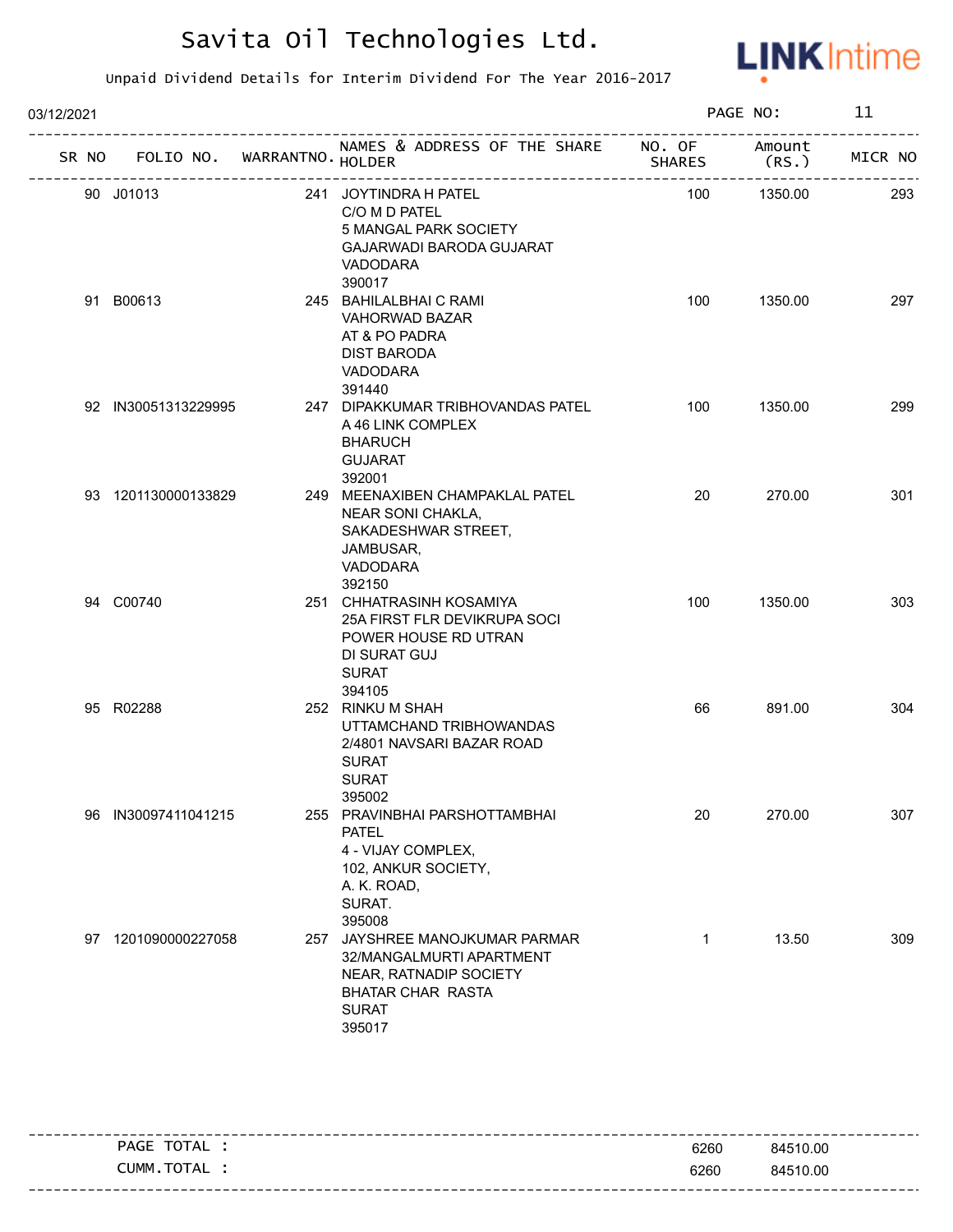

| 03/12/2021                          |              |                                                                                                                                                   |               | PAGE NO:             | 12      |
|-------------------------------------|--------------|---------------------------------------------------------------------------------------------------------------------------------------------------|---------------|----------------------|---------|
| FOLIO NO. WARRANTNO HOLDER<br>SR NO |              | NAMES & ADDRESS OF THE SHARE NO. OF                                                                                                               | <b>SHARES</b> | Amount<br>(RS.)      | MICR NO |
| 98 IN30051313323119                 |              | 258 HETAL NAIK<br>104 KASTURI CO HSG<br>NR HALAR JAKAT NAKA<br>VALSAD<br><b>GUJARAT</b>                                                           | 20            | 270.00               | 310     |
| 99 1201290000026596                 |              | 396001<br>262 KIRANBEN ASHVINKUMAR VORA<br>FLAT NO 101, B/H JAIN DERASAR<br>ALKAPURI SOCEITY,<br><b>VAPI</b>                                      | 10            | 135.00               | 314     |
| 100 D00733                          |              | 396191<br>263 DEVIBEN PATEL<br><b>B-1 VITRAG BHAVAN</b><br>ALKA SOC CHHAPRA RD<br><b>NAVSARI</b><br><b>NAVSARI</b><br>396445                      | 66            | 891.00               | 315     |
| 101 C01065                          |              | 264 CHANDRAKALA KIRITKUMAR DESAI<br>PITRU ASHISH<br>KAIVALYADHAM SOCIETY<br>CHAPRA ROAD NAVSARI<br><b>GUJARAT</b><br><b>NAVSARI</b><br>396445     | 100           | 1350.00              | 316     |
| 102 J00017                          |              | 266 JOSEPH VINCENTE FLORIANO<br><b>FERNANDES</b><br><b>DINSHAW MAHAL</b><br>2ND FLOOR ROOM NO 137<br>DHOBITALAO BOMBAY<br><b>MUMBAI</b><br>400002 | 33            | 445.50               | 318     |
| 103 G01090                          |              | 267 GHEESULAL M JAIN<br>B MALHARAO WADI 2ND FLOOR<br>R N-14 DUDI SETH AGIYARI LANE<br>KALBADEVI ROAD<br><b>MUMBAI</b><br><b>MUMBAI</b><br>400002  | 66            | 891.00               | 319     |
| 104 40398900                        |              | 275 KIRAN KUMAR VARANASI<br>19F NOFRA<br>COLABA<br><b>MUMBAI</b><br><b>MUMBAI</b><br>400005                                                       | $\mathbf{1}$  | 13.50                | 327     |
| 105 C00803                          |              | 276 COLONEL GURPAL CHHATWAL<br><b>COLONEL A</b><br>HQ BOMBAY SUB AREA<br><b>COLABA BOMBAY</b><br><b>MUMBAI</b><br>400005                          | 66            | 891.00               | 328     |
| PAGE TOTAL :                        |              |                                                                                                                                                   |               |                      |         |
|                                     | CUMM.TOTAL : |                                                                                                                                                   | 6622<br>6622  | 89397.00<br>89397.00 |         |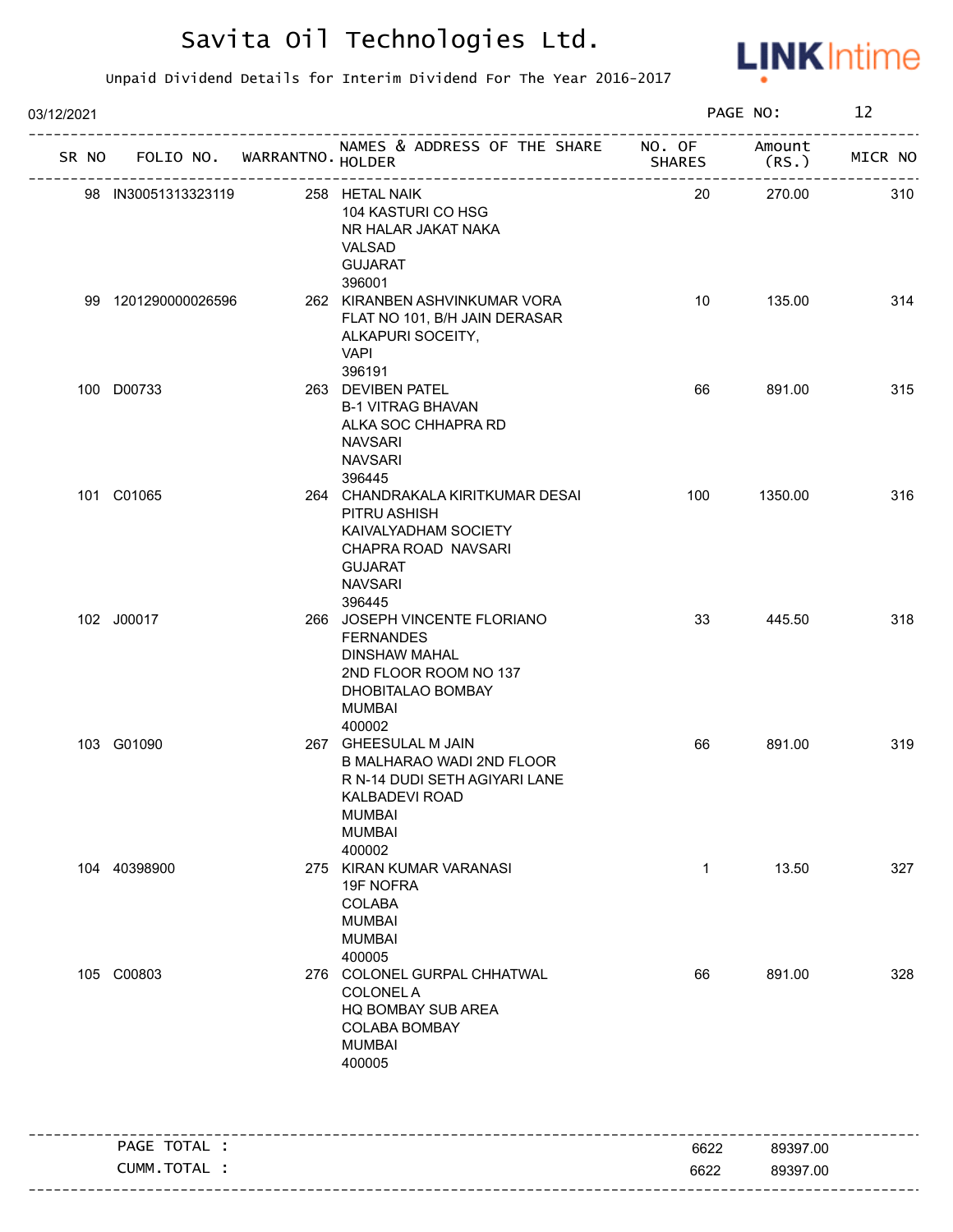

| 03/12/2021 |                                   |                                                                                                                                                 |                                | PAGE NO:        | 13      |
|------------|-----------------------------------|-------------------------------------------------------------------------------------------------------------------------------------------------|--------------------------------|-----------------|---------|
|            | SR NO FOLIO NO. WARRANTNO. HOLDER | NAMES & ADDRESS OF THE SHARE NO. OF                                                                                                             | SHARES<br>-------------------- | Amount<br>(RS.) | MICR NO |
|            | 106 Z00513                        | 280 ZAVERILAL CHIMANLAL MULLIJI<br><b>MULJI VAKILS CHAWL</b><br>PANJRAPOLE GIRGAUN<br><b>BOMBAY</b><br><b>MUMBAI</b>                            | 100                            | 1350.00         | 332     |
|            | 107 V01718                        | 400006<br>292 VASANT VAMAN KAMAT<br>3/119 NEHRU NAGAR<br><b>KURLA EAST</b><br><b>MUMBAI</b><br><b>MUMBAI</b><br>400024                          | 100                            | 1350.00         | 344     |
|            | 108 IN30133018483975              | 294 MOHAN PATIL<br>73 B 104 NEHRU NAGAR<br><b>KURLA EAST</b><br><b>KURLA EAST</b><br><b>MUMBAI</b><br>400024                                    | 20                             | 270.00          | 346     |
|            | 109 V00018                        | 298 VENKATESHPRASAD NARAYAN<br>PALEKAR<br>50 BHAVESHWAR BHUVAN<br>OPP PORTUGUESE CHURCH DADAR<br><b>BOMBAY</b><br><b>MUMBAI</b><br>400028       | 33                             | 445.50          | 350     |
|            | 110 A01052                        | 308 ANJU TEWARY<br>FLAT NO 2 SEA VIEW APARTMENT<br>27TH PLOT 17TH ROAD<br>SANTACRUZ WEST<br><b>MUMBAI</b><br><b>MUMBAI</b><br>400054            | 66                             | 891.00          | 360     |
|            | 111 R03242                        | 310 ROHIT H SHAH<br>49/3 POPULAR VILLA<br><b>6TH GOLIBAR ROAD</b><br>SANTACRUZ EAST<br><b>MUMBAI</b><br><b>MUMBAI</b><br>400055                 | 66                             | 891.00          | 362     |
|            | 112 D01063                        | 314 DR NIKHILESH A SHAH<br>1 DOMANN VILA<br><b>GUJARAT MANDAL RD</b><br>VILE PARLE E BOMBAY<br><b>MUMBAI</b><br>400057                          | 100                            | 1350.00         | 366     |
|            | 113 IN30051311294977              | 316 PUNEET NARENDRA SONI<br>306/B WING RAJKAMAL RAHEJA<br><b>COMPLEX</b><br>YARI ROAD VERSOVA<br><b>ANDHERI WEST</b><br><b>MUMBAI</b><br>400061 | 20                             | 270.00          | 368     |
|            | PAGE TOTAL :                      |                                                                                                                                                 | 7127                           | 96214.50        |         |
|            | CUMM.TOTAL :                      |                                                                                                                                                 | 7127                           | 96214.50        |         |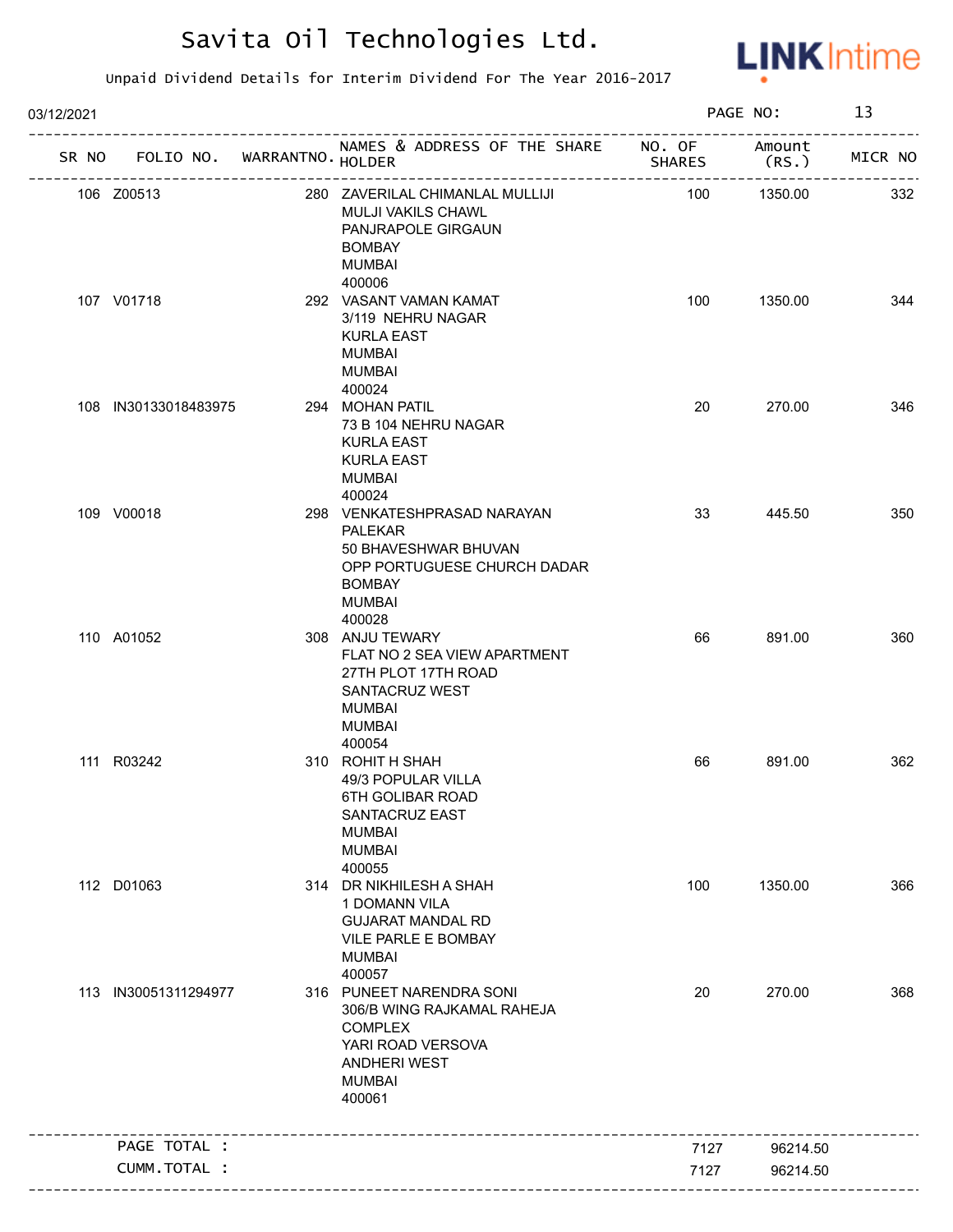

| 03/12/2021   |                             |                                                                                                                                                              |               | PAGE NO:        | 14      |
|--------------|-----------------------------|--------------------------------------------------------------------------------------------------------------------------------------------------------------|---------------|-----------------|---------|
| SR NO        | FOLIO NO. WARRANTNO. HOLDER | NAMES & ADDRESS OF THE SHARE NO. OF<br>-----------------------                                                                                               | <b>SHARES</b> | Amount<br>(RS.) | MICR NO |
| 114 A01834   |                             | 318 ARUNKUMAR DUBEY<br>C/O UMA LAUNDRY<br>ATTAR SINGH CHAWL<br>CARTER RD 4, MAIN KASTURBA RD<br><b>BORIVLI (E) BOMBAY</b><br><b>MUMBAI</b><br>400066         | 66            | 891.00          | 370     |
| 115 H01502   |                             | 319 HARIDAS LAXMIDAS ASHER<br>708/B KHAKHAR APTS<br>BEHIND PAREKH NAGAR<br>S V ROAD KANDIVLI WEST<br><b>MUMBAI</b><br><b>MUMBAI</b><br>400067                | 100           | 1350.00         | 371     |
| 116 S02583   |                             | 323 SHEETAL MATHA<br>VIMAL 1 FLOOR<br>B P X RD - 4 OFF D D ROAD<br>MULUND WEST<br><b>BOMBAY</b><br><b>MUMBAI</b><br>400080                                   | 100           | 1350.00         | 375     |
| 117 S02463   |                             | 324 SHEETAL MATHA<br>VIMAL 1ST FLOOR B P X ROAD 4<br>OFF D D ROAD MULUND (WEST)<br><b>BOMBAY</b><br><b>MUMBAI</b><br>400080                                  | 100           | 1350.00         | 376     |
| 118 A00018   |                             | 325 ASHOK G MOURYA<br><b>KARNATAK HOS SOC</b><br>P K ROAD MULUND W<br><b>BOMBAY</b><br><b>MUMBAI</b><br>400080                                               | 33            | 445.50          | 377     |
| 119 P01513   |                             | 331 PREMA KRISHNAN<br>C/O S RAMANATHAN<br><b>12 AJANTA</b><br>CHHEDANAGAR CHEMBUR<br>MUMBAI<br><b>MUMBAI</b><br>400089                                       | 66            | 891.00          | 383     |
| 120 S00061   |                             | 335 SEEMA MUNJAL<br>206 LALJI SHOPPING CENTRE<br>S V ROAD BORIVLI W<br><b>BOMBAY</b><br><b>MUMBAI</b><br>400092                                              | 33            | 445.50          | 387     |
| 121 N00879   |                             | 336 NEDIYINKAL SREENIVASAN<br>PARA MESWARAN IYER GU/301<br>POONAM KIRTI POONAM NAGAR<br><b>OFF</b><br>MAHAKALI CAVES RD ANDHERI E<br><b>MUMBAI</b><br>400093 | 66            | 891.00          | 388     |
| PAGE TOTAL : |                             |                                                                                                                                                              | 7691          | 103828.50       |         |
| CUMM.TOTAL : |                             |                                                                                                                                                              | 7691          | 103828.50       |         |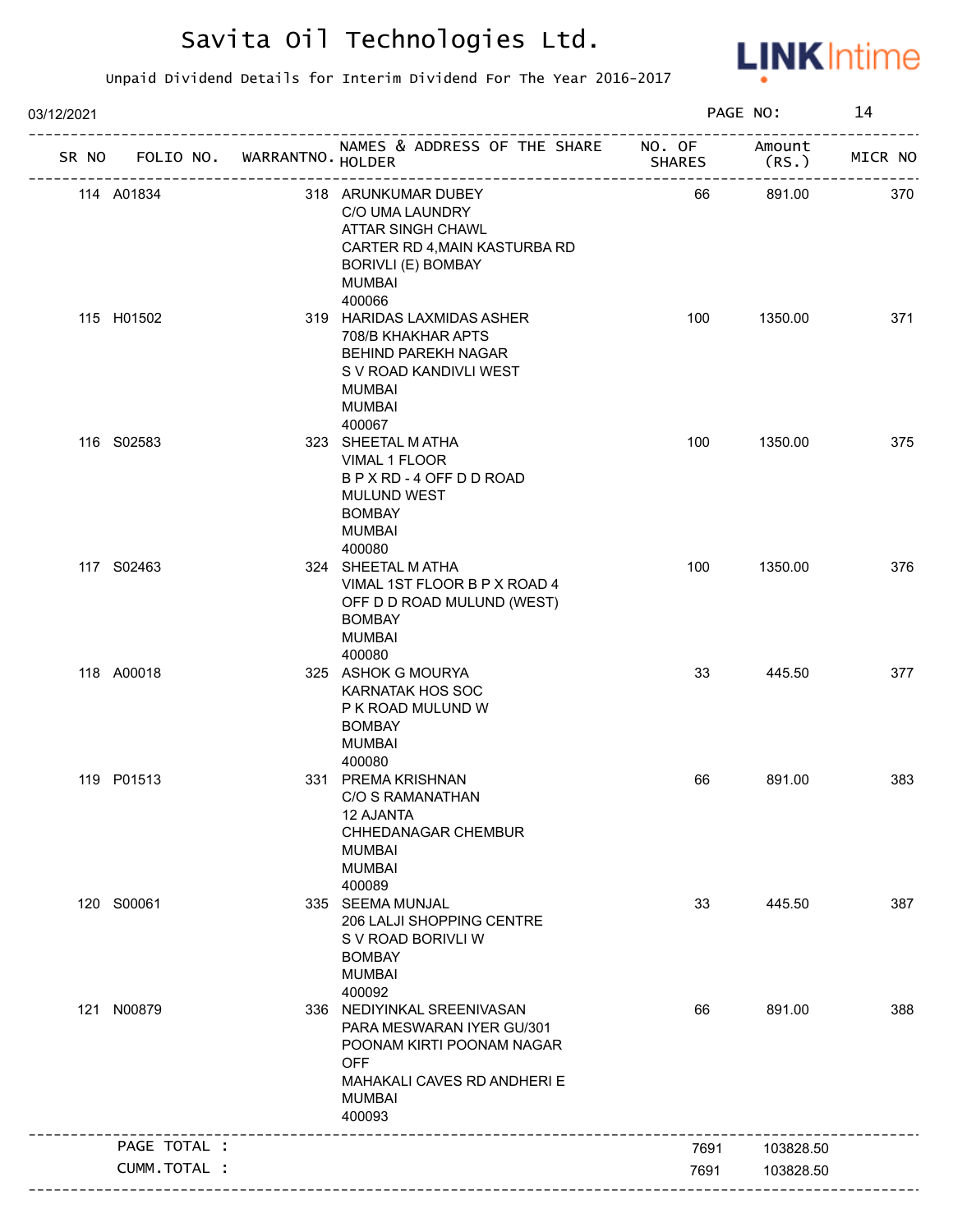

| 03/12/2021 |                                   |                                                                                                                                                                                             |               | PAGE NO:                    | 15      |
|------------|-----------------------------------|---------------------------------------------------------------------------------------------------------------------------------------------------------------------------------------------|---------------|-----------------------------|---------|
|            | SR NO FOLIO NO. WARRANTNO. HOLDER | NAMES & ADDRESS OF THE SHARE NO. OF                                                                                                                                                         | <b>SHARES</b> | Amount<br>(RS.              | MICR NO |
|            | 122 S00938                        | 338 SARLA AHUJA<br>3 B/10<br>NEW STATE BANK STAFF QUARTERS<br>RAHEJA TOWNSHIP PLOT NO 4<br>MALAD (E) MUMBAI<br>MUMBAI<br>400097                                                             | 66            | -----------------<br>891.00 | 390     |
|            | 123 IN30021411388788              | 339 SNEHALATA SARAF<br><b>RAAS B/501</b><br>VASANT UTSAV THAKUR VILLAGE<br>KANDIVALI EAST<br><b>MUMBAI</b><br>400101                                                                        | 5             | 67.50                       | 391     |
|            | 124 S01536                        | 340 SHETH MASURKAR CONST PVT LTD<br>SHOP NO 5 MIDC COMMERCIAL<br>COMPLEX ESTATE L B S MARG<br><b>THANE</b><br><b>THANE</b><br>400604                                                        | 66            | 891.00                      | 392     |
|            | 125 J00999                        | 342 JOHNSON KOLI<br>AT KOLIWADA<br><b>URAN</b><br><b>DIST RAIGAD</b><br><b>NAVI MUMBAI</b><br>400702                                                                                        | 100           | 1350.00                     | 394     |
|            | 126 M00012                        | 344 M SUDHAKARAN<br>D4-1 2 SECTOR 6<br><b>NERUL</b><br><b>NEW BOMBAY</b><br><b>THANE</b><br>400706                                                                                          | 33            | 445.50                      | 396     |
|            | 127 V00014                        | 346 V SURYA MOHAN<br>AL-5/14/9 SECTOR 16<br><b>AIROLI</b><br>N BOMBAY<br><b>THANE</b><br>400708                                                                                             | 33            | 445.50                      | 398     |
|            | 128 Y00660                        | 347 YOGESH JAIN<br>SHOP NO 5 SREE PREM SAGAR<br><b>APRT</b><br>OPP PRABHAT ICE CREAM BANDER<br><b>WADI</b><br>NAVGHAR ROAD BHAYANDAR EAST<br>DT THANE MAHARASHTRA<br><b>THANE</b><br>401105 | 100           | 1350.00                     | 399     |

|                |      | -----------------------           |
|----------------|------|-----------------------------------|
| TOTAL<br>PAGE  | 8094 | 109269.00                         |
| TOTAL<br>CUMM. | 8094 | 109269.00                         |
|                |      | --------------------------------- |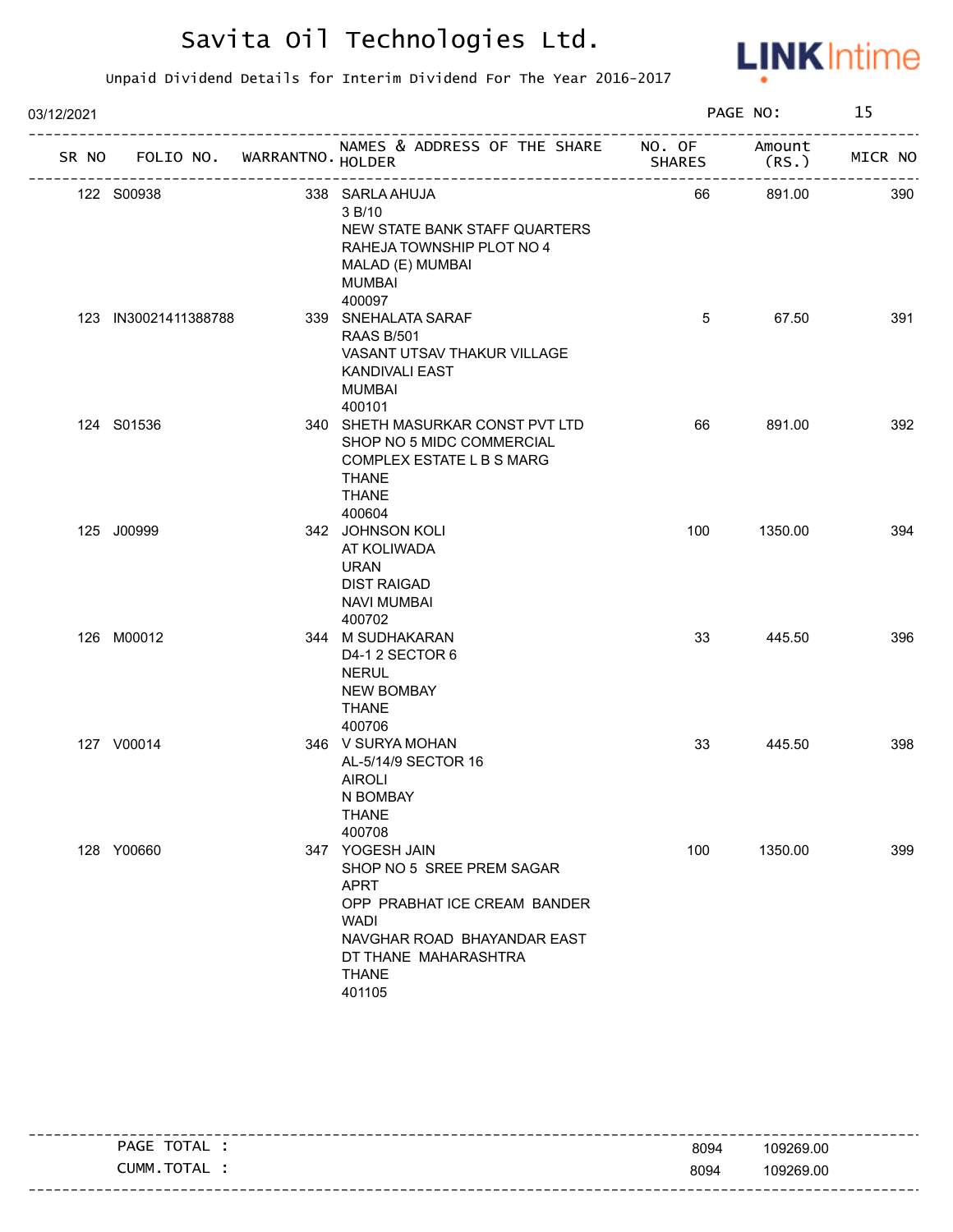

| 03/12/2021 |                                   |                                                                                                                                                                                                                 |               | PAGE NO:        | 16      |
|------------|-----------------------------------|-----------------------------------------------------------------------------------------------------------------------------------------------------------------------------------------------------------------|---------------|-----------------|---------|
|            | SR NO FOLIO NO. WARRANTNO. HOLDER | NAMES & ADDRESS OF THE SHARE NO. OF                                                                                                                                                                             | <b>SHARES</b> | Amount<br>(RS.) | MICR NO |
|            | 129 R01913                        | 349 RASHMI THAKUR KEWALRAMANI<br>B/106 VRINDAVAN HEIGHT BUILDING<br>SHRUSHTI COMPLEX NEAR NEW<br><b>VIVA COLLEGE</b><br>OPP YASHWANT YASH BUILDING<br>VIRAR WEST TAL VASAI DIST THANE<br><b>THANE</b><br>401303 | 100           | 1350.00         | 401     |
|            | 130 G00011                        | 351 G NARAYANAN<br>1973B 1ST FLOOR<br>SAWANT HOUSE M G ROAD<br>NAVIPETH MAHAD DIST RAIGAD<br><b>THANE</b><br>402301                                                                                             | 33            | 445.50          | 403     |
|            | 131 S01615                        | 356 SHOBHA D JAIN<br>FLAT NO 14 SHREEMANT<br>MANGALMURTI KRUPA APARTMENT<br>NERA B U BHANDARI ACOLADE<br><b>KHARADI PUNE</b><br><b>PUNE</b><br>411014                                                           | 66            | 891.00          | 408     |
|            | 132 IN30051312491763              | 357 HARESH DAYARAM HARCHANDANI<br>SHANTIWAN CO OP SOCIETY<br>OPP JIJAMATA HOSPITAL<br><b>PIMPRI</b><br><b>PUNE</b><br>411017                                                                                    | $\mathbf{1}$  | 13.50           | 409     |
|            | 133 IN30045080194804              | 362 GOYAL RAJKUMAR<br>4075/4/5 STATION ROAD<br>AGRAWAL CUTLARY & GENERAL<br><b>STORE</b><br><b>PANDHARPUR</b><br><b>SOLAPUR</b><br>413304                                                                       | 83            | 1120.50         | 414     |
|            | 134 1302340000007410              | 363 MAHENDRA MANSUKHLAL FIRODIYA<br>NEAR SHIVSAGAR COLLECTION<br>JUNA BAZAR,<br>AHMEDNAGAR<br>414001                                                                                                            | 5             | 67.50           | 415     |
|            | 135 IN30045080274434              | 366 SANJAY GAJANAN DHUMAL<br>NIRMALA RAJE NAGAR PLOT NO-168<br><b>GOLIBAR MAIDAN PHALTAN</b><br><b>DIST SATARA</b><br><b>PHALTAN</b><br>415523                                                                  | 16            | 216.00          | 418     |
|            | 136 IN30133019028810              | 369 MALLIKARJUN BELLAD<br>936 ZOND GALLI<br>A/P GADHINGLAJ<br><b>DIST KOLHAPUR</b><br>416502                                                                                                                    | $\mathbf{1}$  | 13.50           | 421     |
|            | PAGE TOTAL :                      |                                                                                                                                                                                                                 | 8399          | 113386.50       |         |
|            | CUMM.TOTAL :                      |                                                                                                                                                                                                                 | 8399          | 113386.50       |         |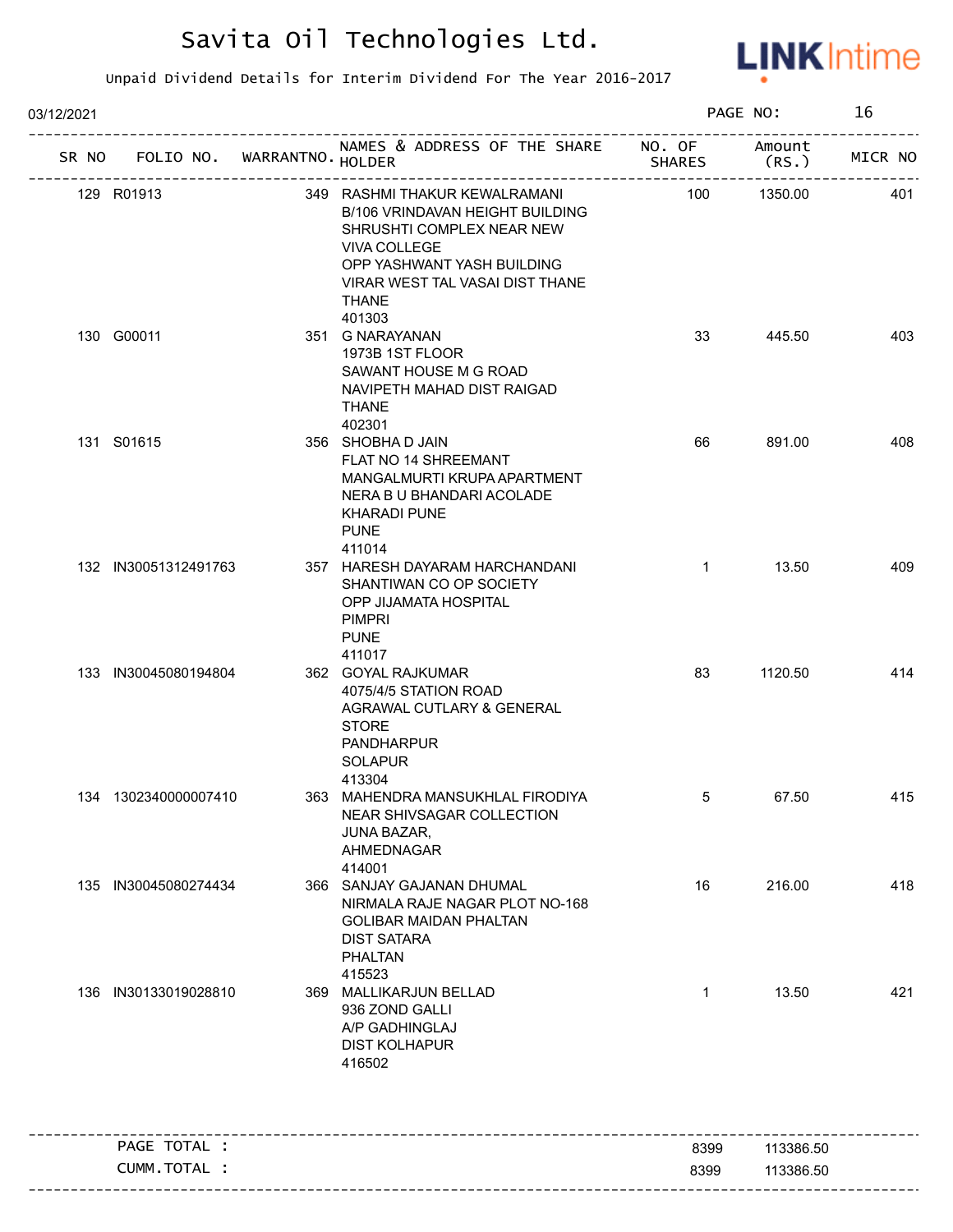

| 03/12/2021 |                                   |                                                                                                                                           |               | PAGE NO:        | 17      |
|------------|-----------------------------------|-------------------------------------------------------------------------------------------------------------------------------------------|---------------|-----------------|---------|
|            | SR NO FOLIO NO. WARRANTNO. HOLDER | NAMES & ADDRESS OF THE SHARE NO. OF                                                                                                       | <b>SHARES</b> | Amount<br>(RS.) | MICR NO |
|            | 137 1202990002784961              | 370 ANIL SHEWARAM GABRIA<br>202 LORD SHIV APT<br><b>NEAR BEWAS CHOWK</b><br><b>ULHASNAGAR</b><br><b>ULHASNAGAR</b>                        | $\mathbf{1}$  | 13.50           | 422     |
|            | 138 G01015                        | 421001<br>372 GOPI KUKREJA<br><b>BASANT BAHAR APARTMENTS</b><br>B WING FLAT NO 401<br><b>ULHASNAGAR</b><br><b>THANE</b><br>421005         | 66            | 891.00          | 424     |
|            | 139 M00015                        | 373 MADHAVI RAMAKANT SALVI<br>A MATRUPREM V P RD<br>NR JOSHI HIGH SCHOOL<br>DOMBIVLI E DIST THANE<br><b>THANE</b>                         | 66            | 891.00          | 425     |
|            | 140 K02348                        | 421201<br>377 KANTADEVI SHANKLESHA<br>301 PRAKASH TOWER<br>OPP RAJA HOTEL<br>AHILYABAI CHOWK<br><b>KALYAN W</b><br><b>THANE</b><br>421301 | 100           | 1350.00         | 429     |
|            | 141 R00956                        | 378 RAJU B KESARIA<br>FLAT NO 305 VALLABH TOWER<br>PURNIMA TOWER<br><b>MURBAD ROAD</b><br>KALYAN WEST<br><b>THANE</b><br>421301           | 66            | 891.00          | 430     |
|            | 142 K00762                        | 380 KANCHAN JAIN<br>NARAYAN WADI LAXMI BLDG<br>R NO 16 STATION ROAD<br><b>KALYAN</b><br><b>THANE</b><br>421301                            | 66            | 891.00          | 432     |
|            | 143 1202890000057775              | 386 SHARAD GULABCHANDJI SHARDA<br>KALA HANUMAN THANA PETH<br><b>BEED</b><br>431122                                                        | 66            | 891.00          | 438     |
|            | 144 S07621                        | 387 SHARD GULABCHANDJI SARDA<br>KALA HANUMAN THANA<br><b>BEED</b><br><b>BEED</b><br>431122                                                | 100           | 1350.00         | 439     |
|            | 145 1205520000008639              | 388 NARHARI RAMLAL GINDODIYA<br>$2 - 14 - 14$<br><b>NEHRU ROAD</b><br><b>JALNA</b><br><b>JALNA</b><br>431203                              | 100           | 1350.00         | 440     |
|            | PAGE TOTAL :                      |                                                                                                                                           | 9030          | 121905.00       |         |
|            | CUMM.TOTAL :                      |                                                                                                                                           | 9030          | 121905.00       |         |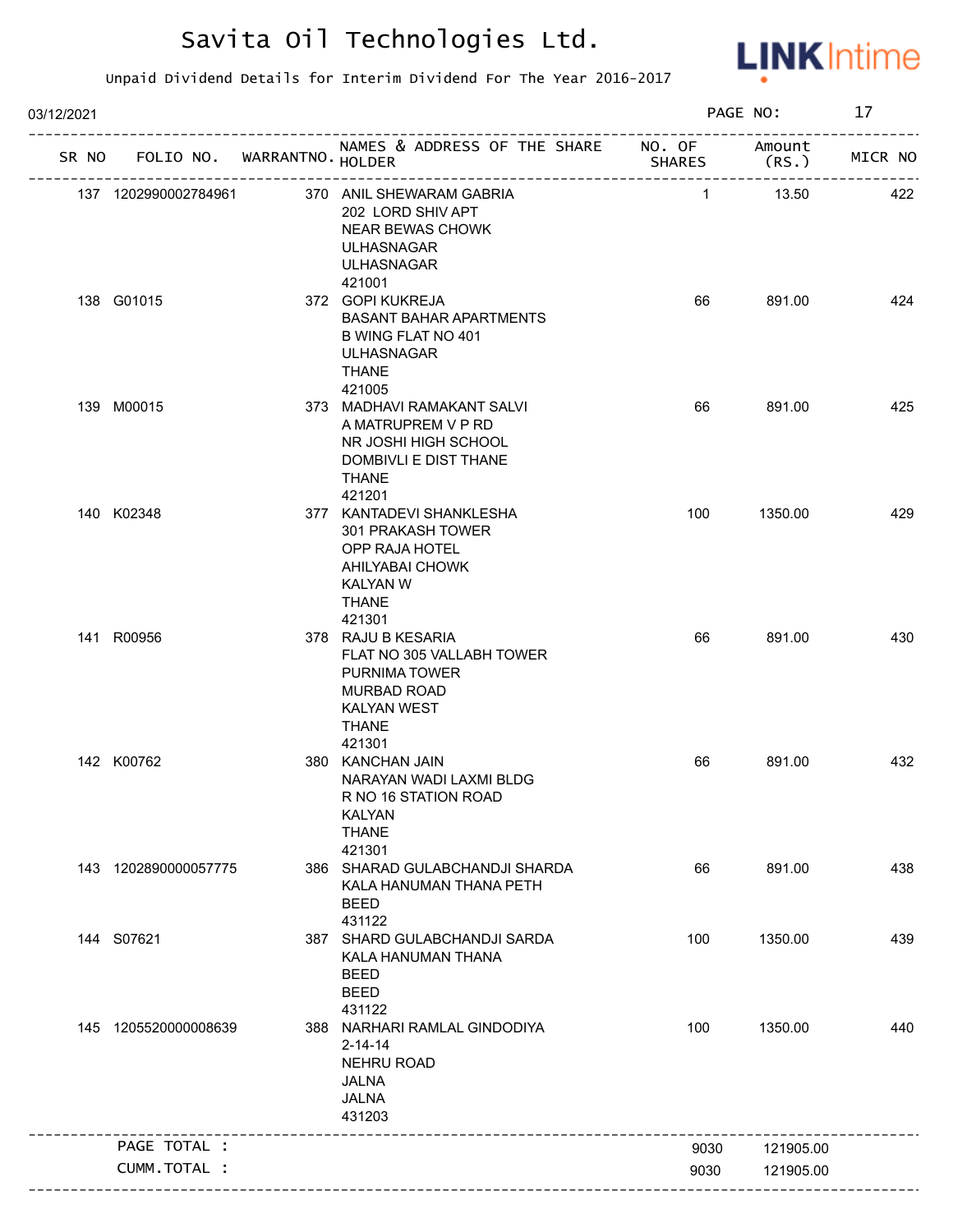

| 03/12/2021 |                             |                                                                                                                                 |                         | PAGE NO:        | 18      |
|------------|-----------------------------|---------------------------------------------------------------------------------------------------------------------------------|-------------------------|-----------------|---------|
| SR NO      | FOLIO NO. WARRANTNO. HOLDER | NAMES & ADDRESS OF THE SHARE                                                                                                    | NO. OF<br><b>SHARES</b> | Amount<br>(RS.) | MICR NO |
|            | 146 1303580000004602        | 395 MAGAN RANCHHODBHAI GOHEL<br>LAXMI NAGAR,<br>OPP.GOVT.MILK SCHEME,<br><b>AKOLA</b><br>444004                                 | 15                      | 202.50          | 447     |
|            | 147 1201060000008954        | 396 Prabha Jayprakash Attal<br>OPP.LAXMI VILLA APARTMENT<br>NEAR SUNIL KIRANA SHOP,<br><b>GORAKSHAN ROAD</b><br>Akola           | 72                      | 972.00          | 448     |
|            | 148 K01070                  | 444004<br>398 KIRAN JAIN<br><b>BALAJI PLOT</b><br><b>KHAMGAON</b><br><b>BULDHANA</b><br>444303                                  | 66                      | 891.00          | 450     |
|            | 149 IN30112716540764        | 399 MADHUSUDAN JAVERI<br>C/O TIKAMDAS G SARAF<br>SARAFA BAZAR<br><b>AMRAVATI</b><br>444601                                      | 75                      | 1012.50         | 451     |
|            | 150 IN30133020184133        | 400 VIRAL RAJNIKANT VAKHARIA<br><b>LAXMI PALACE</b><br><b>TAPER HOSTEL ROAD</b><br><b>RAJAPETH</b><br><b>AMRAVATI</b><br>444602 | 100                     | 1350.00         | 452     |
|            | 151 1204720009639026        | 401 SANDEEP SHRIRANGE<br>QTR NO B-14,<br>POWER GRID TOWNSHIP,<br>HARSOD ROAD,<br><b>KHANDWA</b><br>450001                       | 15                      | 202.50          | 453     |
|            | 152 M01439                  | 403 MOHD ALTAF RANGOONWALA<br>16/28 AHILYA PALTON<br>IQBAL COLONY NEAR LILY SCHOOL<br><b>INDORE</b><br><b>INDORE</b><br>452006  | 66                      | 891.00          | 455     |
|            | 153 N01108                  | 405 NIRMALA MUCHHAL<br>107 GUMASTA NAGAR<br><b>SUKH NIWAS ROAD</b><br><b>INDORE</b><br><b>INDORE</b><br>452009                  | 100                     | 1350.00         | 457     |
|            | 154 S01853                  | 407 SONU MAHESHWARI<br>2512 GOKUL GANJ<br>FIRST FLOOR<br>MHOW M P DIST-INDORE<br><b>INDORE</b><br>453441                        | 66                      | 891.00          | 459     |
|            | PAGE TOTAL :                |                                                                                                                                 | 9605                    | 129667.50       |         |
|            | CUMM.TOTAL :                |                                                                                                                                 |                         |                 |         |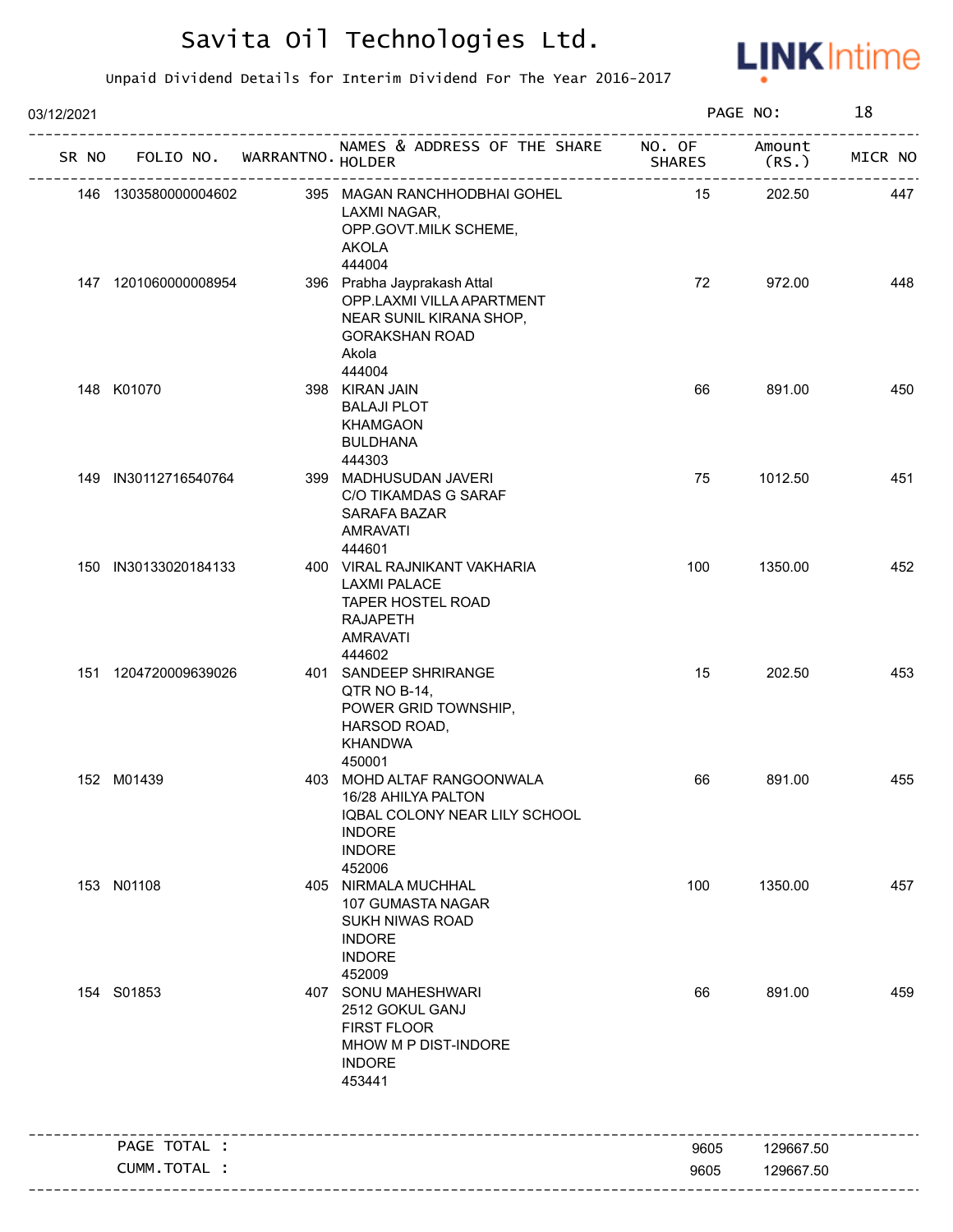

Unpaid Dividend Details for Interim Dividend For The Year 2016-2017

| 03/12/2021 |                                   |                                                                                                                                                   |               | PAGE NO:        | 19      |
|------------|-----------------------------------|---------------------------------------------------------------------------------------------------------------------------------------------------|---------------|-----------------|---------|
|            | SR NO FOLIO NO. WARRANTNO. HOLDER | NAMES & ADDRESS OF THE SHARE NO. OF                                                                                                               | <b>SHARES</b> | Amount<br>(RS.) | MICR NO |
|            | 155 1203160000212621              | 408 A. K. SAKPAL<br>A-177, CISE COLONY SPM<br>HOSHANGABAD<br>HOSHANGABAD<br>461001                                                                | 6             | 81.00           | 460     |
|            | 156 IN30133020208685              | 409 PURSHOTTAM LAL GUPTA<br>H NO 1329<br>NAPIER TOWN DAYANAND<br>SARASWATI WARD<br>OPP MAHARASHI GIRLS COLLEGE<br>JABALPUR MP<br>482002           | 16            | 216.00          | 461     |
|            | 157 S01256                        | 410 SHAHBEGUM FARISHTA<br><b>HOTEL RADHIKA</b><br><b>JAI STAMBH CHOWK</b><br><b>RAIPUR MP</b><br><b>RAIPUR</b><br>492001                          | 66            | 891.00          | 462     |
|            | 158 A02823                        | 413 ARIF ALI FARISHTA<br>TRIVENI COMPLEX FLAT 3C<br>BESIDE PALACE HEIGHT HOTEL<br>ABIDS HYDERABAD<br>A <sub>P</sub><br><b>HYDERABAD</b><br>500001 | 100           | 1350.00         | 465     |
|            | 159 IN30047643280353              | 420 SANKET JAIN<br>G2, PLOT NO 169, SHWETHA APPT<br>KALYAN NAGAR, ESI,<br><b>HYDERABAD</b><br>500038                                              | 8             | 108.00          | 472     |
|            | 160 C00788                        | 422 CHITRA B TANDUR<br>C/O B G TANDUR<br>HATTARAGERI ONE<br><b>HAVERI</b><br>RANGA REDDY<br>501110                                                | 66            | 891.00          | 474     |
|            | 161 IN30021414195573              | 423 ANNAREDDY REDDYRAJA<br>3912 NEW MIG BHEL VIDYUT NGR PH<br>Ш<br>RAMACHANDRA PURAM<br>HYDERABAD ANDHRA PRADESH<br>502032                        | $\mathbf{1}$  | 13.50           | 475     |
|            | 162 1204770000055843              | 427 G RAGHUNADHA REDDY<br>5-109<br><b>GKR STREET</b><br><b>YERRAGUNTLA</b><br><b>KADAPA</b><br>516309                                             | 10            | 135.00          | 479     |

---------------------------------------------------------------------------------------------------------- ---------------------------------------------------------------------------------------------------------- PAGE TOTAL : CUMM.TOTAL : 9878 9878 133353.00 133353.00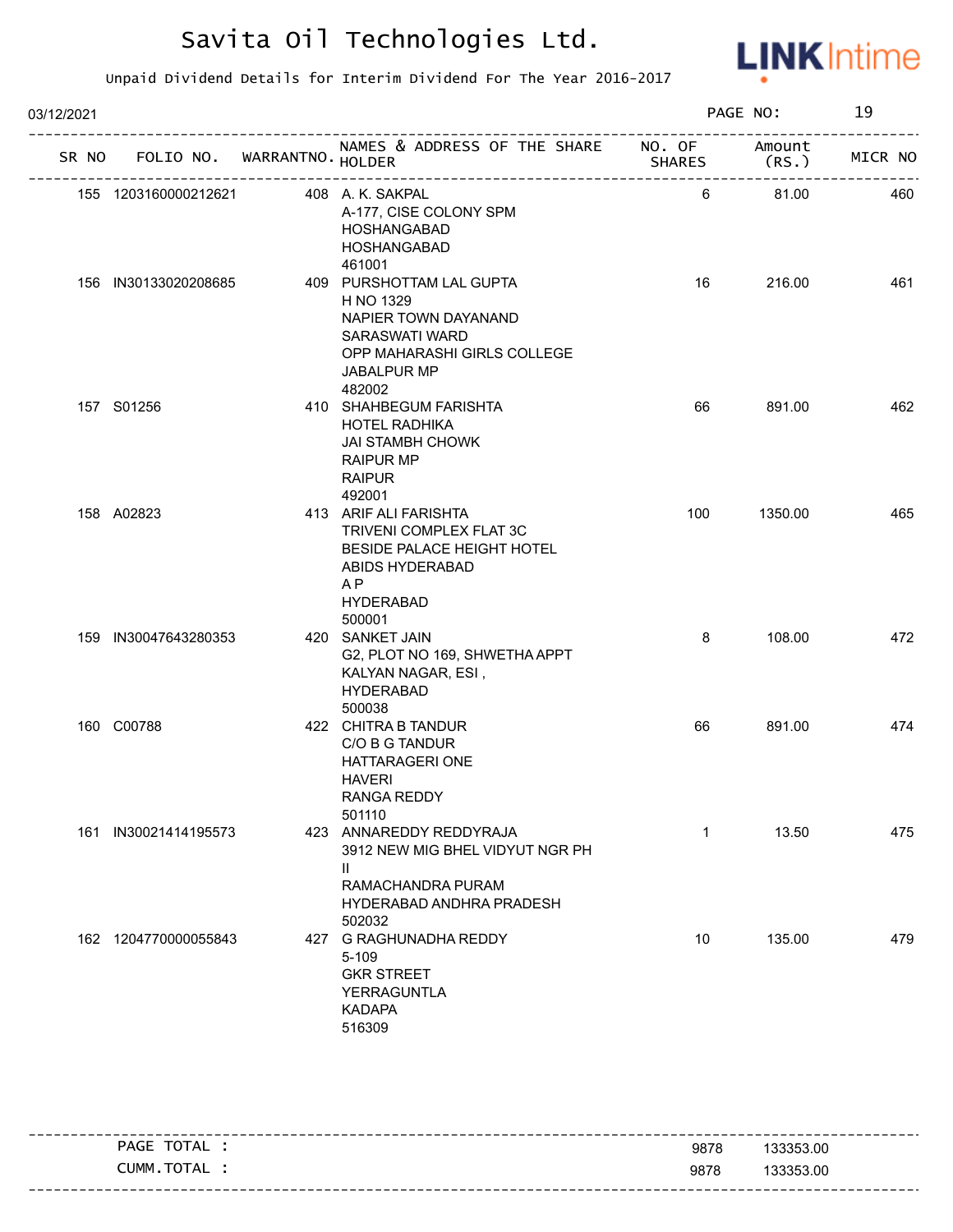

| 03/12/2021 |                             |                                                                                                                                                                     |               | PAGE NO:        | 20      |
|------------|-----------------------------|---------------------------------------------------------------------------------------------------------------------------------------------------------------------|---------------|-----------------|---------|
| SR NO      | FOLIO NO. WARRANTNO. HOLDER | NAMES & ADDRESS OF THE SHARE NO. OF                                                                                                                                 | <b>SHARES</b> | Amount<br>(RS.) | MICR NO |
|            | 163 11758928                | 432 E VENKATESWARLU<br>H NO 4-5-8/22<br>1/3 NAVABHARATH NAGAR<br><b>GUNTUR</b><br><b>GUNTUR</b>                                                                     | $\mathbf{1}$  | 13.50           | 484     |
|            | 164 1203320003236739        | 522006<br>435 K RAMA KRISHNA<br>D NO 37-1-169 47 D<br><b>BALAKRISHNA PURAM</b><br><b>KURNOLL ROAD</b><br>ONGOLE<br>523002                                           | 12            | 162.00          | 487     |
|            | 165 10930278                | 438 VENKATESWARA RAO A<br>43/5/45 FF 1<br>SRI SIDDI ENCLAVE 4<br>RAILWAY NEWCOLONY<br><b>VISAKHAPATNAM</b><br><b>VISAKHAPATNAM</b><br>530016                        | $\mathbf{1}$  | 13.50           | 490     |
|            | 166 S07570                  | 439 SRIRAM UNNAVA<br><b>B-102 VUDA APARTMENTS</b><br>H B COLONY POST<br><b>SEETHAMMADHARA</b><br>VISAKHAPATNAM AP<br><b>VISAKHAPATNAM</b><br>530022                 | 100           | 1350.00         | 491     |
|            | 167 IN30102221115377        | 440 BUDIDA SRIHARI<br>D NO 2 12 24 (11)<br>AVANTHI WARE HOUSING SERVICES<br><b>LTD</b><br>OPP TELEPHONE EXCHANGE<br><b>RAILWAY STAT</b><br>TADEPALLIGUDEM<br>534101 | 83            | 1120.50         | 492     |
|            | 168 IN30232410867789        | 441 ASHOK KUMAR MANDHANI<br><b>SRINIVAS NAGAR</b><br>BEHIND NCS THEATRE<br>VIZIANAGARAM<br>535001                                                                   | 3             | 40.50           | 493     |
|            | 169 K02347                  | 442 K G SUBRAMANIAM<br>C/O UCO BANK<br>NO 83 M G ROAD<br><b>BANGALORE</b><br><b>BANGALORE</b><br>560001                                                             | 100           | 1350.00         | 494     |
|            | 170 S00510                  | 443 S D MAKHIJANI<br>C/O UCO BANK<br>NO 83 M G ROAD<br><b>BANGALORE</b><br><b>BANGALORE</b><br>560001                                                               | 66            | 891.00          | 495     |
|            | PAGE TOTAL :                |                                                                                                                                                                     | 10244         | 138294.00       |         |
|            | CUMM.TOTAL :                |                                                                                                                                                                     | 10244         |                 |         |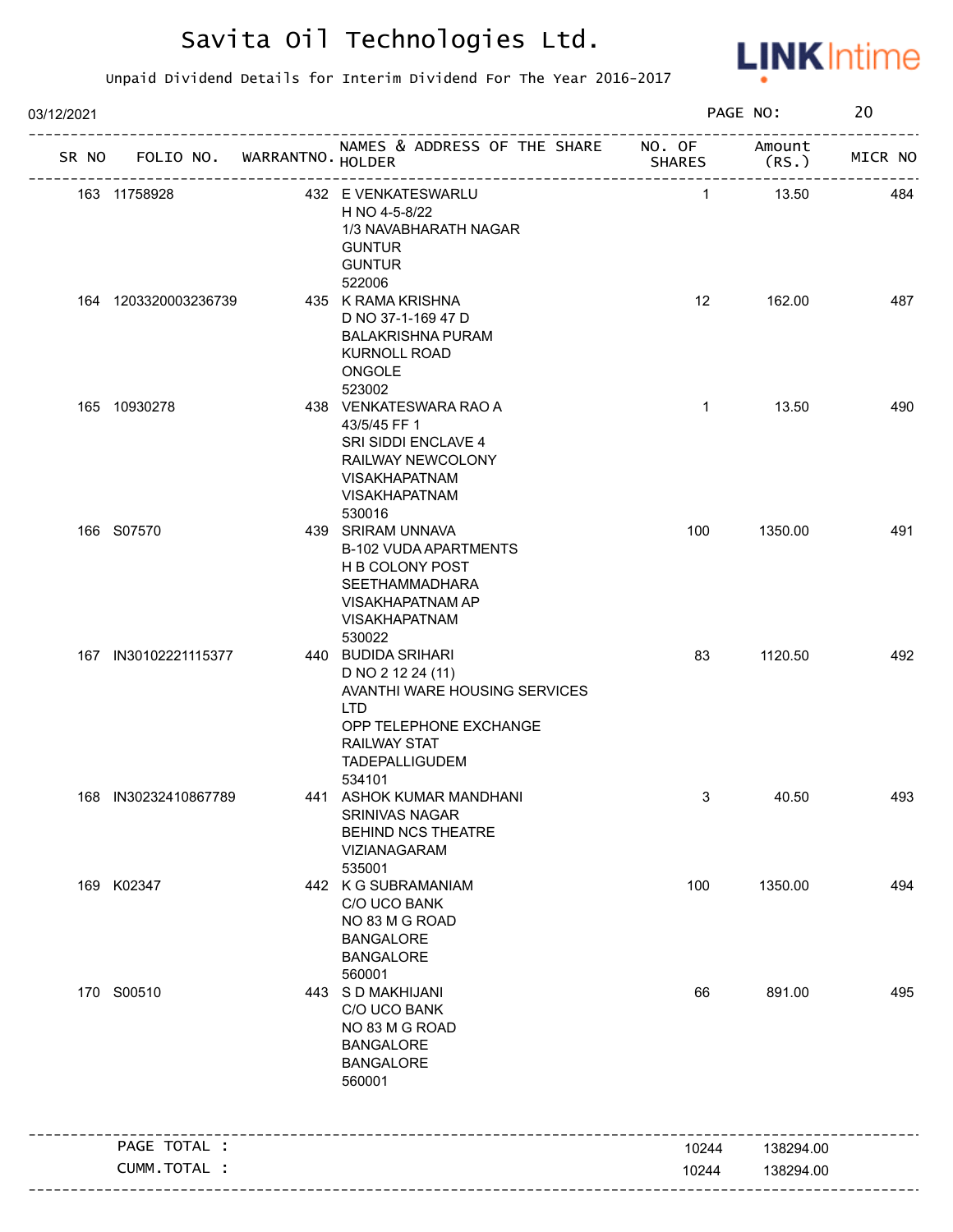

| 03/12/2021 |                                   |                                                                                                                                                        |                | PAGE NO:        | 21      |
|------------|-----------------------------------|--------------------------------------------------------------------------------------------------------------------------------------------------------|----------------|-----------------|---------|
|            | SR NO FOLIO NO. WARRANTNO. HOLDER | NAMES & ADDRESS OF THE SHARE NO. OF<br>יור <i>ו</i> ווט<br>----------------------------                                                                | <b>SHARES</b>  | Amount<br>(RS.) | MICR NO |
|            | 171 20225146                      | 444 WINNIE ELMA ROY<br>NO.S-1, NAVANEETH APARTMENTS<br>75, DR A N K RAO ROAD<br>V V PURAM<br><b>BANGALORE</b><br><b>BANGALORE</b><br>560004            | $\mathbf{1}$   | 13.50           | 496     |
|            | 172 IN30113526704026              | 449 LALITHAMBA G<br>NO 63 KAIKONDARAHALLI<br><b>CARMELRAM POST</b><br><b>SURJAPUR ROAD</b><br><b>BANGALORE</b><br>560035                               | $\overline{2}$ | 27.00           | 501     |
|            | 173 M00915                        | 452 MANGILAL<br>MAMTA TEXTILES AGENCY NO 11<br>3RD FLR OPP NAMBOOR MARKET<br>TN SETTY XLANE CHICKPET<br><b>BANGALORE</b><br><b>BANGALORE</b><br>560053 | 66             | 891.00          | 504     |
|            | 174 IN30214810322038              | 453 MADHUMATI A SHAH<br>21, MUNIRAMANNA LANE<br>2ND FLOOR<br>COTTONPET CROSS<br><b>BANGALORE</b><br>560053                                             | 100            | 1350.00         | 505     |
|            | 175 1204470000457631              | 454 SAM MIRDULA MOHAN<br>FALT NO-M/1705, MEGHANA,<br>& SHALINI TOWER<br>ACSVASUNDHARA,<br>PHASE II RING RD BSK II STAGE,<br><b>BANGALORE</b><br>560070 | 72             | 972.00          | 506     |
|            | 176 1202890000809050              | 457 NANDISH KUMAR G. .<br>376, NETHAJI NAGAR<br>ALANAHALLI<br><b>MYSORE</b><br>570010                                                                  | $\mathbf{1}$   | 13.50           | 509     |
|            | 177 IN30214810447582              | 458 SUJATHA ANANTHARAJ<br>II MAIN OPP MUNCIPAL BOREWELL<br>SADASIVANAGAR<br><b>KUNIGAL RAOD</b><br><b>TUMKUR</b><br>572102                             | 8              | 108.00          | 510     |
|            | 178 1201090001305866              | 460 RASHMISA.<br><b>W/OT RANGAPPA</b><br>PSI POLICE QUARTERS<br><b>HIRIYUR</b><br><b>HIRIYUR</b><br>572143                                             | 40             | 540.00          | 512     |
|            | PAGE TOTAL :                      |                                                                                                                                                        | 10534          | 142209.00       |         |
|            | CUMM.TOTAL :                      |                                                                                                                                                        | 10534          | 142209.00       |         |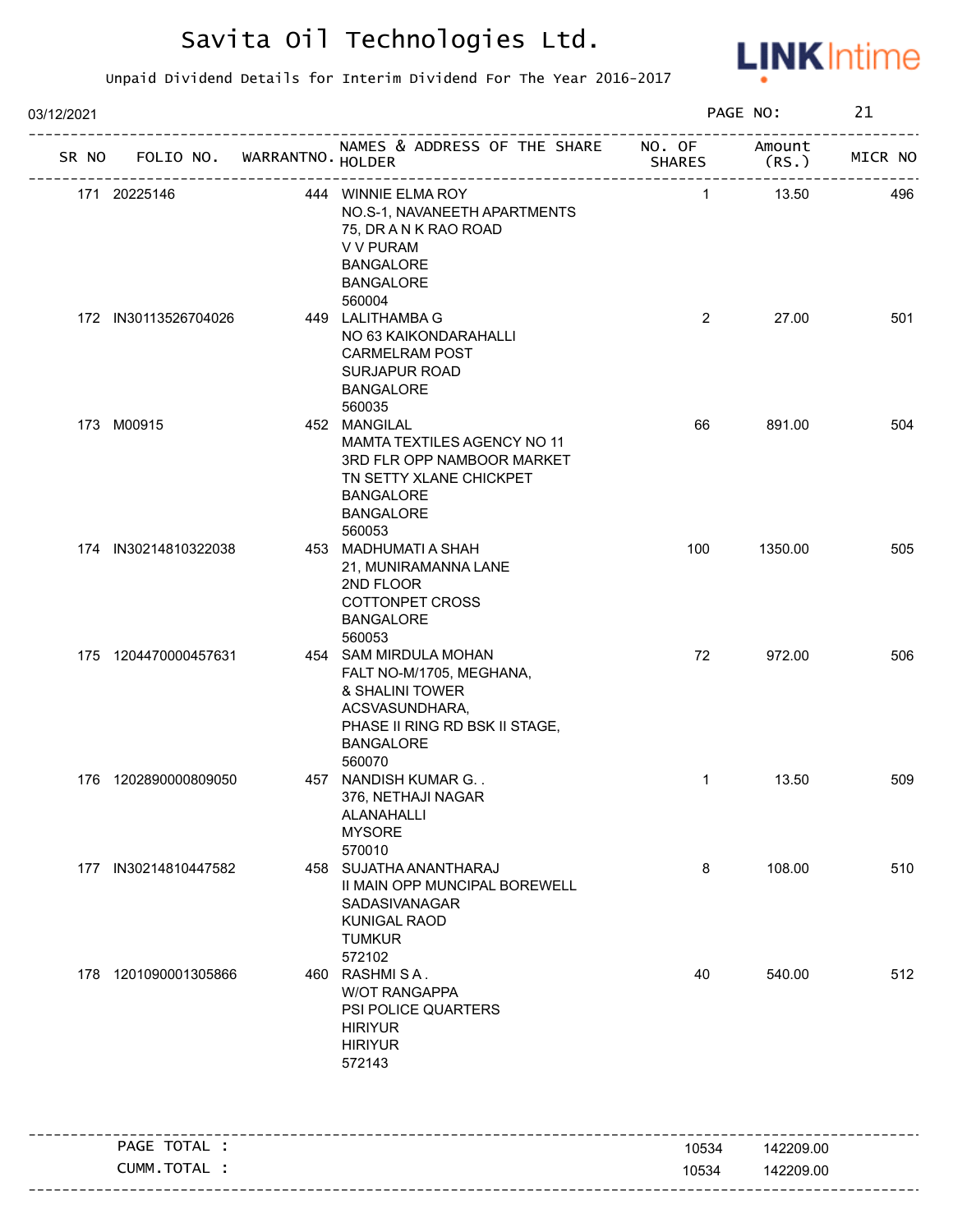

| 03/12/2021 |                      |                                   |                                                                                                                                                |                | PAGE NO:        | 22      |
|------------|----------------------|-----------------------------------|------------------------------------------------------------------------------------------------------------------------------------------------|----------------|-----------------|---------|
|            |                      | SR NO FOLIO NO. WARRANTNO. HOLDER | NAMES & ADDRESS OF THE SHARE NO. OF<br>---------------------------                                                                             | <b>SHARES</b>  | Amount<br>(RS.) | MICR NO |
|            | 179 10242655         |                                   | 461 KRISHNA MOORTHI.K<br>H.NO.15/64-A<br>SHIRVA MAIN ROAD<br>BEHIND JANATHA STORE<br>UDUPI, D.K.DISTRICT, KARNATAKA<br><b>SHIRVA</b><br>574116 | $\overline{1}$ | 13.50           | 513     |
|            | 180 1201090001107686 |                                   | 467 SANTOSHKUMAR RAJASHEKHAR<br><b>PATTAN</b><br>OLD TALUK KACHERI ONI<br><b>GANDHI CHOWK</b><br><b>DHARWAD</b><br><b>DHARWAD</b><br>580001    | 8              | 108.00          | 519     |
|            | 181 IN30108022035334 |                                   | 469 S SANKAR<br>116 METTU STREET<br>AYANAVARAM<br><b>CHENNAI</b><br><b>CHENNAI</b><br>600023                                                   | 73             | 985.50          | 521     |
|            | 182 IN30017510340098 |                                   | 481 CHOCKALINGAM. N<br>335, PERIYA IYER STREET<br>ARJUNA NAGAR<br>BEHIND SARADHA COLLEGE<br>SALEM<br>636016                                    | 10             | 135.00          | 533     |
|            | 183 1202300001057075 |                                   | 484 SINNATHAMBI MOHAMED SIDEEK<br>6 / 14 SUBADARSAN GARDEN<br><b>VEERIAM PALAYAM</b><br><b>KALAPATTI</b><br><b>COIMBATORE</b><br>641032        | 50             | 675.00          | 536     |
|            | 184 IN30189510499715 |                                   | 486 BABY JOHN K<br>CHITTILAPPALLY KUNNATH<br>NO 4/454, A G ROAD<br>KOZHIKODE, KERALA<br>673032                                                 | 5              | 67.50           | 538     |
|            | 185 M00526           |                                   | 487 M PRAKASH<br>11/445 PUTHAN VEETIL HOUSE<br>NELLIKUNNU RD PARAVATTANI<br><b>THRISSUR</b><br><b>TRICHUR</b><br>680005                        | 66             | 891.00          | 539     |
|            | 186 1601010000435667 |                                   | 488 PRIYA P KARTHA<br>PUNARTHAM,<br>UNIVERSITY NAGAR,<br>KAU POST VELLANIKKARA,<br><b>TRICHUR</b><br>680656                                    | 10             | 135.00          | 540     |

| TOTAL<br>PAGE   | 10757 | 145219.50 |
|-----------------|-------|-----------|
| . TOTAL<br>CUMM | 10757 | 145219.50 |
|                 |       |           |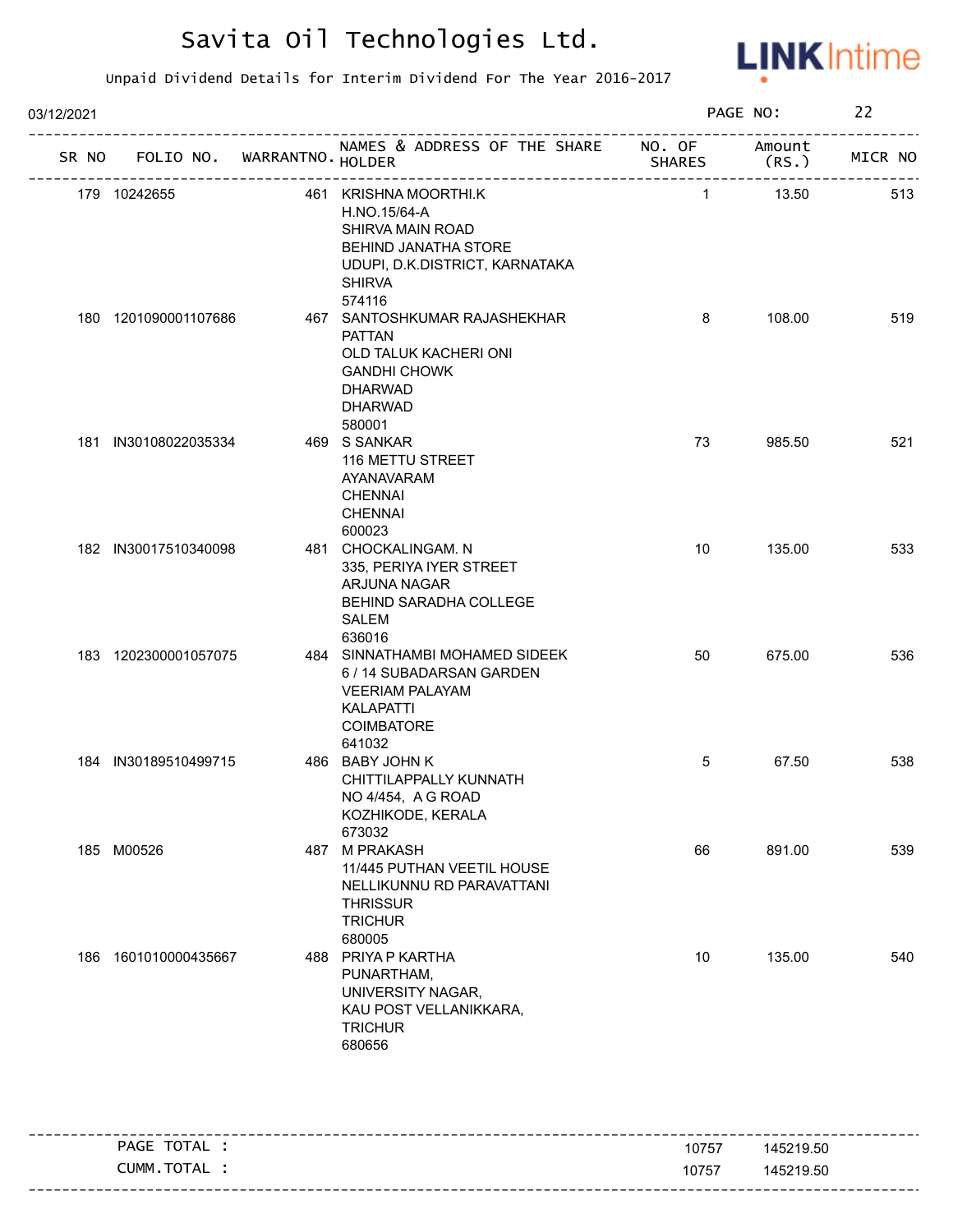

| 03/12/2021 |                                   |  |                                                                                                                                                 |               | PAGE NO:       |         |
|------------|-----------------------------------|--|-------------------------------------------------------------------------------------------------------------------------------------------------|---------------|----------------|---------|
|            | SR NO FOLIO NO. WARRANTNO. HOLDER |  | NAMES & ADDRESS OF THE SHARE NO. OF                                                                                                             | <b>SHARES</b> | Amount<br>(RS. | MICR NO |
|            | 187 U00783                        |  | 492 URMILA PRAHLADKA<br>1 B K PAUL AVENUE<br><b>CALCUTTA</b><br><b>KOLKATA</b><br>700005                                                        | 100           | 1350.00        | 544     |
|            | 188 S02469                        |  | 498 S K NOOR MOHAMMED<br>4 DR SUDHIR BASU ROAD<br><b>CALCUTTA</b><br><b>KOLKATA</b><br>700023                                                   | 100           | 1350.00        | 550     |
|            | 189 R03212                        |  | 499 RUPASREE DAS<br>164/C/12<br><b>LAKE GARDENS</b><br><b>KOLKATA</b><br>KOLKATA<br>700045                                                      | 66            | 891.00         | 551     |
|            | 190 N01465                        |  | 501 NIRMAL KUMAR SALAMPURIA<br>M/S MEDICOS NSB ROAD<br>PO RANIGAJ<br><b>DIST BURDWAN</b><br>W <sub>B</sub><br><b>BURDWAN</b><br>713347          | 100           | 1350.00        | 553     |
|            | 191 M02964                        |  | 504 MAMTA KHANDELWAL<br>N 4 332 NAYAPALLI<br><b>IRC VILLAGE</b><br><b>BHUBANESHWAR</b><br><b>ORISSA</b><br><b>KHORDA</b><br>751015              | 80            | 1080.00        | 556     |
|            | 192 IN30125015298480              |  | 506 ASIM KUMAR CHAKRABARTY<br>NTPC/TSTPP QTR NO C 168 PTS<br>P O DEEPSIKHA<br>DT ANGUL<br>759147                                                | 50            | 675.00         | 558     |
|            | 193 J00011                        |  | 509 J N GAGAI<br><b>VILL NARAKASUR</b><br>P O KAHILIPARA<br><b>GUWAHATI</b><br><b>GUWAHATI</b><br>781019                                        | 33            | 445.50         | 561     |
|            | 194 IN30058910145996              |  | 510 SANJAY KUMAR AGARWALLA<br>C/O SRI GANGA PRASAD<br><b>AGARWALLA</b><br>VILL AND PO - GAURISAGAR<br><b>DISTT SIVASAGAR</b><br>ASSAM<br>785664 | 66            | 891.00         | 562     |

| TOTAL<br>PAGE | 11352 | 153252.00 |
|---------------|-------|-----------|
| CUMM.TOTAL    | 11352 | 153252.00 |
|               |       |           |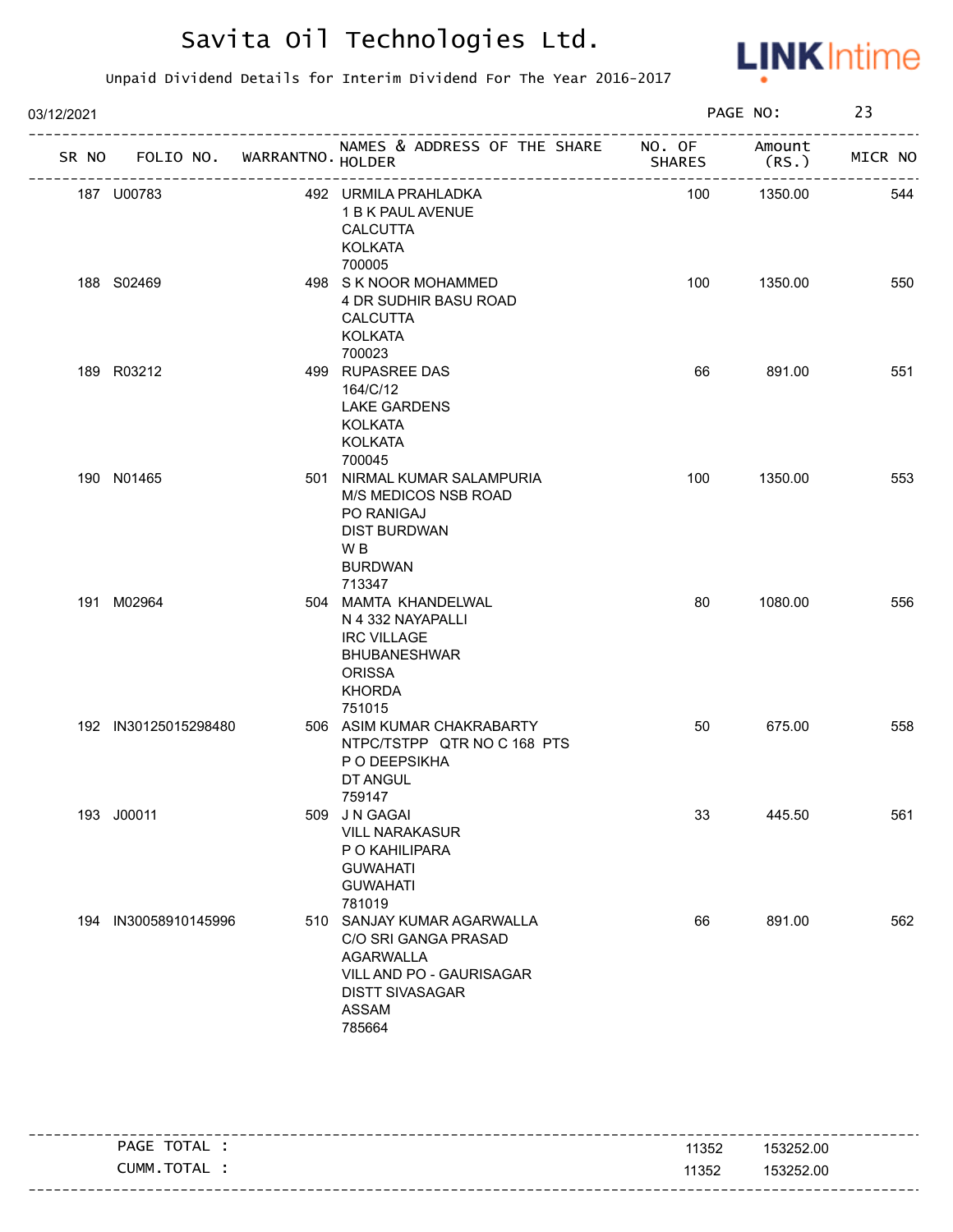

| 03/12/2021 |                             |                                                                                                                                                              |                         | PAGE NO:        | 24      |
|------------|-----------------------------|--------------------------------------------------------------------------------------------------------------------------------------------------------------|-------------------------|-----------------|---------|
| SR NO      | FOLIO NO. WARRANTNO. HOLDER | NAMES & ADDRESS OF THE SHARE                                                                                                                                 | NO. OF<br><b>SHARES</b> | Amount<br>(RS.) | MICR NO |
|            | 195 1201090001289826        | 511 MAHMOD ALI LASKAR<br>VILL-GHUNGOOR, P.O-<br>SILCHAR MEDICAL COLLEGE<br><b>SILCHAR</b><br><b>SILCHAR</b>                                                  | 41                      | 553.50          | 563     |
|            | 196 W00502                  | 788014<br>512 WAQUAR AHMED<br>C/O REYAZ AHMED<br><b>HAROON NAGAR</b><br>ROAD NO 10 SECTOR 2 P O<br>PHULWARI SHARIF<br><b>PATNA</b><br><b>PATNA</b><br>801505 | 66                      | 891.00          | 564     |
|            | 197 1201092600098568        | 513 YASWANT KUMAR SINGH<br>EAST BASURIA, BANSJORA<br><b>DHANBAD</b><br>828104                                                                                | 41                      | 553.50          | 565     |
|            | 198 B00732                  | 516 BELADEVI AGARWAL<br>C/O CALCUTTA CLOTH STORE<br>POST JOGBANI BIHAR<br><b>DIST-ARARIA</b><br><b>PURNEA</b><br>854328                                      | 66                      | 891.00          | 568     |
|            | 199 D01855                  | 517 DINESH CHANDRA AGRAWAL<br>85 JANKI NAGAR MAIN<br><b>INDORE</b><br><b>MADHYA PRADESH</b><br>999999                                                        | 100                     | 1350.00         | 569     |
|            | 200 P02602                  | 518 PREETI AGARWAL<br>3714 BABU KA TIBA<br>SURAJ POLE BAZAR<br><b>JAIPUR</b>                                                                                 | 100                     | 1350.00         | 570     |
|            | 201 B01626                  | 999999<br>521 BOBBY GARG<br>C/O SH VISHNU SAROOP GARG<br>RED ROAD NEAR ANAJ MANDI<br><b>LADWA</b><br><b>DISTT KURUKSHTRA</b>                                 | 166                     | 2241.00         | 573     |
|            | 202 D00718                  | 523 DEVENDRA KUMAR JAIN<br>E/24 BLA KOHEFIZA<br>BHOPAL (MP)                                                                                                  | 166                     | 2241.00         | 575     |
|            | 203 D01162                  | 524 DEVANG H DOSHI<br>M 32/174 GUJARAT HSG BOARD<br><b>NEAR NEW BUS STAND</b><br><b>SANALA ROAD</b><br><b>MORBI GUJ</b>                                      | 166                     | 2241.00         | 576     |
|            | 204 G00881                  | 525 G R RAMANI<br>217 CUTCHERY STREET<br>OPP POLICE STATION<br><b>GOBICHETTI PALAYAM</b>                                                                     | 166                     | 2241.00         | 577     |
|            | PAGE TOTAL :                |                                                                                                                                                              | 12430                   | 167805.00       |         |
|            | <b>CUMM. TOTAL :</b>        |                                                                                                                                                              | 12430                   | 167805.00       |         |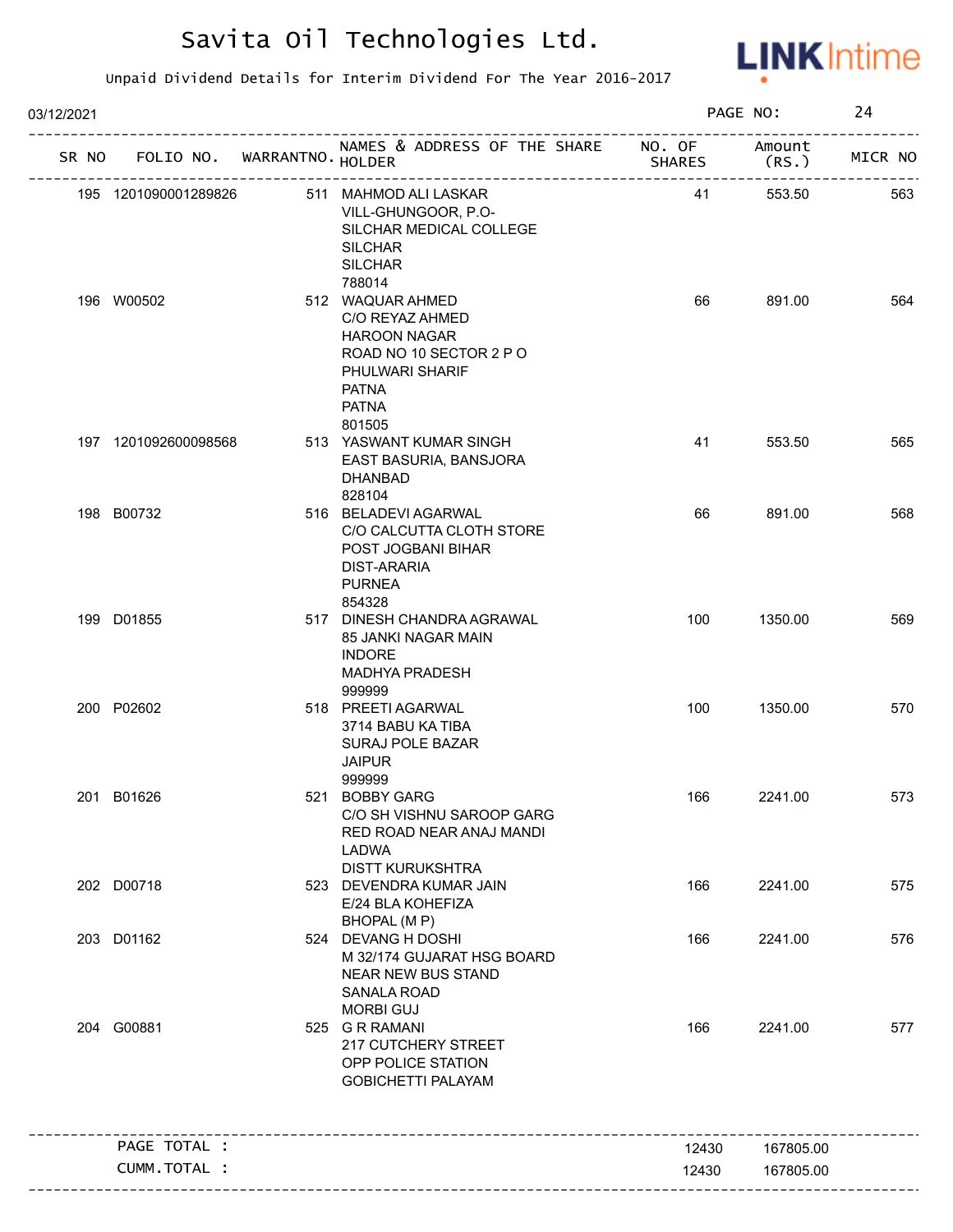

| 03/12/2021 |                                   |                                                                                                                             |               | PAGE NO:        | 25      |
|------------|-----------------------------------|-----------------------------------------------------------------------------------------------------------------------------|---------------|-----------------|---------|
|            | SR NO FOLIO NO. WARRANTNO. HOLDER | NAMES & ADDRESS OF THE SHARE NO. OF                                                                                         | <b>SHARES</b> | Amount<br>(RS.) | MICR NO |
|            | 205 R01811                        | 528 RAHMAT PARWEEN<br><b>BALAJEE INVESTMENT</b><br><b>VISHNU BHAWAN SAKCHI</b><br><b>MILLS AREA</b><br>JAMSHEDPUR 4         | 166           | 2241.00         | 580     |
|            | 206 U00574                        | 535 URMIL DEVI<br>MAKHAN LAL MOHINDER K SARFF<br><b>GANDHI CHOWK HISAR</b>                                                  | 166           | 2241.00         | 587     |
|            | 207 U00766                        | 536 URMILA SHARMA<br>W/O SOHAN LAL SHARMA<br>D 6/118 CHITRAKOOT SCHEME<br><b>AJMER ROAD</b><br><b>JAIPUR RAJASTHAN</b>      | 166           | 2241.00         | 588     |
|            | 208 U00775                        | 537 USHA FERNANDES<br><b>PRINCIPAL</b><br>CENTRAL BANK OFFICERS TRAINING<br><b>COLLEGE</b><br>51 ARERA HILLS OPP GOVT PRESS | 166           | 2241.00         | 589     |
|            | 209 S08768                        | HOSHANGABAD ROAD BHOPAL<br>539 SUNIL KUMAR GOYAL<br><b>GURWALA BHAWAN</b><br>RAMGUNJ ALWAR<br>RAJ                           | 166           | 2241.00         | 591     |
|            | 210 R01013                        | 542 RAKHI BHATIA<br>MURLI DHAM III FIRST FLOOR<br>FLAT NO 101 C BLOCK<br><b>SHYAM NAGAR</b><br><b>KANPUR</b>                | 166           | 2241.00         | 594     |
|            | 211 A01093                        | 543 ANUDEEP GUPTA<br>10 JANKI NAGAR ANNEX<br><b>INDORE</b>                                                                  | 166           | 2241.00         | 595     |
|            | 212 P01459                        | 546 PUSHPABEN OZA<br>18 AMARTARA SOCEITY 3RD FLR<br>CARTER ROAD NO 5<br><b>BORIVLI EAST</b>                                 | 166           | 2241.00         | 598     |
|            | 213 P01711                        | 547 PRAKASH V SAWNANI<br><b>TAX 30</b><br><b>ADIPUR</b><br><b>KUTCH</b><br><b>PIN</b>                                       | 166           | 2241.00         | 599     |
|            | 214 A01754                        | 548 ARUN RAMESHBHAI PATEL<br>L2/17 ELLORA PARK<br>VADODARA<br><b>RACE COURSE</b><br><b>GUJARAT 7</b>                        | 166           | 2241.00         | 600     |
|            | 215 P00894                        | 550 PRABHA KHIVASARA<br><b>C/O MAHILA STORES</b><br><b>NEHRU ROAD</b><br><b>JALNAMS</b>                                     | 166           | 2241.00         | 602     |
|            | 216 F00550                        | 553 FATEMA GANDHI<br>C/O KADER BHAI M GANDHI<br>MULLA MADI ROAD BAWAFALI<br><b>JAMNAGAR GUJARAT</b>                         | 166           | 2241.00         | 605     |
|            | PAGE TOTAL :                      |                                                                                                                             | 14422         | 194697.00       |         |
|            | CUMM.TOTAL :                      |                                                                                                                             | 14422         | 194697.00       |         |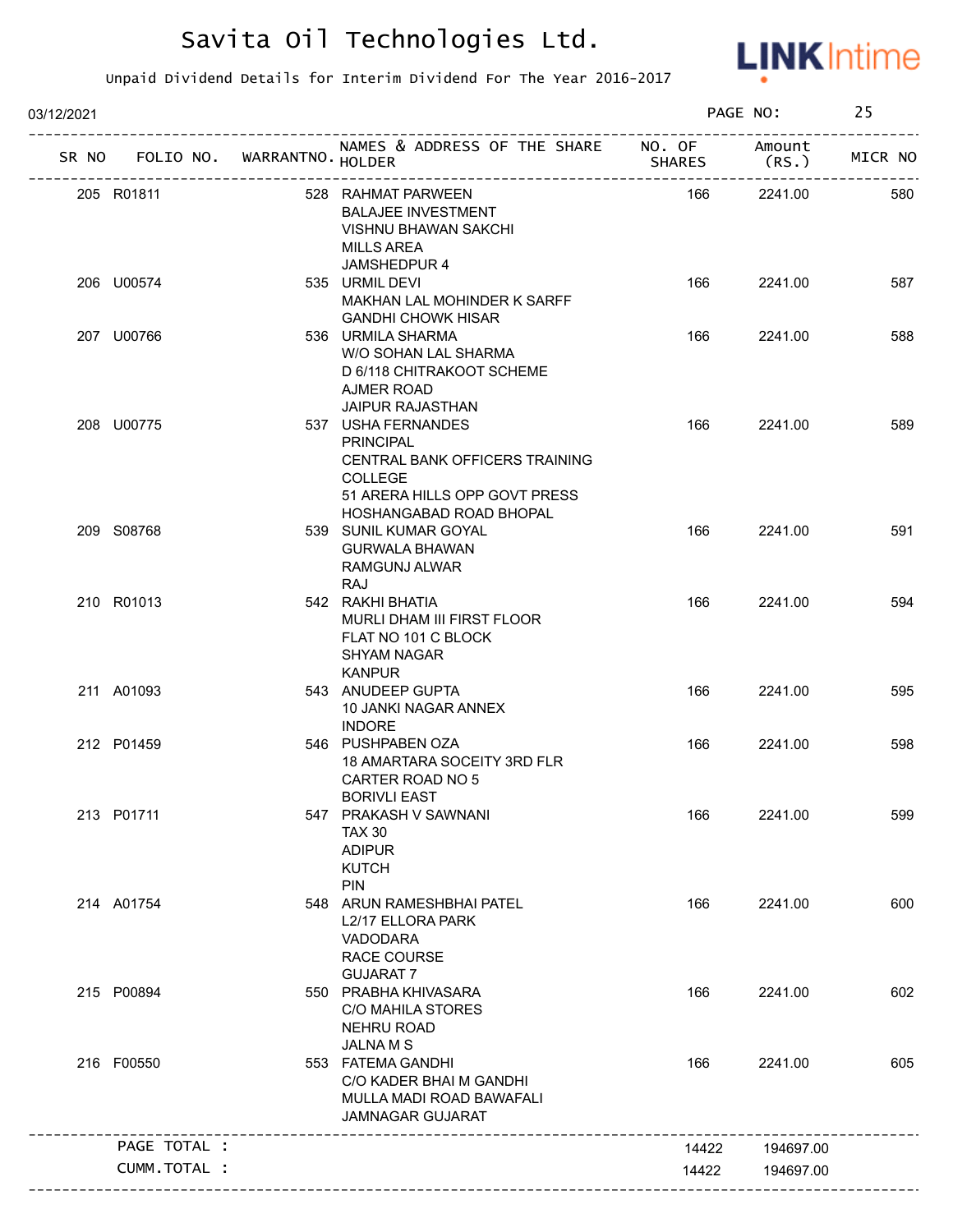

| 03/12/2021 |                                   |                                                                                                                             | PAGE NO:      |                  | 26      |
|------------|-----------------------------------|-----------------------------------------------------------------------------------------------------------------------------|---------------|------------------|---------|
|            | SR NO FOLIO NO. WARRANTNO. HOLDER | NAMES & ADDRESS OF THE SHARE NO. OF                                                                                         | <b>SHARES</b> | Amount<br>(RS. ) | MICR NO |
|            | 217 M01541                        | 555 MUKESH O SHAH<br>YOGI NAGAR BLDG NO A 5<br>BLOCK NO 406 EKSAR R D<br><b>BORIVALI W</b>                                  | 166           | 2241.00          | 607     |
|            | 218 S02705                        | 556 SHARAD KUMAR BAGDAI<br>3/4 PRIYADARSHINI NAGAR<br><b>NEAR R T O</b><br><b>NAGPUR</b><br>(M S)                           | 166           | 2241.00          | 608     |
|            | 219 A00585                        | 558 ADITYA GUPTA<br>10 JANKI NAGAR ANNEX<br><b>INDORE</b>                                                                   | 166           | 2241.00          | 610     |
|            | 220 S02566                        | 563 SAI KRISHNA K<br>C/O J PRAKASH<br>H NO 18-43 KAMALANAGAR<br><b>DILSUKH NAGAR</b><br><b>HYDERABAD</b>                    | 166           | 2241.00          | 615     |
|            | 221 S02614                        | 564 SANTOSH PODDAR<br>C/O M/S PODDAR INVESTMENT<br>P O NAUTANWA BAZAR<br>DIST MAHARAJ GANJ U P                              | 166           | 2241.00          | 616     |
|            | 222 L00744                        | 567 LASHYA FISCAL SERVICES (P) LTD<br>45 RED CROSS ROAD<br>OPP ST URSULA HIGH SCHOOL<br><b>CIVIL LINES</b><br><b>NAGPUR</b> | 333           | 4495.50          | 619     |
|            | 223 N00643                        | 568 NARENDRA B PATEL<br>VAV BAZAR COURT ROAD<br>MEHMADABAD DIST KHEDA<br><b>GUJRAT</b>                                      | 166           | 2241.00          | 620     |
|            | 224 V00992                        | 571 VINOD SHAH<br>103 SHREE SHATRAJAY APARTMENT<br><b>GIRDHAR NAGAR ROAD</b><br>IN SUBUSH NAGAR<br>SHAHIBAG AHMEDABAD       | 166           | 2241.00          | 623     |
|            | 225 V01325                        | 572 VISHNUBHAI AMBALAL PATEL<br>AT PO UMRETH<br>TA ANAND DIST KHEDA<br><b>VANTA STREET</b>                                  | 166           | 2241.00          | 624     |
|            | 226 1301760000469981              | 574 SUNIL RATHI.<br>30, BARA BHAYA KI KOTDI<br>TEH. PARABATSAR<br>KISHANGARH<br>35801                                       | 166           | 2241.00          | 626     |
|            | 227 A00987                        | 579 ANITA GUPTA<br>9 GANDHI SADAN<br><b>MANDIR MARG</b><br><b>NEW DELHI</b><br><b>NEW DELHI</b><br>110001                   | 166           | 2241.00          | 631     |
|            | PAGE TOTAL :                      | -----------------------------------                                                                                         | 16415         | 221602.50        |         |
|            | CUMM.TOTAL :                      |                                                                                                                             | 16415         | 221602.50        |         |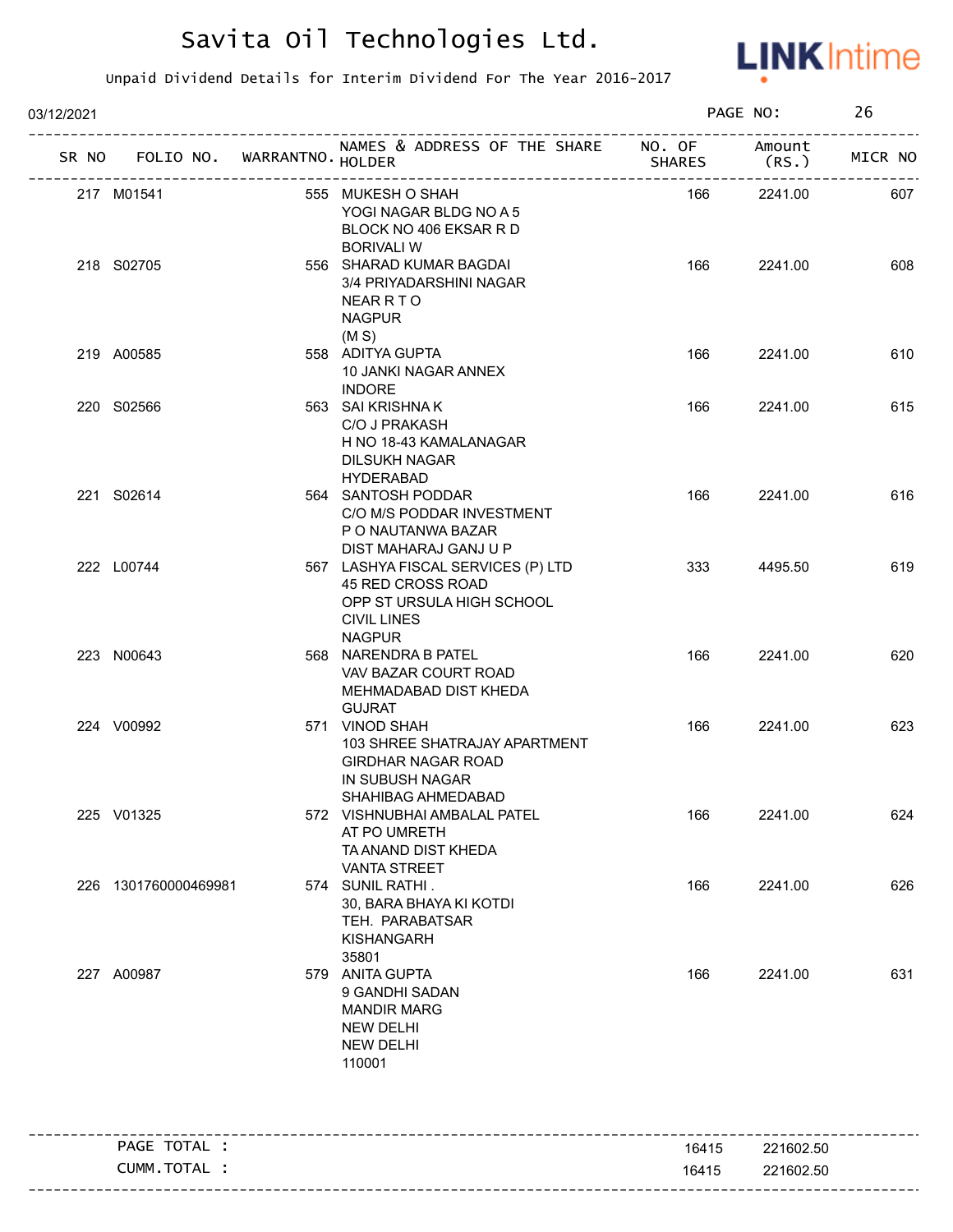

| 03/12/2021 |                                   |  |                                                                                                                    |               | PAGE NO:       |         |
|------------|-----------------------------------|--|--------------------------------------------------------------------------------------------------------------------|---------------|----------------|---------|
|            | SR NO FOLIO NO. WARRANTNO. HOLDER |  | NAMES & ADDRESS OF THE SHARE NO. OF<br>_____________________                                                       | <b>SHARES</b> | Amount<br>(RS. | MICR NO |
|            | 228 P00879                        |  | 580 POONAM TALWAR<br>D II 138 KAKA NAGAR<br>NEW DELHI<br>NEW DELHI<br>110003                                       | 166           | 2241.00        | 632     |
|            | 229 A00514                        |  | 581 A P MAHAJAN<br>A-23 PALIKA NIWAS<br>LODHI COLONY<br>N DELHI<br><b>NEW DELHI</b><br>110003                      | 166           | 2241.00        | 633     |
|            | 230 P01323                        |  | 583 PRITIMA KARDAM<br>RLY BR T-7-C DELAI SARAI<br>ROHITAK NEW ROHTAK ROAD<br>NEW DELHI<br>NEW DELHI<br>110005      | 166           | 2241.00        | 635     |
|            | 231 A01399                        |  | 584 ASHOK KUMAR GUPTA HUF<br>122 GALI BANDOOK WALI<br><b>AJMERI GATE</b><br><b>DELHI</b><br><b>DELHI</b><br>110006 | 166           | 2241.00        | 636     |
|            | 232 M00959                        |  | 585 MANISH GUPTA<br>122 GALI BANDOOK WALI<br><b>AJMERI GATE</b><br>DELHI<br><b>DELHI</b><br>110006                 | 166           | 2241.00        | 637     |
|            | 233 H00845                        |  | 587 HEMLATA GUPTA<br>122 GALI BANDOOK WALI<br><b>AJMERI GATE</b><br><b>DELHI</b><br><b>DELHI</b><br>110006         | 166           | 2241.00        | 639     |
|            | 234 S01074                        |  | 589 SATWANT KAUR<br>368 NEW LAJPAT RAI MARKET<br>DELHI<br>DELHI<br>110006                                          | 166           | 2241.00        | 641     |
|            | 235 S03072                        |  | 590 S R BANSAL<br>1973 GALI NEELAWALI<br><b>BAZAR SITA RAM</b><br>DELHI<br><b>DELHI</b><br>110006                  | 166           | 2241.00        | 642     |

| PAGE TOTAL : | 17743 | 239530.50 |
|--------------|-------|-----------|
| CUMM.TOTAL   | 17743 | 239530.50 |
|              |       |           |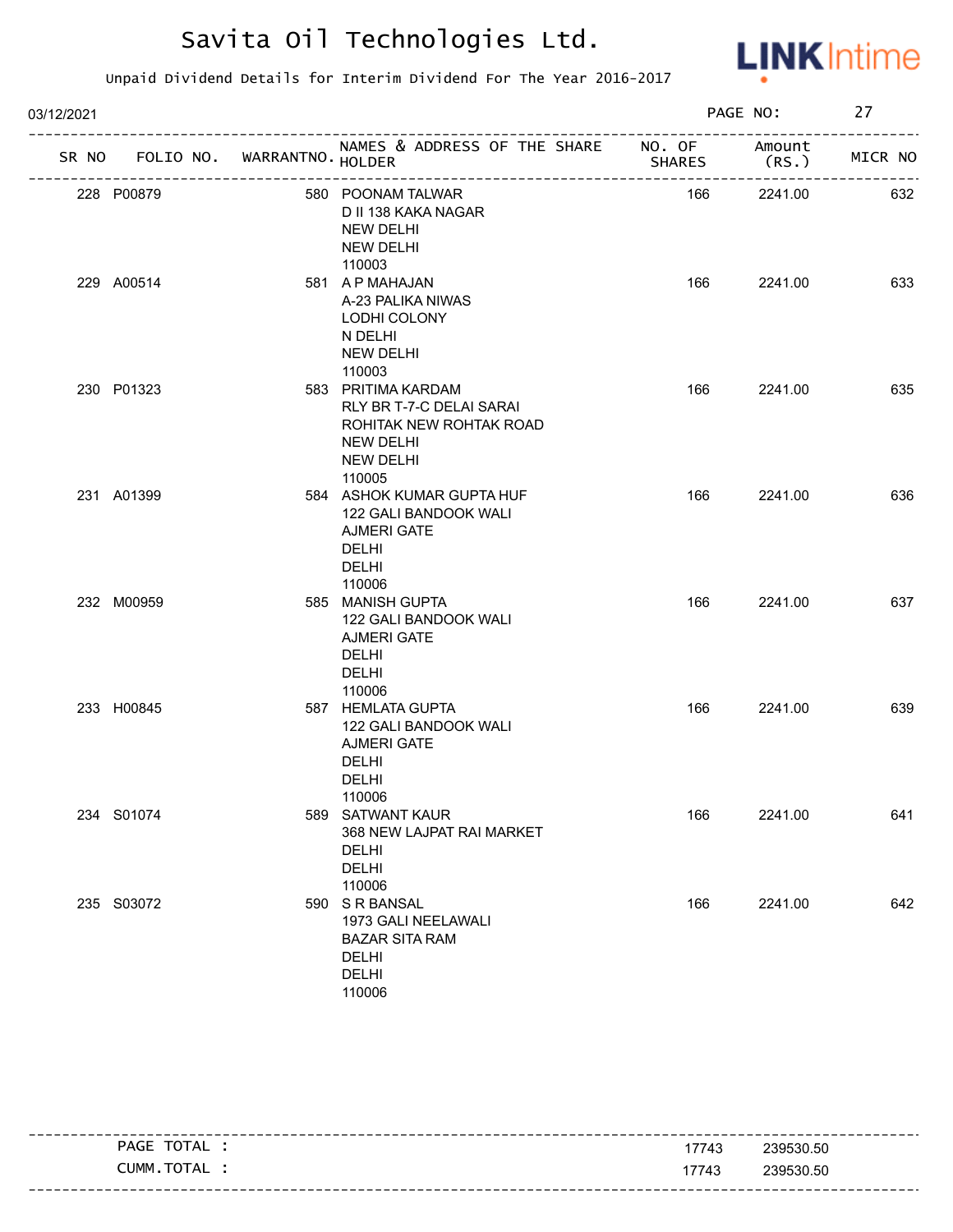

| 03/12/2021 |                                   |  |                                                                                                                                                                                                |               | PAGE NO:         |         |
|------------|-----------------------------------|--|------------------------------------------------------------------------------------------------------------------------------------------------------------------------------------------------|---------------|------------------|---------|
|            | SR NO FOLIO NO. WARRANTNO. HOLDER |  | NAMES & ADDRESS OF THE SHARE NO. OF                                                                                                                                                            | <b>SHARES</b> | Amount<br>(RS. ) | MICR NO |
|            | 236 S00503                        |  | 596 S B SHARMA<br>C/O LT COL S B SHARMA RM NO<br>103 B BLOCK HUTMENTS DIRECTOR<br><b>GENERAL OF EME (PRODUCTION)</b><br>ARMY HEADQUARTERS DHQ PO<br><b>DELHI</b><br><b>NEW DELHI</b><br>110011 | 166           | 2241.00          | 648     |
|            | 237 IN30191810014281              |  | 599 VIKRAM KUMAR<br>A3<br><b>GREEN PARK EXTENSION</b><br>NEW DELHI<br>110016                                                                                                                   | 114           | 1539.00          | 651     |
|            | 238 K00976                        |  | 605 KESAR SINGH<br>ROAD NO 42 HOUSE NO 73A<br><b>PUNJABI BAGH</b><br><b>NEW DELHI</b><br><b>NEW DELHI</b><br>110026                                                                            | 166           | 2241.00          | 657     |
| 239 J00605 |                                   |  | 606 JAI PRAKASH THUKRAL<br>$C-63$<br><b>RAJOURI GARDEN</b><br><b>NEW DELHI</b><br><b>NEW DELHI</b><br>110027                                                                                   | 166           | 2241.00          | 658     |
|            | 240 B00638                        |  | 609 BALDEV KHANNA<br>AE 48 TAGORE GARDEN<br><b>NEW DELHI</b><br><b>NEW DELHI</b><br>110027                                                                                                     | 166           | 2241.00          | 661     |
|            | 241 P01374                        |  | 612 PUNJAB & SIND BANK<br>H O ACCTT & AUDIT DEPTT<br>38-39 IND AREA NARAINA<br><b>NEW DELHI</b><br>NEW DELHI<br>110028                                                                         | 333           | 4495.50          | 664     |
|            | 242 K01841                        |  | 614 KUNTA DEVI<br>KU-49 PITAMPURA<br><b>DELHI</b><br>DELHI<br>110034                                                                                                                           | 125           | 1687.50          | 666     |
|            | 243 M01531                        |  | 616 MUKESH KUMAR<br>H NO-B-18 POLICE COLONY<br>SARASWATI VIHAR<br><b>DELHI</b><br><b>DELHI</b><br>110034                                                                                       | 166           | 2241.00          | 668     |
|            | 244 V01181                        |  | 619 VISHWANAND<br>G-100 SHUBH ENCLAVE<br>H-4/5 PARWANA ROAD<br>PITAM PURA DELHI<br><b>DELHI</b><br>110034                                                                                      | 166           | 2241.00          | 671     |
|            | PAGE TOTAL :                      |  |                                                                                                                                                                                                | 19311         | 260698.50        |         |
|            | CUMM.TOTAL :                      |  |                                                                                                                                                                                                | 19311         | 260698.50        |         |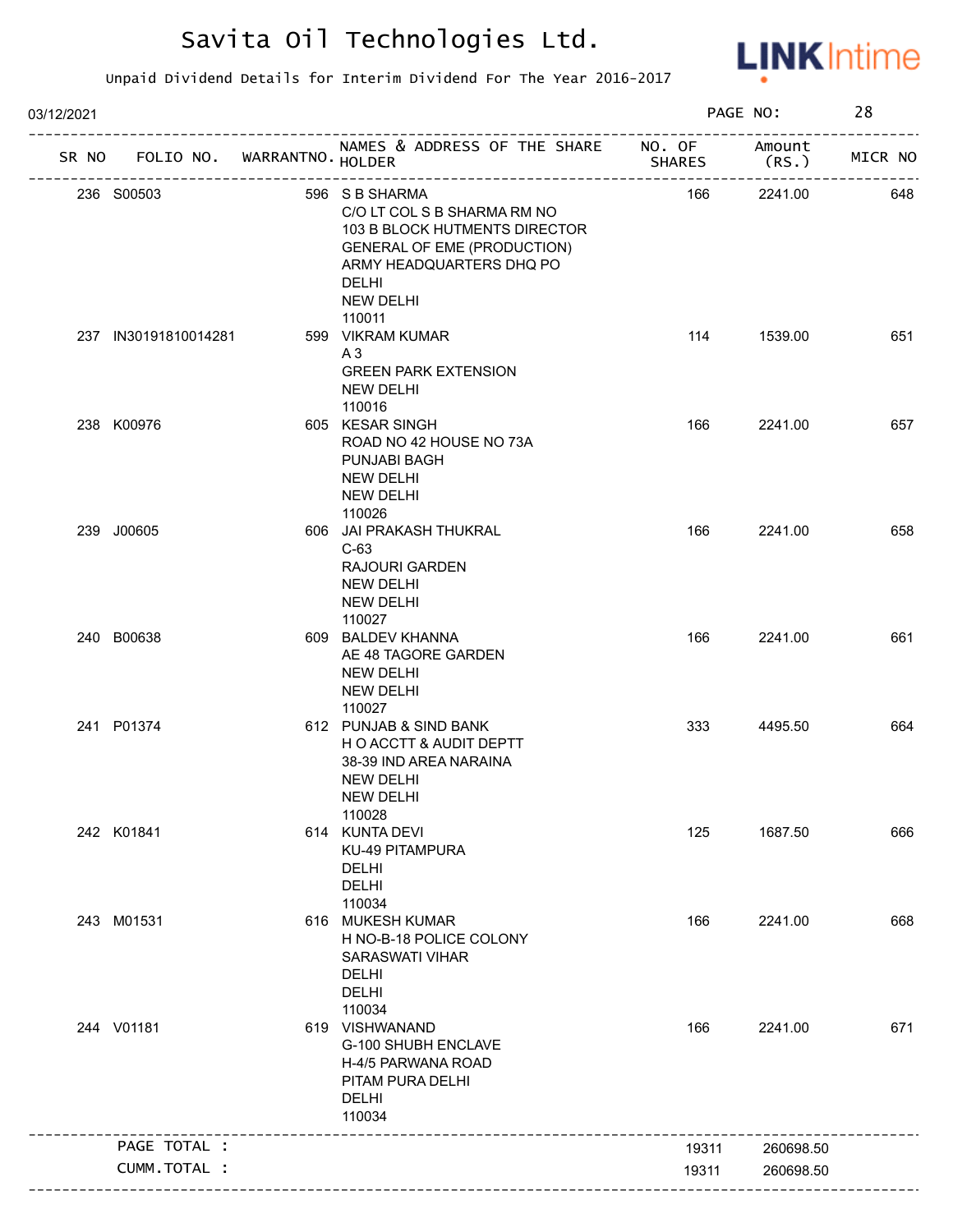

| 03/12/2021 |                                   |                                                                                                                                 |        | PAGE NO:       | 29      |
|------------|-----------------------------------|---------------------------------------------------------------------------------------------------------------------------------|--------|----------------|---------|
|            | SR NO FOLIO NO. WARRANTNO. HOLDER | NAMES & ADDRESS OF THE SHARE NO. OF                                                                                             | SHARES | Amount<br>(RS. | MICR NO |
|            | 245 R01908                        | 626 RAJEEV JAIN<br>AK-42 SHALIMAR BAGH<br><b>DELHI</b><br><b>DELHI</b><br>110052                                                | 166    | 2241.00        | 678     |
|            | 246 P02020                        | 627 PROBODH CHITTORIA<br>126-A POCKET-D<br>DEEP ENCLAVE PHASE-3<br><b>ASHOK VIHAR</b><br><b>DELHI</b><br><b>DELHI</b><br>110052 | 166    | 2241.00        | 679     |
|            | 247 S00560                        | 628 S WADIA<br>A-103 ASHOK VIHAR-2<br>DELHI<br>DELHI<br>110052                                                                  | 166    | 2241.00        | 680     |
|            | 248 A00919                        | 629 ANIL KUMAR<br>C/A RAMANAND<br>8202/6 MULTANI DHANDA<br>PAHAR GANJ NEW DELHI<br>NEW DELHI<br>110055                          | 166    | 2241.00        | 681     |
|            | 249 M00556                        | 630 MADAN LAL DHALL<br>WZ 120 SHIV NAGAR<br>NEW DELHI<br>NEW DELHI<br>110058                                                    | 166    | 2241.00        | 682     |
|            | 250 S00812                        | 631 SANJEEV DEEPAK<br><b>BA 95 B</b><br><b>JANAK PURI</b><br><b>NEW DELHI</b><br><b>NEW DELHI</b><br>110058                     | 166    | 2241.00        | 683     |
|            | 251 E00509                        | 636 ELIZABETH GEORGE<br>CA-12-B DDA FLATS<br><b>MUNIRKA PHASE 2</b><br><b>NEW DELHI</b><br><b>NEW DELHI</b><br>110067           | 166    | 2241.00        | 688     |
|            | 252 A01980                        | 640 AJAY GUPTA<br>145 BANK ENCLAVE<br>OPP ARYA SAMAJ MANDIR<br><b>LAXMI NAGAR</b><br>DELHI<br><b>DELHI</b><br>110092            | 333    | 4495.50        | 692     |

| TOTAL<br>PAGE | 20806 | 280881.00 |
|---------------|-------|-----------|
| CUMM.TOTAL    | 20806 | 280881.00 |
|               |       |           |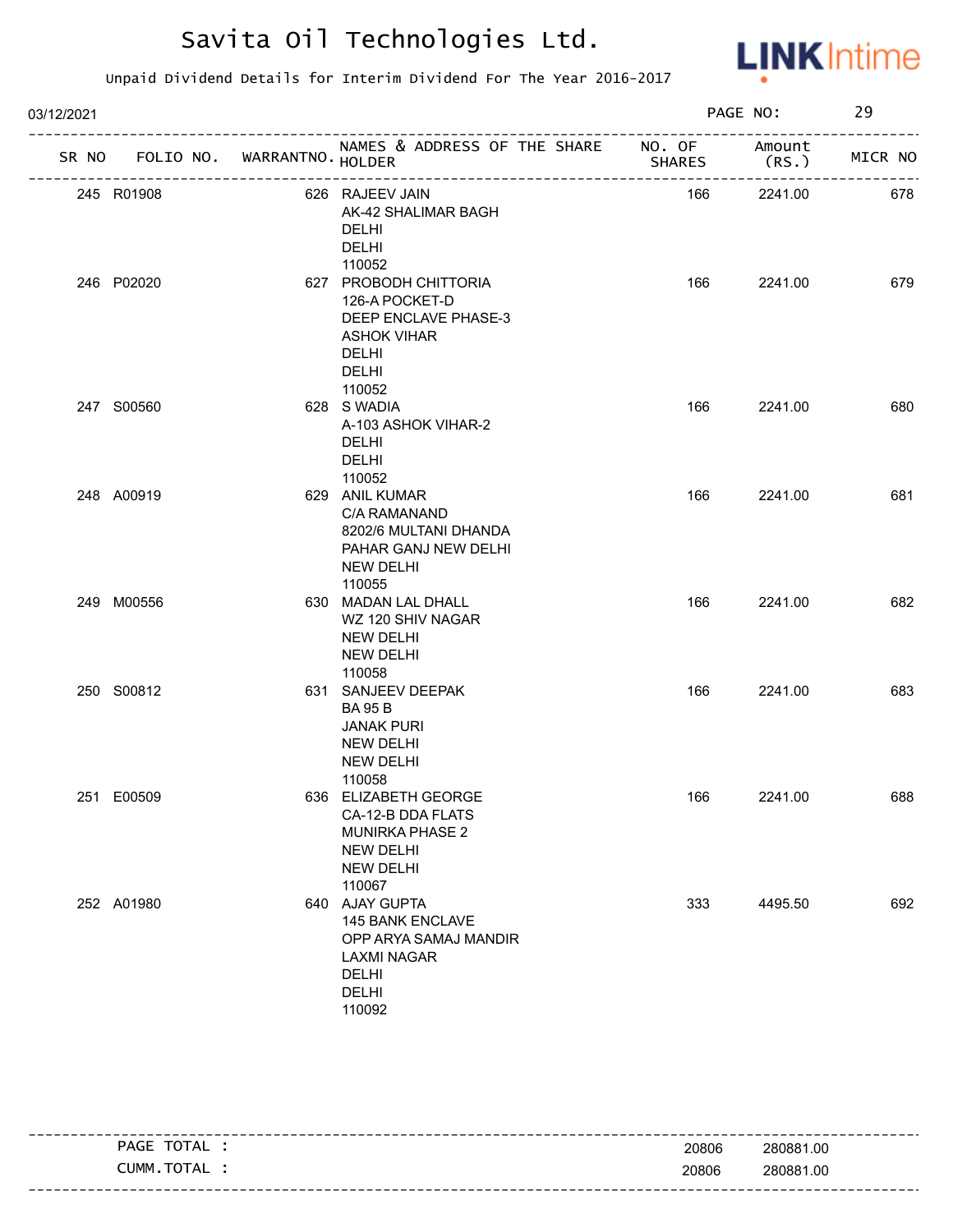

| 03/12/2021 |                      |                             |                                                                                                                                                           |               | PAGE NO:       | 30      |
|------------|----------------------|-----------------------------|-----------------------------------------------------------------------------------------------------------------------------------------------------------|---------------|----------------|---------|
| SR NO      |                      | FOLIO NO. WARRANTNO. HOLDER | NAMES & ADDRESS OF THE SHARE NO. OF                                                                                                                       | <b>SHARES</b> | Amount<br>(RS. | MICR NO |
|            | 253 D01319           |                             | 641 DEVENDRA KUMAR<br>29-K GANESH NAGAR<br><b>II-EXTN</b><br><b>SHAKARPUR</b><br>DELHI<br><b>DELHI</b><br>110092                                          | 166           | 2241.00        | 693     |
|            | 254 N00854           |                             | 642 NAWAL KISHORE MEHTA<br>177 JANTA FLATES<br><b>NAND NAGRI</b><br><b>DELHI</b><br><b>DELHI</b><br>110093                                                | 166           | 2241.00        | 694     |
|            | 255 J00949           |                             | 644 JITENDRA KUMAR<br>5-D-84 N I T<br>FARIDABAD<br>FARIDABAD<br>121001                                                                                    | 166           | 2241.00        | 696     |
|            | 256 M01047           |                             | 647 MANJU SINGHAL<br><b>GAJA NAND HARI RAM</b><br><b>CLOTH MERCHANT SUBHASH</b><br><b>CHOWK</b><br>MAHENDRA GARH HARYANA<br><b>MOHINDERGARH</b><br>123029 | 166           | 2241.00        | 699     |
|            | 257 IN30094010005864 |                             | 650 RAJESH JINDAL<br>692-A/19<br><b>JINDAL ADVOCATE</b><br><b>GREEN ROAD</b><br><b>ROHTAK</b><br>124001                                                   | 166           | 2241.00        | 702     |
|            | 258 D01072           |                             | 652 DROPATI<br>C/O CANARA BANK<br><b>BAHADUR GARH</b><br><b>DIST ROHTAK</b><br><b>ROHTAK</b><br>124507                                                    | 166           | 2241.00        | 704     |
|            | 259 M01471           |                             | 668 MONIKA WAHI<br>SUNTEX TRADING CO<br><b>GOVERDHAN DAS MKT</b><br>SHASTRI MARKET AMRITSAR<br><b>AMRITSAR</b><br>143001                                  | 166           | 2241.00        | 720     |
|            | 260 S00519           |                             | 673 SK SETHI<br><b>QUARTER NUMBER F75</b><br>RAJPURA COLONY PATIALA<br><b>PUNJAB</b><br><b>PATIALA</b><br>147001                                          | 166           | 2241.00        | 725     |

|                                                    |       | ---------------------        |
|----------------------------------------------------|-------|------------------------------|
| <b>TOTA</b><br><b>PAGE</b><br>I AL.                | 22134 | 298809.00                    |
| <b>TOTA</b><br>-UMM<br>$\mathbf{A}$<br>$H_{\rm L}$ | 22134 | 298809.00                    |
|                                                    |       | ---------------------------- |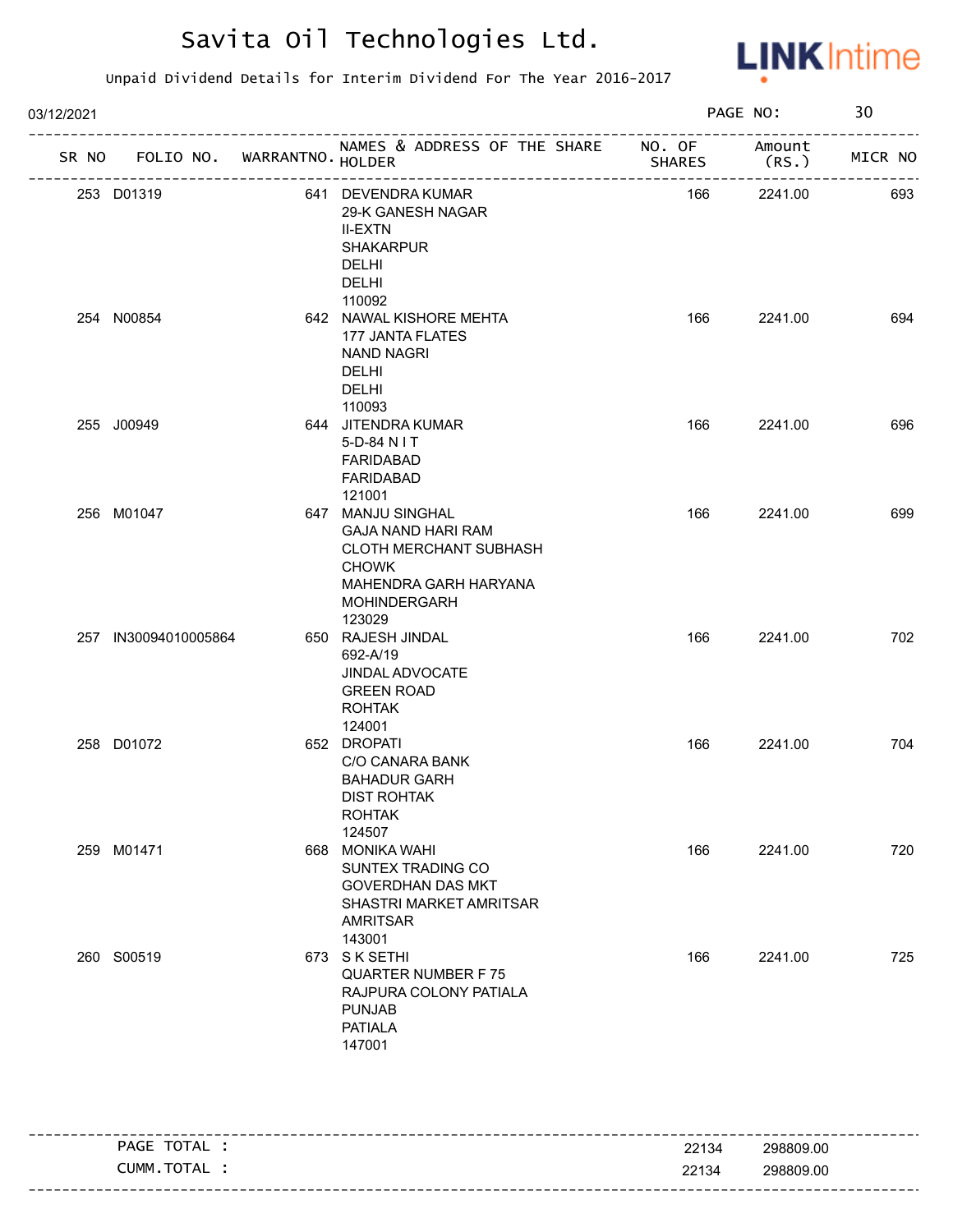

| 03/12/2021 |                                   |                                                                                                                                                    | PAGE NO:      |                  | 31      |
|------------|-----------------------------------|----------------------------------------------------------------------------------------------------------------------------------------------------|---------------|------------------|---------|
|            | SR NO FOLIO NO. WARRANTNO. HOLDER | NAMES & ADDRESS OF THE SHARE NO. OF                                                                                                                | <b>SHARES</b> | Amount<br>(RS. ) | MICR NO |
|            | 261 IN30117810018570              | 677 YASH PAL GARG<br>C/O M/S G. K. GARG AND<br><b>ASSOCIATES</b><br>CHARTERED ACCOUNTANTS<br><b>SADAR BAZAR</b><br><b>SANGRUR PUNJAB</b><br>148001 | 166           | 2241.00          | 729     |
|            | 262 IN30133018327214              | 681 ANAND MITTAL<br>M/S BANARSI DASS BABU RAM<br>2672 MANDI NO 1<br><b>ABOHAR</b><br>152116                                                        | 166           | 2241.00          | 733     |
|            | 263 S00940                        | 682 SARLA DEVI<br>481 SECTOR 15 A<br><b>CHANDIGARH</b><br><b>CHANDIGARH</b><br>160015                                                              | 166           | 2241.00          | 734     |
|            | 264 U00682                        | 684 UTTAM DHALIA<br>H NO 1034 SECTOR 44 B<br><b>CHANDIGARH</b><br><b>CHANDIGARH</b><br>160047                                                      | 166           | 2241.00          | 736     |
|            | 265 T00522                        | 694 TANBI VARSHNEY<br>W/O SRI G S VARSHNEY<br>19/149 PREMIER NAGAR<br>ALIGARH UP<br><b>ALIGARH</b><br>202001                                       | 166           | 2241.00          | 746     |
|            | 266 M02179                        | 696 MANOJ KUMAR SINGH<br>C/O STATE BANK OF INDIA<br>A D B IGLAS<br><b>DIST ALIGARH</b><br><b>UP</b><br><b>ALIGARH</b><br>202124                    | 333           | 4495.50          | 748     |
|            | 267 N00692                        | 697 NARESH CHANDRA SAXENA<br><b>INDIA CYCLE STORE</b><br>MORADABAD GATE<br><b>CHANDAUSI</b><br><b>MORADABAD</b><br>202412                          | 166           | 2241.00          | 749     |
|            | 268 S00757                        | 698 SANJAY GARG<br>S/O SHRI OM PRAKASH GARG<br><b>GARG AUTOMOBILES BADAUN ROAD</b><br>CHANDAUSI U P<br><b>MORADABAD</b><br>202412                  | 166           | 2241.00          | 750     |
|            | 269 B01418                        | 700 BAL KRISHAN GUPTA<br>26/46 BIRHANA RODA<br><b>KANPUR</b><br><b>KANPUR</b><br>208001                                                            | 166           | 2241.00          | 752     |
|            | PAGE TOTAL :                      |                                                                                                                                                    | 23795         | 321232.50        |         |
|            | CUMM.TOTAL :                      |                                                                                                                                                    | 23795         | 321232.50        |         |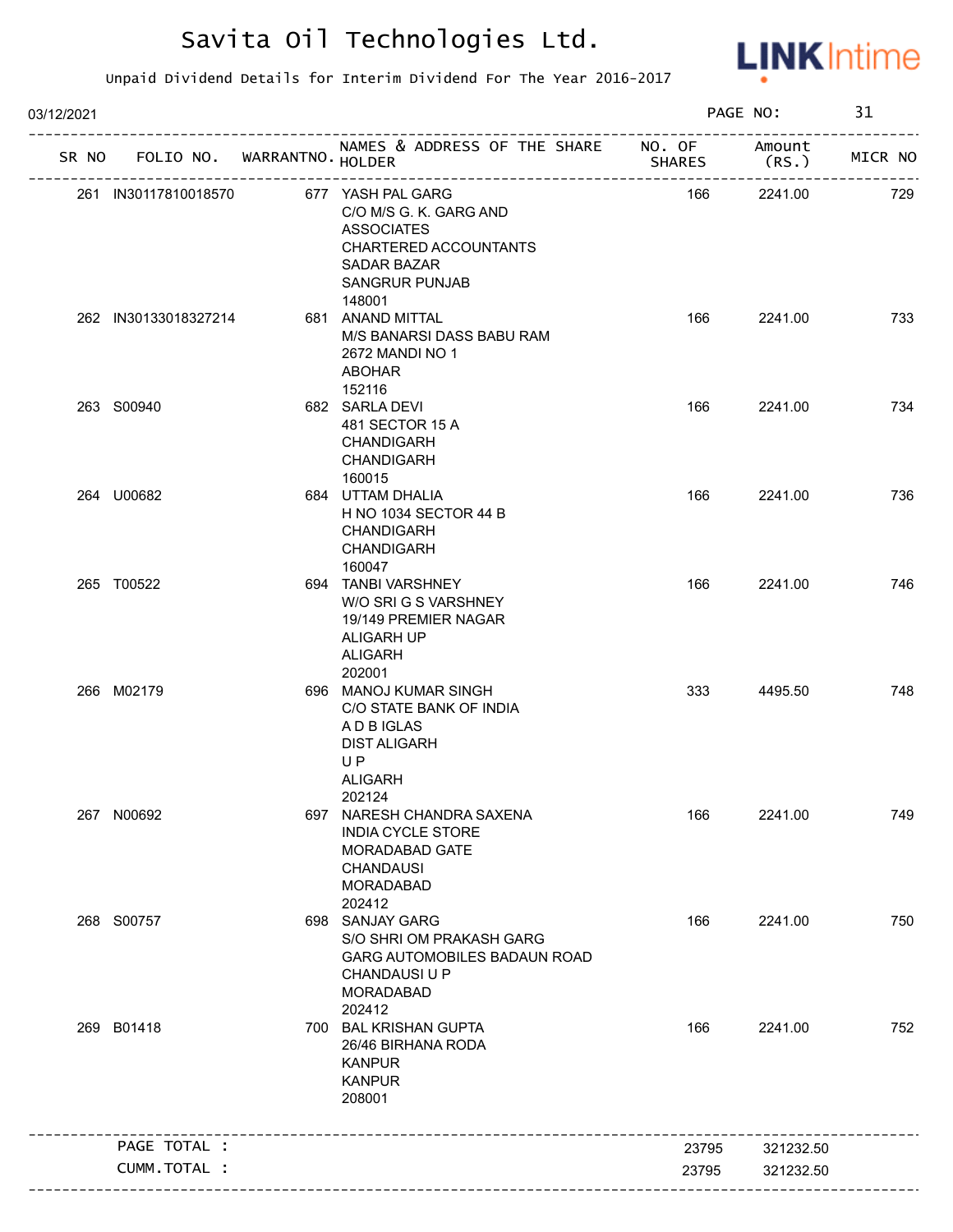

| 03/12/2021 |              |                             |                                                                                                                                        |               | PAGE NO:       | 32      |
|------------|--------------|-----------------------------|----------------------------------------------------------------------------------------------------------------------------------------|---------------|----------------|---------|
| SR NO      |              | FOLIO NO. WARRANTNO. HOLDER | NAMES & ADDRESS OF THE SHARE NO. OF                                                                                                    | <b>SHARES</b> | Amount<br>(RS. | MICR NO |
| 270 L00648 |              |                             | 702 LEELA SRIVASTAVA<br><b>B-7 PWD COLONY</b><br>MACROBERT GANJ<br><b>KANPUR</b><br><b>KANPUR</b><br>208001                            | 166           | 2241.00        | 754     |
| 271 K00906 |              |                             | 704 KARUNANDER KUMAR GUPTA<br>76/162 HALSEY ROAD<br><b>KANPUR</b><br><b>KANPUR</b><br>208001                                           | 166           | 2241.00        | 756     |
| 272 S01182 |              |                             | 715 SAVITRI SAXENA<br>M G 10/9 K D A COLONY<br><b>GANGA VIHAR</b><br>JAJMAU KANPUR U P<br><b>KANPUR</b><br>208010                      | 166           | 2241.00        | 767     |
| 273 A01378 |              |                             | 722 ASHOK KUMAR<br><b>IMPRIAL HOTEL</b><br><b>NEHRU ROAD</b><br>FARRUKHABAD UP<br><b>FARUKHABAD</b><br>209625                          | 166           | 2241.00        | 774     |
| 274 S01758 |              |                             | 728 SIYA AGRAWAL<br>194 ATARSUIYA<br>ALLAHABAD<br>ALLAHABAD<br>211003                                                                  | 166           | 2241.00        | 780     |
| 275 R02285 |              |                             | 731 RAM MANOHAR<br>C/O SUB POST MASTER<br>PO SOHAWAL R S<br><b>DISTT FAIZABAD</b><br><b>FAIZABAD</b><br>224188                         | 166           | 2241.00        | 783     |
| 276 J01267 |              |                             | 732 JAIN (RM) FINANCE INDIA PVT LTD<br>7 BASEMENT<br><b>JANPATH MARKET</b><br>HAZRATGANJ<br><b>LUCKNOW</b><br><b>LUCKNOW</b><br>226001 | 166           | 2241.00        | 784     |
| 277 M01380 |              |                             | 733 MITHLESH BHARDWAJ<br>LD 108/C OLD RDSO COLONY<br>LUCKNOW U P<br><b>LUCKNOW</b><br>226001                                           | 166           | 2241.00        | 785     |
| 278 R02177 |              |                             | 735 RAJEEV OBEROI<br>2 MANGAL PANDEY ROAD<br>SADAR<br><b>LUCKNOW</b><br><b>LUCKNOW</b><br>226002                                       | 166           | 2241.00        | 787     |
|            | PAGE TOTAL : |                             |                                                                                                                                        | 25289         | 341401.50      |         |
|            | CUMM.TOTAL : |                             |                                                                                                                                        | 25289         | 341401.50      |         |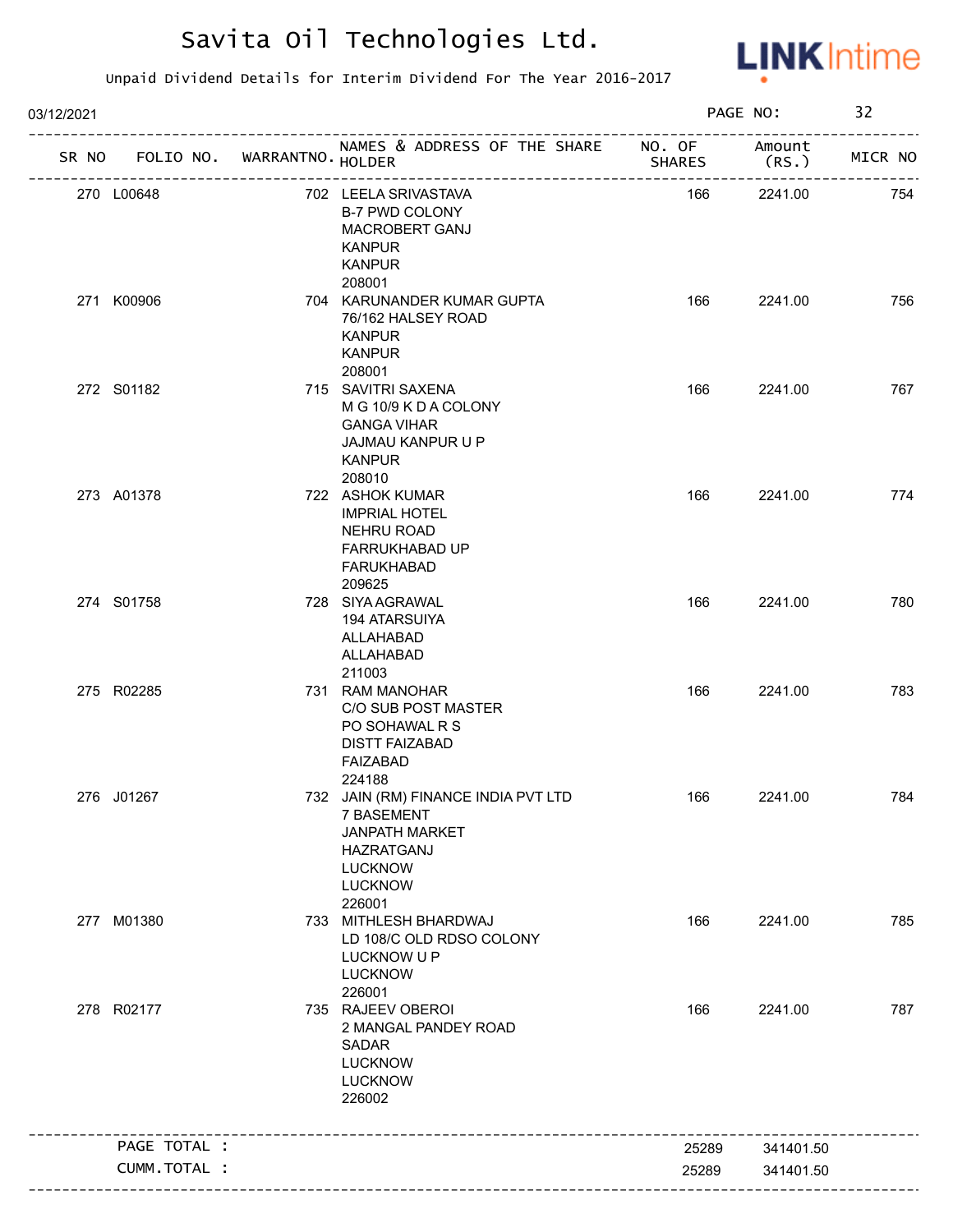

| 03/12/2021 |                      |                   |                                                                                                                       |               | PAGE NO:        | 33      |
|------------|----------------------|-------------------|-----------------------------------------------------------------------------------------------------------------------|---------------|-----------------|---------|
| SR NO      | FOLIO NO.            | WARRANTNO. HOLDER | NAMES & ADDRESS OF THE SHARE NO. OF<br>_________________                                                              | <b>SHARES</b> | Amount<br>(RS.) | MICR NO |
|            | 279 M01619           |                   | 736 MANJU LATA<br>4-5 FIRST FLOOR<br><b>RAM BAZAR</b><br><b>CHOWK</b><br><b>LUCKNOW</b><br><b>LUCKNOW</b><br>226003   | 166           | 2241.00         | 788     |
|            | 280 A01494           |                   | 737 ATAR SINGH<br>BATRA FOOD PRODUCT<br>SITAL KHERA AISHBAGH<br><b>LUCKNOW</b><br><b>LUCKNOW</b><br>226004            | 166           | 2241.00         | 789     |
|            | 281 A01118           |                   | 744 ANURADHA RASTOGI<br>C/O DELIGHT METAL WORKS<br><b>DINDARPURA</b><br>MORADABAD<br>MORADABAD<br>244001              | 166           | 2241.00         | 796     |
|            | 282 000535           |                   | 745 OM PRAKASH SINGHAL<br>M/S RAMA NAND MAKHAN LAL<br>DHANAURA<br>DIST MORADABAD<br>MORADABAD<br>244231               | 166           | 2241.00         | 797     |
|            | 283 M00779           |                   | 746 MAHESH CHAND GUPTA<br><b>MOH CHAMUNDA</b><br>MANDI DHANAURA MORADABAD<br>UP<br>MORADABAD<br>244231                | 166           | 2241.00         | 798     |
|            | 284 Y00545           |                   | 752 YOGESHWAR NATH GOEL<br>C/O DAULAT RAM GUPTA<br>536 OLD TEHSIL ROORKEE<br>SAHARANPUR<br>247667                     | 166           | 2241.00         | 804     |
|            | 285 S00664           |                   | 753 SANDEEP KUMAR<br>90/6B PRAHLAD NAGAR<br>NEAR GEETA BHAWAN MANDIR<br><b>MEERUT CITY</b><br><b>MEERUT</b><br>250001 | 166           | 2241.00         | 805     |
|            | 286 T00652           |                   | 757 TUSHAR AGARWAL<br>388 KAMBAL WALA BAGH<br>RAMBAGH ROAD NAI MANDI<br>MUZAFFARNAGAR<br>MUZAFFARNAGAR<br>251001      | 166           | 2241.00         | 809     |
|            | 287 IN30072410035000 |                   | 772 SUBHASH CHAND NAGPAL<br>14/232, MANDI SAYEED KHAN<br>AGRA U.P.<br>282002                                          | 166           | 2241.00         | 824     |
|            | PAGE TOTAL :         |                   |                                                                                                                       | 26783         | 361570.50       |         |
|            | CUMM.TOTAL :         |                   |                                                                                                                       | 26783         | 361570.50       |         |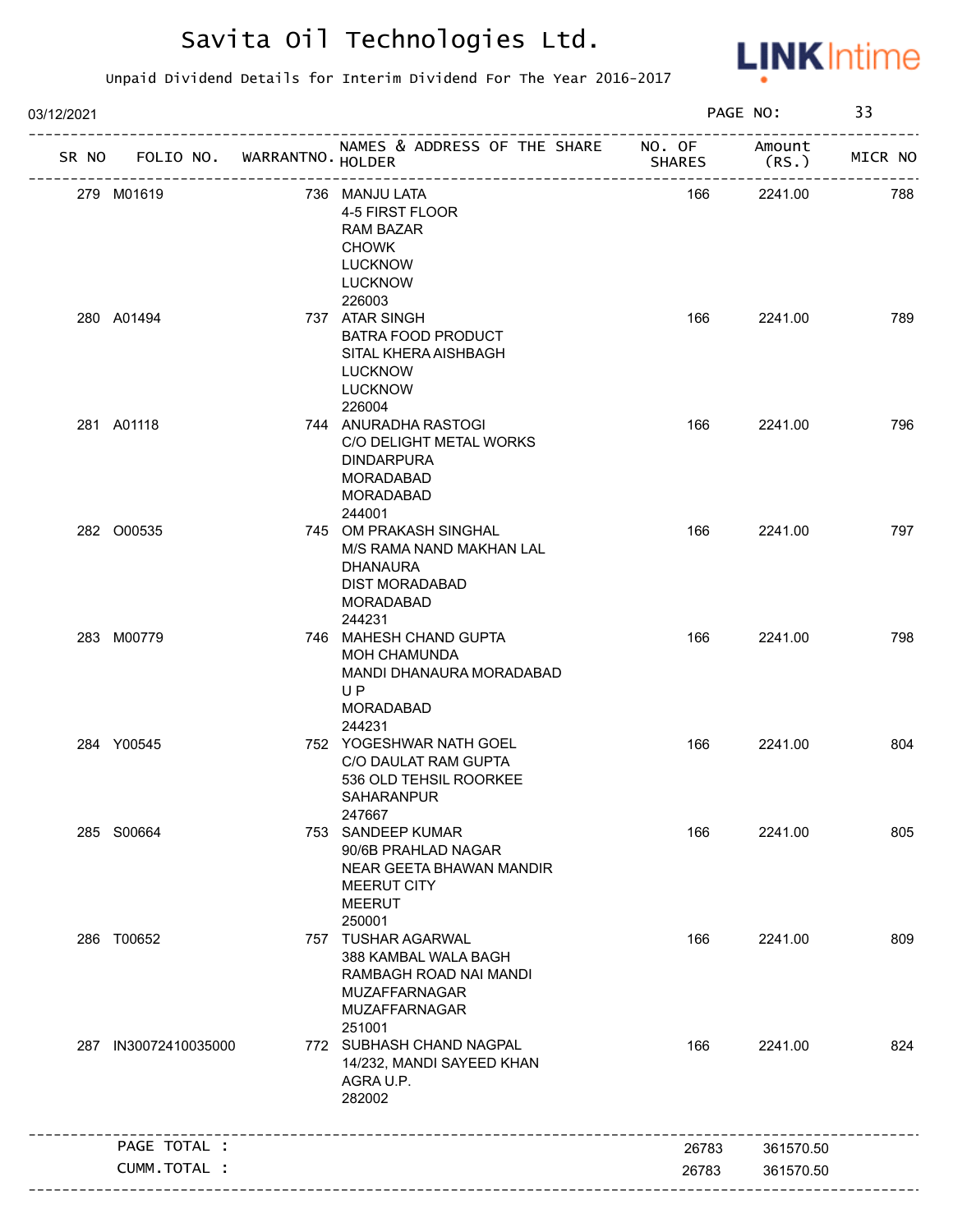

| 03/12/2021 |            |                             |                                                                                                                                  |               | PAGE NO:         | 34      |
|------------|------------|-----------------------------|----------------------------------------------------------------------------------------------------------------------------------|---------------|------------------|---------|
| SR NO      |            | FOLIO NO. WARRANTNO. HOLDER | NAMES & ADDRESS OF THE SHARE NO. OF                                                                                              | <b>SHARES</b> | Amount<br>(RS. ) | MICR NO |
|            | 288 S02418 |                             | 783 SUSHMA JAIN<br>SUGAN CHAND JAIN<br><b>BALJI RATHORE KI GALI</b><br>RAJASTHAN ALWAR<br>ALWAR<br>301001                        | 166           | 2241.00          | 835     |
|            | 289 J00935 |                             | 784 JINESH JAIN<br>J K CONSULTANTS<br><b>CLOTH MARKET ALWAR</b><br><b>RAJASTHAN</b><br>ALWAR<br>301001                           | 166           | 2241.00          | 836     |
|            | 290 R00719 |                             | 789 RAJENDER KUMAR<br>C/O NARESH KUMAR DINESH KUMAR<br>KHAIRTHAL MANDI<br>ALWAR RAJ<br>ALWAR<br>301404                           | 166           | 2241.00          | 841     |
|            | 291 S07424 |                             | 790 SUNIL KUMAR SHARMA<br>3 A SUNIL SADAN<br><b>VANASTHALI MARG</b><br><b>SLROAD</b><br><b>JAIPUR</b><br><b>JAIPUR</b><br>302001 | 166           | 2241.00          | 842     |
|            | 292 G00666 |                             | 793 GIRAJ MADIYA<br>C/O SATYANARAIN & CO<br>D 43 44 ANAJ MANDI CHAND POLE<br><b>JAIPUR</b><br><b>JAIPUR</b><br>302001            | 166           | 2241.00          | 845     |
|            | 293 G00558 |                             | 795 GANPAT PUSHP<br><b>DELHI TRADERS</b><br>A-5 TRANSPORT NAGAR<br>JAIPUR<br><b>JAIPUR</b><br>302003                             | 166           | 2241.00          | 847     |
|            | 294 J01052 |                             | 797 JYOTI KESWANI<br>P NO 807 A ASHOK CHOWK<br>ADARSH NAGAR<br><b>JAIPUR</b><br><b>JAIPUR</b><br>302004                          | 166           | 2241.00          | 849     |
|            | 295 S02094 |                             | 798 SUMNESH KUMAR KALLA<br>391 ADARSH NAGAR<br>NR BEES DUKAN<br><b>JAIPUR</b><br><b>JAIPUR</b><br>302004                         | 166           | 2241.00          | 850     |

|                      |       | ___________            |
|----------------------|-------|------------------------|
| ТОТА<br>PAGE<br>''AL | 28111 | 379498.50              |
| <b>CUMM</b><br>TOTAL | 28111 | 379498.50              |
|                      |       | ---------------------- |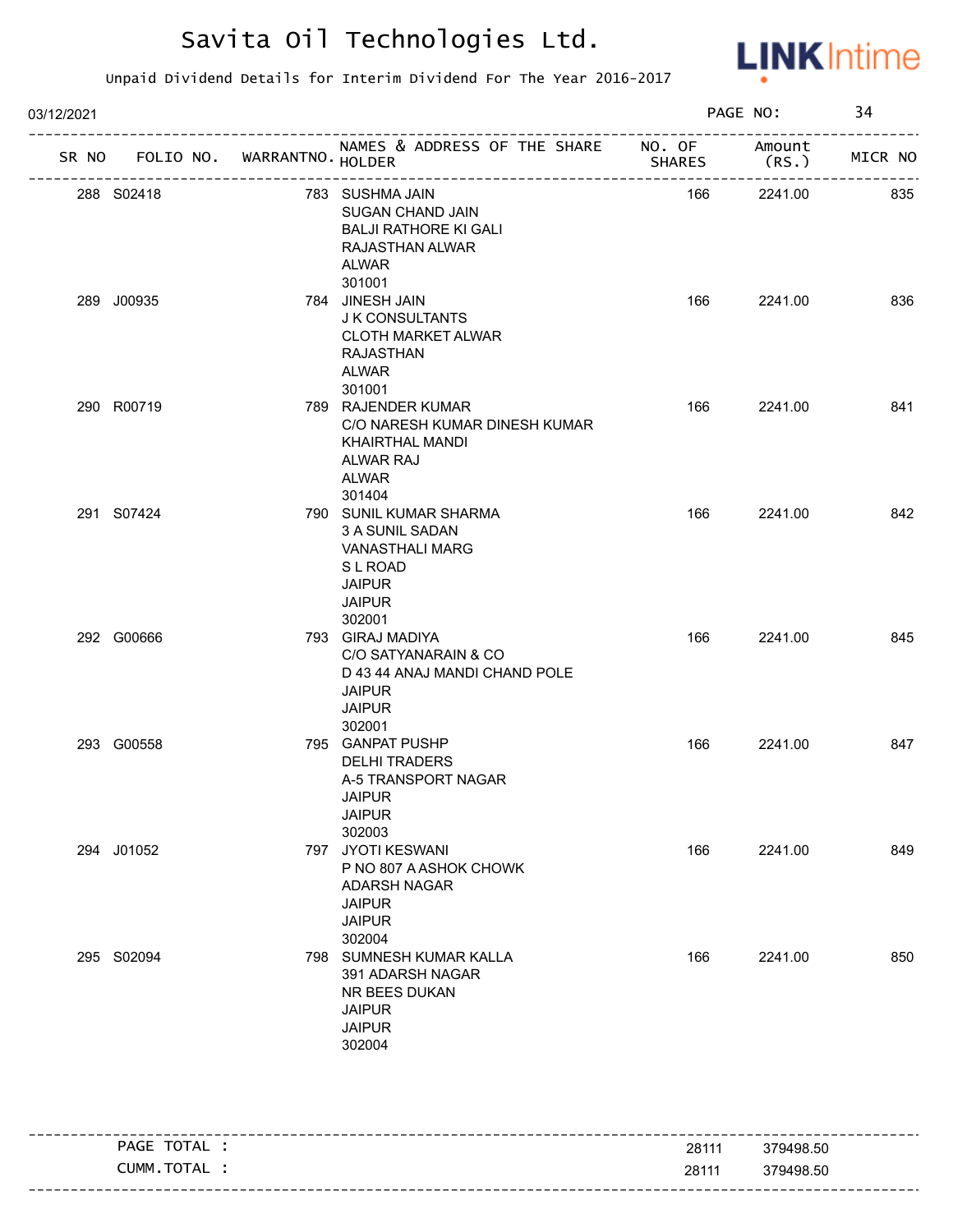

| 03/12/2021 |            |                             |                                                                                                                               | PAGE NO:      |                             | 35      |  |
|------------|------------|-----------------------------|-------------------------------------------------------------------------------------------------------------------------------|---------------|-----------------------------|---------|--|
| SR NO      |            | FOLIO NO. WARRANTNO. HOLDER | NAMES & ADDRESS OF THE SHARE NO. OF<br>------------------------------------                                                   | <b>SHARES</b> | Amount<br>(RS.)<br>-------- | MICR NO |  |
|            | 296 P00597 | ----------------            | 800 PANKAJ BHARGAVA<br>D 26<br>AMBA BARI<br><b>JAIPUR</b><br><b>JAIPUR</b><br>302012                                          | 166           | 2241.00                     | 852     |  |
|            | 297 P01302 |                             | 805 PRITAM MALUKANI<br>SAI KUNJ B 324<br><b>MALVIYA NAGAR</b><br><b>JAIPUR</b><br><b>JAIPUR</b><br>302017                     | 166           | 2241.00                     | 857     |  |
|            | 298 K01253 |                             | 809 KRISHNACHANDRA MATHUR<br>93/19 MANSAROVER AGARWAL<br>FARM<br><b>JAIPUR</b><br><b>JAIPUR</b><br>302020                     | 166           | 2241.00                     | 861     |  |
|            | 299 T00603 |                             | 810 TILAK RAJ GUPTA<br>56/8 MANSROVER<br><b>JAIPUR</b><br><b>JAIPUR</b><br>302020                                             | 166           | 2241.00                     | 862     |  |
|            | 300 R02070 |                             | 815 RAMESH JETHANI<br>C/O SHRI MOTI LAL JAIN<br>ADVOCATE BHIWAY KOTHI<br>JAIPUR ROAD AJMER<br>(RAJ)<br><b>AJMER</b><br>305001 | 166           | 2241.00                     | 867     |  |
|            | 301 S02228 |                             | 818 SUREKHA CHIPPER<br>C/O ANIL MEDICAL STORE<br><b>MEERA NAGAR</b><br><b>CHITTORGARH RAJ</b><br>CHITTORGARH<br>312001        | 166           | 2241.00                     | 870     |  |
|            | 302 S01712 |                             | 819 SHYAMA DEVI VAIDYA<br>C/O DR P S MANDAWAT<br>H NO 342 K ROAD BHUPALPURA<br><b>UDAIPUR RAJ</b><br><b>UDAIPUR</b><br>313001 | 166           | 2241.00                     | 871     |  |
|            | 303 K00583 |                             | 821 KAILASH CHANDRA VEERWAL<br>979 SEC NO 4<br><b>HIRAN MAGARI</b><br><b>UDAIPUR</b><br><b>UDAIPUR</b><br>313001              | 166           | 2241.00                     | 873     |  |

| TOTAL<br><b>PAGE</b> | 397426.50<br>29439 |  |
|----------------------|--------------------|--|
| TOTAL<br>CUMM        | 29439<br>397426.50 |  |
|                      |                    |  |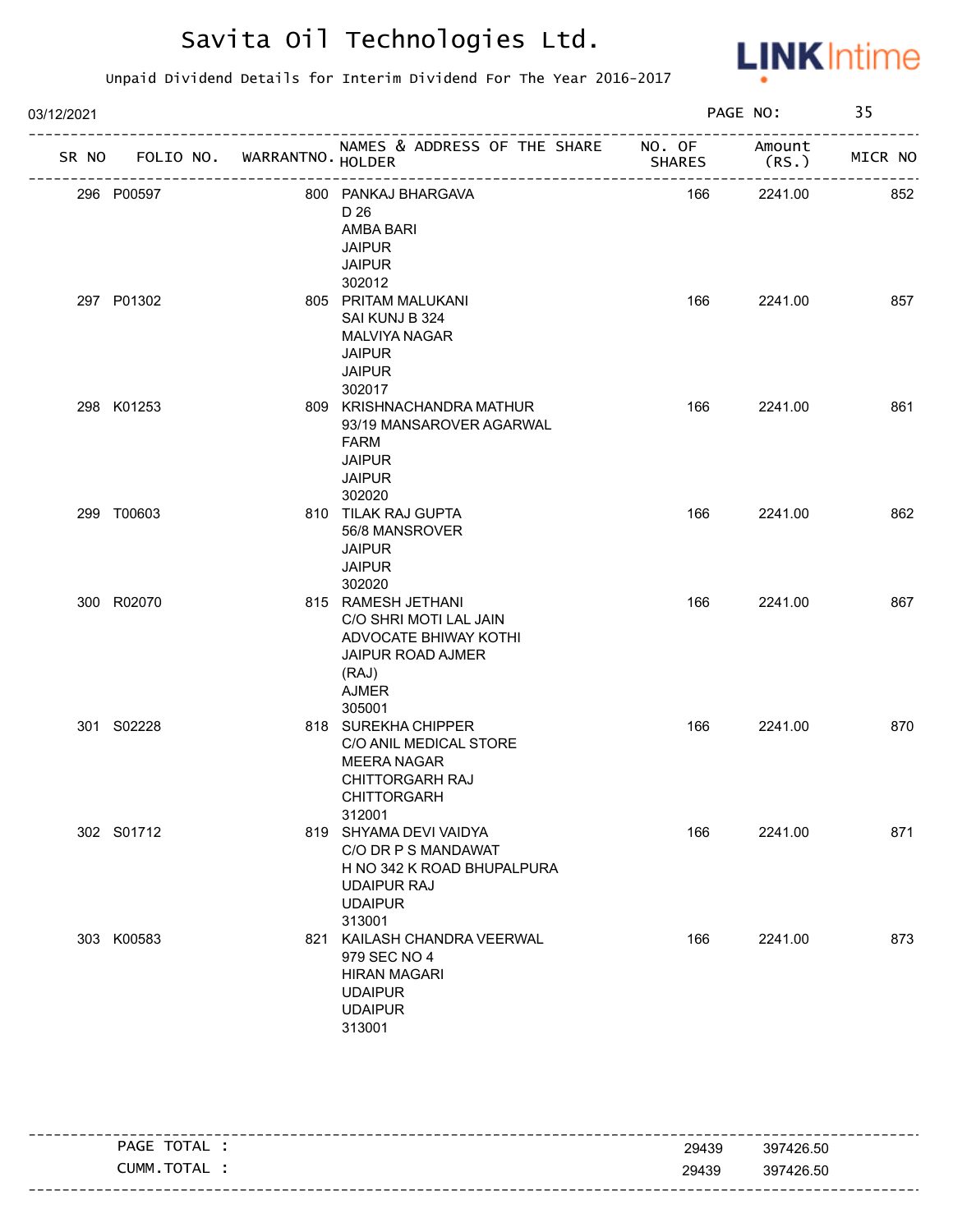

| 03/12/2021 |                                   |                                                                                                                               |               | PAGE NO:        | 36      |
|------------|-----------------------------------|-------------------------------------------------------------------------------------------------------------------------------|---------------|-----------------|---------|
|            | SR NO FOLIO NO. WARRANTNO. HOLDER | NAMES & ADDRESS OF THE SHARE NO. OF<br>____________________________                                                           | <b>SHARES</b> | Amount<br>(RS.) | MICR NO |
|            | 304 1201700000123033              | 825 RAMANDEEP KALRA<br>58, GURUNANAK PURA COLONY<br>SIKH COLONY<br><b>UDAIPUR</b>                                             | 200           | 2700.00         | 877     |
|            | 305 A01087                        | 313001<br>829 ANTIM KUMAR JAIN<br>LUHADIYA CUTPICE CENTRE<br>RAM PURA BAZAR KOTA<br><b>KOTA RAJ</b><br><b>KOTA</b><br>324006  | 166           | 2241.00         | 881     |
|            | 306 L00677                        | 833 LIYAKAT ALI MODI<br>C/O SAIFY MEDICAL STORE<br>SABJI MANDI ROAD<br><b>BANSWARA RAJASTHAN</b><br><b>BANSWARA</b><br>327001 | 166           | 2241.00         | 885     |
|            | 307 N01100                        | 835 NIRMALA DEVI SHUKLA<br>V P O CHHINCH<br><b>DISTT BANSWARA</b><br>RAJ<br><b>DURGAPUR</b><br>327603                         | 166           | 2241.00         | 887     |
|            | 308 J00636                        | 836 JAMIL AHMED<br>STATE BANK OF BIKANER & JAIPUR<br><b>FATEHPUR</b><br><b>SEKHAWATI SIKAR</b><br><b>SIKAR</b><br>332301      | 166           | 2241.00         | 888     |
|            | 309 P00815                        | 842 PHOOLARAM RAMESHA<br>POLICE THANA<br><b>BAGRA DIST-JALORE</b><br><b>RAJASTHAN</b><br>JALORE<br>343025                     | 166           | 2241.00         | 894     |
|            | 310 P01241                        | 844 PREM KISHORE GUPTA<br>PREM COAL COMPANY<br>DHAN MANDI BALOTRA<br>RAJ<br><b>BARMER</b><br>344022                           | 166           | 2241.00         | 896     |
|            | 311 M01226                        | 845 MEENA DEVI<br>C/O GANPAT LAL S B B J<br><b>I E BALOTRA</b><br><b>RAJ</b><br><b>BARMER</b><br>344022                       | 166           | 2241.00         | 897     |

|                |       | -----------------------                        |
|----------------|-------|------------------------------------------------|
| TOTAL<br>PAGE  | 30801 | 415813.50                                      |
| TOTAL<br>CUMM. | 30801 | 415813.50<br>--------------------------------- |
|                |       |                                                |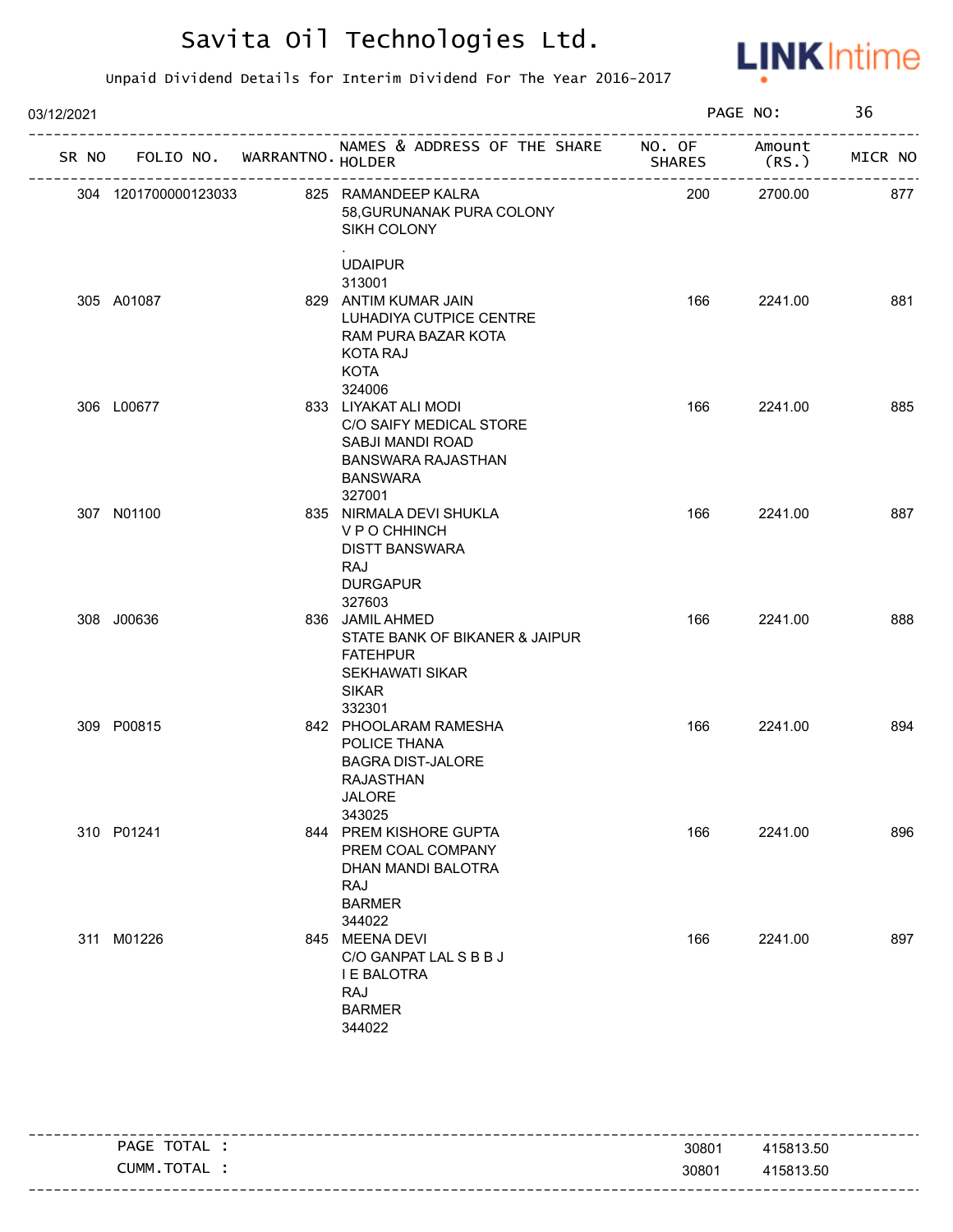

| 03/12/2021 |                             |                        |                                                                                                                                                        |        | PAGE NO:        | 37      |
|------------|-----------------------------|------------------------|--------------------------------------------------------------------------------------------------------------------------------------------------------|--------|-----------------|---------|
| SR NO      | FOLIO NO. WARRANTNO. HOLDER |                        | NAMES & ADDRESS OF THE SHARE NO. OF                                                                                                                    | SHARES | Amount<br>(RS.) | MICR NO |
|            | 312 M00703                  | ---------------------- | 848 MAHENDI MOHAMAD PANJVANI<br><b>BHANJI DEVJIBHAI</b><br>PARA BAZAR<br><b>RAJKOT</b><br><b>RAJKOT</b>                                                | 166    | 2241.00         | 900     |
|            | 313 100558                  |                        | 360001<br>851 INDIRA NAVNIT GANDHI<br><b>GIRIRAJ TRADERS</b><br>NEW GHEE KANTA RD<br><b>RAJKOOT</b><br><b>RAJKOT</b><br>360001                         | 166    | 2241.00         | 903     |
|            | 314 S00982                  |                        | 852 SAROJ NAIK<br>PUNJAB NATIONAL BANK<br>REGIONAL OFFICE RAJPUT PARA<br><b>RAJKOT</b><br><b>RAJKOT</b><br>360001                                      | 166    | 2241.00         | 904     |
|            | 315 1201800000065181        |                        | 857 SHANTABEN CHHAGANBHAI<br><b>SIDPARA</b><br><b>PRANAM</b><br><b>18 GUNDAWADI</b><br><b>RAJKOT</b><br>360002                                         | 166    | 2241.00         | 909     |
|            | 316 B01074                  |                        | 858 BHUPENDRA TANK<br>C/O L D TANK<br>UDYOG NAGAR COLONY QRT NO 31<br><b>RAJKOT</b><br><b>RAJKOT</b><br>360002                                         | 166    | 2241.00         | 910     |
|            | 317 M01701                  |                        | 859 MITA BHATT<br>C/O YANA TRIVEDI<br>A-8 TAGORE APPT<br>OPP SBS TAGORE ROAD<br>RAJKOT<br><b>RAJKOT</b><br>360002                                      | 166    | 2241.00         | 911     |
|            | 318 B01076                  |                        | 860 BHUPENDRABHAI BHALODIA<br>ATUL 6 AMBAJI KADWA PLOT<br>BEHIND MALAVIA NAGAR<br><b>RAJKOT</b><br><b>RAJKOT</b><br>360004                             | 166    | 2241.00         | 912     |
|            | 319 M00871                  |                        | 861 MALTIBEN BHATT<br>C/O G M SAKHIYA PLOT NO 52A<br>SHREE COLONY MARG NO 4<br>NR PANCHVATI<br><b>B/H AAKAR BLDG RAJKOT</b><br><b>RAJKOT</b><br>360004 | 166    | 2241.00         | 913     |
|            | PAGE TOTAL :                |                        |                                                                                                                                                        | 32129  | 433741.50       |         |
|            | CUMM.TOTAL :                |                        |                                                                                                                                                        | 32129  | 433741.50       |         |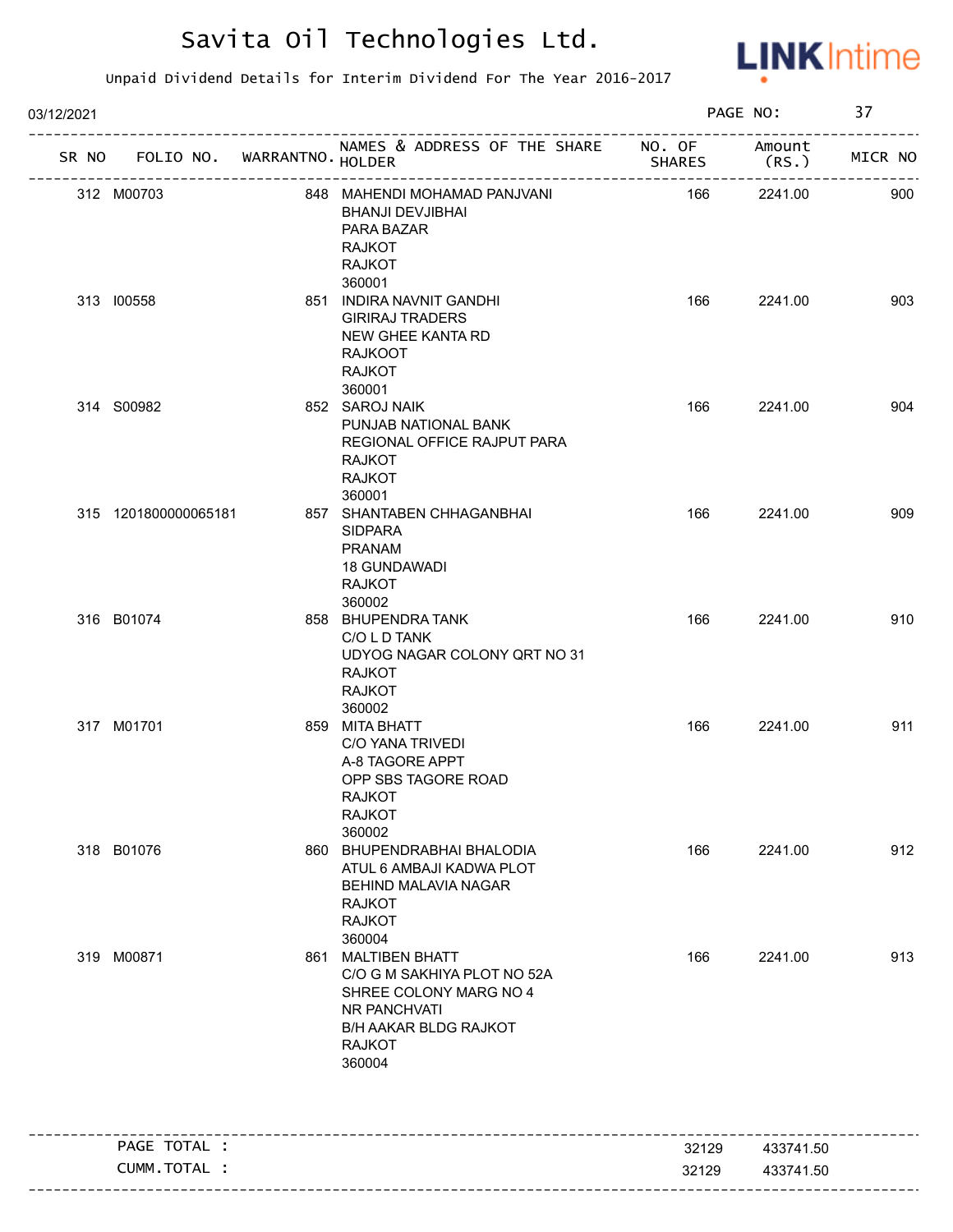

| 03/12/2021 |                                   |                                                                                                                                              |               | PAGE NO:        | 38      |
|------------|-----------------------------------|----------------------------------------------------------------------------------------------------------------------------------------------|---------------|-----------------|---------|
|            | SR NO FOLIO NO. WARRANTNO. HOLDER | NAMES & ADDRESS OF THE SHARE NO. OF                                                                                                          | <b>SHARES</b> | Amount<br>(RS.) | MICR NO |
|            | 320 R02818                        | 864 REETA PRAKASH MARDIA<br>DHARM JIVAN<br>1 ARCHANA PARK<br>OPP SNEH SAGAR APARTMENT<br>UNIVERSITY ROAD RAJKOT<br><b>RAJKOT</b><br>360005   | 166           | 2241.00         | 916     |
|            | 321 K01896                        | 865 KUSUM PRAVIN ZAVERI<br>GIRIRAJ 150FT RING ROAD<br>6 AFRICA COLONY<br>OPP RAJYA TELE EXCHANGE<br><b>RAJKOT</b><br><b>RAJKOT</b><br>360007 | 200           | 2700.00         | 917     |
|            | 322 P00595                        | 869 PANKAJ AHEER<br><b>BHAGWATI TRADERS</b><br>S M YARD<br><b>GONDAL</b><br><b>RAJKOT</b><br>360311                                          | 166           | 2241.00         | 921     |
|            | 323 B00596                        | 873 BABULAL TILVA<br>OM BHAGVATI<br>DWARKADISH SOCIETY<br>AT UPLETA GUJARAT<br><b>RAJKOT</b><br>360490                                       | 166           | 2241.00         | 925     |
|            | 324 S01279                        | 874 SHAILESH LADHANI<br><b>BURDHAN CHOWK</b><br>DHORAM STREET<br>JAMNAGAR<br><b>JAMNAGAR</b><br>361001                                       | 166           | 2241.00         | 926     |
|            | 325 N01018                        | 876 NILESH M AHIR<br><b>C/O RAJESH AGENCIES</b><br>OPP BOM GRAIN MARKET<br>JAMNAGAR<br><b>JAMNAGAR</b><br>361001                             | 166           | 2241.00         | 928     |
|            | 326 M01509                        | 879 MUFADDAL KANCHWALA<br><b>JABIR H/W PRODUCTS</b><br>SHED NO 462/463 SHANKAR TAIKRI<br>UDHYOGNAGAR JAMNAGAR<br><b>JAMNAGAR</b><br>361004   | 166           | 2241.00         | 931     |
|            | 327 V00546                        | 881 VALLABHA G PATEL<br>RANJIT NAGAR COLONY<br>BLOCK NO A/5/51<br>JAMNAGAR<br><b>JAMNAGAR</b><br>361005                                      | 166           | 2241.00         | 933     |
|            | PAGE TOTAL :                      |                                                                                                                                              | 33491         | 452128.50       |         |
|            | CUMM.TOTAL :                      |                                                                                                                                              | 33491         | 452128.50       |         |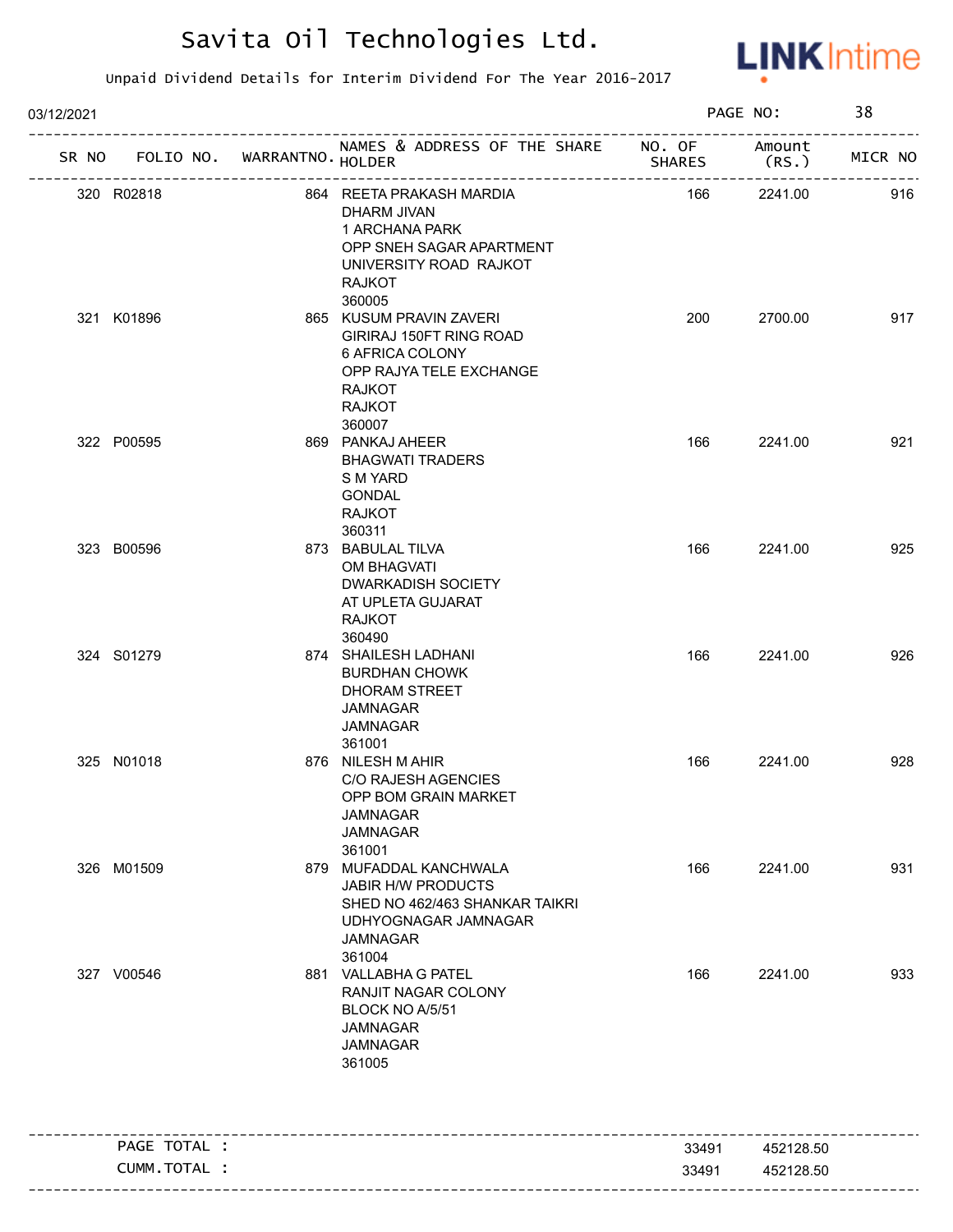

| 03/12/2021                        |                                                                                                                                                   | PAGE NO:       |                        | 39      |
|-----------------------------------|---------------------------------------------------------------------------------------------------------------------------------------------------|----------------|------------------------|---------|
| SR NO FOLIO NO. WARRANTNO. HOLDER | NAMES & ADDRESS OF THE SHARE NO. OF                                                                                                               | <b>SHARES</b>  | Amount<br>(RS. )       | MICR NO |
| 328 A01138                        | 884 ARCHANA JAIN<br>7-B MAHAVIR APARTMENTS<br><b>INFRONT OF PALACE AT SAI</b><br>SCHOOL ROAD PO JAMNAGAR<br><b>GUJARAT</b><br>JAMNAGAR<br>361008  | 166            | 2241.00                | 936     |
| 329 B01140                        | 886 BINABEN PRAFUL PATEL<br>14 VARDHAMAN NAGAR<br>ZANZARDA ROAD<br>JUNAGADH-GUJRAT<br><b>JUNAGADH</b><br>362001                                   | 166            | 2241.00                | 938     |
| 330 C00685                        | 895 CHANDRIKABEN R PATEL<br>ROOPAM OPP-NARIKENDRA<br><b>ALKAPURI CHOCK</b><br>AT SURENDRANAGAR<br>SURENDRANAGAR<br>363001                         | 166            | 2241.00                | 947     |
| 331 G00953                        | 896 GANPATBHAIK PATEL<br>9 HARI KRISHNA SOCIETY<br>NEAR DESHAL BHATAT VAU<br>BEHIND LAVUA PATEL BOARD<br>SURENDRANAGAR<br>SURENDRANAGAR<br>363001 | 166            | 2241.00                | 948     |
| 332 K00791                        | 901 KANJI C SANAVDA<br>AT PO BARWALA<br><b>TA MORBI</b><br><b>DIST RAJKOT</b><br><b>RAJKOT</b><br>363636                                          | 166            | 2241.00                | 953     |
| 333 T00639                        | 907 TRUPTI PATHAK<br>PLOT NO 118 SHIKSHAK SOCT<br>SARDAR NAGAR<br><b>BHAV NAGAR</b><br><b>BHAVNAGAR</b><br>364002                                 | 166            | 2241.00                | 959     |
| 334 D00804                        | 909 DHAVAL SANGHANI<br>STAYDIAM COLONEY<br>RLY QUARTER NO 149 D I A ONE<br><b>BHAVNAGAR</b><br><b>BHAVNAGAR</b><br>364003                         | 166            | 2241.00                | 961     |
| 335 V01013                        | 910 VINODRAY R SHAH<br><b>JIVA MEHTA SHERI</b><br>NR GOPIJI JAIN TEMPLE<br>PALITANA<br><b>BHAVNAGAR</b><br>364270                                 | 166            | 2241.00                | 962     |
|                                   |                                                                                                                                                   |                |                        |         |
| PAGE TOTAL :<br>CUMM.TOTAL :      |                                                                                                                                                   | 34819<br>34819 | 470056.50<br>470056.50 |         |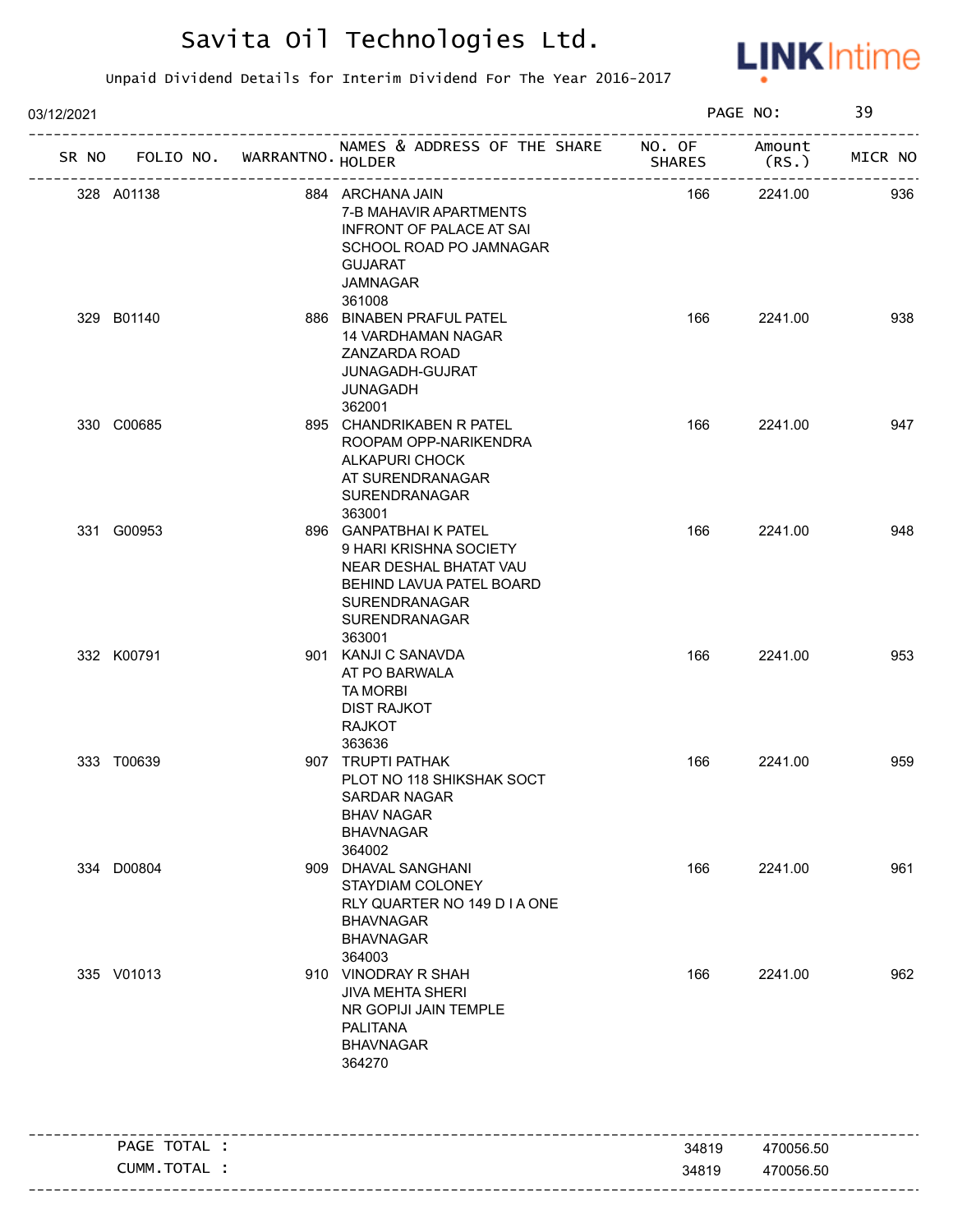

| 03/12/2021 |                                   |                                                                                                                               |               | PAGE NO:         | 40      |
|------------|-----------------------------------|-------------------------------------------------------------------------------------------------------------------------------|---------------|------------------|---------|
|            | SR NO FOLIO NO. WARRANTNO. HOLDER | NAMES & ADDRESS OF THE SHARE NO. OF                                                                                           | <b>SHARES</b> | Amount<br>(RS. ) | MICR NO |
|            | 336 IN30103924532135              | 911 JYOTIBEN VINODRAY SHAH<br><b>JIVA MEHTANI SHERI</b><br>NR GODIJI JAIN DERASAR<br>PALITANA<br>364270                       | 166           | 2241.00          | 963     |
|            | 337 B00569                        | 912 BABUBHAI NAGJIBHAI RAJPARA<br>DHASA JN<br><b>DIST BHAVNAGAR</b><br><b>BHAVNAGAR</b><br>364730                             | 166           | 2241.00          | 964     |
|            | 338 IN30097410055556              | 915 HITESH MOHANLAL SHAH<br>MOTI POSAL STREET,<br>DANDA BAZAR,<br>BHUJ-KUTCH.<br>370001                                       | 166           | 2241.00          | 967     |
|            | 339 S00616                        | 918 SALINI SANGHVI<br>C/O JAY ENTERPRISE<br><b>ARIHANT COMPLEX</b><br><b>BHACHAU</b><br><b>BHUJ KUCHCHH</b><br>370140         | 166           | 2241.00          | 970     |
|            | 340 P01681                        | 919 PRAKASH VASSUMAL SAWNANI<br>TAX 30 ABIPUR<br><b>KUTCHI</b><br><b>BHUJ KUCHCHH</b><br>370205                               | 333           | 4495.50          | 971     |
|            | 341 K00777                        | 921 KANCHANBEN PRAMUKHLAL SONI<br>1139/A DEVAJI SARAIYAS POLE<br>SANKADI SERI MANEK CHOWK<br>AHMEDABAD<br>AHMEDABAD<br>380001 | 166           | 2241.00          | 973     |
|            | 342 L00584                        | 923 LALITABEN D SHAH<br>RAJASTHAN ICE CREAM<br>NEAR PADSHA POLE RELIEF ROAD<br>AHMEDABAD<br>AHMEDABAD<br>380001               | 166           | 2241.00          | 975     |
|            | 343 J00816                        | 924 JAYESH CHAMPANERI<br>8039 NEAR KOTHARI STORES<br><b>INSIDE DELHI GATE</b><br>AHMEDABAD<br>AHMEDABAD<br>380001             | 166           | 2241.00          | 976     |
|            | 344 R01647                        | 925 RITABEN PATEL<br><b>BAHAI CENTRE</b><br>41 A SARDARKUNJ SOCIETY<br>SHAHPUR AHMEDABAD<br>AHMEDABAD<br>380001               | 166           | 2241.00          | 977     |
|            | PAGE TOTAL :                      |                                                                                                                               | 36480         | 492480.00        |         |
|            | CUMM. TOTAL :                     |                                                                                                                               | 36480         | 492480.00        |         |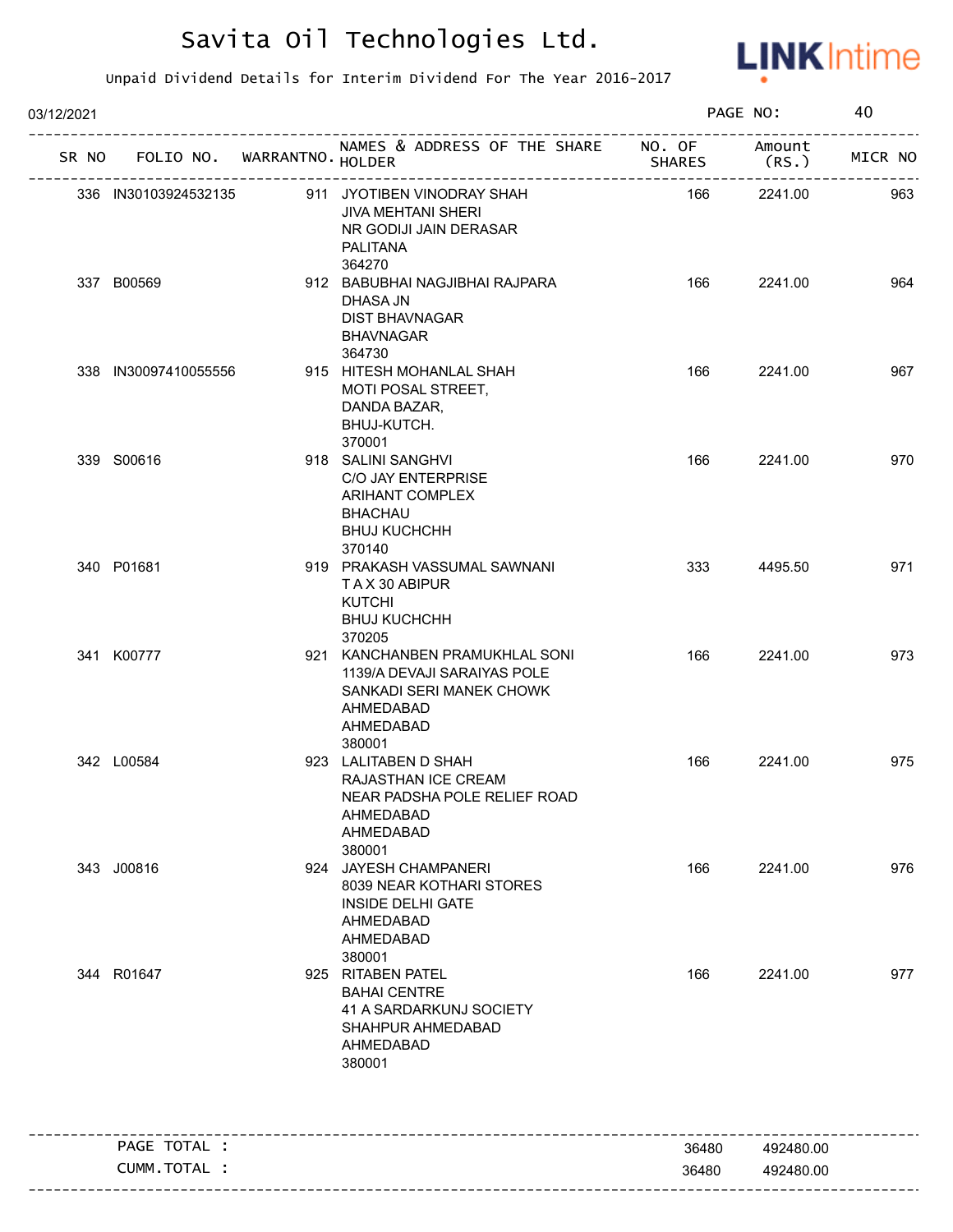

| 03/12/2021         |                   |                                                                                                                                                    | PAGE NO: |                              | 41      |
|--------------------|-------------------|----------------------------------------------------------------------------------------------------------------------------------------------------|----------|------------------------------|---------|
| FOLIO NO.<br>SR NO | WARRANTNO. HOLDER | NAMES & ADDRESS OF THE SHARE NO. OF                                                                                                                | SHARES   | Amount<br>(RS.)              | MICR NO |
| 345 A01436         | ----------------- | 927 ASHOK THAKORBHAI DESAI<br>247/3 OM TEXTILE 2ND FLOOR<br>NEW CLOTH MARKET SARANGPUR<br>AHMEDABAD<br>AHMEDABAD<br>380002                         | 166      | -----------------<br>2241.00 | 979     |
| 346 N00991         |                   | 930 NIKITA RAMESHKUMAR OSTWAL<br><b>B-4 SUNRISE PARK SOC</b><br>OPP CHETANYA NAGAR SOCIETY<br>SHAHIBAGH AHMEDABAD<br>AHMEDABAD<br>380004           | 166      | 2241.00                      | 982     |
| 347 D01298         |                   | 931 DEVANGI RAJESHKUMAR SHAH<br><b>B/9 RADHE APPARTMENTS</b><br><b>BEHIND BOMBAY GARAGE</b><br><b>SHAHIBAG</b><br>AHMEDABAD<br>AHMEDABAD<br>380004 | 166      | 2241.00                      | 983     |
| 348 P01153         |                   | 932 PRAVIN H CHAUHAN<br>HAKMAJI NI CHALI<br>JAWAHAR CHWOK SABARMATI<br>AHMEDABAD<br>AHMEDABAD<br>380005                                            | 166      | 2241.00                      | 984     |
| 349 M00995         |                   | 934 MANISHA N CHAUHAN<br><b>HAKMAJI NI CHALI</b><br>JAWAHAR CHOWK SABARMATI<br>AHMEDABAD<br>AHMEDABAD<br>380005                                    | 166      | 2241.00                      | 986     |
| 350 A00687         |                   | 937 ALKA PATEL<br><b>15 PATEL SOCIETY</b><br>NEAR PANCHVATI ELLISBRIDGE<br>AHMEDABAD<br>AHMEDABAD<br>380006                                        | 166      | 2241.00                      | 989     |
| 351 B01175         |                   | 940 BIPIN SHETH<br>20 B HAREKRISHNA COMPLEX<br>ELLIS-BRIDGE PRIMMNAGAR<br>AHMEDABAD<br>AHMEDABAD<br>380006                                         | 166      | 2241.00                      | 992     |
| 352 M01352         |                   | 941 MINAXIBEN MODI<br><b>B/2 KUNDAN APPARTMENTS</b><br>SECTION-1 B/H ANJLI CINEMA<br>VASNA AHMEDABAD<br>AHMEDABAD<br>380007                        | 166      | 2241.00                      | 993     |

|          | -~-<br><b>PAGE</b><br>'N<br>! ⌒∟ | 37808 | 408.00<br>$510-$ |
|----------|----------------------------------|-------|------------------|
| -------- | тот<br>CUMM.<br>TAL.             | 37808 | 408.00<br>.51C   |
|          |                                  |       |                  |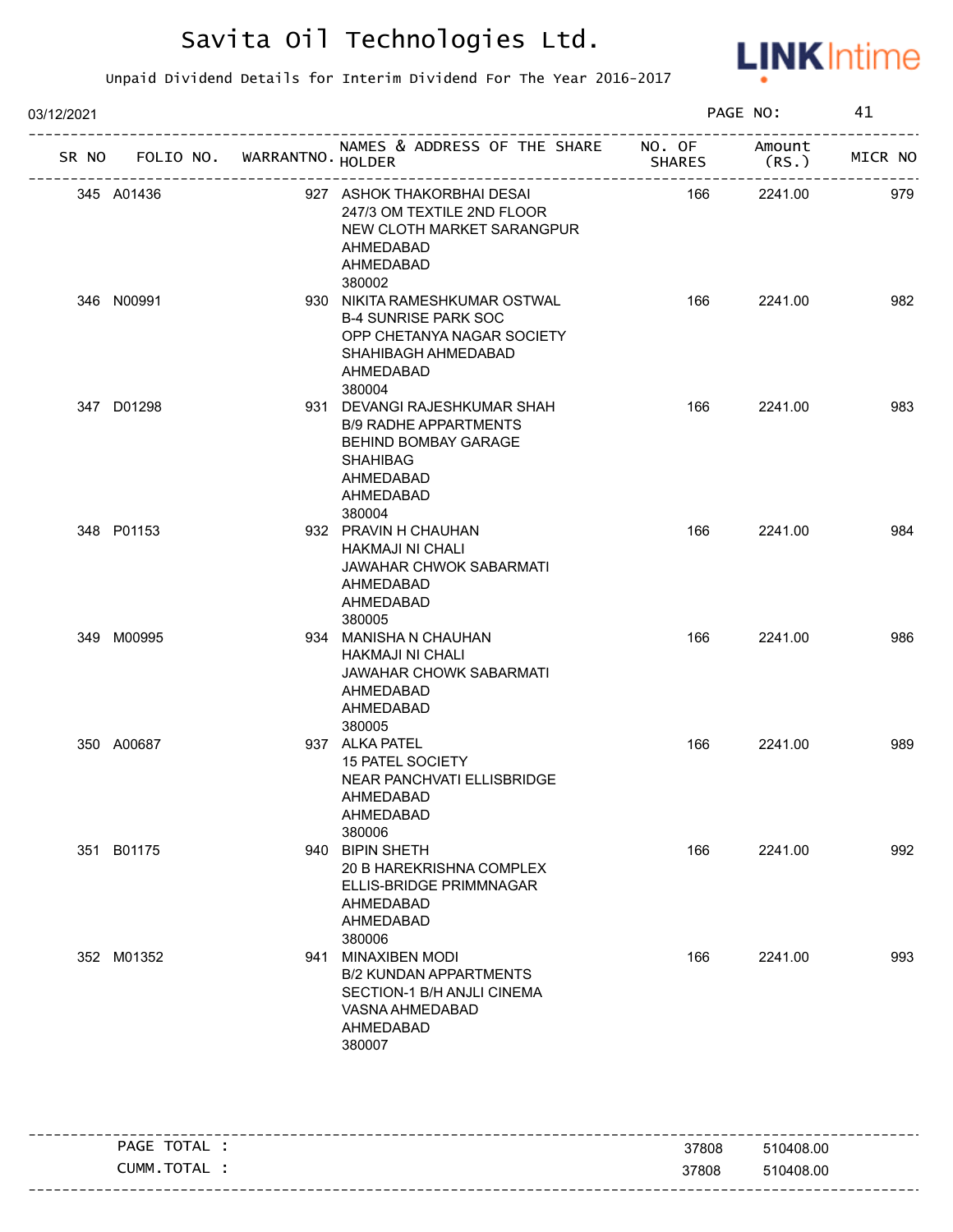

| 03/12/2021 |                            |                                                                                                                                                                 |               | PAGE NO:        | 42      |
|------------|----------------------------|-----------------------------------------------------------------------------------------------------------------------------------------------------------------|---------------|-----------------|---------|
| SR NO      | FOLIO NO. WARRANTNO HOLDER | NAMES & ADDRESS OF THE SHARE NO. OF                                                                                                                             | <b>SHARES</b> | Amount<br>(RS.) | MICR NO |
|            | 353 P00817                 | 942 PINA JITENDRA KUMAR GANDHI<br>1016 VITRAG FLATS<br>P T COLLEGE ROAD PALDI<br>AHMEDABAD<br>AHMEDABAD                                                         | 166           | 2241.00         | 994     |
|            | 354 K01264                 | 380007<br>946 KRUNAL JAYENDRA THAKKAR<br>JAYENDRA NATVERLAL THAKKAR<br>5 SHAH APP VAKIL VADI<br>L G CORNER MANINAGAR<br>AHMEDABAD<br>AHMEDABAD<br>380008        | 166           | 2241.00         | 998     |
|            | 355 K01722                 | 951 KANAN H PATEL<br><b>B/2 NEW SANJAY FLATS</b><br>NR GULBAI TEKRA PANCHWATI<br><b>IIND LANE</b><br>AHMEDABAD<br><b>AHMEDABAD</b><br>380009                    | 166           | 2241.00         | 1003    |
|            | 356 H01091                 | 959 HIRABEN PATEL<br>82/488 VIJAY NGR FL, NR VIJAY<br>NAGAR BUS STOP, OPP RUPAL PARK<br>COMMAN PLOT VIJAY NGR RD<br>NAVRANPURA AHMEDABAD<br>AHMEDABAD<br>380013 | 166           | 2241.00         | 1011    |
|            | 357 S01547                 | 962 SHILA PATEL<br>6-1-3 MITRA MANDAL SOCIETY<br>OPP DARPAN ACEDEMY<br><b>USMANPURA</b><br>AHMEDABAD<br>AHMEDABAD<br>380013                                     | 166           | 2241.00         | 1014    |
|            | 358 M01297                 | 971 MEHUL DILIPKUMAR TRIVEDI<br><b>D-1 SAMIP APPARTMENT</b><br>NR SHREYAS CROSSING<br>AMBAWADI AHMEDABAD<br>AHMEDABAD<br>380015                                 | 166           | 2241.00         | 1023    |
| 359        | IN30034311268188           | 984 URMILABEN R PATEL<br>10, SWAMIBAPA APPARTMENT,<br>R.TEX GROUND, OPP. DINESH<br><b>CHAMBER</b><br>TOLNAKA CHAR RASTA,<br>BAPUNAGAR, AHMEDABAD<br>380025      | 166           | 2241.00         | 1036    |
|            | 360 S08882                 | 985 SHANTABEN SURESHBHAI DESAI<br><b>B 6 PAVITRAKUNJ SOCIETY</b><br>C T M AMRAIWADI<br>AHMEDABAD<br>AHMEDABAD<br>380026                                         | 166           | 2241.00         | 1037    |
|            | PAGE TOTAL :               |                                                                                                                                                                 | 39136         | 528336.00       |         |
|            | CUMM.TOTAL :               |                                                                                                                                                                 |               |                 |         |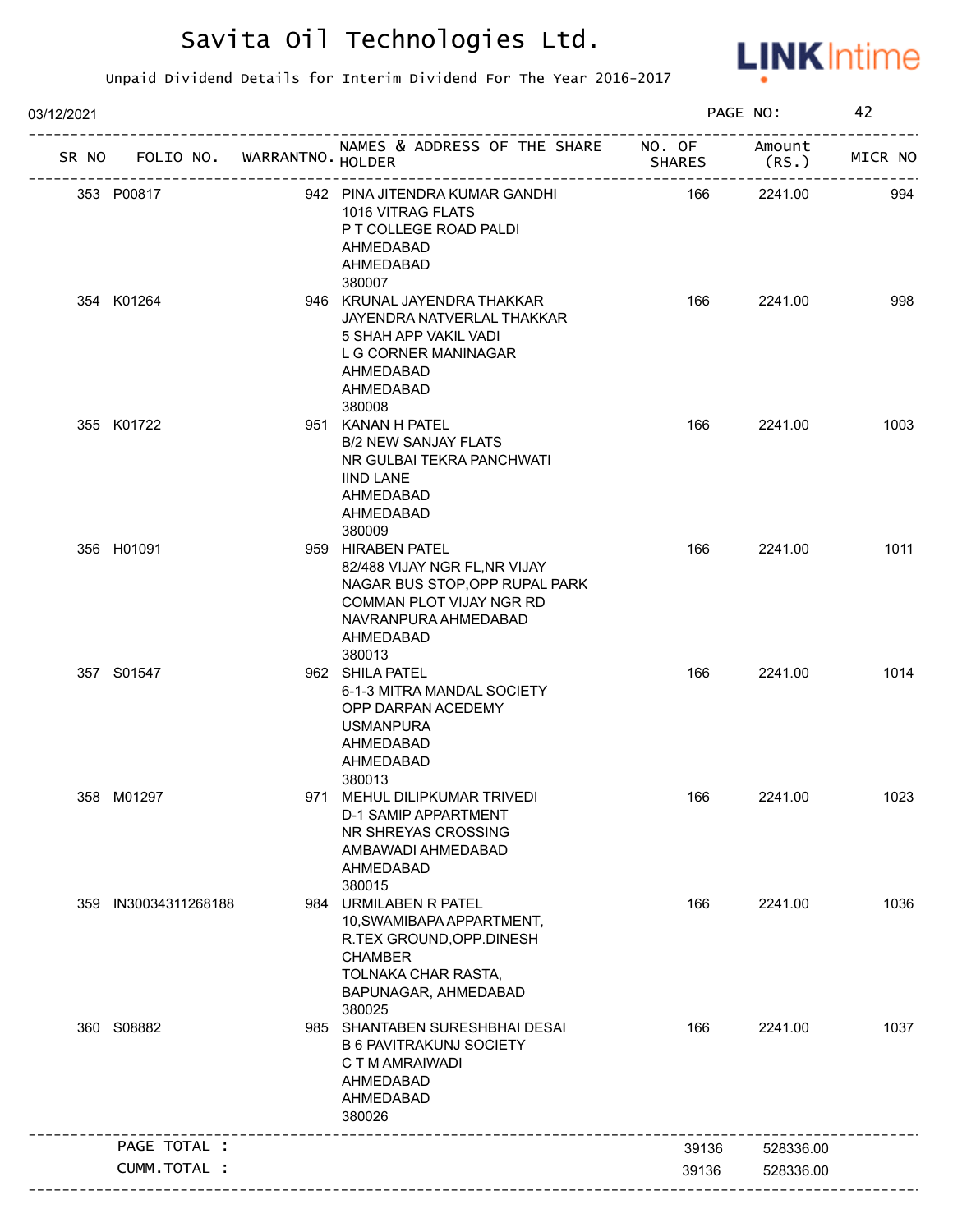

| 03/12/2021 |                             |                                                                                                                        |               | PAGE NO:       | 43      |
|------------|-----------------------------|------------------------------------------------------------------------------------------------------------------------|---------------|----------------|---------|
| SR NO      | FOLIO NO. WARRANTNO. HOLDER | NAMES & ADDRESS OF THE SHARE NO. OF                                                                                    | <b>SHARES</b> | Amount<br>(RS. | MICR NO |
| 361 P00863 |                             | 987 POOJA TALWAR<br>B/7/72<br><b>GOYAL INTERCITY</b><br><b>B/H DRIVE-IN-CINEMA</b><br>AHMEDABAD<br>AHMEDABAD<br>380054 | 166           | 2241.00        | 1039    |
| 362 S07298 |                             | 989 SANDHYA K DAVE<br>A/33 LOVE KUSH TOWER<br>THALTEJ CHAR RASTA<br>DRIVE IN ROAD<br>AHMEDABAD<br>AHMEDABAD<br>380054  | 166           | 2241.00        | 1041    |
| 363 M01241 |                             | 999 MEENA KUMARI PUNJABI<br>CHAWLA KAPAD BHANDAR<br>PO BAVLA TA DHOLKA<br>DIST AHMEDABAD<br>AHMEDABAD<br>382220        | 166           | 2241.00        | 1051    |
| 364 S02116 |                             | 1000 SUNIL CHAWLA<br>20 SHANTANU BUNGLOWS BEAT NO<br>4<br>NARODA PO NARODA ROAD<br>AHMEDABAD<br>AHMEDABAD<br>382325    | 166           | 2241.00        | 1052    |
| 365 H01141 |                             | 1004 HASMUKH A PATEL<br><b>NEAR RAM MANDIR</b><br>AT POST AMBAPUR<br><b>DIST GANDHI NAGAR</b><br>AHMEDABAD<br>382421   | 166           | 2241.00        | 1056    |
| 366 B01254 |                             | 1006 BHARAT N PATEL<br>11 KRISHNA GOPAL SOCIETY<br><b>RANIP</b><br>AHMEDABAD<br>AHMEDABAD<br>382480                    | 166           | 2241.00        | 1058    |
| 367 P01400 |                             | 1007 PURUSHOTTAM K PATEL<br>21/3 VRUNDAVAN SOC OPP<br>APNA HOSPITAL RANIP<br>AHMEDABAD<br>AHMEDABAD<br>382480          | 166           | 2241.00        | 1059    |
| 368 S07411 |                             | 1011 SURESH V PATEL<br>AT BHADOL TA KALOL<br>DIST MEHSANA POST PANSAR<br>N G<br><b>MAHESANA</b><br>382740              | 166           | 2241.00        | 1063    |
|            | PAGE TOTAL :                |                                                                                                                        | 40464         | 546264.00      |         |
|            |                             |                                                                                                                        |               |                |         |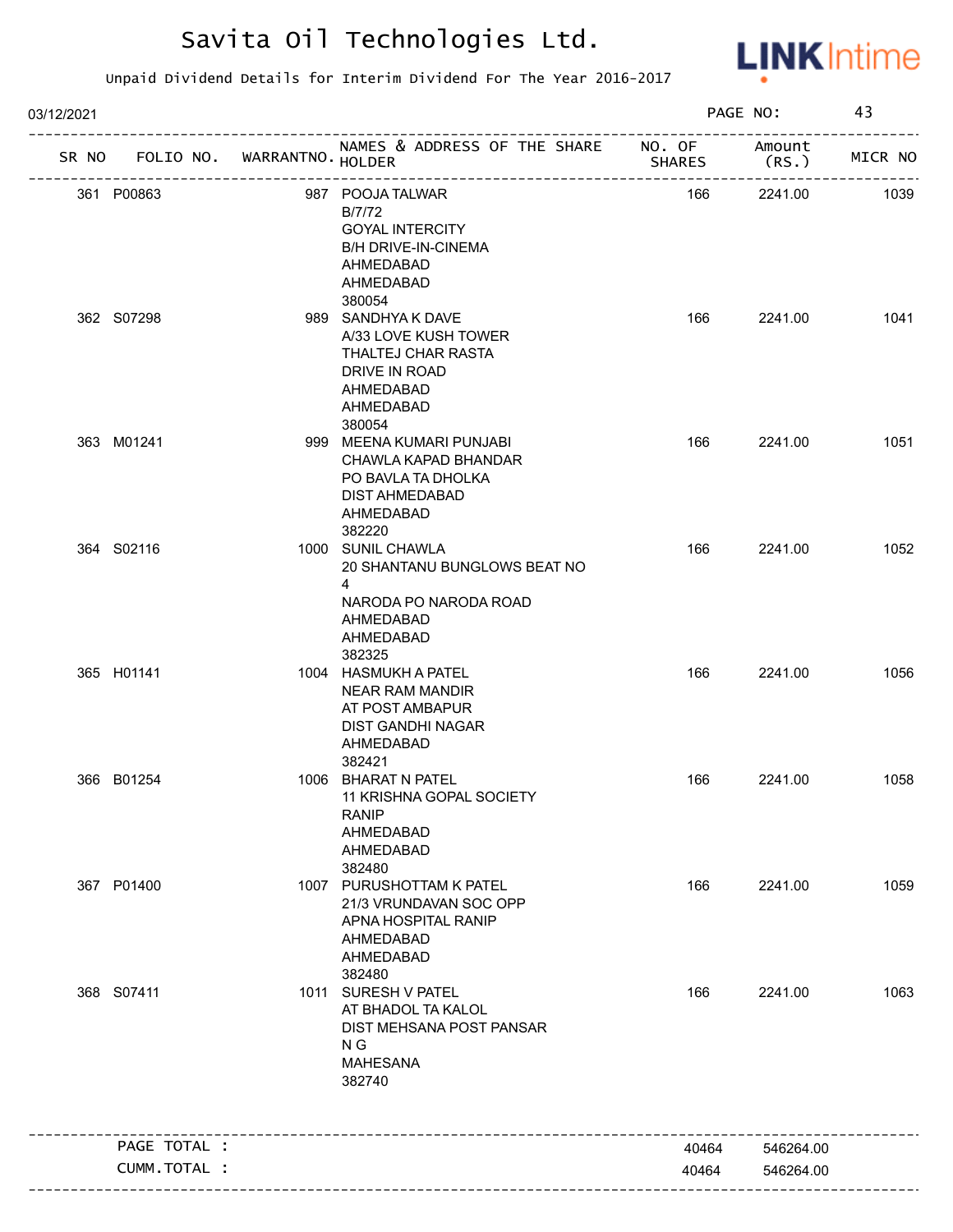

| 03/12/2021 |              |                             |                                                                                                                                        |               | PAGE NO:                        | 44      |
|------------|--------------|-----------------------------|----------------------------------------------------------------------------------------------------------------------------------------|---------------|---------------------------------|---------|
| SR NO      |              | FOLIO NO. WARRANTNO. HOLDER | NAMES & ADDRESS OF THE SHARE NO. OF                                                                                                    | <b>SHARES</b> | Amount<br>(RS.)<br>------------ | MICR NO |
|            | 369 K00610   |                             | 1016 KALIDAS KACHARADAS PATEL<br>SAJJANPURA MANSA<br>TA VIJAPUR DIST MEHSANA NG<br><b>GANDHI NAGAR</b><br>382845                       | 166           | 2241.00                         | 1068    |
|            | 370 H01344   |                             | 1052 HARIKRISHNA CHANDULAL SHAH<br>VANIA VAD<br>PO ALINA<br><b>DIST KHEDA</b><br><b>GUJARAT</b><br><b>KHEDA</b><br>387305              | 166           | 2241.00                         | 1104    |
|            | 371 P00686   |                             | 1054 PARESHKUMAR PATEL<br>9 TRIVENI PARK<br>KAPADWANJ<br><b>KHEDA</b><br>387620                                                        | 166           | 2241.00                         | 1106    |
|            | 372 G00655   |                             | 1067 GHANSHYAMBHAI G PATEL<br><b>VIMAL COTTAGES</b><br><b>HOSPITAL ROAD PO SARSA</b><br><b>TA ANAND</b><br><b>KHEDA</b><br>388365      | 166           | 2241.00                         | 1119    |
|            | 373 R02023   |                             | 1068 RAJESH THAKORBHAI PATEL<br>JAWAHER STREET MEHELAV<br>TA PETLAD DIST KHEDA<br><b>GUJARAT</b><br><b>KHEDA</b><br>388440             | 166           | 2241.00                         | 1120    |
|            | 374 D01567   |                             | 1070 DIPABEN BHARGESHKUMAR PATEL<br>MOTI KHADKI LALDAS STREET<br>AT BHADRAN<br>TA BORSAD DT ANAND<br><b>GUJARAT</b><br>KHEDA<br>388530 | 166           | 2241.00                         | 1122    |
|            | 375 R00962   |                             | 1071 RAJUBHAI S THAKKAR<br><b>17 RAMNATH SOCIETY</b><br><b>BORSAD</b><br><b>KHEDA</b><br>388540                                        | 166           | 2241.00                         | 1123    |
|            | 376 N00782   |                             | 1074 NATVERLAL N SHAH<br>2006 DESAIWADA VACHALA KALVA<br>CHAGANLAL NI CHAL<br>DOHAD DIST PANCH MAHAL<br>PANCHMAHAL<br>389151           | 166           | 2241.00                         | 1126    |
|            | 377 R01323   |                             | 1078 RASHIDA M PITHAPURWALA<br>3849 ABBASI MANZIL<br>SAIFEE STREET GUJARAT<br><b>DAHOD</b><br><b>PANCHMAHAL</b><br>389151              | 166           | 2241.00                         | 1130    |
|            | PAGE TOTAL : |                             |                                                                                                                                        | 41958         | 566433.00                       |         |
|            | CUMM.TOTAL : |                             |                                                                                                                                        | 41958         | 566433.00                       |         |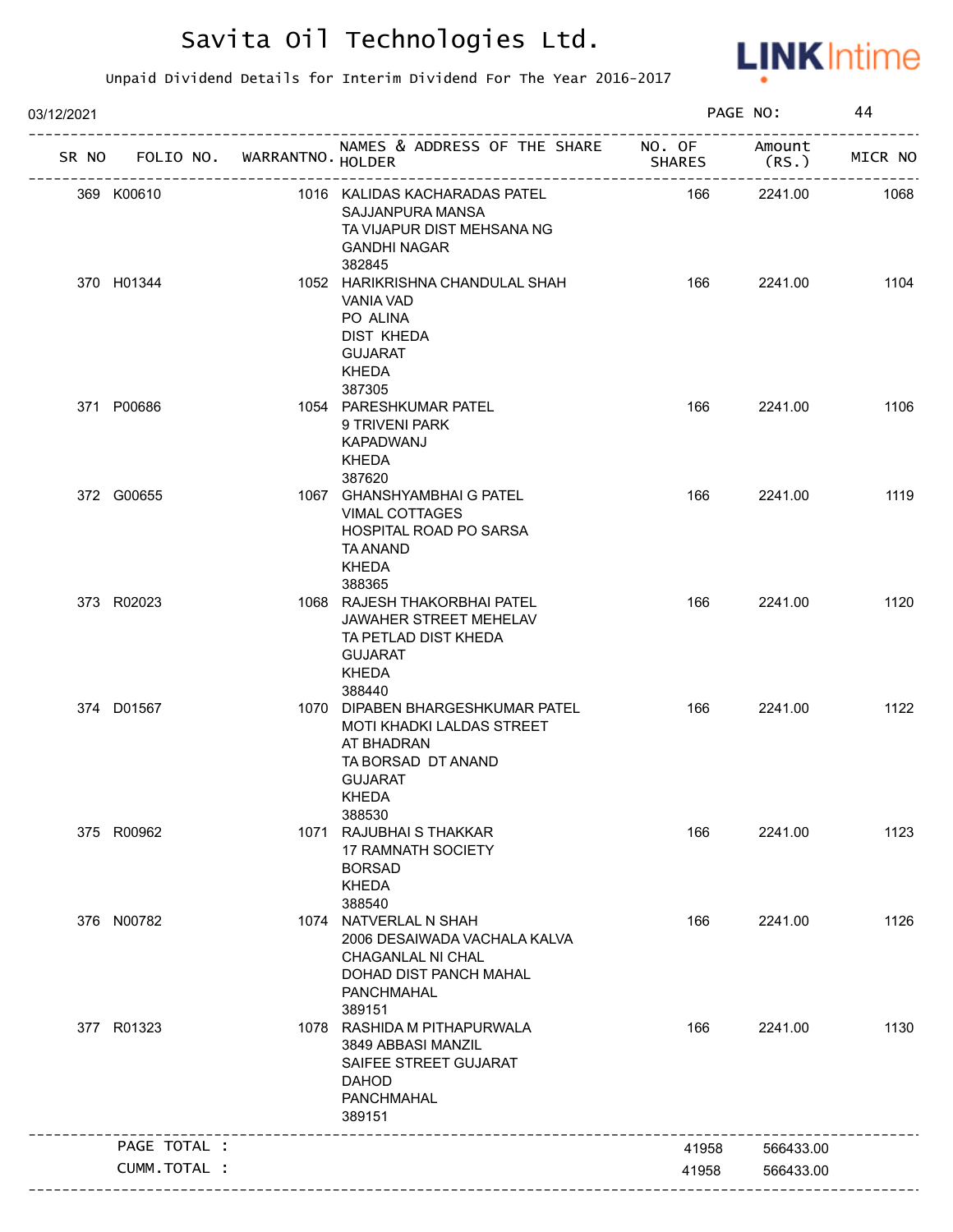

| 03/12/2021 |                                   |                                                                                                                                         |               | PAGE NO:         | 45      |
|------------|-----------------------------------|-----------------------------------------------------------------------------------------------------------------------------------------|---------------|------------------|---------|
|            | SR NO FOLIO NO. WARRANTNO. HOLDER | NAMES & ADDRESS OF THE SHARE NO. OF                                                                                                     | <b>SHARES</b> | Amount<br>(RS. ) | MICR NO |
|            | 378 N01146                        | 1092 NISHIT SHAH<br>6 SHANTI NIKETAN PARK<br><b>BPC ROAD ALKAPURI</b><br><b>BARODA</b><br>VADODARA<br>390005                            | 166           | 2241.00          | 1144    |
|            | 379 R01349                        | 1094 RASHMIKA PATEL<br>7-A SHREE RAM SOC<br>ODHAVPURA RACE COURSE<br><b>BARODA</b><br>VADODARA<br>390007                                | 166           | 2241.00          | 1146    |
|            | 380 IN30088814381584              | 1096 MOTIKA AGRAWAL<br>A 220, NANDANVAN HOS. SOC. LTD<br><b>NEW SAMA ROAD</b><br><b>BARODA</b><br><b>BARODA</b><br>390008               | 166           | 2241.00          | 1148    |
|            | 381 A01499                        | 1099 ATUL BABUBHAI PATEL<br>24 VIVEKANAND SOCIETY<br><b>MAKARPURA ROAD</b><br><b>BARODA</b><br>VADODARA<br>390009                       | 166           | 2241.00          | 1151    |
|            | 382 K00575                        | 1100 KAILASH BEN V PATEL<br>AT & PO VASNA SAIYED<br>TA DIST BARODA<br>VADODARA<br>390015                                                | 166           | 2241.00          | 1152    |
|            | 383 N00951                        | 1102 NEETABEN MAHENDRAKUMAR<br><b>PATEL</b><br>13 OM CO OP SOCIETY<br>NEAR NARAYAN NAGAR<br><b>GORWA VADODARA</b><br>VADODARA<br>390016 | 166           | 2241.00          | 1154    |
|            | 384 R01225                        | 1104 RAMESHCHANDRA M PATEL<br>RAJA RANCHHOD NEAR WADI<br><b>TOWER</b><br><b>BARODA</b><br>VADODARA<br>390017                            | 166           | 2241.00          | 1156    |
|            | 385 A00905                        | 1105 ANIL DIVEKAR<br>9/A VIKRAM NAGAR SOC<br>B/H ARYKANYA VIDYALAYA<br>KARELIBAG VADODARA<br>VADODARA<br>390018                         | 166           | 2241.00          | 1157    |

| TOTAL<br>PAGE | 43286 | 584361.00 |
|---------------|-------|-----------|
| CUMM.TOTAL    | 43286 | 584361.00 |
|               |       |           |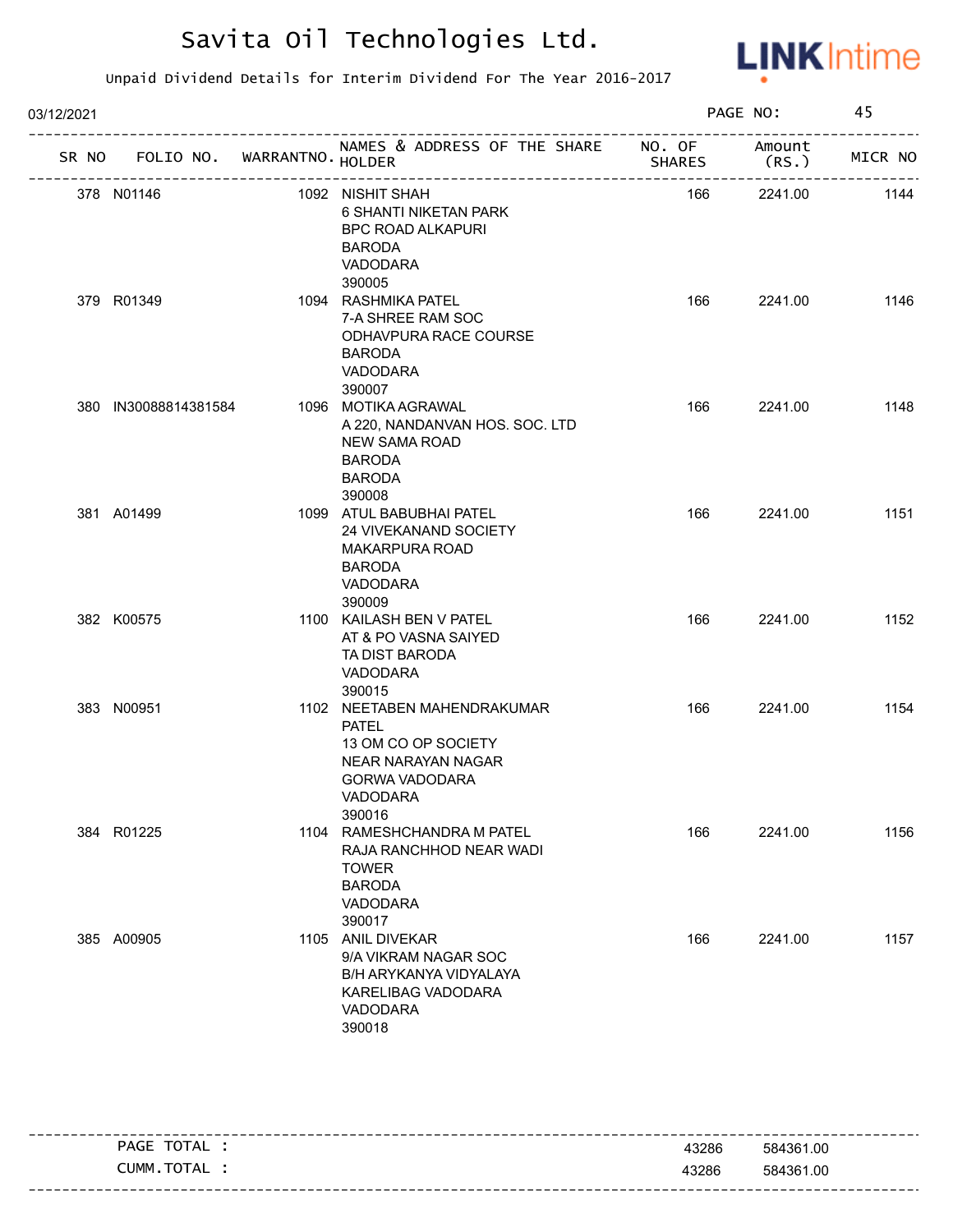

| 03/12/2021 |            |                  |                                                                                                                                              |               | PAGE NO:       |         |
|------------|------------|------------------|----------------------------------------------------------------------------------------------------------------------------------------------|---------------|----------------|---------|
| SR NO      | FOLIO NO.  | WARRANTNO HOLDER | NAMES & ADDRESS OF THE SHARE NO. OF                                                                                                          | <b>SHARES</b> | Amount<br>(RS. | MICR NO |
|            | 386 M01551 |                  | 1110 MUKESH SHAH<br>10/A NATWARNAGAR SOCIETY<br>OPP VRUNDAVAN BUS STOP<br>WAGHODIA ROAD BARODA<br><b>VADODARA</b><br>390019                  | 166           | 2241.00        | 1162    |
|            | 387 S01223 |                  | 1114 SETANSING S BARIA<br>TALUKA PANCHAYAT OFFICE<br>AT & PO CHHOTAUDEPUR<br>DIST BARODA GUJARAT<br>VADODARA<br>391165                       | 166           | 2241.00        | 1166    |
|            | 388 R01397 |                  | 1117 RATANBEN BEDWAWALA<br>NR BHARTI TALKIES<br>M G ROAD<br><b>BHARUCH</b><br><b>BHARUCH</b><br>392001                                       | 166           | 2241.00        | 1169    |
|            | 389 Y00603 |                  | 1120 YOGESHBHAI S PATEL<br>AT & POST SAMLOD<br><b>GUJARAT</b><br>TA & DIST BHARUCH<br><b>BHARUCH</b><br>392012                               | 166           | 2241.00        | 1172    |
|            | 390 R00864 |                  | 1122 RAJESHKUMAR G JAIN<br>A-10 BRIJ NAGAR<br>ANKLESHWAR<br><b>GUJARAT</b><br><b>BHARUCH</b><br>393001                                       | 166           | 2241.00        | 1174    |
|            | 391 K00600 |                  | 1123 KALAVATI N PATEL<br>RCL/A/1/12 OLD COLONY<br>VALIA ROAD GIDC ANKLESHWAR<br><b>BHARUCH</b><br>393002                                     | 166           | 2241.00        | 1175    |
|            | 392 T00637 |                  | 1124 TRUPTI MANHAR BHAI DESAI<br>C 625 KRIBHCO NAGAR<br>PO KRIBHCO NAGAR<br><b>HAZIRA ROAD</b><br>DIST SURAT (GUJ)<br><b>SURAT</b><br>394515 | 166           | 2241.00        | 1176    |
|            | 393 K01949 |                  | 1125 KAMALABEN N TANDEL<br>MISSION COMPOUND<br>AHWA<br><b>DIST DANGS</b><br><b>GUJARAT</b><br><b>DANGS</b><br>394710                         | 333           | 4495.50        | 1177    |

| PAGE TOTAL | 44781 | 604543.50 |
|------------|-------|-----------|
| CUMM.TOTAL | 44781 | 604543.50 |
|            |       |           |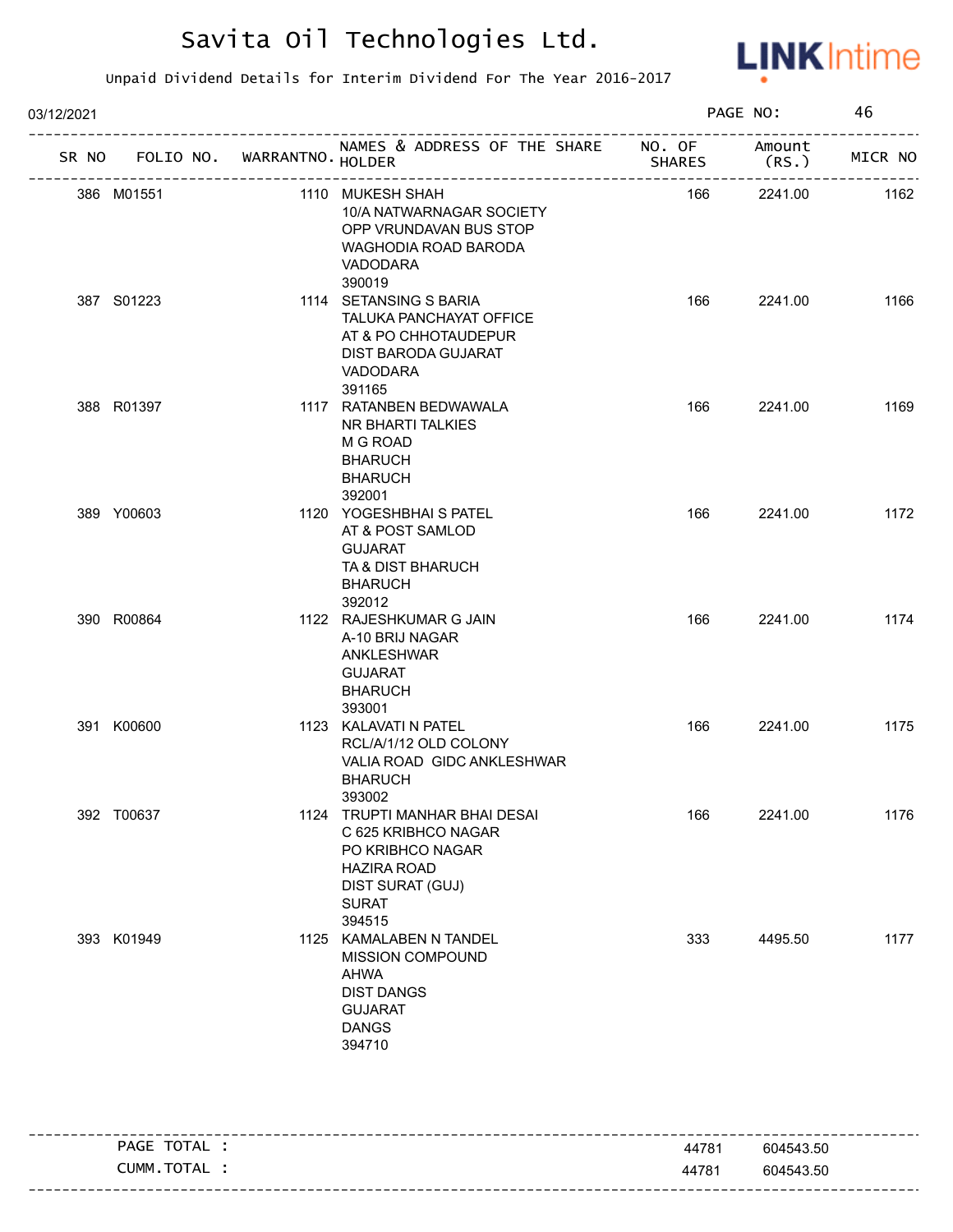

| 03/12/2021 |            |                             |                                                                                                                                            |               | PAGE NO:         |         |
|------------|------------|-----------------------------|--------------------------------------------------------------------------------------------------------------------------------------------|---------------|------------------|---------|
| SR NO      |            | FOLIO NO. WARRANTNO. HOLDER | NAMES & ADDRESS OF THE SHARE NO. OF                                                                                                        | <b>SHARES</b> | Amount<br>(RS. ) | MICR NO |
|            | 394 P01605 |                             | 1126 PRADEEP FARASRAM JADIA<br>ANDHRA BANK<br>TIMALIAWAD NANPURA<br><b>SURAT</b><br><b>SURAT</b><br>395001                                 | 166           | 2241.00          | 1178    |
|            | 395 J01194 |                             | 1127 JAYESH JAYANTILAL JARIWALA<br>C/O ANDHRA BANK<br>NANPURA TIMALIAWAD<br><b>SURAT</b><br><b>SURAT</b><br>395001                         | 166           | 2241.00          | 1179    |
|            | 396 V00967 |                             | 1129 VINOD KUMAR AHUJA<br>218 SHREE RAM MARKET<br><b>RING ROAD SURAT</b><br><b>SURAT</b><br><b>SURAT</b><br>395002                         | 166           | 2241.00          | 1181    |
|            | 397 A00663 |                             | 1134 ALAMKHAN P BIHARI<br>CHANDA BHAVAN IST FLOOR<br>TARTIYA HANUMAN ST<br><b>HARIPURA SURAT</b><br><b>SURAT</b><br>395003                 | 166           | 2241.00          | 1186    |
|            | 398 V00623 |                             | 1135 VASANTI VALLABHDAS<br><b>23 SADRIWALA MARKET</b><br><b>BARANPURI BHAGAL</b><br><b>SURAT</b><br><b>SURAT</b><br>395003                 | 166           | 2241.00          | 1187    |
|            | 399 C00709 |                             | 1136 CHETAN BABULAL SHAH<br>102-GOPINATH CHAMBER<br>OPP DALGIYA ST MAHIDHARPURA<br><b>SURAT</b><br>SURAT<br>395003                         | 166           | 2241.00          | 1188    |
|            | 400 P00968 |                             | 1139 PRAFULBHAI B HARAKHANI<br>28 SHREE KRUPA IND<br><b>B/H PARAS SERVICE STATION</b><br>VARACHHA ROAD SURAT<br><b>SURAT</b><br>395006     | 166           | 2241.00          | 1191    |
|            | 401 C00639 |                             | 1140 CHANDRAKANT POSHIA<br>1 SAGAR COMPLEX<br>OPP PURVI SOC 2<br>HIRA BAUG VARACHHA RD SURAT<br><b>SURAT GUJ</b><br><b>SURAT</b><br>395006 | 166           | 2241.00          | 1192    |

| PAGE TOTAL | 46109 | 622471.50 |
|------------|-------|-----------|
| CUMM.TOTAL | 46109 | 622471.50 |
|            |       |           |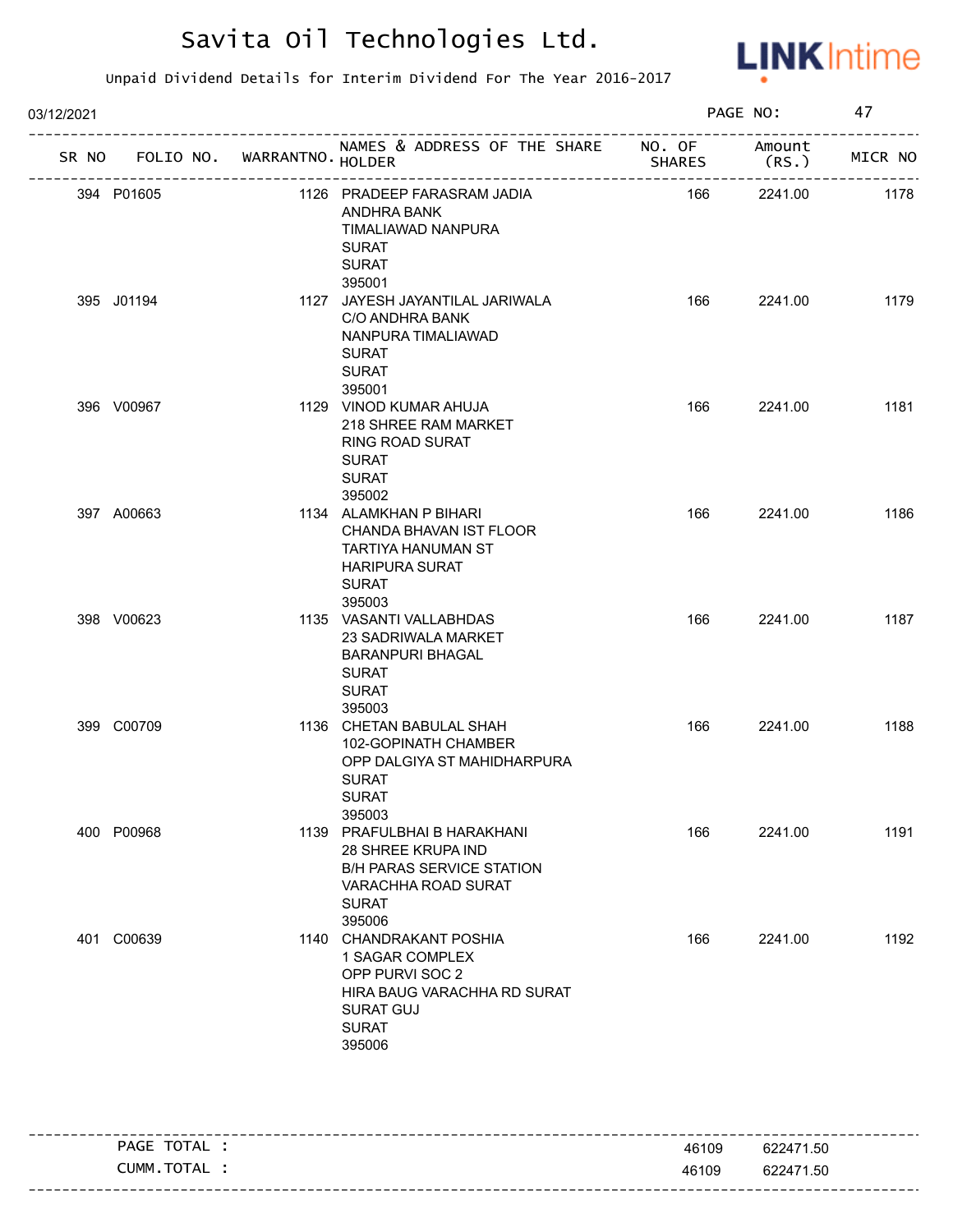

| 03/12/2021 |                                   |  |                                                                                                                                        |                                  | PAGE NO:       |         |
|------------|-----------------------------------|--|----------------------------------------------------------------------------------------------------------------------------------------|----------------------------------|----------------|---------|
|            | SR NO FOLIO NO. WARRANTNO. HOLDER |  | NAMES & ADDRESS OF THE SHARE NO. OF                                                                                                    | <b>SHARES</b><br>--------------- | Amount<br>(RS. | MICR NO |
|            | 402 A01319                        |  | 1142 ASHABEN NAGINBHAI GANDHI<br>KRISHNA NAGAR SOC II GAYATRI<br>KRUPA 26 C ADAJAN RD<br><b>SURAT</b><br><b>SURAT</b><br>395009        | 166                              | 2241.00        | 1194    |
|            | 403 A01404                        |  | 1146 ASHOK KUMAR JAINWAL<br>RLY QR 900/E-A<br>RLY COLONY W<br><b>VALASAD W</b><br>VALSAD<br>396001                                     | 166                              | 2241.00        | 1198    |
|            | 404 IN30047641500572              |  | 1148 JAYESH JAGADISHCHANDRA SHAH<br>48/487 LIG 1<br>OPP GUNJAN CINEMA GIDC<br><b>VAPI</b><br>396195                                    | 141                              | 1903.50        | 1200    |
|            | 405 R01299                        |  | 1152 RANJANBEN K GANDHI<br>C/O KISHOR AMRUTLAL GANDHI<br><b>BAZAR STREET BILIMORA</b><br><b>DIST VALSAD</b><br><b>VALSAD</b><br>396321 | 166                              | 2241.00        | 1204    |
|            | 406 IN30088814118484              |  | 1160 JAI SHEEL OBEROI<br>RALLIS INDIA LTD<br>21 D SUKHADWALA MARG<br><b>MUMBAI</b><br>400001                                           | 166                              | 2241.00        | 1212    |
|            | 407 D01268                        |  | 1162 DILIP MAHADEV NAIKWADI<br>C/O MADAN & CO 32/36<br>SHAMSETH STREET<br>Z BAZAR<br><b>BOMBAY</b><br><b>MUMBAI</b><br>400002          | 166                              | 2241.00        | 1214    |
|            | 408 D01198                        |  | 1163 DILIP MAHADEV NAIKWADI<br>C/O MADAN LAL<br>32/36 SHAMSETH STREET<br>CHIPPI CHAWL<br><b>BOMBAY</b><br><b>MUMBAI</b><br>400002      | 166                              | 2241.00        | 1215    |
|            | 409 J00815                        |  | 1164 JAYESH C RATHI<br>4/6 NEMANI BLDG 3RD FLR<br>3RD PHOPHAL WADI BHULESHWAR<br><b>BOMBAY</b><br><b>MUMBAI</b><br>400002              | 166                              | 2241.00        | 1216    |

| TOTAL<br>PAGE        | 47412 | 640062.00                                 |
|----------------------|-------|-------------------------------------------|
| TOTAL<br><b>CUMM</b> | 47412 | 640062.00                                 |
|                      |       | ------------------------------<br>- - - - |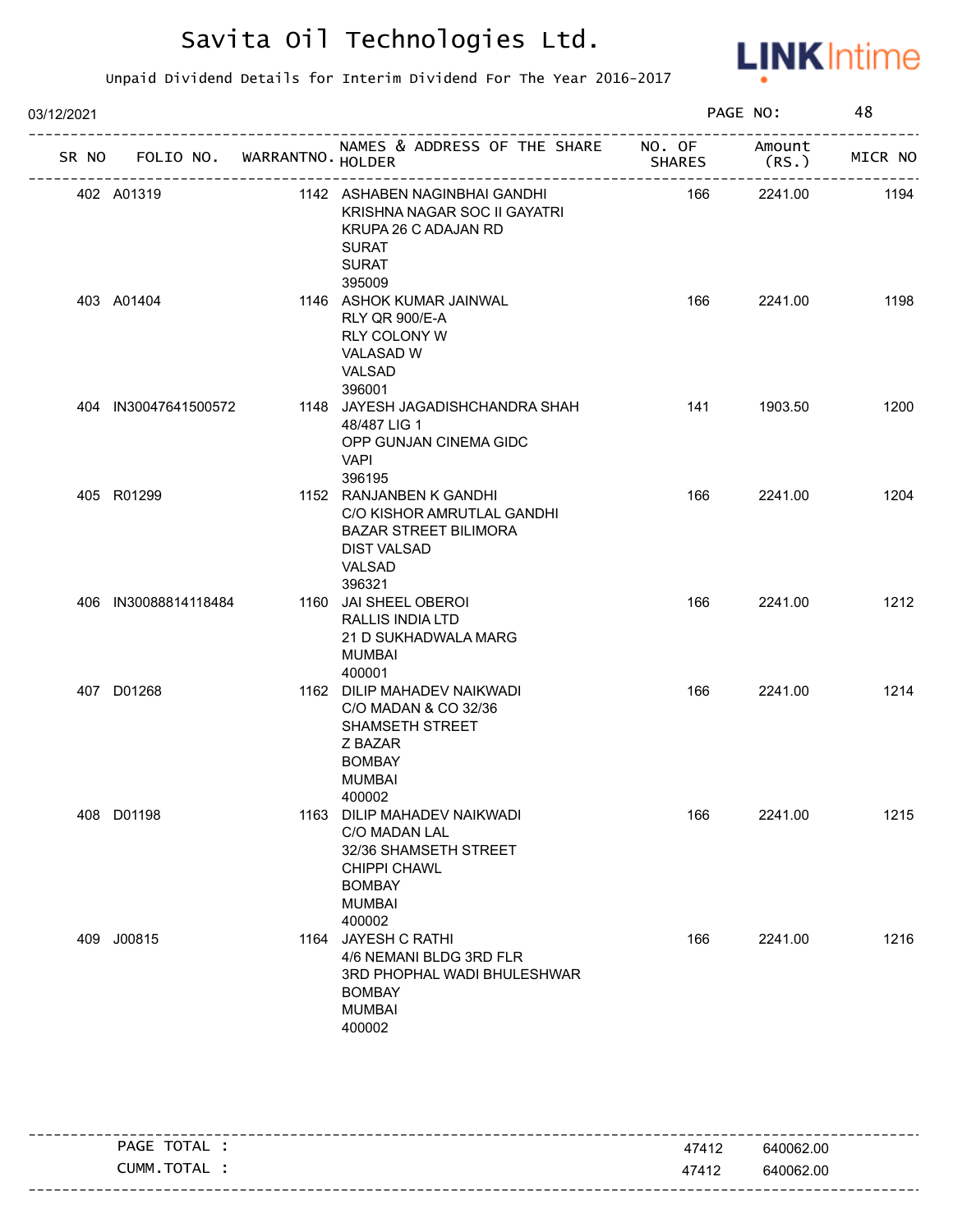

| 03/12/2021         |                            |                                                                                                                                              |               | PAGE NO:                         | 49                   |
|--------------------|----------------------------|----------------------------------------------------------------------------------------------------------------------------------------------|---------------|----------------------------------|----------------------|
| SR NO<br>FOLIO NO. | WARRANTNO HOLDER           | NAMES & ADDRESS OF THE SHARE NO. OF                                                                                                          | <b>SHARES</b> | Amount<br>(RS.                   | ---------<br>MICR NO |
| 410 M00744         | -------------------------- | 1166 MAHENDRA M JAIN<br>C/O BHUROBA SILK MILLS<br>90/92 VITALWADI SHIVALDAS BLDG<br>4TH FLOOR BOMBAY<br>MUMBAI                               | 166           | ---------------------<br>2241.00 | 1218                 |
| 411 Y00554         |                            | 400002<br>1171 YUSUF HARIANAWALA<br>125 PAKMODIA ST<br>SARDHARYA CHAWL<br><b>BOMBAY</b><br><b>MUMBAI</b><br>400003                           | 166           | 2241.00                          | 1223                 |
| 412 R01545         |                            | 1172 REKHABEN RAVI PATEL<br>29/H KHOTACHI WADI 2ND FLOOR<br>R NO 4 GIRGAON<br><b>BOMBAY</b><br><b>MUMBAI</b><br>400004                       | 166           | 2241.00                          | 1224                 |
| 413 F00532         |                            | 1173 FORESIGHT HOLDINGS PVT LTD<br>2/B NAAZ BUILDING<br><b>LAMINGTON ROAD</b><br><b>BOMBAY</b><br><b>MUMBAI</b><br>400004                    | 166           | 2241.00                          | 1225                 |
| 414 100609         |                            | 1174 IOTA CHEMICULTURE LTD<br>302/A KOHLI HOUSE<br>DR D D SATHE ROAD<br>NEAR ST TERESA'S CHURCH<br><b>GIRGOUN MUMBAI</b><br>MUMBAI<br>400004 | 166           | 2241.00                          | 1226                 |
| 415 P00670         |                            | 1178 PARESH DOSHI<br>507 VAISHALI APARTMENTS<br>PAREKH STREET PRARTHAMSAMUJ<br><b>BOMBAY</b><br><b>MUMBAI</b><br>400004                      | 166           | 2241.00                          | 1230                 |
| 416 A00675         |                            | 1179 ALKA BALU<br>2/8 RAMAN SMRUTI<br>PRATHANA SAMAJ<br>V P ROAD<br><b>MUMBAI</b><br><b>MUMBAI</b><br>400004                                 | 166           | 2241.00                          | 1231                 |
| 417 A00774         |                            | 1180 AMIT GANDHI<br>104 RAJARAM MOHAN ROY MARG<br>OPP H N HOSPITAL<br>3RD FLR FLAT NO 2 B BOMBAY<br><b>MUMBAI</b><br>400004                  | 166           | 2241.00                          | 1232                 |
| PAGE TOTAL :       |                            |                                                                                                                                              | 48740         | 657990.00                        |                      |
| CUMM.TOTAL :       |                            |                                                                                                                                              | 48740         | 657990.00                        |                      |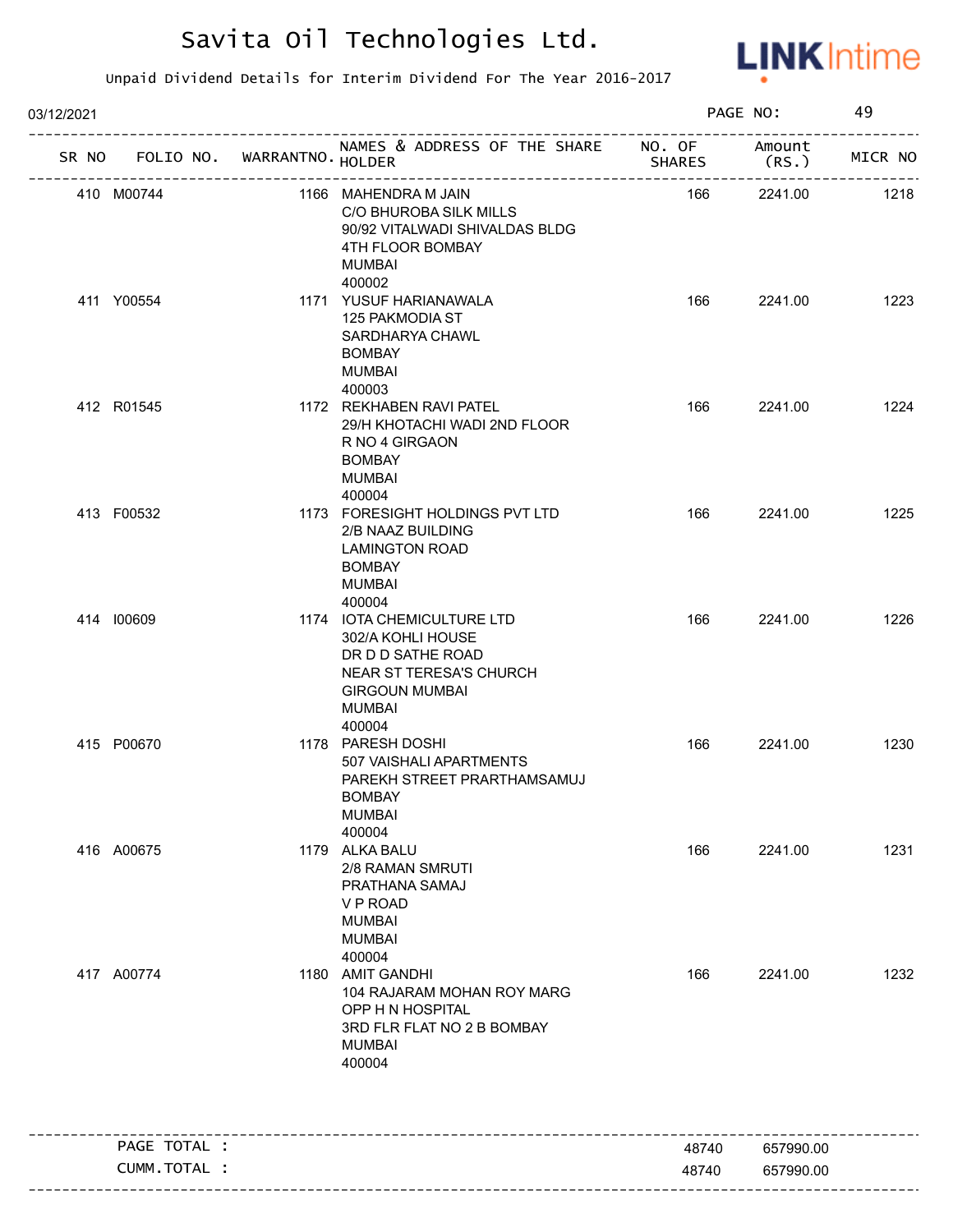

| 03/12/2021 |              |                               |                                                                                                                                                                |        | PAGE NO:                    | 50      |
|------------|--------------|-------------------------------|----------------------------------------------------------------------------------------------------------------------------------------------------------------|--------|-----------------------------|---------|
| SR NO      |              | FOLIO NO. WARRANTNO. HOLDER   | NAMES & ADDRESS OF THE SHARE NO. OF                                                                                                                            | SHARES | Amount<br>(RS.)             | MICR NO |
| 418 L00646 |              | . _ _ _ _ _ _ _ _ _ _ _ _ _ _ | 1181 LEELA R BOKADIA<br>C/O KAMAL STEEL CENTRE<br>28 1ST CARPENTRE ST<br>NANUBHA DESAI RD<br><b>MUMBAI</b>                                                     | 166    | ----------------<br>2241.00 | 1233    |
| 419 C00824 |              |                               | 400004<br>1185 CHANDANBEN MULCHAND SHAH<br>16 PURAB APARTMENT 6TH FLOOR<br>RIDGE ROAD WALKESHWAR<br>OPP JAIN TMPLE<br><b>BOMBAY</b><br><b>MUMBAI</b><br>400006 | 166    | 2241.00                     | 1237    |
| 420 A00057 |              |                               | 1187 ARUN D MEHRA<br>59 B FIONIKA<br>WALKESHWAR<br><b>BOMBAY</b><br>MUMBAI<br>400006                                                                           | 166    | 2241.00                     | 1239    |
| 421 V00828 |              |                               | 1191 VIJAYA PADAMAKAR LIMAYE<br>53E TUKARAM JAVJI ROAD<br>LIMAYE BLDG II FLOOR<br><b>GRANT RD BOMBAY</b><br>MUMBAI<br>400007                                   | 166    | 2241.00                     | 1243    |
| 422 P00743 |              |                               | 1193 PARVEEN SYED<br>203B HALIMA APARTMENT<br>95 MORLAND ROAD<br><b>BOMBAY</b><br>MUMBAI<br>400008                                                             | 166    | 2241.00                     | 1245    |
| 423 K00619 |              |                               | 1196 KALPANA H JAIN<br>115 A TULSIWADI ROOM NO 87<br>MATHARPAKHADI ROAD MAZGAON<br>BOMBAY<br><b>MUMBAI</b><br>400010                                           | 166    | 2241.00                     | 1248    |
| 424 K01579 |              |                               | 1199 K KAMESHWARI<br>FLAT NO 603 NESTLE I<br>P B MARG WORLI<br><b>BOMBAY</b><br><b>MUMBAI</b><br>400013                                                        | 166    | 2241.00                     | 1251    |
| 425 J01237 |              |                               | 1201 JAYANTILAL KHIYASHI GANGAR<br>A/18 HINDMATA CHS<br>DR B AMBEDKAR ROAD<br>OPP HINDMATA CINEMA DADAR<br><b>BOMBAY</b><br><b>MUMBAI</b><br>400014            | 166    | 2241.00                     | 1253    |
|            | PAGE TOTAL : |                               |                                                                                                                                                                | 50068  | 675918.00                   |         |
|            | CUMM.TOTAL : |                               |                                                                                                                                                                | 50068  | 675918.00                   |         |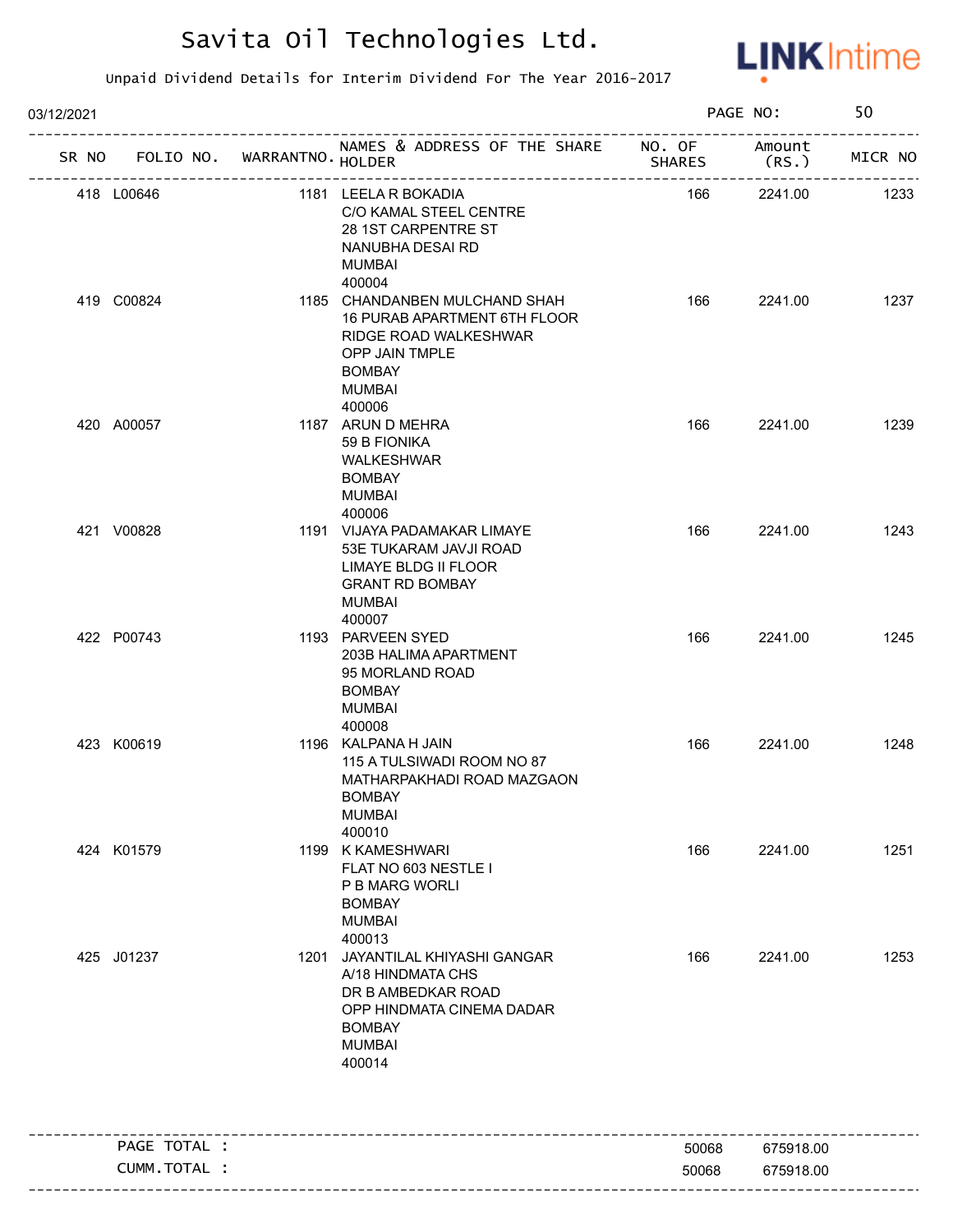

| 03/12/2021 |                                   |                                                                                                                                                                  |               | PAGE NO:         | 51      |
|------------|-----------------------------------|------------------------------------------------------------------------------------------------------------------------------------------------------------------|---------------|------------------|---------|
|            | SR NO FOLIO NO. WARRANTNO. HOLDER | NAMES & ADDRESS OF THE SHARE NO. OF                                                                                                                              | <b>SHARES</b> | Amount<br>(RS. ) | MICR NO |
|            | 426 IN30047641967954              | 1210 OMPRAKASH RAMKUMAR JALAN<br>FLAT NO 55 8TH FLR MADHUBAN<br><b>WORLI HILL RD</b><br><b>WORLI</b><br><b>MUMBAI</b>                                            | 166           | 2241.00          | 1262    |
|            | 427 G00848                        | 400018<br>1211 GUPTA GAMES PVT LTD<br>METRO HOUSE 2ND FLOOR<br>MAHATMA GANDHI ROAD<br><b>BOMBAY</b><br><b>MUMBAI</b><br>400020                                   | 300           | 4050.00          | 1263    |
|            | 428 R01322                        | 1215 RASHI TRADING COMPANY LTD<br>85-A MITTAL COURT<br><b>224 NARIMAN POINT</b><br><b>BOMBAY</b><br>MUMBAI<br>400021                                             | 166           | 2241.00          | 1267    |
|            | 429 S01892                        | 1217 STERLITE INDUSTRIES INDIA LTD<br>92 MAKER CHAMBERS III<br><b>NARIMAN POINT</b><br><b>BOMBAY</b><br><b>MUMBAI</b><br>400021                                  | 333           | 4495.50          | 1269    |
|            | 430 B00709                        | 1218 BEAVER INVESTMENT AND FINANCE<br>PVT LTD<br><b>201 TULSIAN CHAMBERS</b><br>212 FREE PRESS ROAD<br>NARIMAN POINT BOMBAY<br>MUMBAI<br>400021                  | 166           | 2241.00          | 1270    |
|            | 431 100510                        | 1220 ICICI TRUST LIMITED A C<br><b>ICICI MUTUAL FUND PREMIER</b><br>STOCK HOLDING CORP OF INDIA<br>B-224 MITTA COURT<br><b>NARIMAN POINT</b><br>MUMBAI<br>400021 | 166           | 2241.00          | 1272    |
|            | 432 S08757                        | 1226 SHANTIBAI K VARDHAN<br>322 COMMERCE THOUSE<br>140 N M ROAD<br><b>FORT</b><br><b>MUMBAI</b><br><b>MUMBAI</b><br>400023                                       | 166           | 2241.00          | 1278    |
|            | 433 IN30051310472050              | 1229 SELLAIDS PUBLICATIONS (I) LTD<br>160 KALYANDAS UDYOG BHAVAN<br><b>CENTURY BAZAR LANE</b><br>PRABHADEVI<br><b>MUMBAI</b><br>400025                           | 166           | 2241.00          | 1281    |
|            | PAGE TOTAL :                      |                                                                                                                                                                  | 51697         | 697909.50        |         |
|            | CUMM. TOTAL :                     |                                                                                                                                                                  | 51697         | 697909.50        |         |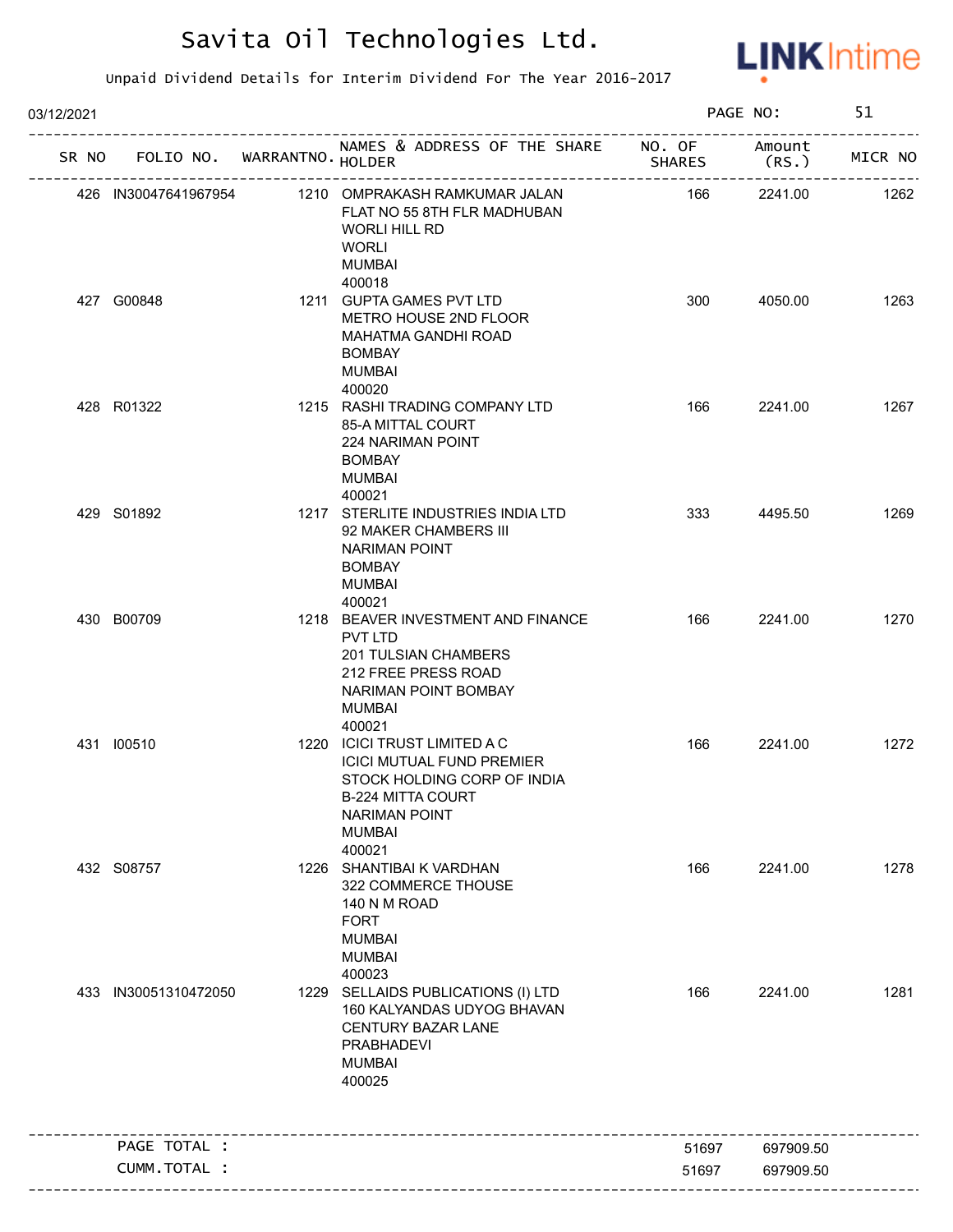

| 03/12/2021 |              |                             |                                                                                                                                             |               | PAGE NO:                  | 52      |
|------------|--------------|-----------------------------|---------------------------------------------------------------------------------------------------------------------------------------------|---------------|---------------------------|---------|
| SR NO      |              | FOLIO NO. WARRANTNO. HOLDER | NAMES & ADDRESS OF THE SHARE NO. OF<br>______________________________                                                                       | <b>SHARES</b> | Amount<br>(RS.)           | MICR NO |
|            | 434 J00861   |                             | 1230 JAYSHREE A DHOLAKIA<br>52 RIJHUMAL MANSTION<br>PEDDAR RD<br><b>BOMBAY</b><br>MUMBAI                                                    | 166           | --------------<br>2241.00 | 1282    |
|            | 435 V01507   |                             | 400026<br>1234 VIMAL KHANNA<br><b>ANGEL LAND</b><br>5TH FLOOR, 20/10<br>R.A.K.ROAD<br><b>BOMBAY</b><br><b>MUMBAI</b><br>400031              | 166           | 2241.00                   | 1286    |
|            | 436 R02694   |                             | 1236 RAGHUNATH PANDURANG HUREKAR<br>16/10 S G DAVELE CHAWL<br>AMBEWADI<br>G D AMBEDKAR ROAD<br>KALACHOWKI MUMBAI<br><b>MUMBAI</b><br>400033 | 166           | 2241.00                   | 1288    |
|            | 437 R02041   |                             | 1240 RAVINDRA GANPATRAO DHAWANE<br>E-7 NUTAN NAGAR<br>KANJURMARG (E)<br><b>BOMBAY</b><br>MUMBAI<br>400042                                   | 166           | 2241.00                   | 1292    |
|            | 438 V00924   |                             | 1246 VINAY BINDROO<br>305-306 A CONCORD<br>LOKHANDWALA COMPLEX<br>ANDHERI W BOMBAY<br><b>MUMBAI</b><br>400053                               | 166           | 2241.00                   | 1298    |
|            | 439 D01183   |                             | 1248 DEEPAK K SLAH<br>37/A BURJOR NLDG<br>3RD FLOOR WADIA STREET<br>NEAR GANGA JAMUNA<br><b>TARDEO BOMBAY</b><br><b>MUMBAI</b><br>400054    | 166           | 2241.00                   | 1300    |
|            | 440 D01161   |                             | 1250 DENIS TAURO<br>2/39 THIRD FLOOR<br><b>HAPPY HOUSE</b><br>VAKOLA SANTACRUZ (E)<br><b>BOMBAY</b><br><b>MUMBAI</b><br>400055              | 166           | 2241.00                   | 1302    |
|            | 441 S01535   |                             | 1251 SHESAPPA SALIAN<br>3/11 RAJPUT HOUSE<br>SR ANTHONYS STREET<br>SANTACRUZ EAST BOMBAY<br><b>MUMBAI</b><br>400055                         | 166           | 2241.00                   | 1303    |
|            | PAGE TOTAL : |                             |                                                                                                                                             | 53025         | 715837.50                 |         |
|            | CUMM.TOTAL : |                             |                                                                                                                                             | 53025         | 715837.50                 |         |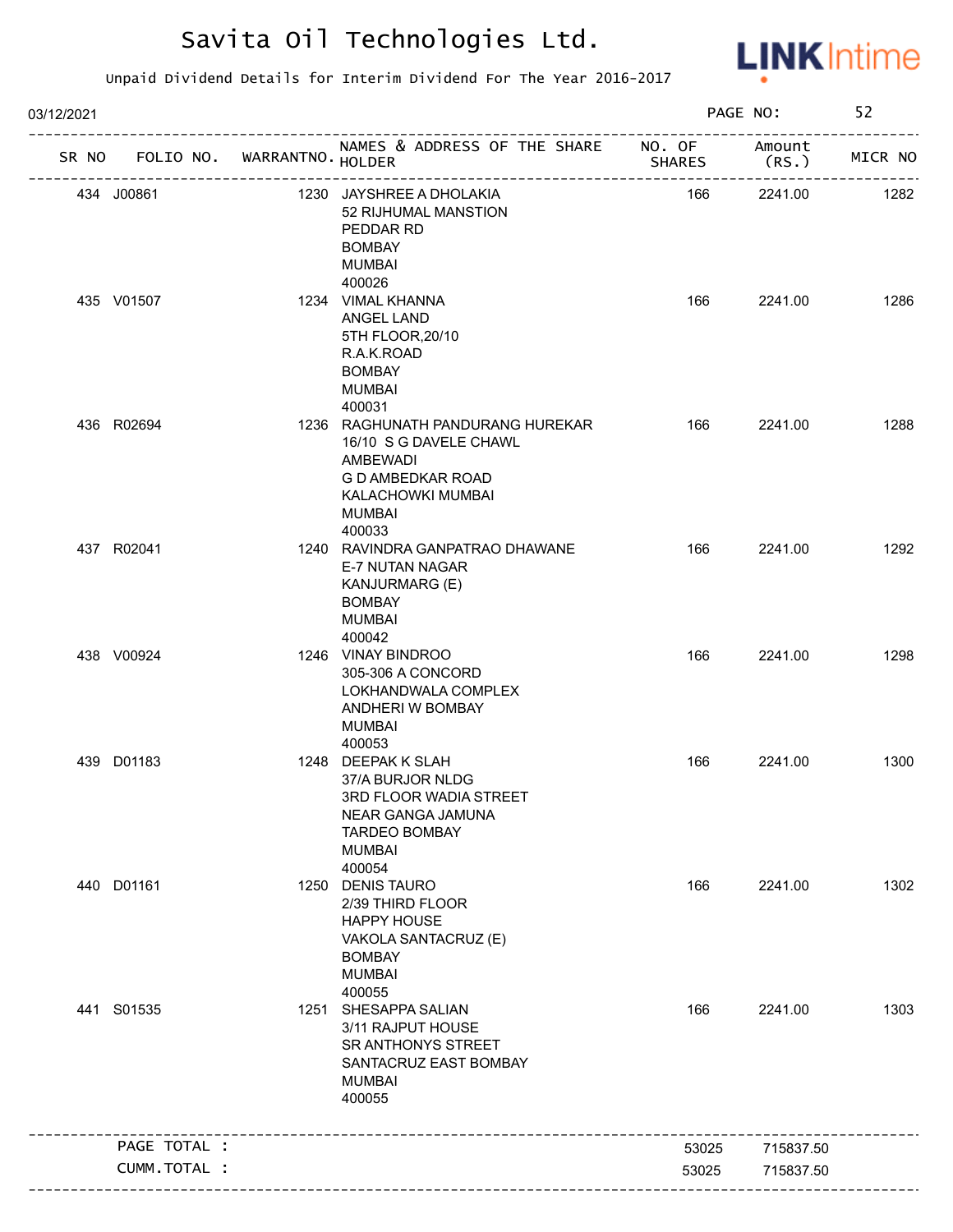

| SR NO FOLIO NO. WARRANTNO. HOLDER<br>442 C01202 | NAMES & ADDRESS OF THE SHARE NO. OF                                                                                                                     |               | Amount    |         |
|-------------------------------------------------|---------------------------------------------------------------------------------------------------------------------------------------------------------|---------------|-----------|---------|
|                                                 |                                                                                                                                                         | <b>SHARES</b> | (RS.)     | MICR NO |
|                                                 | 1252 CHETAN A KOTHARI<br>302 SASHWAT CORNER OF<br>SUBHASH ROAD<br>OPP JAIN MANDIR<br><b>VILE PARLE EAST</b><br>MUMBAI<br>MUMBAI<br>400057               | 333           | 4495.50   | 1304    |
| 443 V01489                                      | 1253 VOMIN INVESTMENTS & FINANCE<br>PVT LTD<br>1 ASHOK BHARATI G H S L<br>PHEROZSHAH MEHTA ROAD<br><b>VILE PARLE E</b><br>MUMBAI<br>MUMBAI<br>400057    | 166           | 2241.00   | 1305    |
| 444 G00812                                      | 1256 GREENLINE FINLEASE PVT LTD<br>303-A HIGHLAND PARK<br>NEW LINK ROAD ANDHERI WEST<br><b>BOMBAY</b><br><b>MUMBAI</b><br>400058                        | 333           | 4495.50   | 1308    |
| 445 E00510                                      | 1257 ENIGMA ELECTRONICS PVT LTD<br>303-A HIGHLAND PARK<br>NEW LINK ROAD ANDHERI WEST<br><b>BOMBAY</b><br>MUMBAI<br>400058                               | 166           | 2241.00   | 1309    |
| 446 A01246                                      | 1258 ARVIND KUMAR SINGH<br><b>AZAD CLINIC</b><br>196 S BHAGATSINH CHS LTD<br>J B NAGAR A K ROAD BOMBAY<br>MUMBAI<br>400059                              | 166           | 2241.00   | 1310    |
| 447 S07487                                      | 1262 SHAH SUVARNA MADHUKANT<br>3-4/153 JAWAHAR NAGAR<br><b>GOREGAON WEST</b><br><b>MUMBAI</b><br><b>MUMBAI</b><br>400062                                | 166           | 2241.00   | 1314    |
| 448 V01057                                      | 1267 VIRENDRA B SURANA<br>6/83 VARMA NAGAR<br><b>ANDHERI EAST</b><br><b>BOMBAY</b><br><b>MUMBAI</b><br>400064                                           | 166           | 2241.00   | 1319    |
| 449 F00554                                      | 1271 FOLKLORE HOLDINGS &<br><b>INVESTMENT PVT LTD</b><br>26 AKASHDEEP SAI BABA PARK<br>MITH CHOWKI MALAD(W)<br><b>MUMBAI</b><br><b>MUMBAI</b><br>400064 | 166           | 2241.00   | 1323    |
| PAGE TOTAL :                                    |                                                                                                                                                         | 54687         | 738274.50 |         |
| CUMM.TOTAL :                                    |                                                                                                                                                         | 54687         | 738274.50 |         |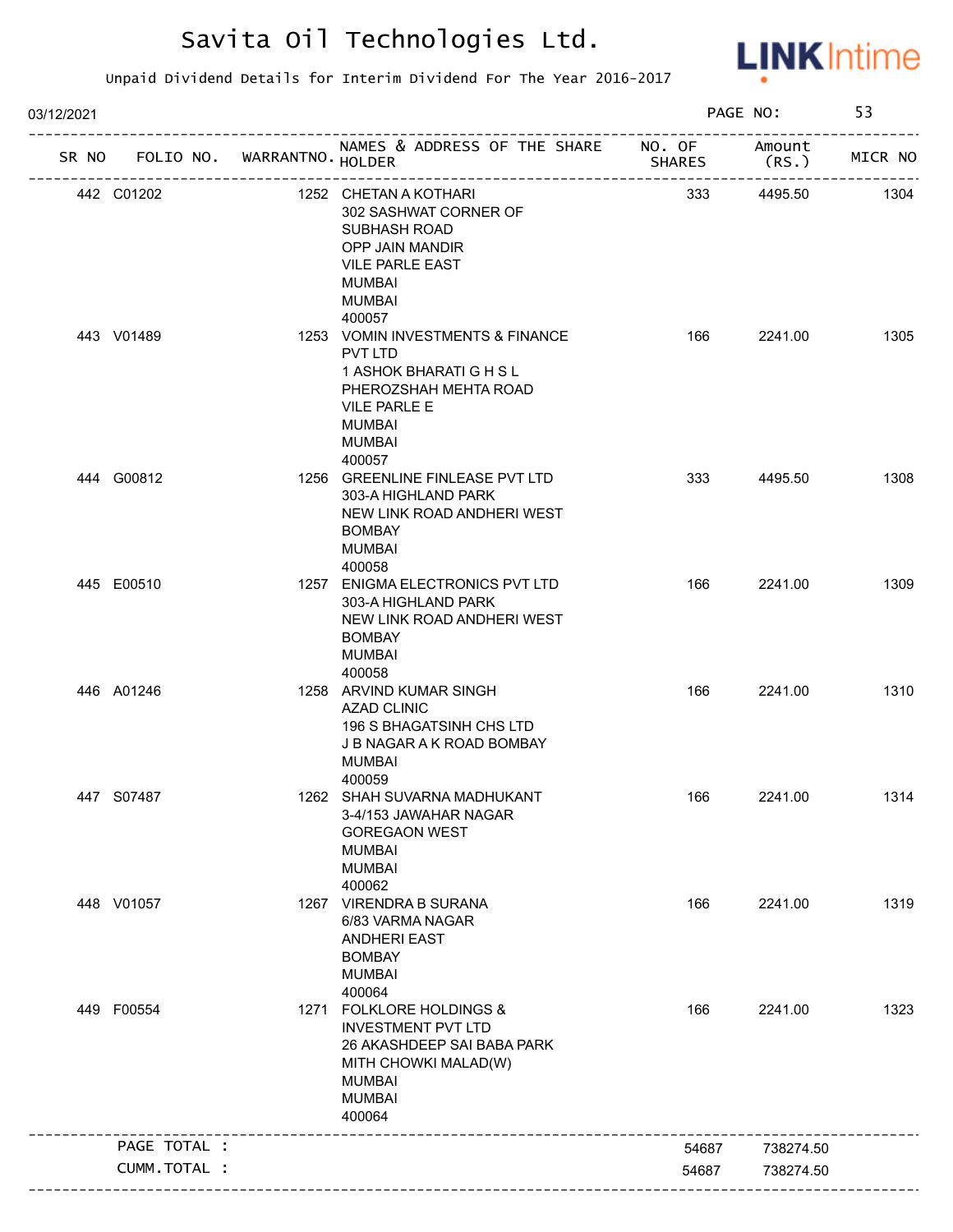

| 03/12/2021                        |              |                                                                                                                                                                 |               | PAGE NO:        | 54      |
|-----------------------------------|--------------|-----------------------------------------------------------------------------------------------------------------------------------------------------------------|---------------|-----------------|---------|
| SR NO FOLIO NO. WARRANTNO. HOLDER |              | NAMES & ADDRESS OF THE SHARE NO. OF                                                                                                                             | <b>SHARES</b> | Amount<br>(RS.) | MICR NO |
| 450 V00991                        |              | 1272 VINOD PRANNATH AGARWAL<br>RIT SUNDER NAGAR SV ROAD<br>MALAD WEST BOMBAY<br><b>MUMBAI</b><br>400064                                                         | 166           | 2241.00         | 1324    |
| 451 Y00568                        |              | 1275 YOGESH BHAUSAHEB JADHAV<br><b>SUN &amp; MOON SOCIETY</b><br>12/191 RAJENDRA NAGAR<br>DATTAPADA BORIVALI (EAST)<br><b>BOMBAY</b><br><b>MUMBAI</b><br>400066 | 166           | 2241.00         | 1327    |
| 452 B01164                        |              | 1277 BIPIN K PATEL<br>A/102 PREMJI NAGAR<br>10TH DAYLAT NAGAR<br><b>BORIVLI EAST</b><br>MUMBAI<br>400066                                                        | 166           | 2241.00         | 1329    |
| 453 C00983                        |              | 1284 CHHAYA MANSINGH<br>C/O DR KESAR KENIA<br>OPP BHABHA HOSPITAL<br><b>KURLA (WEST)</b><br><b>MUMBAI</b><br><b>MUMBAI</b><br>400070                            | 166           | 2241.00         | 1336    |
| 454 D00766                        |              | 1289 DHANRAJ C JAIN<br>41/1204 PANT NAGAR<br><b>GHATKOPAR E</b><br><b>BOMBAY</b><br><b>MUMBAI</b><br>400075                                                     | 166           | 2241.00         | 1341    |
| 455 N00541                        |              | 1303 NAINA RAMNIK SHAH<br>64 KAKED KUNJ DWARKESH PARK<br>POISAR SAIBABA RD BORIVALI W<br>BOMBAY<br><b>MUMBAI</b><br>400092                                      | 166           | 2241.00         | 1355    |
| 456 S01554                        |              | 1306 SHILPA HITESH SHAH<br>509 INDRAPRASTHA II C<br>RAHEJA TOWNSHIP<br>OPP JITENDRA ROAD MALAD E<br><b>BOMBAY</b><br><b>MUMBAI</b><br>400097                    | 166           | 2241.00         | 1358    |
| 457 L00515                        |              | 1308 LACHHMANDAS MORDANI<br>A-1/9 MANDAP BHWAR KRUPA CHS<br>S V P ROAD BORIVALI WEST<br><b>BOMBAY</b><br><b>MUMBAI</b><br>400103                                | 166           | 2241.00         | 1360    |
|                                   | PAGE TOTAL : |                                                                                                                                                                 | 56015         | 756202.50       |         |
|                                   | CUMM.TOTAL : |                                                                                                                                                                 | 56015         | 756202.50       |         |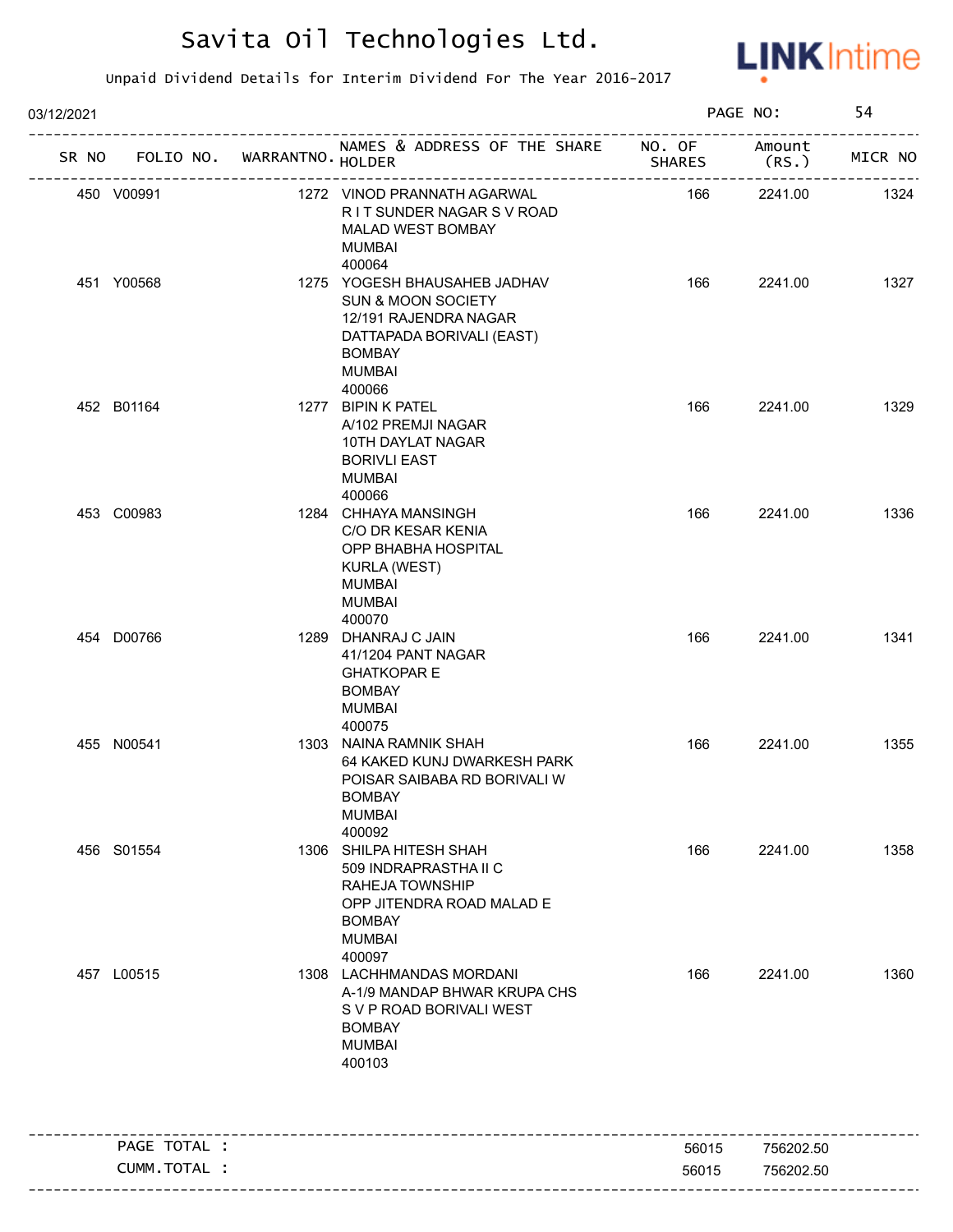

| 03/12/2021 |                                   |                                                                                                                                                                              | PAGE NO:      |                | 55      |
|------------|-----------------------------------|------------------------------------------------------------------------------------------------------------------------------------------------------------------------------|---------------|----------------|---------|
|            | SR NO FOLIO NO. WARRANTNO. HOLDER | NAMES & ADDRESS OF THE SHARE NO. OF                                                                                                                                          | <b>SHARES</b> | Amount<br>(RS. | MICR NO |
|            | 458 R00902                        | 1309 RAJIVI MANJESHWAR<br><b>B 501 ATMA RAM TOWER</b><br>LINK RD C COLONY<br><b>BORIVLI W</b><br><b>MUMBAI</b><br>400103                                                     | 166           | 2241.00        | 1361    |
|            | 459 L00736                        | 1311 LEENA VASUDEVA<br>56-A FLAT NO 12<br><b>BRINDABAN COMPLEX</b><br><b>THANE</b><br><b>THANE</b><br>400601                                                                 | 166           | 2241.00        | 1363    |
|            | 460 P01549                        | 1312 PRADEEP CHANDRAKANT PRADHAN<br>C/O RAMAKANT KESHAR PRADHAN<br>PURNIMA APT RM 2 MANORPADA<br>OPP BABUBHAI PETROL PUMP<br>E S I BLDG THANE WEST<br><b>THANE</b><br>400601 | 166           | 2241.00        | 1364    |
|            | 461 D00541                        | 1313 DAMAYANTI JOYSHER<br>20 KERAN HOUSE 2ND FLR<br>D SOUZA WADI CHECKNAKA<br><b>THANE</b><br><b>THANE</b><br>400604                                                         | 166           | 2241.00        | 1365    |
|            | 462 M00903                        | 1317 MANDAKINI T GAWANDE<br>18 ANAND COOP HSG SOC<br>NR PARSIK TUNNEL MUMBRA<br><b>DIST THANA</b><br><b>THANE</b><br>400612                                                  | 166           | 2241.00        | 1369    |
|            | 463 H00103                        | 1321 HARIRAM NAYAKWADI<br>M T CHASKAR M G HOSG COMPLEX<br>A-16/15 SECTOR NO 14<br>VASHI NEW BOMBAY<br><b>NAVI MUMBAI</b><br>400705                                           | 166           | 2241.00        | 1373    |
|            | 464 S08350                        | 1322 SHEETAL B REDKAR<br>SAHAYOG APARTMENTS OWNERS<br>ASSOCIATION E1-30-C-9<br>SECTOR NO 10 PHASE-II<br>NERUL NAVI MUMBAI<br><b>THANE</b><br>400706                          | 333           | 4495.50        | 1374    |
| 465        | IN30047643358434                  | 1326 JAGDISH BALKRISHNA PANDYA<br><b>BALAJI GARDEN HSG BLDG 6</b><br><b>FLAT 202</b><br><b>KOPAR KHAIRANE</b><br><b>NAVI MUMBAI</b><br>400709                                | 166           | 2241.00        | 1378    |
|            | PAGE TOTAL :                      |                                                                                                                                                                              | 57510         | 776385.00      |         |
|            | CUMM.TOTAL :                      |                                                                                                                                                                              | 57510         | 776385.00      |         |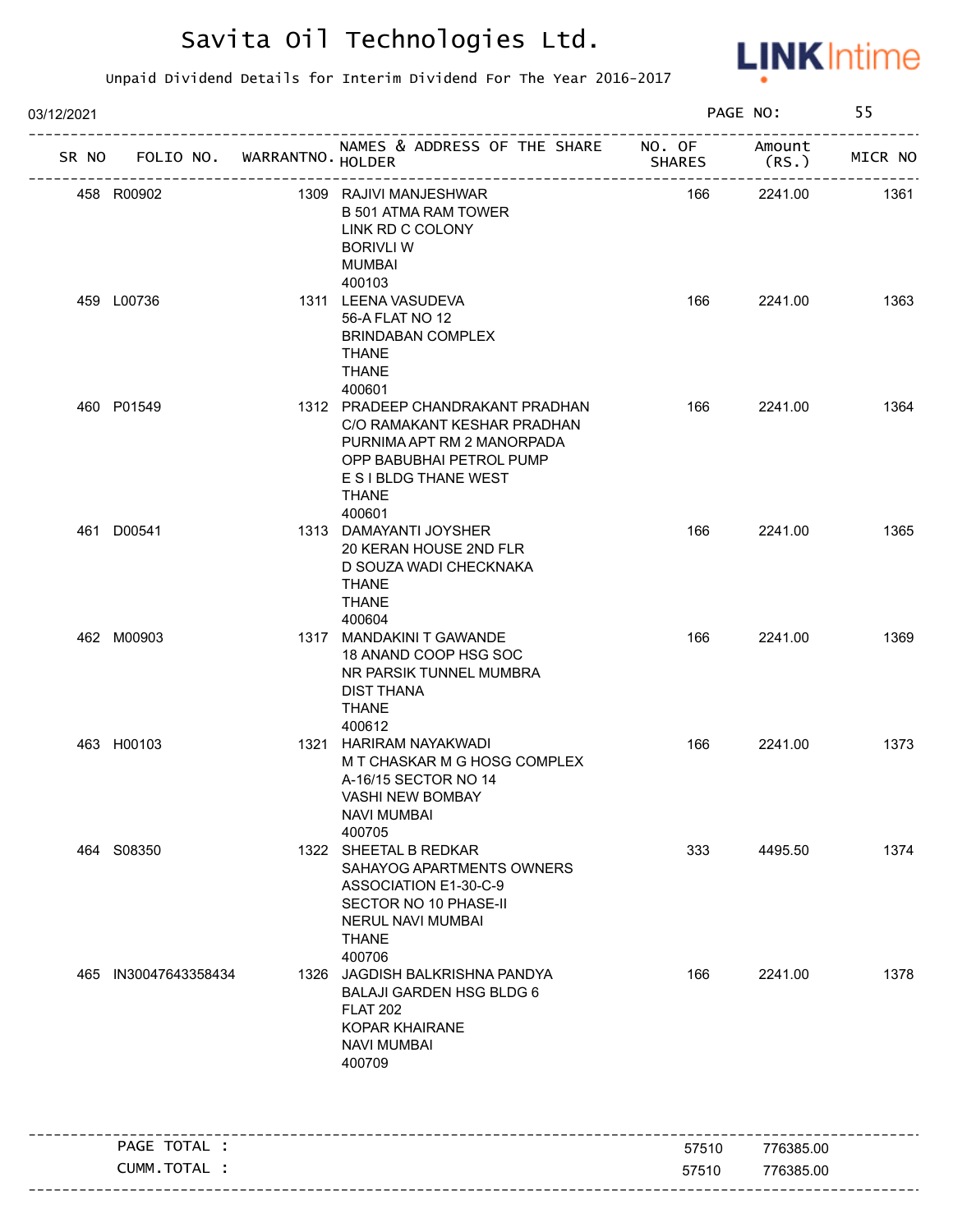

| 03/12/2021 |                                   |                                                                                                                                               |               | PAGE NO:            | 56      |
|------------|-----------------------------------|-----------------------------------------------------------------------------------------------------------------------------------------------|---------------|---------------------|---------|
|            | SR NO FOLIO NO. WARRANTNO. HOLDER | NAMES & ADDRESS OF THE SHARE NO. OF                                                                                                           | <b>SHARES</b> | Amount<br>(RS.)     | MICR NO |
|            | 466 P00914                        | 1338 PRABODH PATEL<br>S NO 51 5253 AMRAPALI SOCIETY<br>FLAT NO 14 SANTNAGAR<br>ARENESHWAR PUNE<br><b>PUNE</b>                                 | 166           | --------<br>2241.00 | 1390    |
|            | 467 A01135                        | 411009<br>1340 ARAVAZHI K<br>350 RASTHAPETH<br>II FLOOR<br><b>PUNE</b><br><b>PUNE</b>                                                         | 166           | 2241.00             | 1392    |
|            | 468 J01229                        | 411011<br>1341 JITENDRA B RATHOD<br>276/3 SOMWAR PETH<br><b>NEAR KHADI</b><br>KA MAIDAN<br><b>PUNE</b><br><b>PUNE</b><br>411011               | 166           | 2241.00             | 1393    |
|            | 469 N00649                        | 1342 NARENDRA DARJI<br>230/D PARMAR NAGAR<br><b>FATIMA NAGAR</b><br><b>PUNE</b><br><b>PUNE</b><br>411013                                      | 166           | 2241.00             | 1394    |
|            | 470 B00620                        | 1346 BAJAJ AUTO FINANCE LIMITED<br><b>BOMBAY PUNE ROAD</b><br><b>AKURDI</b><br><b>PUNE</b><br><b>PUNE</b><br>411035                           | 200           | 2700.00             | 1398    |
|            | 471 IN30028010080636              | 1347 NITIN SUBHASH BHAGALI<br>TATHASTU PLOT NO 18<br>LOKMANYA NAGAR HOUSING<br><b>SOCIETY</b><br>NIRMAL BAUG PARVATI<br><b>PUNE</b><br>411037 | 250           | 3375.00             | 1399    |
|            | 472 V01769                        | 1356 VAISHALI VIKASRAO HINGE<br>19 MAYURESHWAR APARTMENTS<br>RASNE NAGAR SAVEDI<br>AHMEDNAGAR<br><b>MAHARASHTRA</b><br>AHMEDNAGAR<br>414001   | 166           | 2241.00             | 1408    |
|            | 473 D00746                        | 1360 DEVRAJ TOSHNIWAL<br><b>VENKTESH CORPORTION</b><br><b>JIJAMATA MARKET</b><br>ICHALKARANJI<br><b>KOLHAPUR</b><br>416115                    | 166           | 2241.00             | 1412    |
|            | PAGE TOTAL :                      |                                                                                                                                               |               |                     |         |
|            |                                   |                                                                                                                                               | 58956         | 795906.00           |         |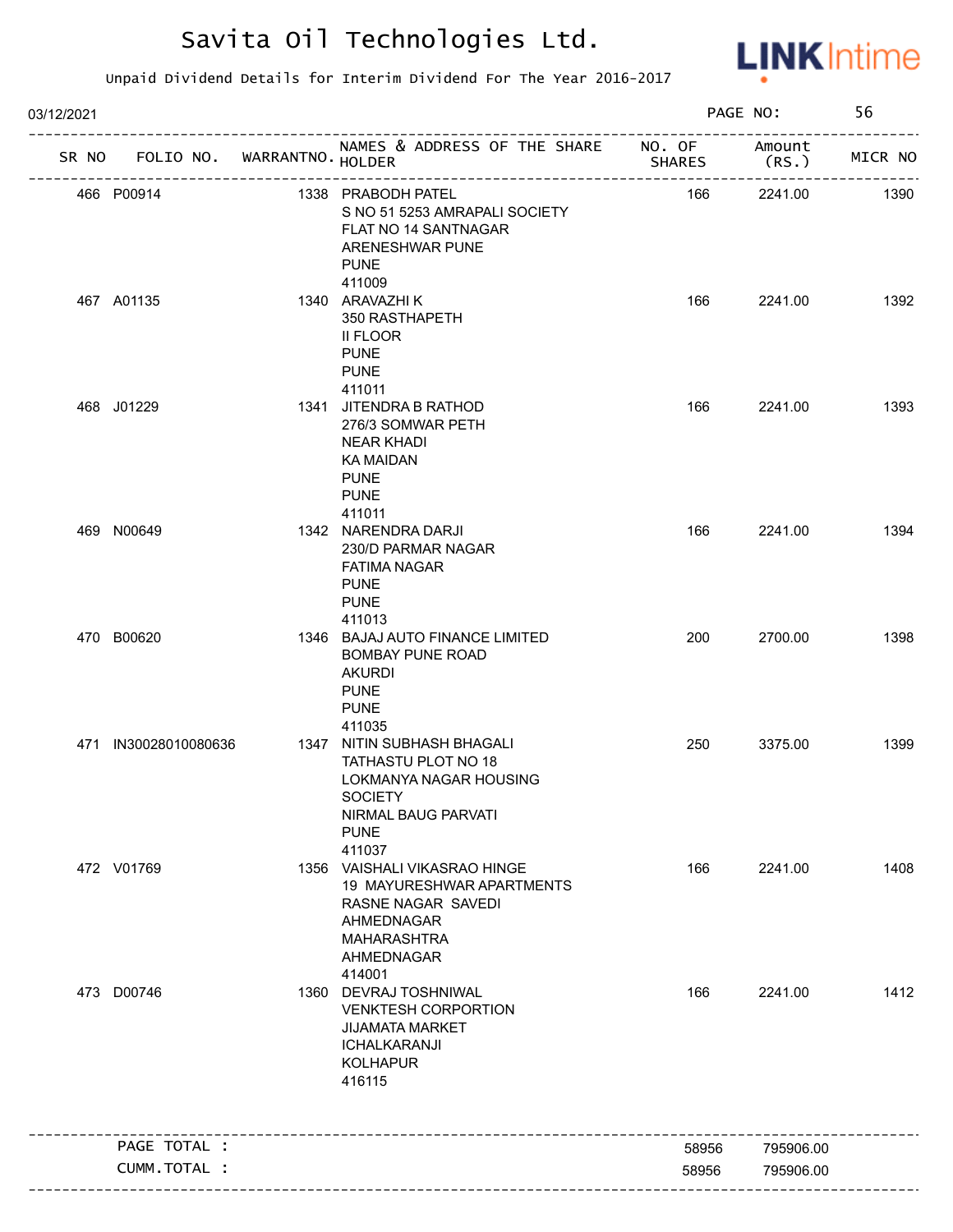

| 03/12/2021      |                   |                                                                                                                                                          | PAGE NO:                              |                 | 57      |
|-----------------|-------------------|----------------------------------------------------------------------------------------------------------------------------------------------------------|---------------------------------------|-----------------|---------|
| SR NO FOLIO NO. | WARRANTNO. HOLDER | NAMES & ADDRESS OF THE SHARE NO. OF                                                                                                                      | <b>SHARES</b>                         | Amount<br>(RS.) | MICR NO |
| 474 C00650      | ----------------- | 1361 CHANDRALEKHA KHEMKA<br>31 MAHAVEER HOUSING SOCIETY<br>NEAR KOLHAPUR NAKA<br>ICHALKARANJI<br><b>KOLHAPUR</b><br>416115                               | ------------------------------<br>166 | 2241.00         | 1413    |
| 475 P00700      |                   | 1367 PARMESHWARI OCHANI<br>BK NO 2029 RM NO 1<br>SECTION 37 ULHASNAGAR 5<br><b>DIST THANE</b><br><b>THANE</b><br>421005                                  | 166                                   | 2241.00         | 1419    |
| 476 A02462      |                   | 1371 ANANT KRISHNARAO DESHMUKH<br>12 ASHIRVAD CO-OP HSG SOCIETY<br>DR AMBEDKAR RD B/H RATIONING<br>OFFICE VISHNUNAGAR<br>DOMBIVLI (W)<br>THANE<br>421202 | 333                                   | 4495.50         | 1423    |
| 477 B00721      |                   | 1372 BEENA TALATI<br>SHRI MANISH COOP HSG SOC<br>FLAT NO 8 II FLR NEW ST ROAD<br>KALYAN DIST THANE<br><b>THANE</b><br>421301                             | 166                                   | 2241.00         | 1424    |
| 478 D01060      |                   | 1376 DR KANTILAL JOSHI<br>4412 JOSHI HOSPITAL<br>PANCHVATI KARANJA<br><b>NASIK</b><br><b>NASHIK</b><br>422003                                            | 166                                   | 2241.00         | 1428    |
| 479 M00735      |                   | 1380 MAHENDRA KUMAR<br>RAMESH KUMAR MOTILAL 57<br>GURUWAR WARD VAVIKAR LANE<br>MALEGOAN<br><b>NASHIK</b><br>423203                                       | 166                                   | 2241.00         | 1432    |
| 480 J01022      |                   | 1382 JULALSING RATHOD<br><b>MAMTA</b><br>SANE GURUJI NAGAR<br><b>CHALISGAON</b><br><b>JALGAON</b><br>424101                                              | 166                                   | 2241.00         | 1434    |
| 481 A01909      |                   | 1386 ANITA PATIL<br>10 BAMB COLONY<br><b>JAMNER ROAD</b><br><b>BHUSAWAL</b><br><b>JALGAON</b><br>425201                                                  | 166                                   | 2241.00         | 1438    |

|     | <b>PAGE</b><br>.    | 60451 | 816088.50 |
|-----|---------------------|-------|-----------|
| --- | тот<br>CUMM.<br>TAL | 60451 | 816088.50 |
|     |                     |       |           |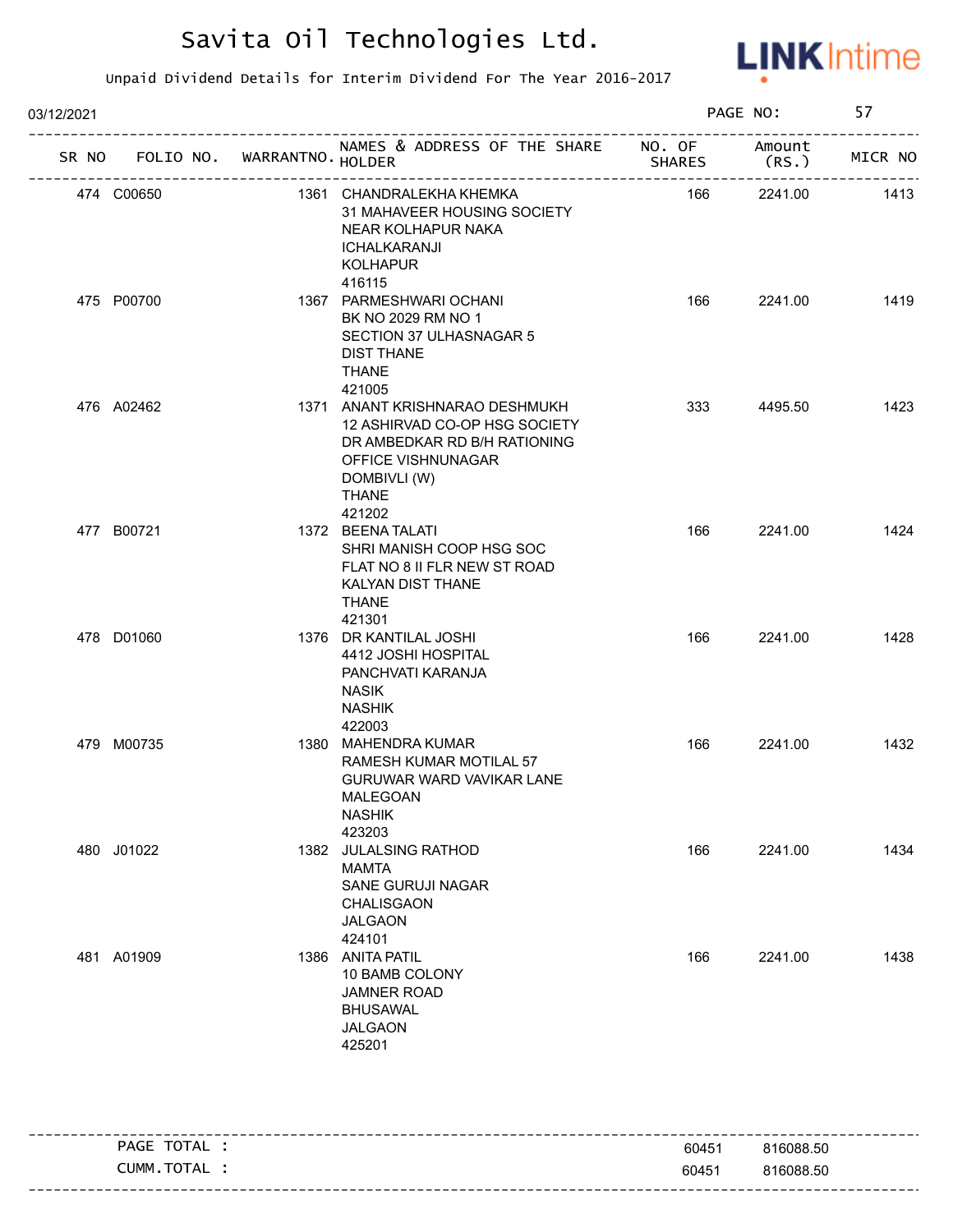

| 03/12/2021 |            |                             |                                                                                                                                 |               | PAGE NO:        |         |
|------------|------------|-----------------------------|---------------------------------------------------------------------------------------------------------------------------------|---------------|-----------------|---------|
| SR NO      |            | FOLIO NO. WARRANTNO. HOLDER | NAMES & ADDRESS OF THE SHARE NO. OF                                                                                             | <b>SHARES</b> | Amount<br>(RS.) | MICR NO |
|            | 482 S01774 |                             | ________________<br>1387 SMITA UDAY NAGARKAR<br>N 5 E/42 1/4 GULMOHAR COLONY<br><b>CIDCO AURANGABAD</b><br>AURANGABAD<br>431003 | 166           | 2241.00         | 1439    |
|            | 483 V00934 |                             | 1390 VINAYAK RADE<br>TPS COLONY D 25/146<br>PARALI VAIJNATH<br>DIST-BEED<br><b>BEED</b><br>431520                               | 166           | 2241.00         | 1442    |
|            | 484 A02250 |                             | 1395 AJAY M SANGANIWALA<br>96 DATTATRAY NAGAR<br>NEAR HANUMAN MANDIR<br><b>NAGPUR</b><br>MAHARASHTRA<br>BHANDARA<br>440024      | 166           | 2241.00         | 1447    |
|            | 485 P02399 |                             | 1407 PADMABAI VIJAYKUMAR ZAMAD<br>KIRANA MERCHANT<br>TILAK CHOWK<br>WANI<br>YEOTMAL<br>YEOTAMAL<br>445304                       | 166           | 2241.00         | 1459    |
|            | 486 D00589 |                             | 1411 DAVENDRANATH SHASTRI<br>67 DHANVANTRI MARG<br>PRATAPPURA BURHANPUR M P<br><b>CNT RLY</b><br>KHANDWA<br>450331              | 166           | 2241.00         | 1463    |
|            | 487 S08852 |                             | 1412 SONALI AGRAWAL<br>JAWAHAR GANJ GALI NO 2<br>SENDHWA<br>M P<br><b>KHARGONE</b><br>451666                                    | 300           | 4050.00         | 1464    |
|            | 488 S00608 |                             | 1414 SAKINA BANK WALA<br>828 KHATIWALA TANK<br><b>INDORE MP</b><br><b>INDORE</b><br>452001                                      | 166           | 2241.00         | 1466    |
|            | 489 N01252 |                             | 1417 NITIN VIRKAR<br>SHRIKANT APARTMENT<br>205 SHRI NAGAR MAIN<br><b>INDORE</b><br>(M P)<br><b>INDORE</b><br>452001             | 166           | 2241.00         | 1469    |

| PAGE TOTAL .  | 61913 | 835825.50 |
|---------------|-------|-----------|
| CUMM. TOTAL : | 61913 | 835825.50 |
|               |       |           |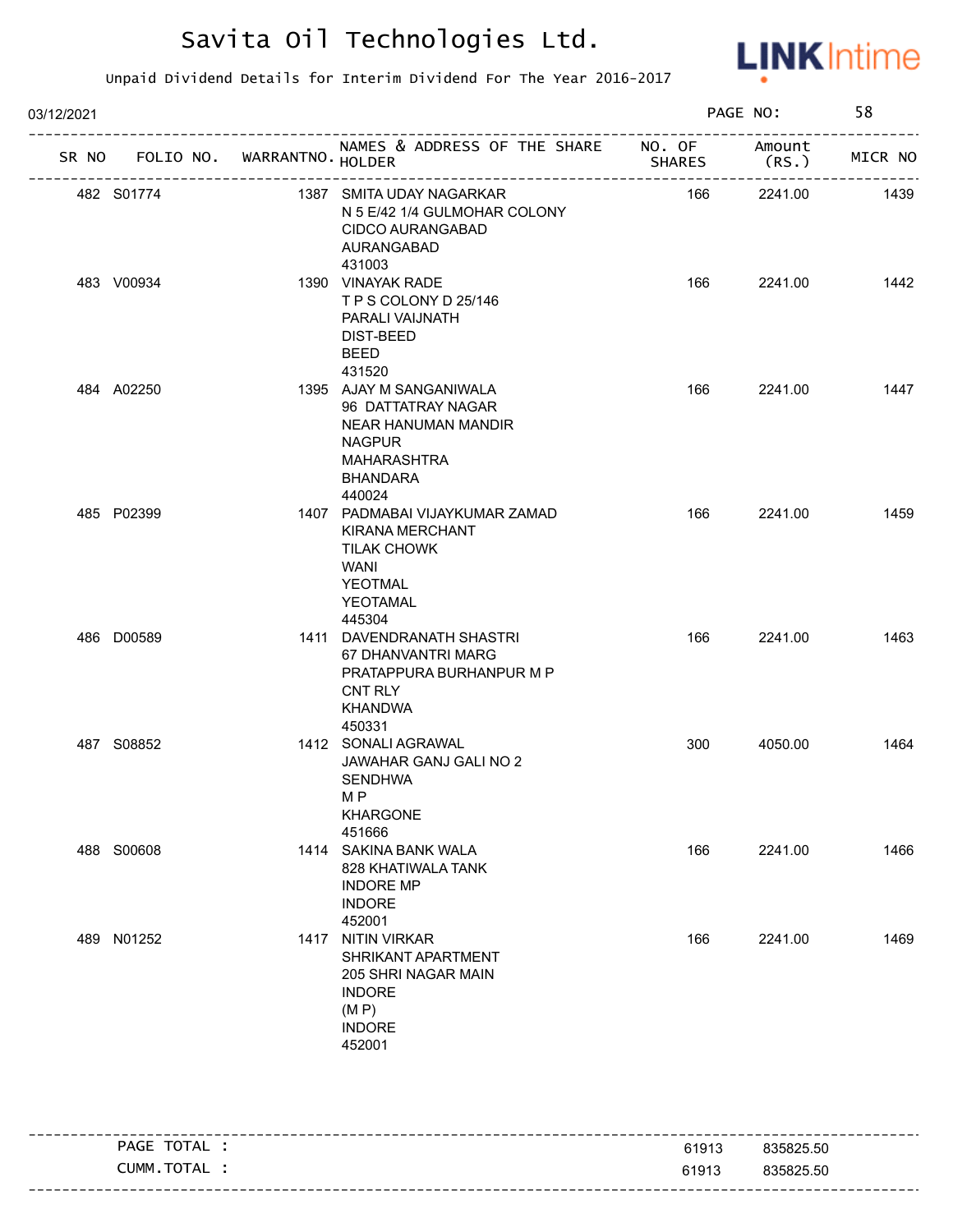

| 03/12/2021 |                                   |                            |                                                                                                                       |               | PAGE NO:                             | 59      |
|------------|-----------------------------------|----------------------------|-----------------------------------------------------------------------------------------------------------------------|---------------|--------------------------------------|---------|
|            | SR NO FOLIO NO. WARRANTNO. HOLDER |                            | NAMES & ADDRESS OF THE SHARE NO. OF                                                                                   | <b>SHARES</b> | Amount<br>(RS.)<br>----------------- | MICR NO |
|            | 490 V00565                        | -------------------------- | 1422 VANDNA WADHWANI<br>8 PALSIKAR COLONY<br>MANIK BAGH ROAD<br><b>INDORE M P</b><br><b>INDORE</b><br>452004          | 166           | 2241.00                              | 1474    |
|            | 491 P00570                        |                            | 1423 PADMAKAR PARGAT<br>54 NARAYAN BAGH<br><b>INDORE MP</b><br><b>INDORE</b><br>452004                                | 166           | 2241.00                              | 1475    |
|            | 492 M01736                        |                            | 1425 MEETA AGRAWAL<br>101 M G ROAD<br>MAHESH AND COMPANY<br>DHAR (MP)<br><b>DHAR</b><br>454001                        | 166           | 2241.00                              | 1477    |
|            | 493 1302590001180161              |                            | 1426 RAJA ANIRUDH AGRAWAL<br>101<br>M.G.ROAD<br><b>DHAR</b><br><b>DHAR</b><br>454001                                  | 166           | 2241.00                              | 1478    |
|            | 494 P01254                        |                            | 1429 PREM LATA MAHESHWARI<br>65 T I T ROAD<br>RATLAM M P<br>RATLAM<br>457001                                          | 166           | 2241.00                              | 1481    |
|            | 495 N00793                        |                            | 1432 NAVAL MEHTA<br>C/O KANAKMAL MEHTA<br>KARJUWALA BLDG FORT ROAD<br><b>MANDSAUR MP</b><br><b>MANDASUR</b><br>458002 | 166           | 2241.00                              | 1484    |
|            | 496 B01050                        |                            | 1433 BHOPAL SINGH JAIN<br>46 DHANMANDI<br><b>MANDSAUR</b><br><b>MP</b><br><b>MANDASUR</b><br>458002                   | 166           | 2241.00                              | 1485    |
|            | 497 N01403                        |                            | 1441 NITIN BANSAL<br>NEW INDIA DRUG HOUSE<br><b>HUZRAT ROAD</b><br><b>GWALIOR</b><br><b>GWALIOR</b><br>474001         | 166           | 2241.00                              | 1493    |
|            | 498 V01422                        |                            | 1453 VIJAY KUMAR NEMA<br>SUBHAM COLONY NIRANJAN WARD<br>P O KARELI DIST NARSINGHPUR<br>M P<br>NARASINGHPUR<br>487221  | 166           | 2241.00                              | 1505    |
|            | PAGE TOTAL :                      |                            |                                                                                                                       | 63407         | 855994.50                            |         |
|            | CUMM.TOTAL :                      |                            |                                                                                                                       | 63407         | 855994.50                            |         |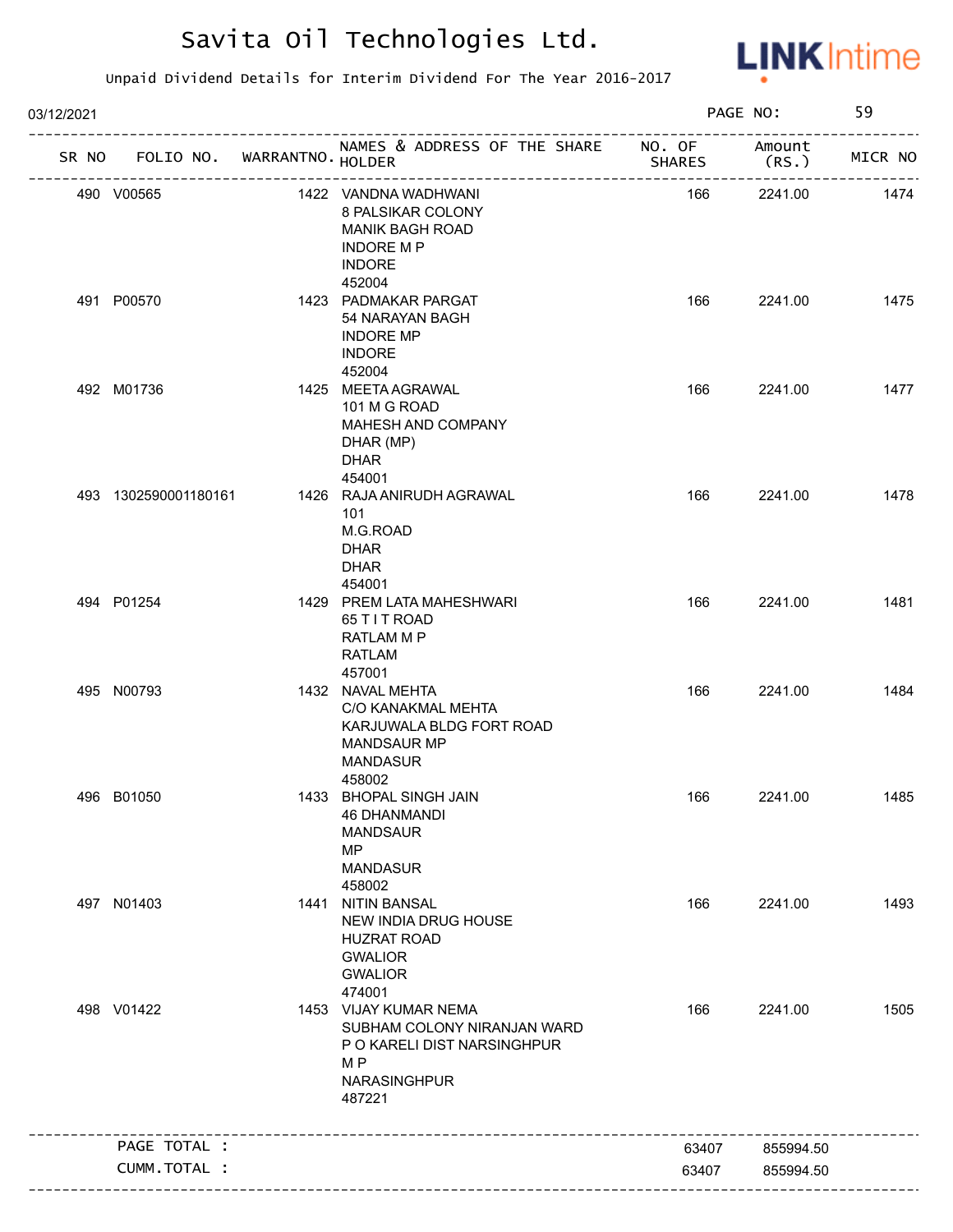

| 03/12/2021 |              |                   |                                                                                                                                   |               | PAGE NO:        | 60      |
|------------|--------------|-------------------|-----------------------------------------------------------------------------------------------------------------------------------|---------------|-----------------|---------|
| SR NO      | FOLIO NO.    | WARRANTNO. HOLDER | NAMES & ADDRESS OF THE SHARE NO. OF                                                                                               | <b>SHARES</b> | Amount<br>(RS.) | MICR NO |
|            | 499 P00526   |                   | 1454 PPSINGH<br>Q NO 14/A STREET 21<br>SECTOR 2 BHILAI M P<br><b>DURG</b><br>490001                                               | 166           | 2241.00         | 1506    |
|            | 500 H00725   |                   | 1459 HARSHARAN KAUR BHUTANI<br>C/O L K AHLUWAUA ADVOCATE<br><b>JAWAHAR NAGAR</b><br><b>RAIPUR MP</b><br><b>RAIPUR</b><br>492001   | 166           | 2241.00         | 1511    |
|            | 501 R01709   |                   | 1463 RUKMANI DEVI LALWNAI<br>TILLUMAL GOPICHAND<br>NAWAPARA RAJIM<br>RAIPUR M P<br><b>RAIPUR</b><br>493881                        | 166           | 2241.00         | 1515    |
|            | 502 R00531   |                   | 1466 R PRAKSH GANDHI<br>7-2-402/2 ASHOK NAGAR<br><b>TAKKAR BASTI</b><br>SECUNDERABAD<br><b>HYDERABAD</b><br>500003                | 166           | 2241.00         | 1518    |
|            | 503 R01258   |                   | 1467 RAMMURTI NANDLAL GUPTA<br>104 HARIGANGA MARKET<br><b>RANIGUNJ</b><br><b>SECUNDERABAD</b><br><b>HYDERABAD</b><br>500003       | 166           | 2241.00         | 1519    |
|            | 504 A01280   |                   | 1470 ARVINDKUMAR ABBURI<br>PLOT 50-55 PNB APARTMENTS<br>JUPITER SOCIETY SIKH ROAD<br><b>SEC BAD</b><br><b>HYDERABAD</b><br>500009 | 166           | 2241.00         | 1522    |
|            | 505 N00622   |                   | 1472 NARAYAN DUTT GUPTA<br>C/O ANDHRA AGENCIES<br>5-3-448/1 TOPKHANA ROAD<br><b>HYDERABAD</b><br><b>HYDERABAD</b><br>500012       | 166           | 2241.00         | 1524    |
|            | 506 Y00504   |                   | 1476 YAGNA NARAYANA BONNAGANTI<br>1-10-2/2/1 BEGUMPET<br><b>HYDERABAD</b><br><b>HYDERABAD</b><br>500016                           | 166           | 2241.00         | 1528    |
|            | 507 S01452   |                   | 1480 SHARMILA HIRENDERNATH<br>PLOT NO 12 1ST MAIN ROAD<br>SHANTINAGAR<br><b>HYDERABAD</b><br><b>HYDERABAD</b><br>500028           | 166           | 2241.00         | 1532    |
|            | PAGE TOTAL : |                   |                                                                                                                                   | 64901         | 876163.50       |         |
|            | CUMM.TOTAL : |                   |                                                                                                                                   | 64901         | 876163.50       |         |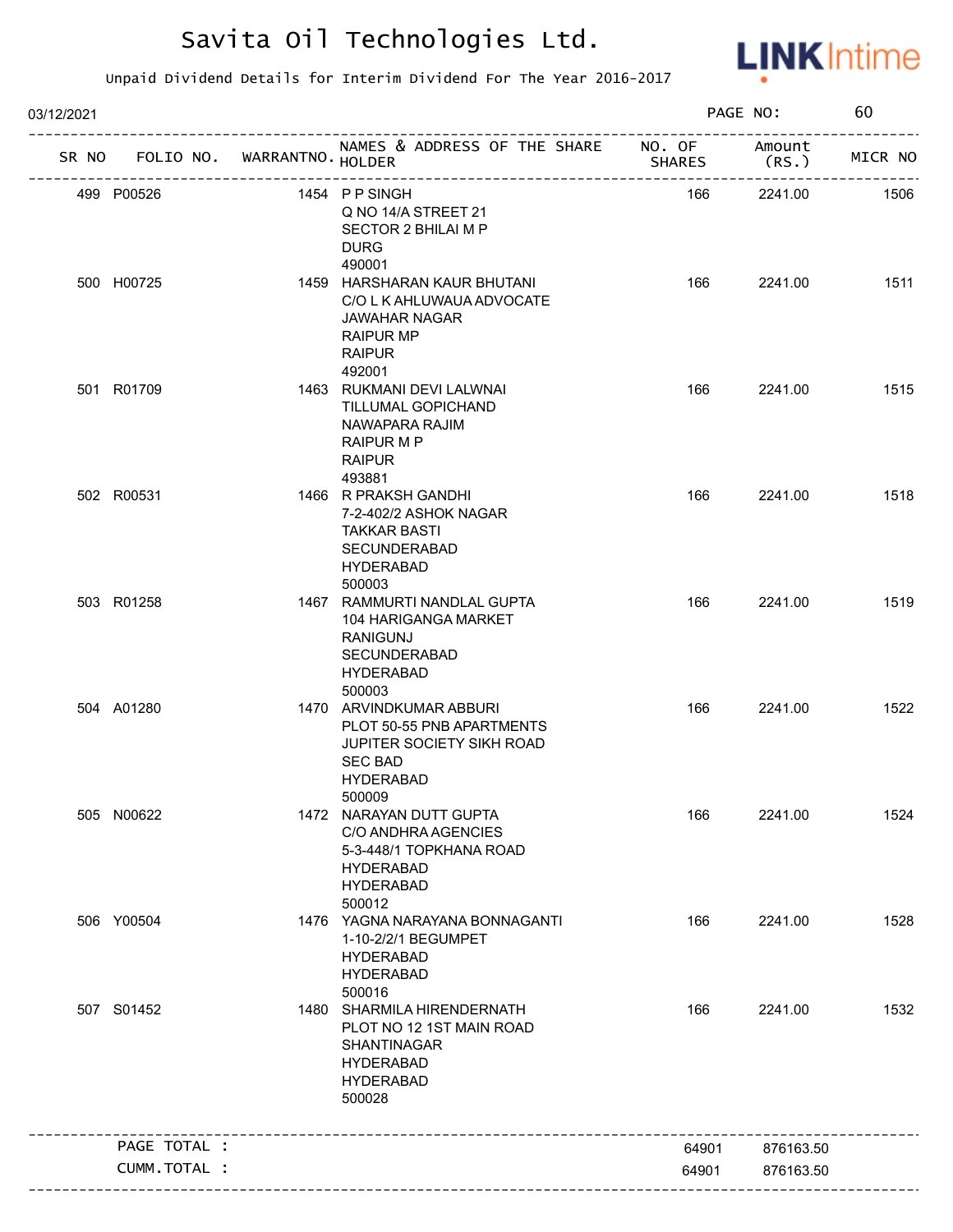

| 03/12/2021 |                              |                                   |                                                                                                                                               | PAGE NO:       |                        | 61      |
|------------|------------------------------|-----------------------------------|-----------------------------------------------------------------------------------------------------------------------------------------------|----------------|------------------------|---------|
|            |                              | SR NO FOLIO NO. WARRANTNO. HOLDER | NAMES & ADDRESS OF THE SHARE NO. OF                                                                                                           | <b>SHARES</b>  | Amount<br>(RS.)        | MICR NO |
|            |                              |                                   | 508 IN30102221120190 1485 V SURENDER REDDY<br>H NO 1 6 174/5/2<br>ARUNA CO OP HOUSING SOCIETY<br>BAPUJI NAGAR MUSHEERABAD<br><b>HYDERABAD</b> | 166            | 2241.00                | 1537    |
|            | 509 A01356                   |                                   | 500048<br>1488 ASHOK CHEEKATIMALLA<br>H NO 16-11-660/6<br>GADDIANNARAM DILUSUKH NAGAR<br><b>HYDERABAD</b><br><b>HYDERABAD</b><br>500660       | 166            | 2241.00                | 1540    |
|            | 510 A01885                   |                                   | 1491 ASHA BANG<br>H NO 5-2-49<br>PARI PALLY STREET<br>POST SIDDIPET 502103<br>DIST MEDAK A P<br>MEDAK<br>502103                               | 166            | 2241.00                | 1543    |
|            | 511 K01379                   |                                   | 1493 K V V SATYANARAYANA<br>UTI AGENT P 51977<br>54-12 DWARAKA NAGAR<br><b>NIZAMABAD</b><br><b>NIZAMABAD</b><br>503003                        | 166            | 2241.00                | 1545    |
|            | 512 K01207                   |                                   | 1498 KOWSALYA B<br>H NO 12-1/163 P V STREET<br>WARANGAL<br>AP<br>WARANGAL<br>506002                                                           | 166            | 2241.00                | 1550    |
|            | 513 J01265                   |                                   | 1501 J JAYANTH REDDY<br>H NO 2-4-89<br><b>BRAHMAN WADI</b><br>NARAYANPET<br><b>MAHBOOBNAGAR</b><br>509210                                     | 166            | 2241.00                | 1553    |
|            | 514 K00968                   |                                   | 1505 KEERTHI INVESTMENTS<br>OPP ANDHRA BANK<br><b>PAMIDI</b><br>ANANTAPUR DI<br><b>ANANTAPUR</b><br>515775                                    | 166            | 2241.00                | 1557    |
|            | 515 M01622                   |                                   | 1511 MEDIKONDA RAMA MOHAN RAO<br>$59-10-3$<br><b>GAYATRINAGAR</b><br>POLYTECHNIC POST<br>VIJAYAWADA<br><b>KRISHNA</b><br>520008               | 166            | 2241.00                | 1563    |
|            |                              |                                   |                                                                                                                                               |                |                        |         |
|            | PAGE TOTAL :<br>CUMM.TOTAL : |                                   |                                                                                                                                               | 66229<br>66229 | 894091.50<br>894091.50 |         |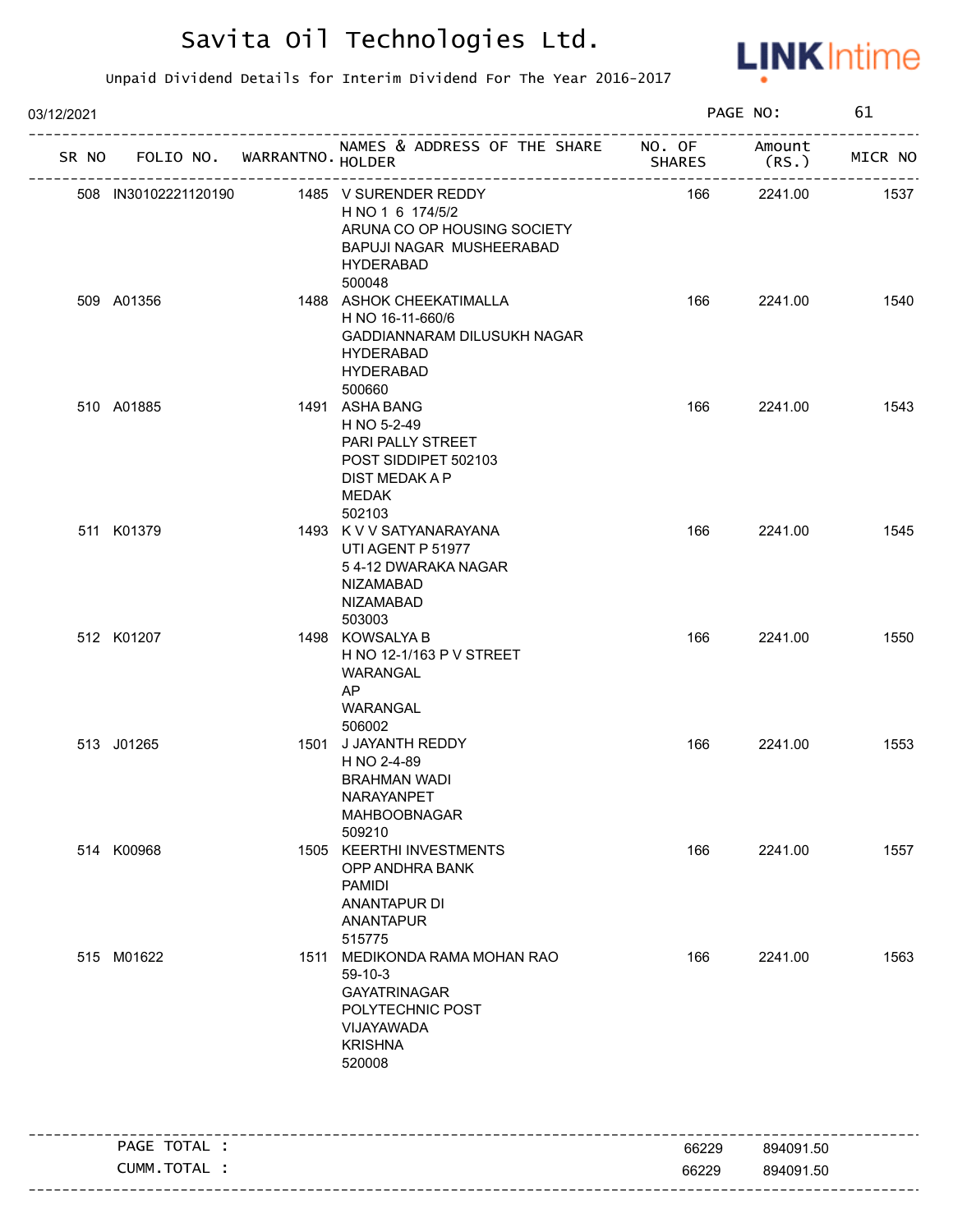

| 03/12/2021 |                      |                   |                                                                                                                                                                       |               | PAGE NO:        | 62      |
|------------|----------------------|-------------------|-----------------------------------------------------------------------------------------------------------------------------------------------------------------------|---------------|-----------------|---------|
| SR NO      | FOLIO NO.            | WARRANTNO. HOLDER | NAMES & ADDRESS OF THE SHARE NO. OF                                                                                                                                   | <b>SHARES</b> | Amount<br>(RS.) | MICR NO |
|            | 516 K01244           |                   | 1514 KRISHNA RAO D<br>C/O GEETA SHARES<br>6/2 ARUNDELPET<br><b>GUNTUR</b><br><b>GUNTUR</b>                                                                            | 166           | 2241.00         | 1566    |
|            | 517 IN30102220231770 |                   | 522002<br>1519 T SYAMA SUNDARA RAO<br>T SYAMA SUNDARA RAO<br>14 37 46<br><b>KRISHNA NAGAR</b><br><b>VISAKHAPATNAM</b><br>530002                                       | 166           | 2241.00         | 1571    |
|            | 518 R00870           |                   | 1523 RAJESWARI GANNI<br>23 12 4 SRIRAM NAGAR<br><b>RAJAHMUNDRY</b><br>EAST GODAVARI<br>533105                                                                         | 166           | 2241.00         | 1575    |
|            | 519 J01128           |                   | 1526 JAFFER KHAN<br><b>NO 17 NEW NO 6</b><br>COOKS ROAD A STREET<br><b>BANGALORE</b><br><b>BANGALORE</b><br>560001                                                    | 166           | 2241.00         | 1578    |
|            | 520 R00060           |                   | 1528 RAKESH MAHAJAN<br>C/O CENTRAL MOTORS<br>N 7 KAMALA MANSIONS<br>H SIDDAIAH ROAD<br><b>BANGALORE</b><br><b>BANGALORE</b><br>560002                                 | 166           | 2241.00         | 1580    |
|            | 521 T00595           |                   | 1538 THE VYSYA BANK LTD<br>THE VYSYA BANK LIMITED<br>ACCOUNT DEPT NO 9/2 4TH FLR<br>DHONDUSA COMPLEX RESIDENCY<br><b>RD</b><br>R CIRCLE BANGALORE<br><b>BANGALORE</b> | 166           | 2241.00         | 1590    |
|            | 522 N01322           |                   | 560025<br>1541 NA GARAJAPPA B V<br>SPECIAL ASSISTANT<br><b>CANARA BANK</b><br>MARTHAHALLY BRANCH<br><b>BANGALORE</b><br><b>BANGALORE</b><br>560037                    | 166           | 2241.00         | 1593    |
|            | 523 B00521           |                   | 1544 B N SHIVASHANKAR<br>AKSHYA NO 17 I A MAIN<br>PIPELINE EXTN VIJAY NAGAR EAST<br><b>BANGALORE</b><br><b>BANGALORE</b><br>560040                                    | 166           | 2241.00         | 1596    |
|            | PAGE TOTAL :         |                   |                                                                                                                                                                       | 67557         | 912019.50       |         |
|            | CUMM.TOTAL :         |                   |                                                                                                                                                                       | 67557         | 912019.50       |         |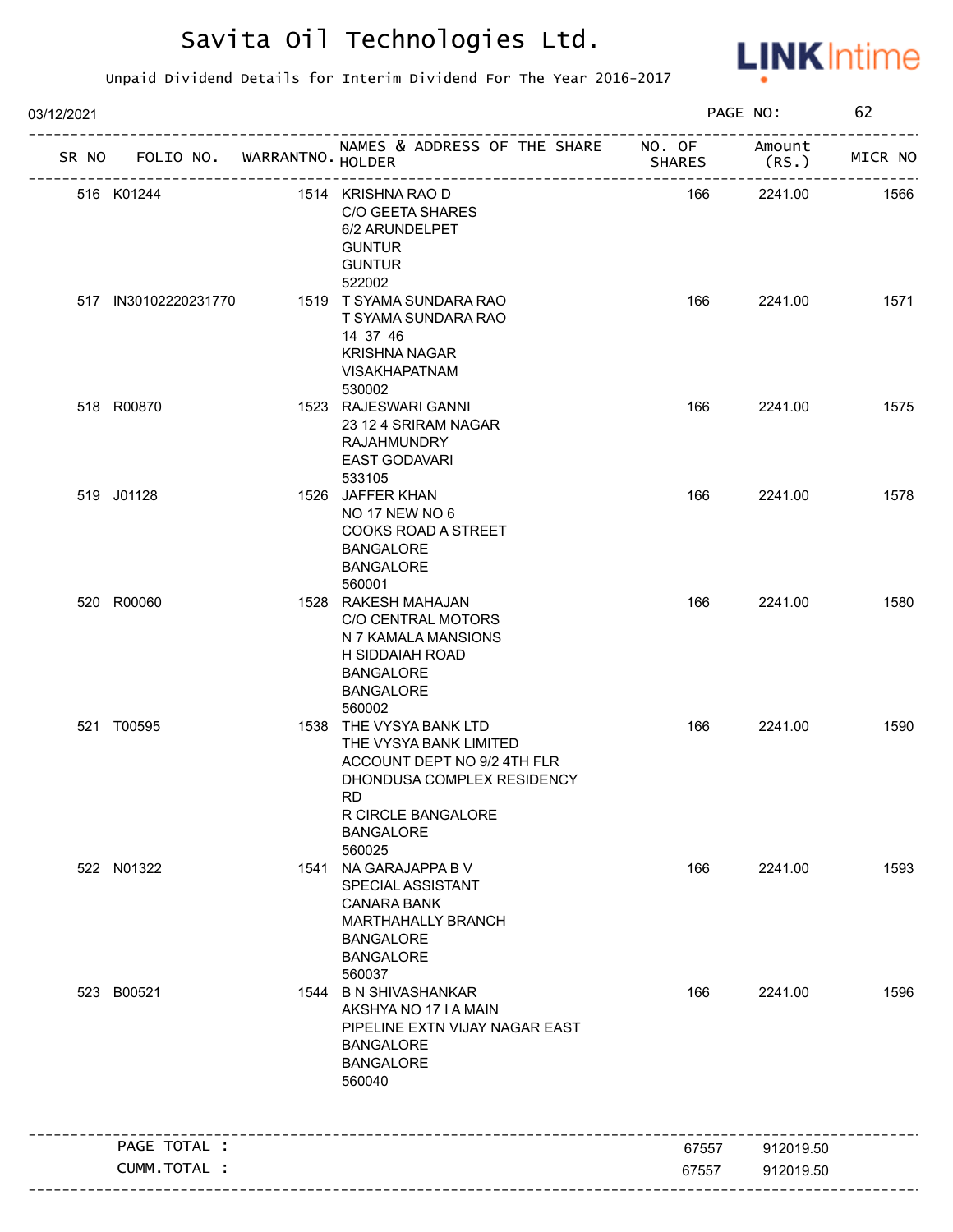

| 03/12/2021 |                                   |                                                                                                                                   |               | PAGE NO: | 63      |
|------------|-----------------------------------|-----------------------------------------------------------------------------------------------------------------------------------|---------------|----------|---------|
|            | SR NO FOLIO NO. WARRANTNO. HOLDER | NAMES & ADDRESS OF THE SHARE NO. OF Amount                                                                                        | <b>SHARES</b> | (RS.)    | MICR NO |
|            | 524 D00523                        | 1545 D VENKAT<br>24/2 SANGAM RD<br><b>VEERAPILLAI ST</b><br><b>BANGALORE</b><br><b>BANGALORE</b><br>560042                        | 166           | 2241.00  | 1597    |
|            | 525 B00575                        | 1547 BABULAL<br>RAJ KAMAL AGENCIES<br>65/21 HAINES ROAD<br><b>BANGALORE</b><br><b>BANGALORE</b><br>560051                         | 166           | 2241.00  | 1599    |
|            | 526 P00525                        | 1553 P NAVARATHAN MULL JAIN<br><b>GANDHI CHOWK</b><br>ANDERSONPET<br>K G F KARNATAKA<br><b>KOLAR</b><br>563113                    | 166           | 2241.00  | 1605    |
|            | 527 M00559                        | 1554 MADAN Y G<br>BHAGYALAKSHMI JEWEL CRAFT<br>43/1 ASHOKA ROAD<br><b>MYSORE</b><br><b>MYSORE</b><br>570001                       | 166           | 2241.00  | 1606    |
|            | 528 B00508                        | 1564 B H RAMESHAPPA<br>MALLIKARJUNA NILAYA<br>TGN LAYOUT TANK BUND ROAD<br><b>SHIMOGA</b><br><b>SHIMOGA</b><br>577201             | 166           | 2241.00  | 1616    |
|            | 529 N01271                        | 1566 NARASIMHA KALKUR<br>STATE BANK OF MYSORE<br><b>THIRTHAHALLY</b><br>SHIMOGA DIST<br><b>SHIMOGA</b><br>577432                  | 166           | 2241.00  | 1618    |
|            | 530 H01016                        | 1567 H R AMBIKA<br><b>GURUKRUPA 1ST FLOOR</b><br>IIIRD MAIN IIND CROSS<br><b>J C EXTN HARIHAR</b><br><b>CHITRADURGA</b><br>577601 | 166           | 2241.00  | 1619    |
|            | 531 R00543                        | 1569 R SUBRAMANYAM<br>19 SHANTI NIVAS SUBASH NAGAR<br><b>KARWAR ROAD</b><br><b>HUBLI</b><br><b>DHARWAR</b><br>580024              | 166           | 2241.00  | 1621    |

| TOTAL<br>PAGE  | 68885 | 929947.50                         |
|----------------|-------|-----------------------------------|
| CUMM.<br>TOTAL | 68885 | 929947.50                         |
|                |       | --------------------------------- |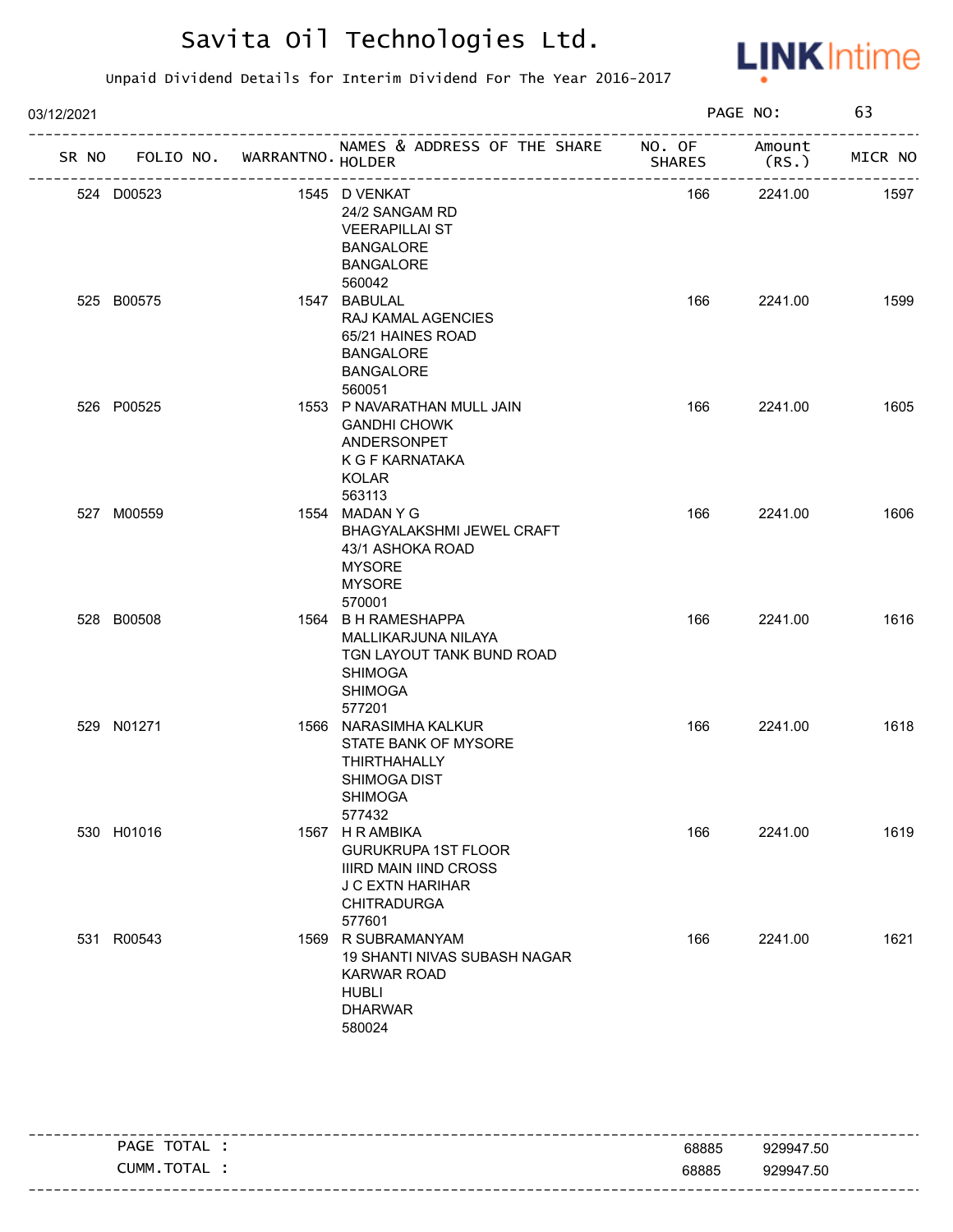

| 03/12/2021 |                             |                            |                                                                                                                                                                       |               | PAGE NO:                                | 64      |
|------------|-----------------------------|----------------------------|-----------------------------------------------------------------------------------------------------------------------------------------------------------------------|---------------|-----------------------------------------|---------|
| SR NO      | FOLIO NO. WARRANTNO. HOLDER |                            | NAMES & ADDRESS OF THE SHARE NO. OF                                                                                                                                   | <b>SHARES</b> | Amount<br>(RS.<br>--------------------- | MICR NO |
|            | 532 N00990                  | -------------------------- | 1574 NIKITA PORWAL<br>C/O SHA VEERACHAND SOBAKMAL<br><b>FLOWER STREET</b><br><b>BELLARY</b><br><b>BELLARY</b>                                                         | 166           | 2241.00                                 | 1626    |
|            | 533 S07347                  |                            | 583101<br>1578 SHARATCHANDRA BHIMRAO<br>ATHANIKAR<br><b>C/O GURUKRUPA</b><br><b>NEW BAZAR</b><br><b>NEAR RAM MANDIR</b><br><b>BIJAPUR</b><br><b>BIJAPUR</b><br>586101 | 166           | 2241.00                                 | 1630    |
|            | 534 IN30039417057645        |                            | 1583 SANGANABASAMMA<br>KR C COLLEGE OF HORTICULTURE<br>ARABHAVI<br><b>TQ GOKAK</b><br>ARABHAVI<br>591310                                                              | 200           | 2700.00                                 | 1635    |
|            | 535 R00538                  |                            | 1588 R RAVINDRAN<br>A-3 TELEPHONE QTRS<br><b>TAYLOR'S RD KILPAUK</b><br><b>MADRAS</b><br><b>CHENNAI</b><br>600010                                                     | 166           | 2241.00                                 | 1640    |
|            | 536 M01612                  |                            | 1589 MUTHUKARUPPAN RAMASAMY<br>18-A LAKSHMI AMMAN KOIL STREET<br><b>PERAMBUR</b><br><b>MADRAS</b><br><b>CHENNAI</b><br>600011                                         | 166           | 2241.00                                 | 1641    |
|            | 537 D00769                  |                            | 1591 DHANSUKH RAJ<br>58 PONDY BAZAAR<br>T NAGAR<br><b>MADRAS</b><br><b>CHENNAI</b><br>600017                                                                          | 166           | 2241.00                                 | 1643    |
|            | 538 S02372                  |                            | 1594 SUSHIL KUMAR<br>12/2 NARAYANA MUDALI STREET<br><b>MADRAS</b><br><b>CHENNAI</b><br>600079                                                                         | 166           | 2241.00                                 | 1646    |
|            | 539 R01338                  |                            | 1595 RASHMI M DOSHI<br>C/O KAHAN DIAMOND CO<br>9 SUBBARAYA NAICKA LANE<br>N-S-C BOSE ROAD MADRAS<br><b>CHENNAI</b><br>600079                                          | 166           | 2241.00                                 | 1647    |
|            | PAGE TOTAL :                |                            |                                                                                                                                                                       | 70247         | 948334.50                               |         |
|            | CUMM.TOTAL :                |                            |                                                                                                                                                                       | 70247         | 948334.50                               |         |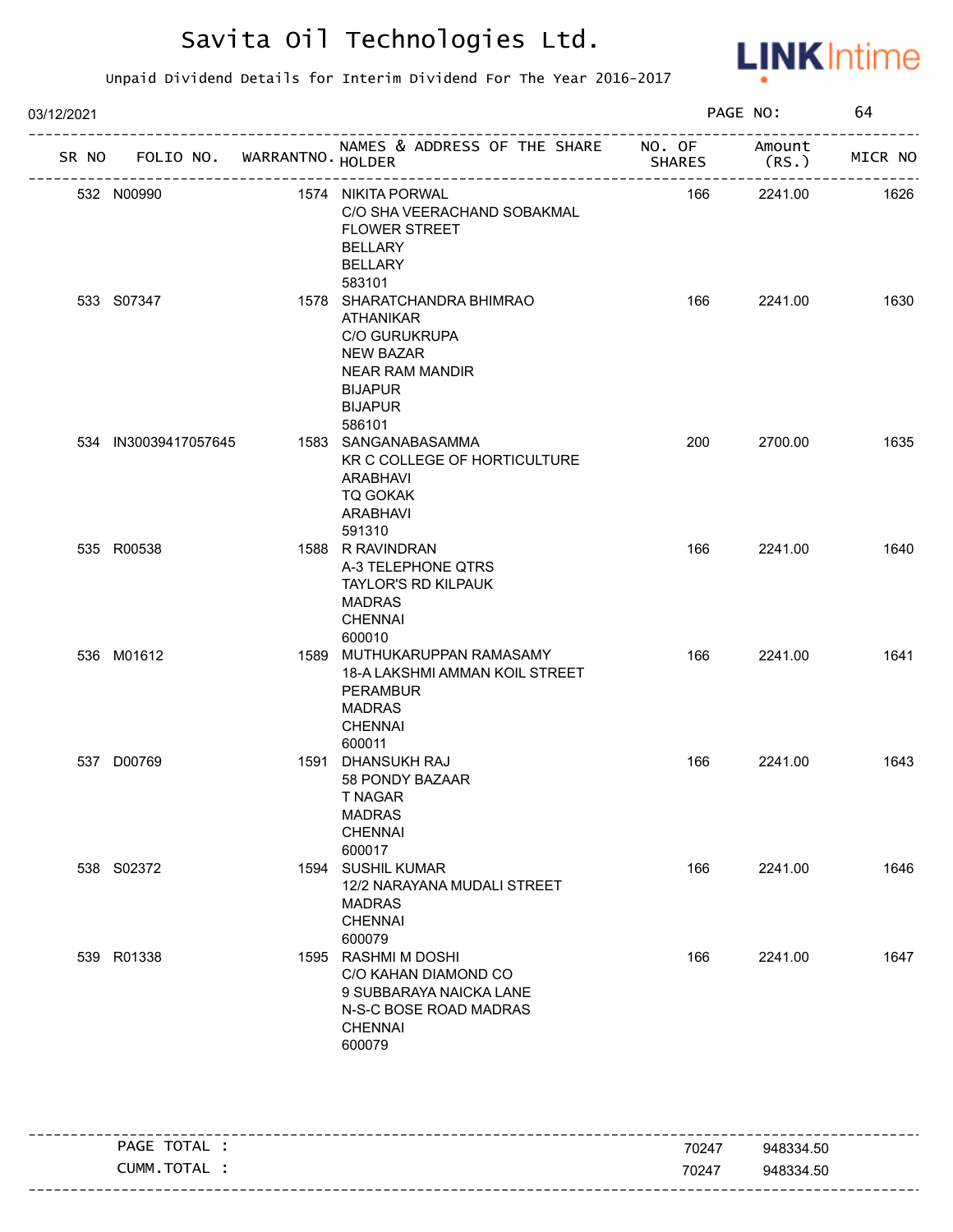

| 03/12/2021 |            |                             |                                                                                                                                       | PAGE NO:      |                | 65      |
|------------|------------|-----------------------------|---------------------------------------------------------------------------------------------------------------------------------------|---------------|----------------|---------|
| SR NO      |            | FOLIO NO. WARRANTNO. HOLDER | NAMES & ADDRESS OF THE SHARE NO. OF                                                                                                   | <b>SHARES</b> | Amount<br>(RS. | MICR NO |
|            | 540 M00530 |                             | 1604 M RAJAKUMAR<br>K 3/17 KAMARAJAPURAM<br><b>BHEL TOWNSHIP</b><br><b>TRICHY</b><br>TIRUCHIRAPPALLI<br>620014                        | 166           | 2241.00        | 1656    |
|            | 541 P00529 |                             | 1611 P RANGAPRASAD<br>C/O VIGNESH INVESTMENTS<br>NO 28/3 B S S KOIL STREET<br><b>VELLORE</b><br>NORTH ARCOT<br>632004                 | 166           | 2241.00        | 1663    |
|            | 542 S00508 |                             | 1614 S BHASKAR<br>C/O SUBAM SYNDICATE<br>13/1 BERI BAKKALI STREET<br><b>VELLORE</b><br>NORTH ARCOT<br>632004                          | 166           | 2241.00        | 1666    |
|            | 543 V01059 |                             | 1615 VIRENDRA J PATEL<br>HIG 6 NEW TEMPLE<br>LAND HUDCO<br><b>HOSUR EAST</b><br><b>DHARMAPURI</b><br>635109                           | 166           | 2241.00        | 1667    |
|            | 544 P00520 |                             | 1617 PLOGANATHAN<br>KONNAIYAR POST<br>ELACHIPALAYAM VIA<br><b>SALEM DT</b><br>SALEM<br>637202                                         | 166           | 2241.00        | 1669    |
|            | 545 R00831 |                             | 1626 RAJESH KUMAR MISHRA<br>C/O SAMPATLAL ASSOCIATES<br>11 CLIVE ROW 2ND FLR RM NO 13<br><b>CALCUTTA</b><br>KOLKATA<br>700001         | 166           | 2241.00        | 1678    |
|            | 546 K00668 |                             | 1628 KAMALA DEVI GUPTA<br>C/O SRI JAGADAMBA OIL MILL<br>60 B T ROAD CHUNNI BABU MARKET<br><b>CALCUTTA</b><br><b>KOLKATA</b><br>700002 | 166           | 2241.00        | 1680    |
|            | 547 A02153 |                             | 1629 AMIT GHOSHAL<br>16 HARALAL MITRA STREET<br>PO BAGHBAZAR<br><b>CALCUTTA</b><br><b>KOLKATA</b><br>700003                           | 333           | 4495.50        | 1681    |

| TOTAL<br>PAGE | 71742 | 968517.00 |
|---------------|-------|-----------|
| CUMM.TOTAL :  | 71742 | 968517.00 |
|               |       |           |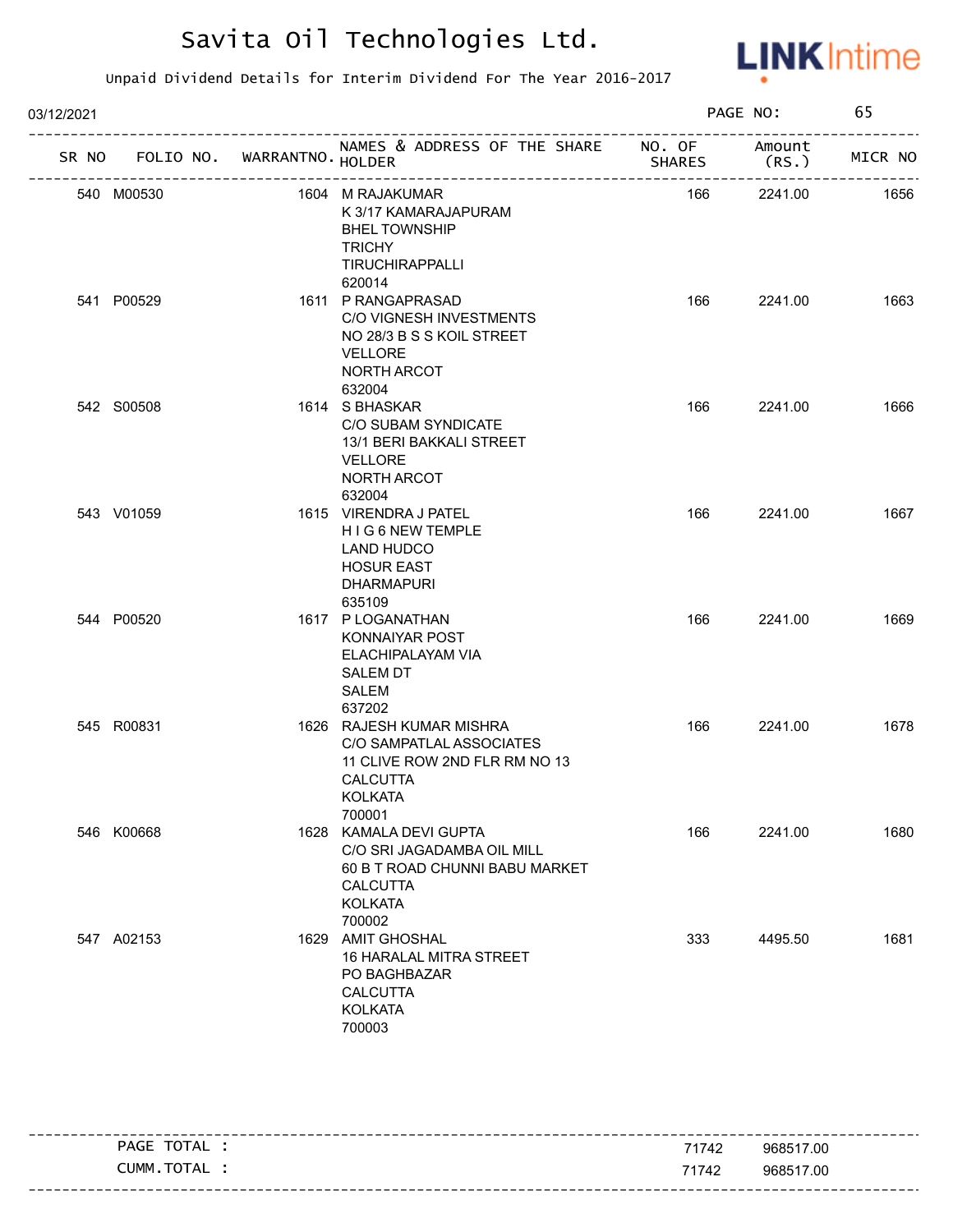

| 03/12/2021 |                                   |                                                                                                                                |        | PAGE NO:        | 66      |
|------------|-----------------------------------|--------------------------------------------------------------------------------------------------------------------------------|--------|-----------------|---------|
|            | SR NO FOLIO NO. WARRANTNO. HOLDER | NAMES & ADDRESS OF THE SHARE NO. OF                                                                                            | SHARES | Amount<br>(RS.) | MICR NO |
|            | 548 A01957                        | 1632 ANAND KUMAR BHATIA<br>C/O ANAND STORE<br>218A JAMUNALAL BAJAJ STREET<br><b>CALCUTTA</b><br><b>KOLKATA</b>                 | 166    | 2241.00         | 1684    |
|            | 549 S02704                        | 700007<br>1635 SUDHA AGARWAL<br>C/O SHIV TEXTLIES LTD<br>148 COTTON STREET<br><b>CALCUTTA</b><br><b>KOLKATA</b><br>700007      | 166    | 2241.00         | 1687    |
|            | 550 100576                        | 1643 INDRADEVI SAWANSUKHA<br>C/O RUPCHAND SAWAN SUKHA<br>10/1/E DIAMOND HARBAR ROAD<br><b>CALCUTTA</b><br>KOLKATA<br>700027    | 166    | 2241.00         | 1695    |
|            | 551 H00569                        | 1646 HARBINDER KAUR<br>246 A/1 BLOCK B<br><b>BANGUR AVENUE</b><br><b>CALCUTTA</b><br><b>KOLKATA</b><br>700055                  | 166    | 2241.00         | 1698    |
|            | 552 R01903                        | 1647 RADHARANI ROY CHOWDHURY<br>HOUSE NO BB-21 BAGUIATI<br>P O DESHBANDHU NAGAR<br><b>CALCUTTA</b><br><b>KOLKATA</b><br>700059 | 166    | 2241.00         | 1699    |
|            | 553 S08826                        | 1648 SIKHA DUTTA<br>21/H/12 CANEL<br><b>EAST ROAD</b><br><b>KOLKATA</b><br>KOLKATA<br>700067                                   | 166    | 2241.00         | 1700    |
|            | 554 K01068                        | 1652 KIRAN GOLCHHA<br>CHANDANMAL SANTOKCHAND<br>DINBAZAR JALPAIGURI<br><b>JALPAIGURI</b><br>735101                             | 166    | 2241.00         | 1704    |
|            | 555 R01033                        | 1653 RAM KUMAR SHARMA<br><b>LAXMI STORES</b><br>M G MARG GANGTOK<br><b>SIKKIM</b><br><b>GANGTOK</b><br>737101                  | 166    | 2241.00         | 1705    |
|            | 556 P01339                        | 1655 PRIYANKA PATNAIK<br>VILL POST CHANAHATTA<br><b>DIST KHURDA</b><br><b>ORISSA</b><br><b>PURI</b><br>752102                  | 166    | 2241.00         | 1707    |
|            | PAGE TOTAL :                      | ----------------------                                                                                                         | 73236  | 988686.00       |         |
|            | CUMM.TOTAL :                      |                                                                                                                                | 73236  | 988686.00       |         |
|            |                                   |                                                                                                                                |        |                 |         |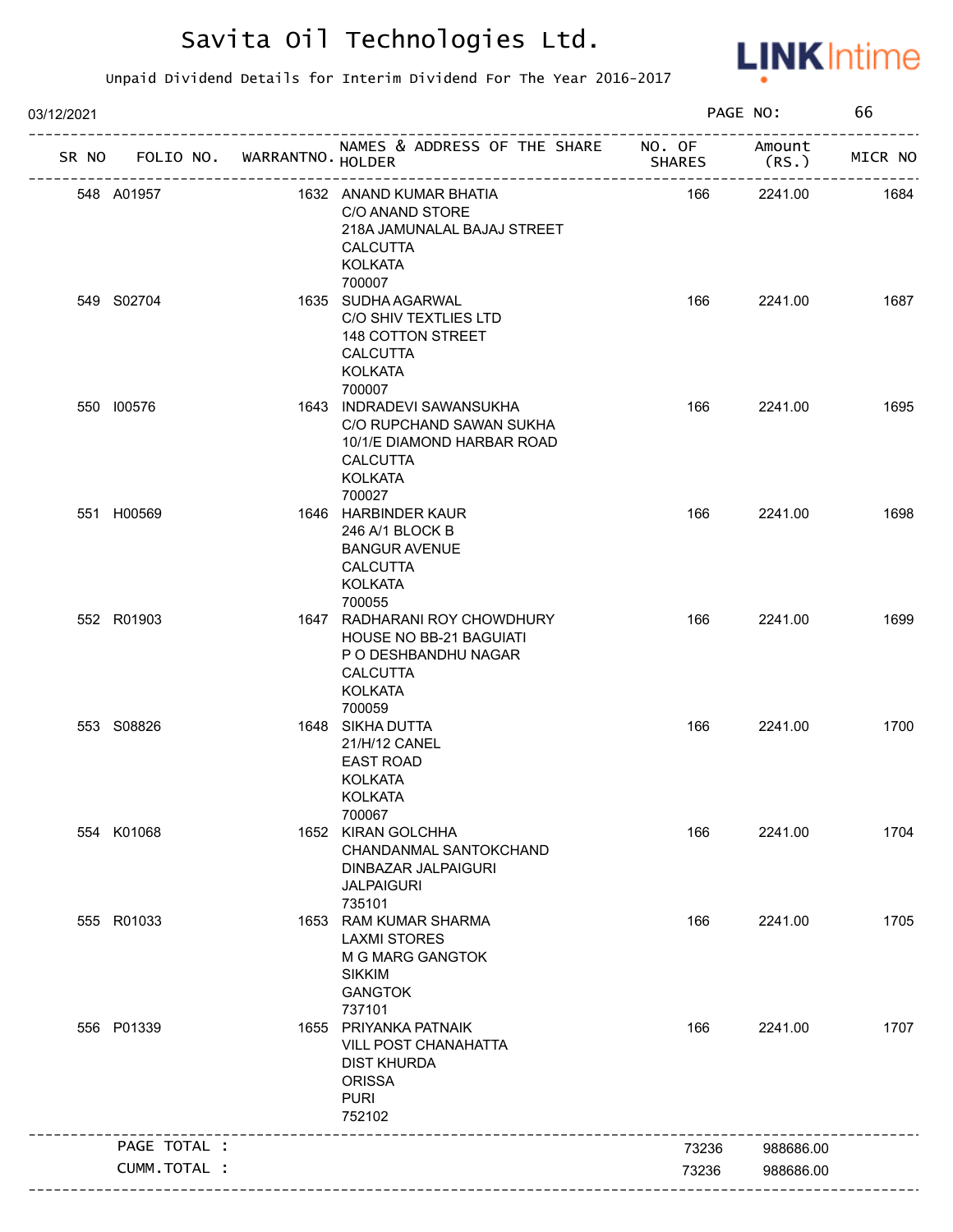

| 03/12/2021 |            |                             |                                                                                                                                     |               | PAGE NO:       | 67      |
|------------|------------|-----------------------------|-------------------------------------------------------------------------------------------------------------------------------------|---------------|----------------|---------|
| SR NO      |            | FOLIO NO. WARRANTNO. HOLDER | NAMES & ADDRESS OF THE SHARE NO. OF                                                                                                 | <b>SHARES</b> | Amount<br>(RS. | MICR NO |
|            | 557 B01469 |                             | 1658 BISHNU KUMAR SHAH<br><b>M S DAS STREET</b><br><b>GOPALGAN BALASORE</b><br><b>ORISSA</b><br><b>BALASORE</b><br>756001           | 166           | 2241.00        | 1710    |
|            | 558 R01042 |                             | 1668 RAM NIWAS AGRAWAL<br>KRISHNA HARDWARE STORES<br><b>BAMUNI MAIDAN</b><br><b>GUWAHATI</b><br><b>GUWAHATI</b><br>781021           | 166           | 2241.00        | 1720    |
|            | 559 S01865 |                             | 1669 SREELAL GUPTA<br>LOKDRD PO DHEKIAJULI<br><b>DIST SONITPUR</b><br><b>ASSAM</b><br><b>SONITPUR</b><br>784110                     | 166           | 2241.00        | 1721    |
|            | 560 M00783 |                             | 1670 MAHESH CHANDRA VARMA<br>C/O R C VARMA ADVOCATE<br>KHALIAMARI ROAD<br>DIBRUGARH ASSAM<br><b>DIBRUGARH</b><br>786001             | 166           | 2241.00        | 1722    |
|            | 561 A02058 |                             | 1673 ANITA<br><b>MEENA INVESTMENT &amp; CO</b><br>205-A ASHIANA PLAZA<br><b>BUDH MARG</b><br><b>PATNA</b><br><b>PATNA</b><br>800001 | 133           | 1795.50        | 1725    |
|            | 562 P00807 |                             | 1677 PAWANKUMAR AGARWAL<br>C/O SAJJAN KUMAR AGARWAL<br>POST AND DIST SAHIBGANJ<br>BIHAR<br>SAHEBGANJ<br>816109                      | 166           | 2241.00        | 1729    |
|            | 563 B01125 |                             | 1679 BIMLA DEVI AGARWAL<br>C/O ANNA PURNA BHANDAR<br>MASJEED ROAD POST KATRASGARH<br><b>DIST DHANBAD</b><br>DHANBAD<br>828113       | 166           | 2241.00        | 1731    |
|            | 564 K00663 |                             | 1681 KAMAL PRASAD AGARWAL<br>SATYA NARAYAN AGARWAL<br>POST-MOHUDA<br>DIST-DHANBAD<br>DHANBAD<br>828305                              | 166           | 2241.00        | 1733    |

| PAGE TOTAL | 74531 | 1006168.50 |
|------------|-------|------------|
| CUMM.TOTAL | 74531 | 1006168.50 |
|            |       |            |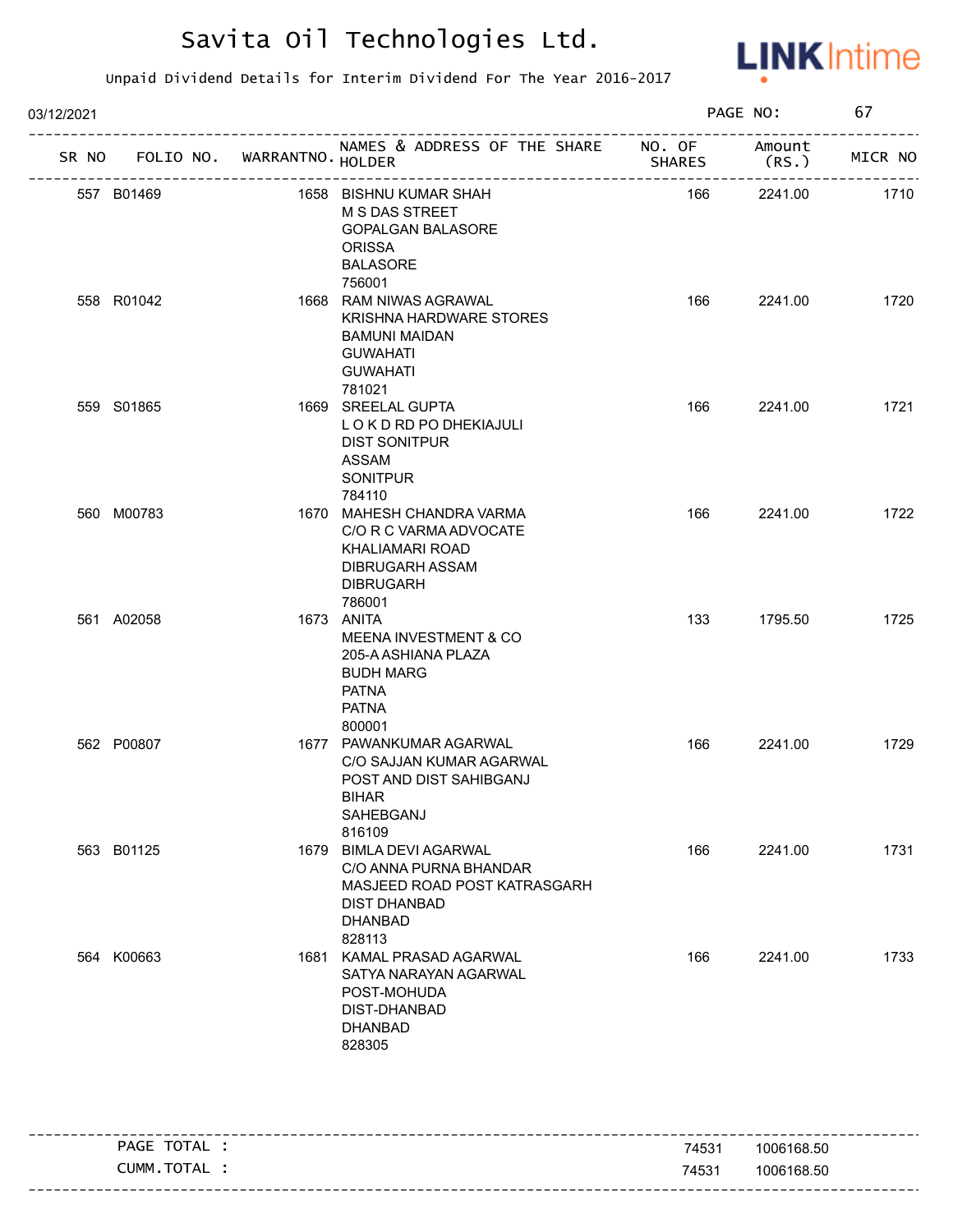

| 03/12/2021 |                                   |                                                                                                                                       |               | PAGE NO:   | 68      |
|------------|-----------------------------------|---------------------------------------------------------------------------------------------------------------------------------------|---------------|------------|---------|
|            | SR NO FOLIO NO. WARRANTNO. HOLDER | NAMES & ADDRESS OF THE SHARE NO. OF Amount                                                                                            | <b>SHARES</b> | (RS.)      | MICR NO |
|            | 565 S01570                        | 1682 SHIO JEE RAY<br>QR NO F 110 ROAD NO 26<br>POST PATRATU<br>THERMAL TOWER STATION<br>DIST HAZARIBAGH BIHAR<br>HAZARIBAGH<br>829119 | 166           | 2241.00    | 1734    |
|            | 566 S02084                        | 1685 SUMIT SAGAR<br>QR NO T 7/5 P & T COLONY<br>LALPUR RANCHI<br><b>BIHAR</b><br><b>RANCHI</b><br>834001                              | 166           | 2241.00    | 1737    |
|            | 567 S08617                        | 1689 SUBHASH RAMGOPAL BHARUKA<br><b>RAM GOPAL NIVAS</b><br>TILAK ROAD<br><b>KANNAL M S</b><br>999999                                  | 166           | 2241.00    | 1741    |
|            | 568 S00083                        | 1693 SURINDER KUMAR MALHOTRA<br>S 235 GREATER KAILASH PART II<br><b>NEW DELHI</b><br><b>NEW DELHI</b><br>110048                       | 100           | 1350.00    | 1745    |
|            | 569 C00012                        | 1695 CHANAN KUMAR NANAK CHAND<br><b>GUUPTA</b><br>B-3 BLD 34 1ST FLOOR<br>ROOM 2 SECT 15<br>VASHI N BOMBAY                            | 25            | 337.50     | 1747    |
|            | 570 J00018                        | 1696 JOSHI VIKAS VASANT<br>MAHALAKSHMI NAGAR<br>NEAR SANTOSHIMATA TEMPLE<br>AMBERNATH E                                               | 25            | 337.50     | 1748    |
|            | 571 S00017                        | 1699 SANJEEV K SETH<br>C-3-8/B ONGC QUARTERS<br>CBD COLONEY SECTOR 1<br><b>NEW BOMBAY</b>                                             | 50            | 675.00     | 1751    |
|            | 572 S00037                        | 1700 SUDARSHAN L BHURE<br>SAI NIWAS CHAWAL<br>GANPATI PADA ROOM NO 2<br>KALWA E DIST THANE                                            | 50            | 675.00     | 1752    |
|            | 573 B00016                        | 1702 BHARAT VITTHAL KAVE<br><b>VITTHAL KRUPA</b><br><b>JUNI PETH KOT ALLI</b><br><b>MAHAD</b>                                         | 50            | 675.00     | 1754    |
|            | 574 H00016                        | 1703 HARSHALA KISHOR RAUT<br><b>NARAYAN NIVAS</b><br><b>MANVEL PADA ROAD</b><br><b>VIRAR EAST</b>                                     | 50            | 675.00     | 1755    |
|            | 575 S00022                        | 1705 SHAILENDRA KUMAR YODAV<br><b>GANESH NAGAR</b><br>MANPADA NEAR THE CHURCH<br><b>THANE WEST</b>                                    | 83            | 1120.50    | 1757    |
|            | PAGE TOTAL :                      |                                                                                                                                       | 75462         | 1018737.00 |         |
|            | CUMM.TOTAL :                      |                                                                                                                                       | 75462         | 1018737.00 |         |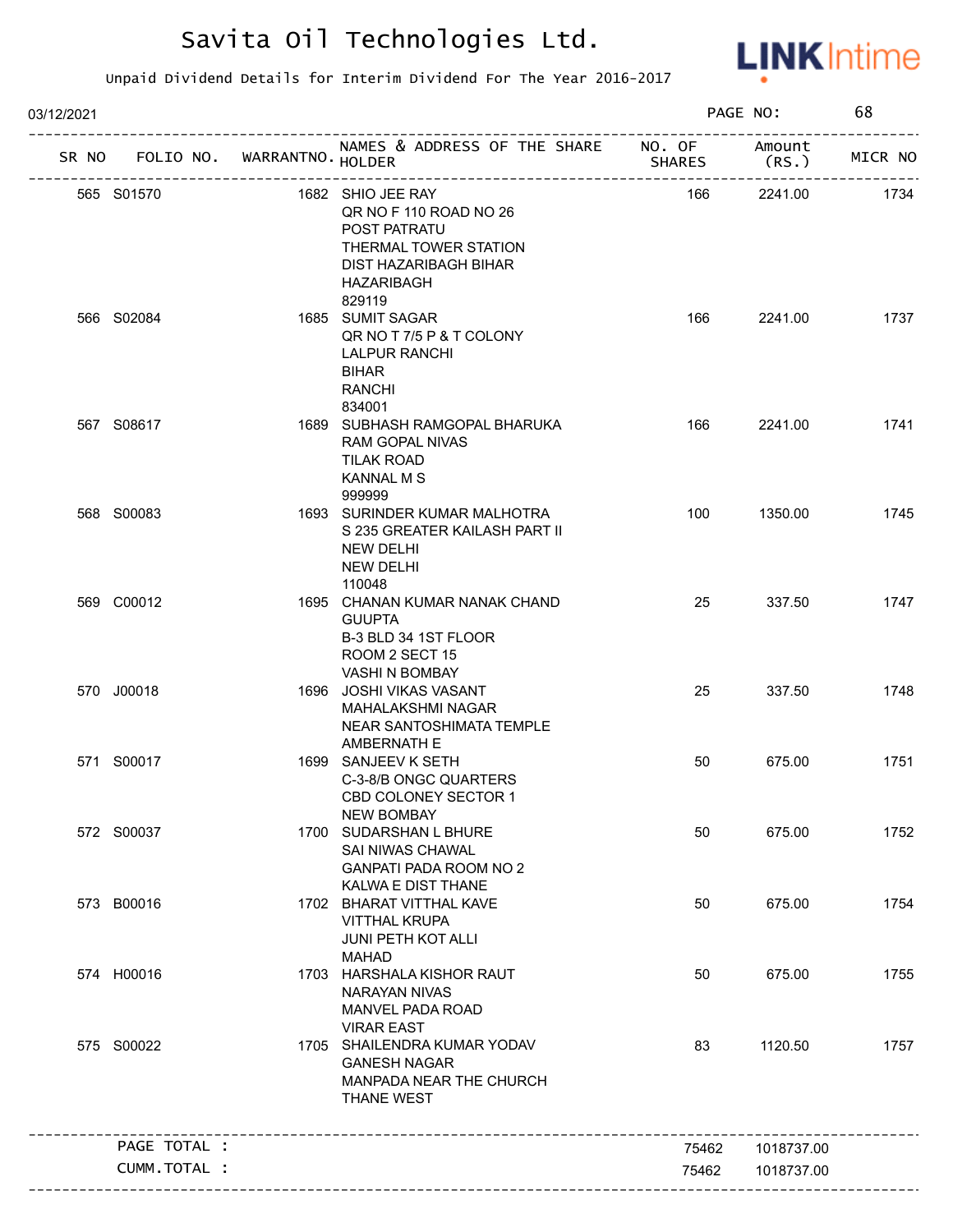

| 03/12/2021                        | PAGE NO:                                                                                                                    |               | 69              |         |
|-----------------------------------|-----------------------------------------------------------------------------------------------------------------------------|---------------|-----------------|---------|
| SR NO FOLIO NO. WARRANTNO. HOLDER | NAMES & ADDRESS OF THE SHARE NO. OF<br>______________________                                                               | <b>SHARES</b> | Amount<br>(RS.) | MICR NO |
| 576 Y00528                        | 1711 YOGENDRA KUMAR<br>FLAT NO 12 E/D BLDG SECTOR 3<br>PURTAP VIHAR<br><b>NEW DELHI</b><br><b>NEW DELHI</b><br>110017       | 100           | 1350.00         | 1763    |
| 577 V01068                        | 1712 VIRENDRA SINGH BAHL<br><b>126 SHIVALIK APPT</b><br>ALKANANDA<br><b>NEW DELHI</b><br><b>NEW DELHI</b><br>110019         | 100           | 1350.00         | 1764    |
| 578 V00929                        | 1713 VINAY KUMAR BIRLA<br>AC-4/50-A DDA FLATS<br><b>SHALIMAR BAGH</b><br><b>DELHI</b><br><b>DELHI</b><br>110052             | 100           | 1350.00         | 1765    |
| 579 S07853                        | 1715 SURESH KUMAR<br>POCKET D-16<br>HOUSE NO 204<br>SECTOR-3 ROHINI<br><b>NEW DELHI</b><br>NORTH WEST DELHI<br>110085       | 100           | 1350.00         | 1767    |
| 580 R01010                        | 1716 RAKESH SHARMA<br>364 RAKESH BHAVAN<br>BEHIND POORAM CINEMS CH DADRI<br><b>DIST BHIWANI</b><br><b>BHIWANI</b><br>123306 | 100           | 1350.00         | 1768    |
| 581 M00833                        | 1720 MAHINDER KAUR BATRA<br>C/O R S BATRA<br>31 RAILWAY BOARD BLDG<br>THE MALL SHIMLA<br><b>SHIMLA</b><br>171003            | 100           | 1350.00         | 1772    |
| 582 S00016                        | 1721 SANJAY MORRIS DAVIDSON<br>15/11-A CIVIL LINES<br><b>KANPUR</b><br>UTTAR PRADESH<br><b>KANPUR</b><br>208001             | 50            | 675.00          | 1773    |
| 583 R02196                        | 1723 ROOPAM RASTOGI<br>2/223 SECTOR 2<br><b>JANKIPURAM EXTENSION</b><br><b>LUCKNOW</b><br><b>LUCKNOW</b><br>226021          | 100           | 1350.00         | 1775    |

|                |       | -----------------            |
|----------------|-------|------------------------------|
| TOTAL<br>PAGE  | 76212 | 1028862.00                   |
| CUMM.<br>TOTAL | 76212 | 1028862.00                   |
|                |       | ---------------------------- |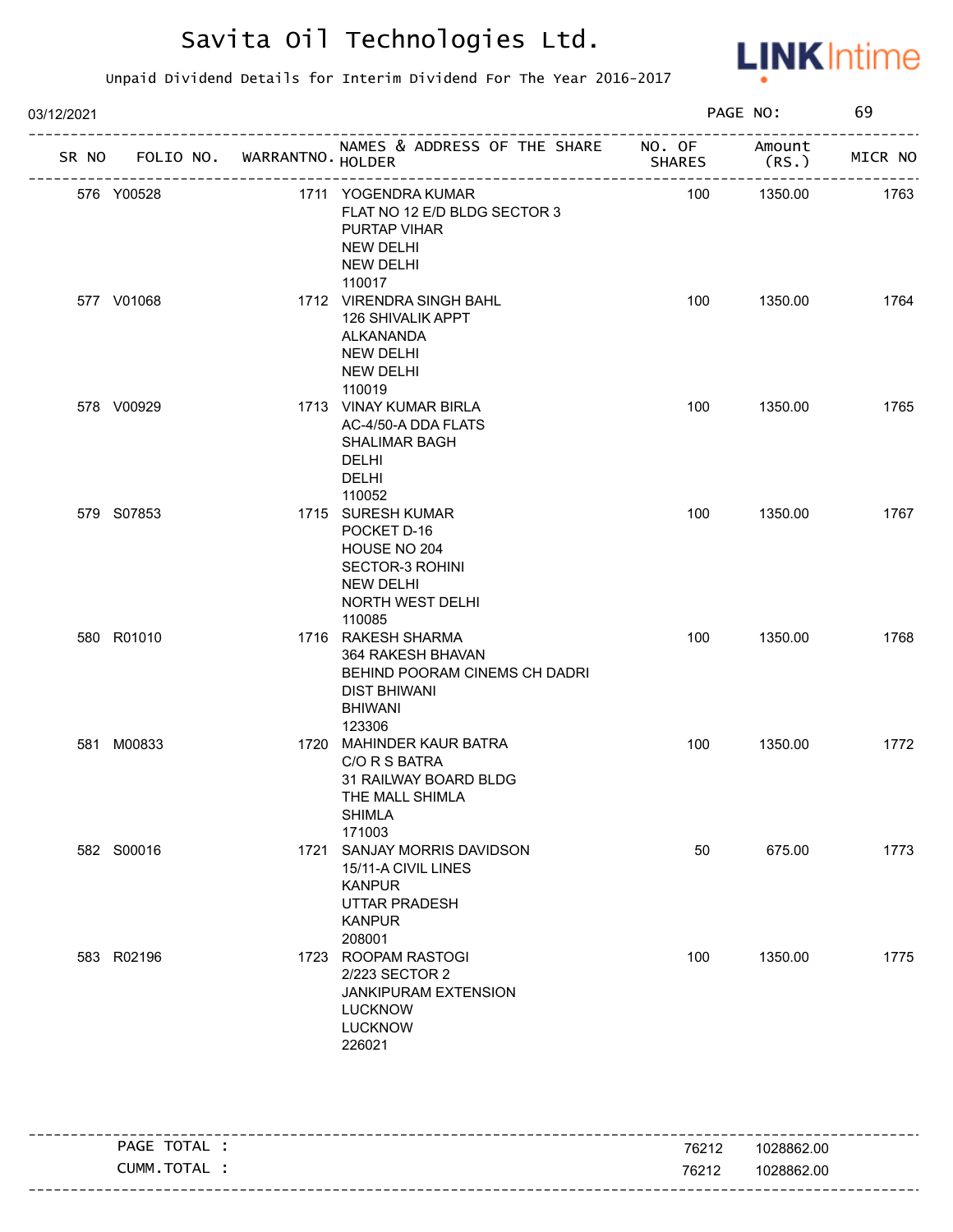

| 03/12/2021 |                             |                                                                                                                                                   |               | PAGE NO:       | 70      |
|------------|-----------------------------|---------------------------------------------------------------------------------------------------------------------------------------------------|---------------|----------------|---------|
| SR NO      | FOLIO NO. WARRANTNO. HOLDER | NAMES & ADDRESS OF THE SHARE NO. OF                                                                                                               | <b>SHARES</b> | Amount<br>(RS. | MICR NO |
| 584 A01988 |                             | 1724 ARJUN DASS<br><b>MANSHA RAM NIWAS</b><br><b>JASSA RAM ROAD</b><br><b>HARIDWAR U P</b><br><b>HARIDWAR</b><br>249401                           | 100           | 1350.00        | 1776    |
| 585 B00716 |                             | 1726 BEENA JASORIA<br>C/O MAHESH ENTERPRISES<br>PATWON KA RASTA BAPU BAZAR<br><b>JAIPUR</b><br><b>JAIPUR</b><br>302003                            | 66            | 891.00         | 1778    |
| 586 K00688 |                             | 1727 KAMLA DEVI KHATRI<br>C\O CHAMPA LAL BHEEMRAJ<br>PO CHOHTAM DIST BARMER RAJ<br><b>BARMER</b><br>344702                                        | 100           | 1350.00        | 1779    |
| 587 S00649 |                             | 1730 SAMPATRAJ MULTANMAL<br>488/2/1/1 L K TRUST BLDG<br>NR RAILWAY PURA<br>REVADI BAZAR AHMEDABAD<br>AHMEDABAD<br>380002                          | 100           | 1350.00        | 1782    |
| 588 100504 |                             | 1733 I RAMJI SONI<br>C/5/42 MAHESHWARI APTS<br>PURUSHOTTAM NAGAR<br>SUBHASH BRIDGE AHMEDABAD<br>AHMEDABAD<br>380027                               | 100           | 1350.00        | 1785    |
| 589 J00017 |                             | 1739 JOSEPH VINCENTE FLORIANO<br><b>FERNANDES</b><br>DINSHAW MAHAL<br>2ND FLOOR ROOM NO 137<br>DHOBITALAO BOMBAY<br>MUMBAI<br>400002              | 50            | 675.00         | 1791    |
| 590 G01090 |                             | 1740 GHEESULAL M JAIN<br>B MALHARAO WADI 2ND FLOOR<br>R N-14 DUDI SETH AGIYARI LANE<br>KALBADEVI ROAD<br><b>MUMBAI</b><br><b>MUMBAI</b><br>400002 | 100           | 1350.00        | 1792    |
| 591 L00679 |                             | 1743 LLOYOS FINANCE LTD<br>601 RAHEJA CENTRE<br><b>NARIMAN POINT</b><br><b>BOMBAY</b><br><b>MUMBAI</b><br>400021                                  | 66            | 891.00         | 1795    |

| TOTA.<br><b>PAGE</b><br>ᇊᆫ          | 76894 | 1038069.00 |
|-------------------------------------|-------|------------|
| <b>TOTA</b><br>_UMM<br>$\mathbf{A}$ | 76894 | 1038069.00 |
|                                     |       |            |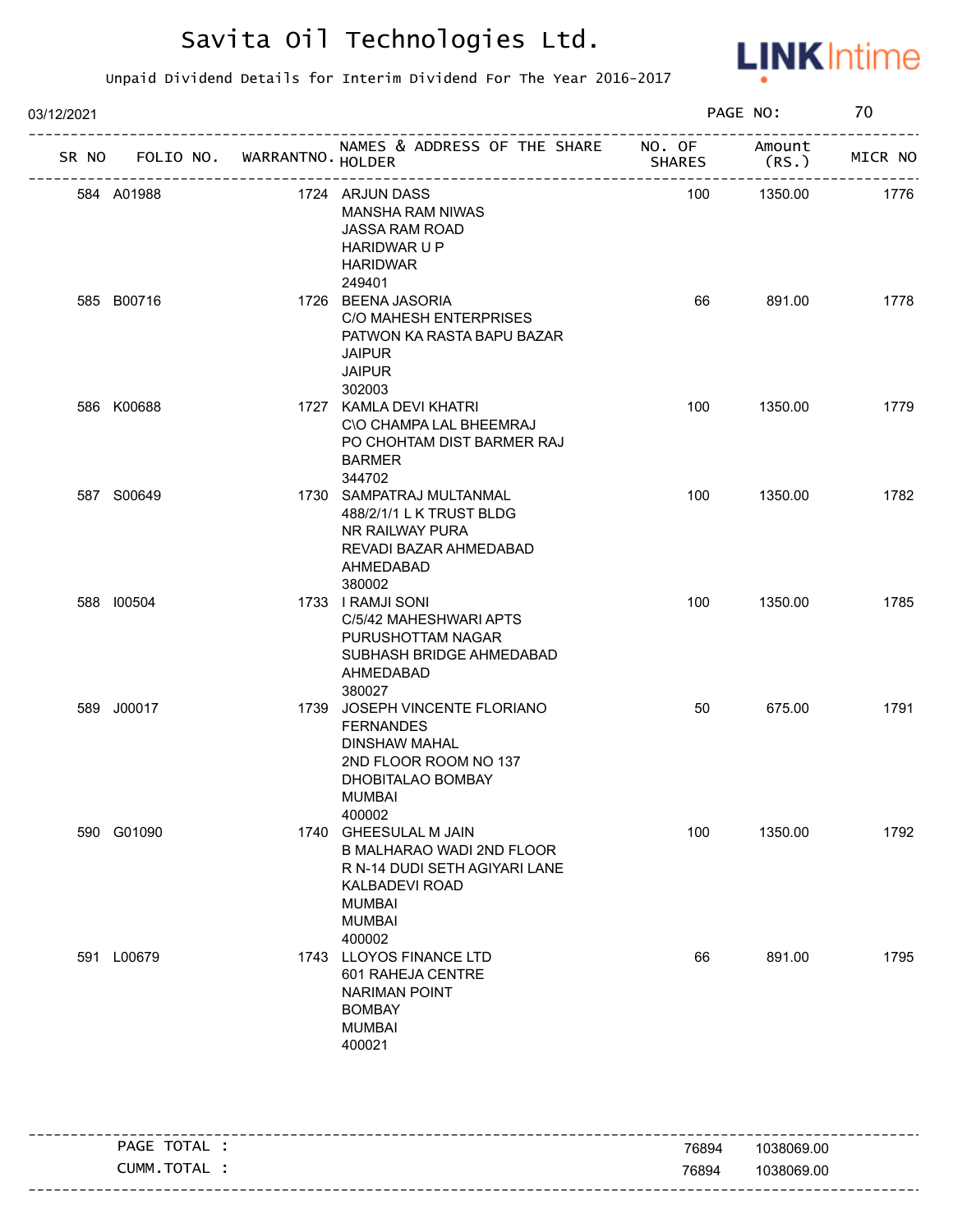

| 03/12/2021 |                                   |                                                                                                                                                             |               | PAGE NO:        | 71      |
|------------|-----------------------------------|-------------------------------------------------------------------------------------------------------------------------------------------------------------|---------------|-----------------|---------|
|            | SR NO FOLIO NO. WARRANTNO. HOLDER | NAMES & ADDRESS OF THE SHARE NO. OF                                                                                                                         | <b>SHARES</b> | Amount<br>(RS.) | MICR NO |
|            | 592 K00059                        | 1747 KEKI JEHANGIR LAWYER<br>74 A MEHER APARTMENTS<br>ANSTEY ROAD<br><b>BOMBAY</b><br><b>MUMBAI</b>                                                         | 50            | 675.00          | 1799    |
|            | 593 V00018                        | 400026<br>1748 VENKATESHPRASAD NARAYAN<br><b>PALEKAR</b><br>50 BHAVESHWAR BHUVAN<br>OPP PORTUGUESE CHURCH DADAR<br><b>BOMBAY</b><br><b>MUMBAI</b><br>400028 | 50            | 675.00          | 1800    |
|            | 594 R01045                        | 1749 RAM NOTANEY<br><b>B 21 NEHA APTS</b><br>SANTACRUZ WEST<br><b>MUMBAI</b><br>MUMBAI<br>400049                                                            | 100           | 1350.00         | 1801    |
|            | 595 A00018                        | 1754 ASHOK G MOURYA<br><b>KARNATAK HOS SOC</b><br>P K ROAD MULUND W<br><b>BOMBAY</b><br><b>MUMBAI</b><br>400080                                             | 50            | 675.00          | 1806    |
|            | 596 S00061                        | 1759 SEEMA MUNJAL<br>206 LALJI SHOPPING CENTRE<br>S V ROAD BORIVLI W<br><b>BOMBAY</b><br><b>MUMBAI</b><br>400092                                            | 50            | 675.00          | 1811    |
|            | 597 L00758                        | 1761 LALCHAND VISWAKARMA<br>AJIT GLASS GALA NO 25<br>RAGAVENDR MANDHI ROAD<br>YADAV NAGAR JOGESHWARI<br><b>MUMBAI</b><br><b>MUMBAI</b><br>400102            | 100           | 1350.00         | 1813    |
|            | 598 M00012                        | 1763 M SUDHAKARAN<br>D4-1 2 SECTOR 6<br><b>NERUL</b><br><b>NEW BOMBAY</b><br><b>THANE</b><br>400706                                                         | 50            | 675.00          | 1815    |
|            | 599 V00014                        | 1765 V SURYA MOHAN<br>AL-5/14/9 SECTOR 16<br><b>AIROLI</b><br>N BOMBAY<br><b>THANE</b><br>400708                                                            | 50            | 675.00          | 1817    |
|            | PAGE TOTAL :                      |                                                                                                                                                             | 77394         | 1044819.00      |         |
|            | CUMM.TOTAL :                      |                                                                                                                                                             | 77394         | 1044819.00      |         |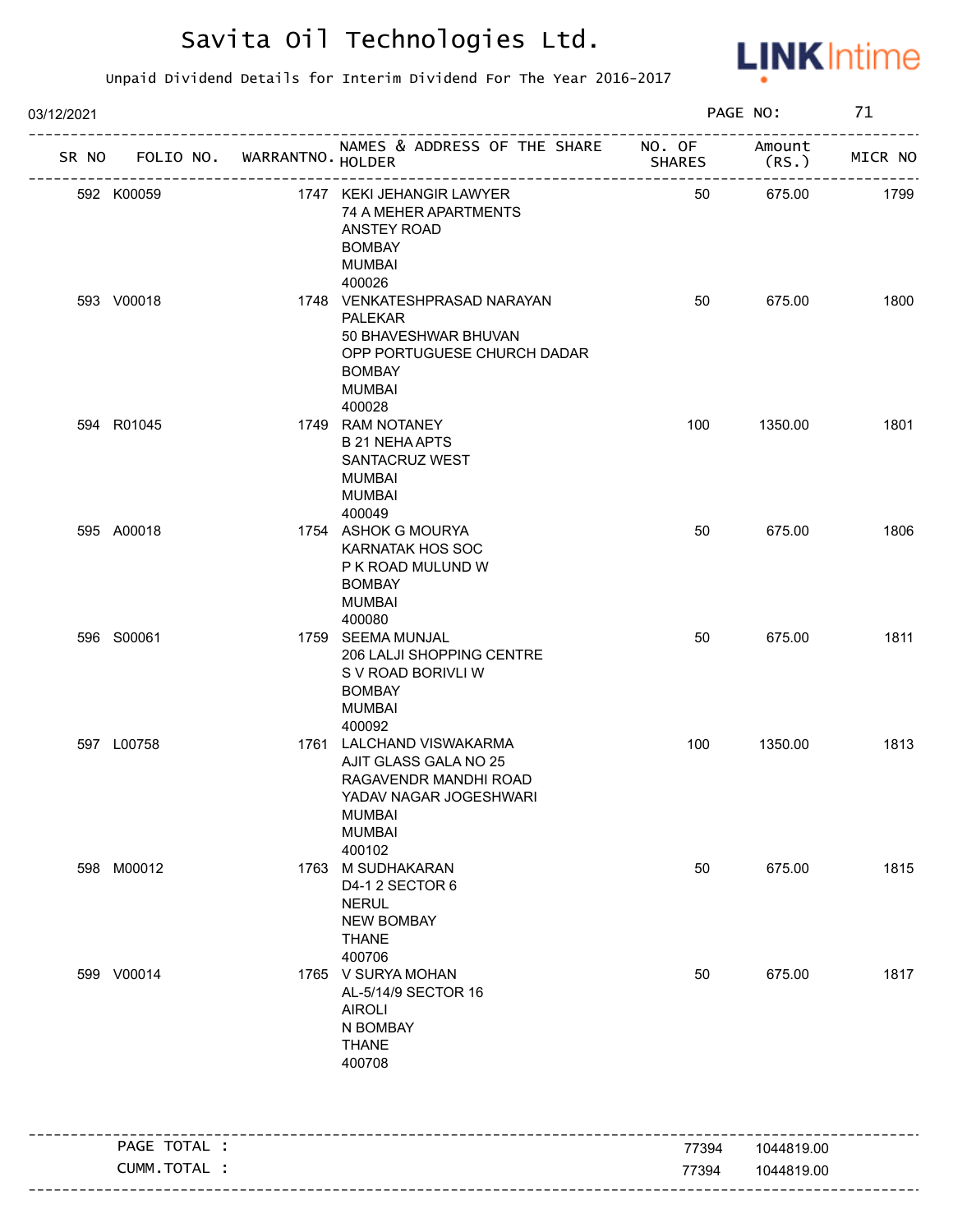

| 03/12/2021 |              |                             |                                                                                                                                    |               | PAGE NO:        | 72      |
|------------|--------------|-----------------------------|------------------------------------------------------------------------------------------------------------------------------------|---------------|-----------------|---------|
| SR NO      |              | FOLIO NO. WARRANTNO. HOLDER | NAMES & ADDRESS OF THE SHARE NO. OF                                                                                                | <b>SHARES</b> | Amount<br>(RS.) | MICR NO |
|            | 600 G00011   |                             | 1767 G NARAYANAN<br>1973B 1ST FLOOR<br>SAWANT HOUSE M G ROAD<br>NAVIPETH MAHAD DIST RAIGAD<br><b>THANE</b>                         | 50            | 675.00          | 1819    |
|            | 601 G01015   |                             | 402301<br>1770 GOPI KUKREJA<br><b>BASANT BAHAR APARTMENTS</b><br>B WING FLAT NO 401<br><b>ULHASNAGAR</b><br><b>THANE</b><br>421005 | 100           | 1350.00         | 1822    |
|            | 602 M00015   |                             | 1771 MADHAVI RAMAKANT SALVI<br>A MATRUPREM V P RD<br>NR JOSHI HIGH SCHOOL<br>DOMBIVLI E DIST THANE<br><b>THANE</b><br>421201       | 100           | 1350.00         | 1823    |
|            | 603 K01070   |                             | 1773 KIRAN JAIN<br><b>BALAJI PLOT</b><br><b>KHAMGAON</b><br><b>BULDHANA</b><br>444303                                              | 100           | 1350.00         | 1825    |
|            | 604 S01068   |                             | 1774 SATNAM KAUR BAGGA<br>8 DHAR ROAD<br>NEALR SUB CITY POST OFFICE<br><b>INDORE MP</b><br><b>INDORE</b><br>452002                 | 100           | 1350.00         | 1826    |
|            | 605 S01853   |                             | 1776 SONU MAHESHWARI<br>2512 GOKUL GANJ<br><b>FIRST FLOOR</b><br>MHOW M P DIST-INDORE<br><b>INDORE</b><br>453441                   | 100           | 1350.00         | 1828    |
|            | 606 P01392   |                             | 1777 PURSHOTTAM GUPTA<br>450 GALGALA CHOWK<br><b>JABALPUR</b><br><b>JABALPUR</b><br>482002                                         | 100           | 1350.00         | 1829    |
|            | 607 R00565   |                             | 1780 RADHA RANGA<br>C/O RANGA SUBRAMANYAM & SONS<br><b>CHIRALA</b><br>PRAKASAM<br>523155                                           | 100           | 1350.00         | 1832    |
|            | 608 G00786   |                             | 1784 GOUTAM JALAN<br>30/5 C I T ROAD<br>SCHEME-VIM<br><b>KOLKATA</b><br><b>KOLKATA</b><br>700054                                   | 66            | 891.00          | 1836    |
|            | PAGE TOTAL : |                             |                                                                                                                                    | 78210         | 1055835.00      |         |
|            | CUMM.TOTAL : |                             |                                                                                                                                    | 78210         | 1055835.00      |         |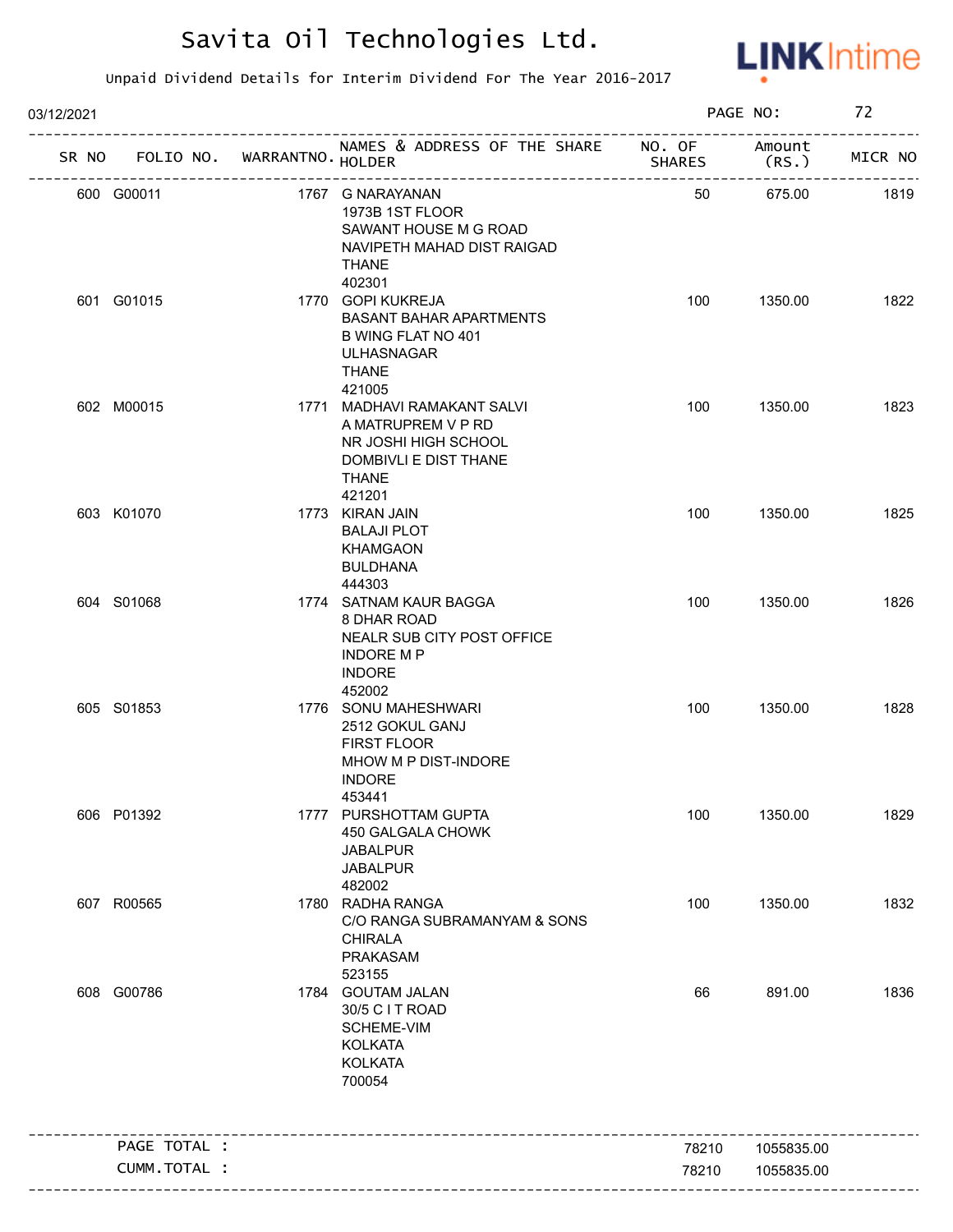

| 03/12/2021 |              |                             |                                                                                                                                                     |               | PAGE NO:                      | 73      |
|------------|--------------|-----------------------------|-----------------------------------------------------------------------------------------------------------------------------------------------------|---------------|-------------------------------|---------|
| SR NO      |              | FOLIO NO. WARRANTNO. HOLDER | NAMES & ADDRESS OF THE SHARE NO. OF<br>--------------------------------------                                                                       | <b>SHARES</b> | Amount<br>(RS. )<br>--------- | MICR NO |
|            | 609 J00011   |                             | 1785 JN GAGAI<br><b>VILL NARAKASUR</b><br>P O KAHILIPARA<br><b>GUWAHATI</b><br><b>GUWAHATI</b>                                                      | 50            | 675.00                        | 1837    |
|            | 610 W00502   |                             | 781019<br>1786 WAQUAR AHMED<br>C/O REYAZ AHMED<br><b>HAROON NAGAR</b><br>ROAD NO 10 SECTOR 2 P O<br>PHULWARI SHARIF<br><b>PATNA</b><br><b>PATNA</b> | 100           | 1350.00                       | 1838    |
|            | 611 J00951   |                             | 801505<br>1787 JITENDRA KUMAR SINHA<br><b>3A HARMONY APARTMENT</b><br><b>DEPUTY PARA</b><br>KUTCHERY CHOWK<br>RANCHI JHARKHAND<br>RANCHI<br>834001  | 100           | 1350.00                       | 1839    |
|            | 612 B00732   |                             | 1788 BELADEVI AGARWAL<br>C/O CALCUTTA CLOTH STORE<br>POST JOGBANI BIHAR<br>DIST-ARARIA<br><b>PURNEA</b><br>854328                                   | 100           | 1350.00                       | 1840    |
|            | 613 B00015   |                             | 1789 BHAGWATI MOHAR MISHRA<br><b>ANAND NAGAR</b><br>KALWE NEAR MANGAL STORE<br><b>THANE</b>                                                         | 150           | 2025.00                       | 1841    |
|            | 614 A00744   |                             | 1794 AMARJIT SINGH NANDA<br><b>B BASEMENT KAILASH APARTMENT</b><br>LALA LAJPAT RAI MARG<br>NEW DELHI                                                | 500           | 6750.00                       | 1846    |
|            | 615 K01278   |                             | 1795 KULDIP JAIN<br>H NO 9/1846 GALI NO 2<br>KAILASH NAGAR<br><b>DELHI</b><br><b>DELHI</b><br>110031                                                | 166           | 2241.00                       | 1847    |
|            | 616 S00505   |                             | 1798 S B YADAVA<br>KENDRIYA VIDYALAYA NO 1<br>ARMAPORE UP<br><b>KANPUR</b><br><b>KANPUR NAGAR</b><br>208009                                         | 166           | 2241.00                       | 1850    |
|            | 617 M00841   |                             | 1801 MAINA SOMANI<br>C/O KAMAL STEEL IND<br>142 SHOPING CENTRE<br><b>KOTA RAJ</b><br><b>KOTA</b><br>324007                                          | 166           | 2241.00                       | 1853    |
|            | PAGE TOTAL : |                             |                                                                                                                                                     | 79708         | 1076058.00                    |         |
|            | CUMM.TOTAL : |                             |                                                                                                                                                     | 79708         | 1076058.00                    |         |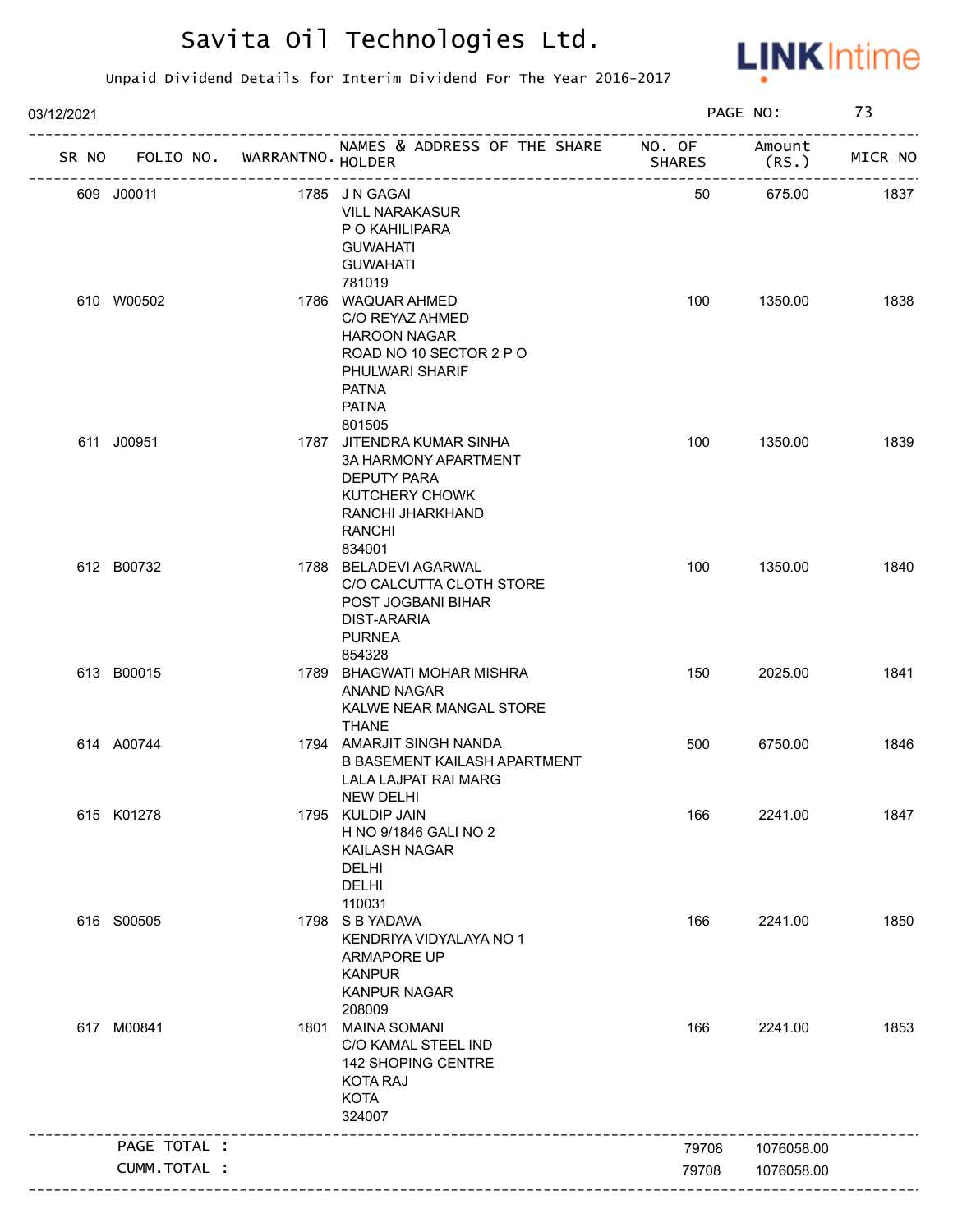

| 03/12/2021 |              |                             |                                                                                                                                             |               | PAGE NO:        | 74      |
|------------|--------------|-----------------------------|---------------------------------------------------------------------------------------------------------------------------------------------|---------------|-----------------|---------|
| SR NO      |              | FOLIO NO. WARRANTNO. HOLDER | NAMES & ADDRESS OF THE SHARE NO. OF                                                                                                         | <b>SHARES</b> | Amount<br>(RS.) | MICR NO |
| 618 J00901 |              |                             | 1804 JESSI RATHOD<br>NEAR VARTEJ RAILWAY STATION<br>BESIDE BONE FACTORY VARTEJ<br><b>BHAVNAGAR</b><br><b>BHAVNAGAR</b>                      | 166           | 2241.00         | 1856    |
| 619 J00567 |              |                             | 364060<br>1805 JAGDISHBHAI SHAH<br>KUMARPAL LALBHAI<br>ASTODIA RANGATI BAZAR<br>AHMEDABAD<br>AHMEDABAD<br>380001                            | 166           | 2241.00         | 1857    |
| 620 M01623 |              |                             | 1806 MADANLAL L RATHI<br><b>RATHI BROTHERS</b><br>H 16 MADHUPURA MARKET<br><b>SHAHIBAUG</b><br>AHMEDABAD<br>AHMEDABAD<br>380004             | 166           | 2241.00         | 1858    |
| 621 J00983 |              |                             | 1808 JITUBHAI V SHAH<br>5/A/5 MUNICIPAL QUARTERS<br>OPP NR PRIMARY SCHOOL<br>OFF C G ROAD ELLISH BRIDGE<br>AHMEDABAD<br>AHMEDABAD<br>380006 | 166           | 2241.00         | 1860    |
| 622 T00592 |              |                             | 1813 THE ARVIND MILLS LIMITED<br>RAILWAYPURA POST<br>NARODA ROAD<br>AHMEDABAD<br>AHMEDABAD<br>380025                                        | 300           | 4050.00         | 1865    |
| 623 C00693 |              |                             | 1814 CHANDULAL L SHAH<br>1 SHARDA SHOPPING CENTER<br>RABBARI COLONY AMRAIWADI<br>AHMEDABAD<br>AHMEDABAD<br>380026                           | 166           | 2241.00         | 1866    |
| 624 V00053 |              |                             | 1821 VEENA P DHAWAN<br>8 MANHAR OAK 14 LITTLE GIBBS<br>ROAD HANGING GARDEN<br><b>BOMBAY</b><br><b>MUMBAI</b><br>400006                      | 416           | 5616.00         | 1873    |
| 625 N00747 |              |                             | 1823 NASEEM JHAVERI<br>337 GRANT ROAD<br>ZAITOON CASTLE 1ST FLOOR<br><b>BOMBAY</b><br><b>MUMBAI</b><br>400007                               | 166           | 2241.00         | 1875    |
|            | PAGE TOTAL : |                             |                                                                                                                                             | 81420         | 1099170.00      |         |
|            | CUMM.TOTAL : |                             |                                                                                                                                             | 81420         | 1099170.00      |         |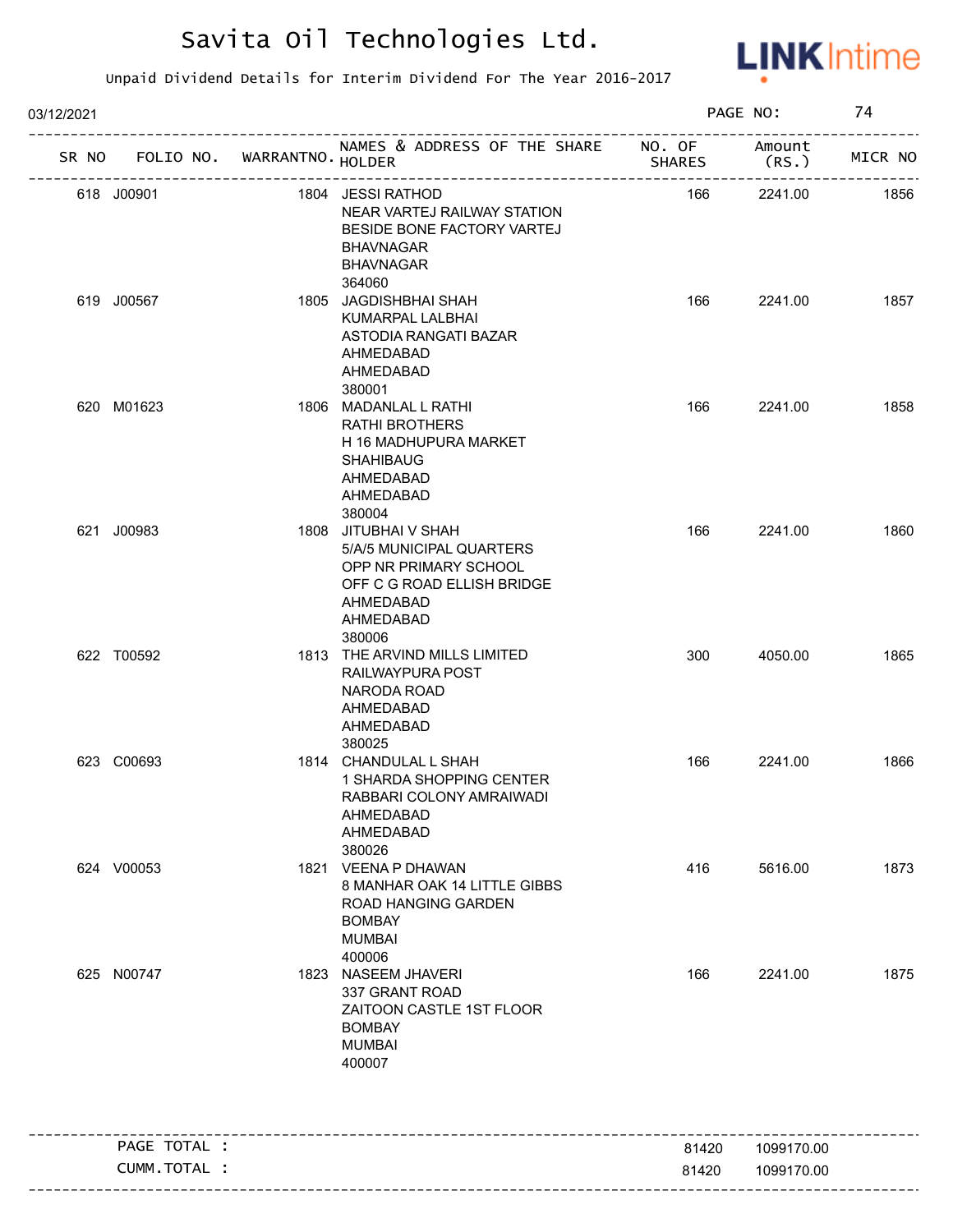

| 03/12/2021 |              |                             |                                                                                                                                                  |               | PAGE NO:        | 75      |
|------------|--------------|-----------------------------|--------------------------------------------------------------------------------------------------------------------------------------------------|---------------|-----------------|---------|
| SR NO      |              | FOLIO NO. WARRANTNO. HOLDER | NAMES & ADDRESS OF THE SHARE NO. OF<br>---------------------                                                                                     | <b>SHARES</b> | Amount<br>(RS.) | MICR NO |
|            | 626 J00748   |                             | 1824 JAYANDRA M WAGHELA<br>VAMEHTA & COCA<br>338 NARSHI NATHA 1ST FLR<br>MASJID BUNDER BOMBAY<br>MUMBAI                                          | 166           | 2241.00         | 1876    |
|            | 627 S02719   |                             | 400009<br>1825 SEDHMAL GUPTA<br>16 ROCK HOUSE<br><b>WORLI HILL ROAD</b><br>WORLI<br><b>MUMBAI</b><br><b>MUMBAI</b><br>400018                     | 333           | 4495.50         | 1877    |
|            | 628 S00068   |                             | 1835 SHIVANI KHANNA<br>51 SOMERSET APTS<br>58 NARGIS DUTT RD PALI HILL<br><b>BANDRA BOMBAY</b><br>MUMBAI<br>400050                               | 500           | 6750.00         | 1887    |
|            | 629 D00058   |                             | 1838 DHIREN SHAH<br>203/A MEERA APT<br><b>VERSOVA LINK RD</b><br>7 BANGLOW VERSOVA BOMBAY<br>MUMBAI<br>400061                                    | 416           | 5616.00         | 1890    |
|            | 630 D00824   |                             | 1844 DHIREN SAVRAJ GALA<br>D L GALA & CO 1 MUKTI SAGAR<br>OLD NAGARDAS RD<br>NR BHULA HIGH SCHOOL<br>ANDHERI E BOMBAY<br><b>MUMBAI</b><br>400069 | 166           | 2241.00         | 1896    |
|            | 631 A01985   |                             | 1849 ARUNDHATI BHIDE<br><b>B-8 SAINANDAN APTS</b><br><b>TULSHBAGWALE CORDNY</b><br>SAHAKARNAGAR NO 2<br><b>PUNE</b><br><b>PUNE</b><br>411009     | 166           | 2241.00         | 1901    |
|            | 632 P01880   |                             | 1854 P SUDHIR RAO<br>8-2-594/D ROAD NO 10<br><b>BAUJARA HILLS</b><br><b>HYDERABAD</b><br><b>HYDERABAD</b><br>500004                              | 166           | 2241.00         | 1906    |
|            | 633 A02058   |                             | 1861 ANITA<br><b>MEENA INVESTMENT &amp; CO</b><br>205-A ASHIANA PLAZA<br><b>BUDH MARG</b><br><b>PATNA</b><br><b>PATNA</b><br>800001              | 200           | 2700.00         | 1913    |
|            | PAGE TOTAL : |                             |                                                                                                                                                  | 83533         | 1127695.50      |         |
|            | CUMM.TOTAL : |                             |                                                                                                                                                  | 83533         | 1127695.50      |         |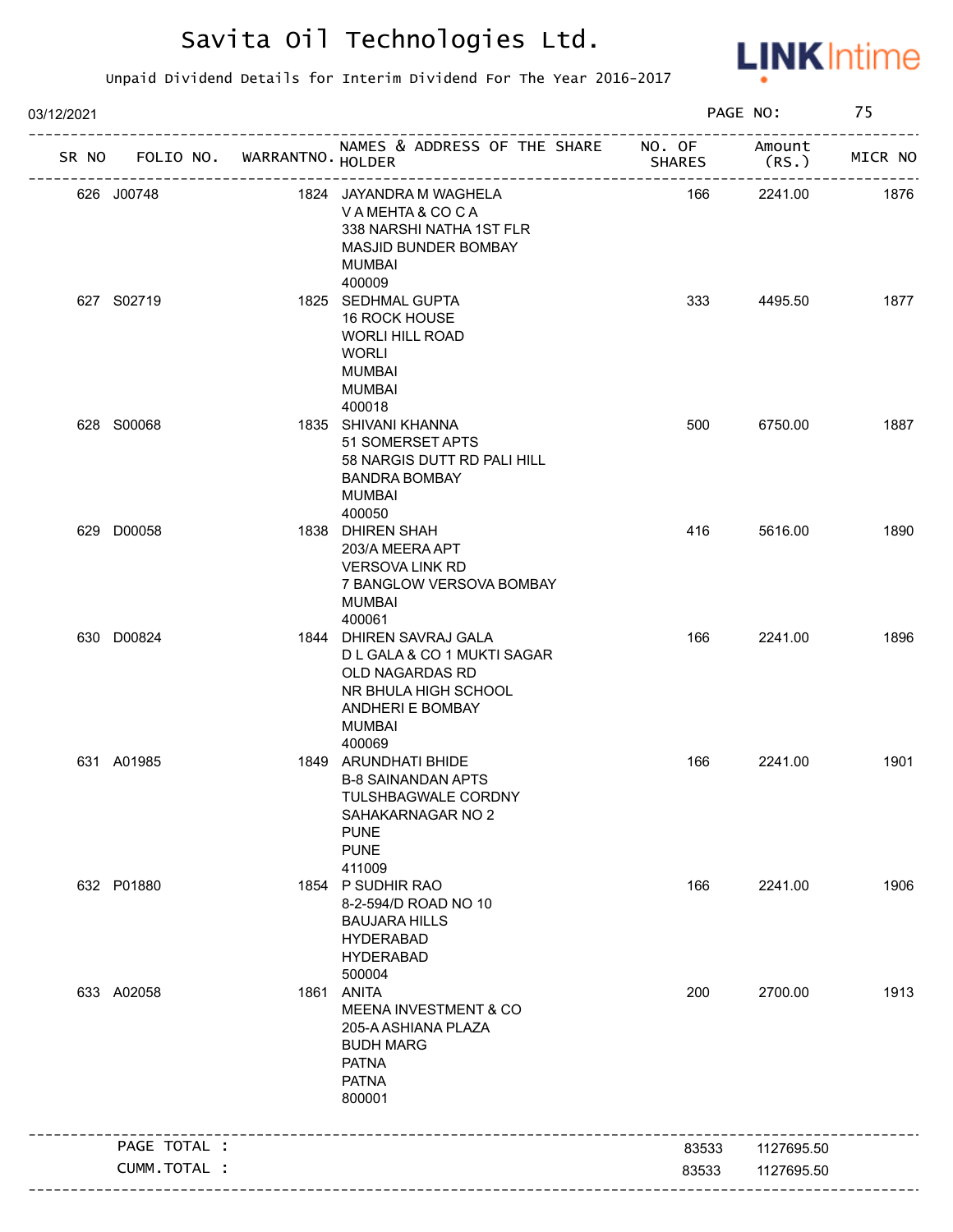

| 03/12/2021 |              |                                   |                                                                                                                                   |               | PAGE NO:        | 76      |
|------------|--------------|-----------------------------------|-----------------------------------------------------------------------------------------------------------------------------------|---------------|-----------------|---------|
|            |              | SR NO FOLIO NO. WARRANTNO. HOLDER | NAMES & ADDRESS OF THE SHARE NO. OF<br>______________________                                                                     | <b>SHARES</b> | Amount<br>(RS.) | MICR NO |
|            | 634 S00030   |                                   | 1869 SHUKLA BINDHYA VASINI<br>CHAMUNDDA AZAD NAGAR<br>SANDOZ BAUG<br>THANE W                                                      | 83            | 1120.50         | 1921    |
|            | 635 R01027   |                                   | 1879 RAM GOPAL KOSTA<br>111A/381<br><b>ASHOK NAGAR</b><br><b>KANPUR</b><br><b>KANPUR</b><br>208012                                | 66            | 891.00          | 1931    |
|            | 636 V00899   |                                   | 1889 VIMAL LUNAWTH<br>26 GOVINDAPPA NAICKEN ST<br><b>MADRAS</b><br><b>CHENNAI</b><br>600001                                       | 100           | 1350.00         | 1941    |
|            | 637 S02989   |                                   | 1891 SAROJ K GUPTA<br>KRISHNA C-50 ROOM NO 188<br>II FLOOR SHIV COLONY<br><b>ULHASNAGAR 3</b>                                     | 166           | 2241.00         | 1943    |
|            | 638 H00513   |                                   | 1895 H V SHARMA<br>B-4/208 (GROUND FLOOR)<br>SAFDARJUNG ENCLAVE<br><b>NEW DELHI</b><br><b>NEW DELHI</b><br>110029                 | 166           | 2241.00         | 1947    |
|            | 639 A00642   |                                   | 1896 AJIT KUMAR RATTA<br><b>10 COMMUNITY CENTER-2</b><br><b>ASHOK VIHAR II</b><br><b>DELHI</b><br><b>DELHI</b><br>110052          | 166           | 2241.00         | 1948    |
|            | 640 S07500   |                                   | 1897 SATYA PRAKASH AGARWAL<br>KUSH-503 AGARSEN APARTMENT<br>66 I P EXT PATPARGANJ<br>DELHI<br><b>DELHI</b><br>110092              | 166           | 2241.00         | 1949    |
|            | 641 M01452   |                                   | 1899 MOHINI TANDON<br>ROOM NO 110 MOTI BUILDING<br><b>COLLECTOR GANJ</b><br><b>KANPUR</b><br><b>KANPUR</b><br>208001              | 166           | 2241.00         | 1951    |
|            | 642 K00103   |                                   | 1900 KASHINATH YADAV<br>HOUSE NO 236<br>VILLAGE POOREDAYAL SORAH<br>POST MARIKPUR<br>DIST JAUNPUR U P<br><b>JAUNPUR</b><br>222203 | 166           | 2241.00         | 1952    |
|            | PAGE TOTAL : |                                   |                                                                                                                                   | 84778         | 1144503.00      |         |
|            | CUMM.TOTAL : |                                   |                                                                                                                                   | 84778         | 1144503.00      |         |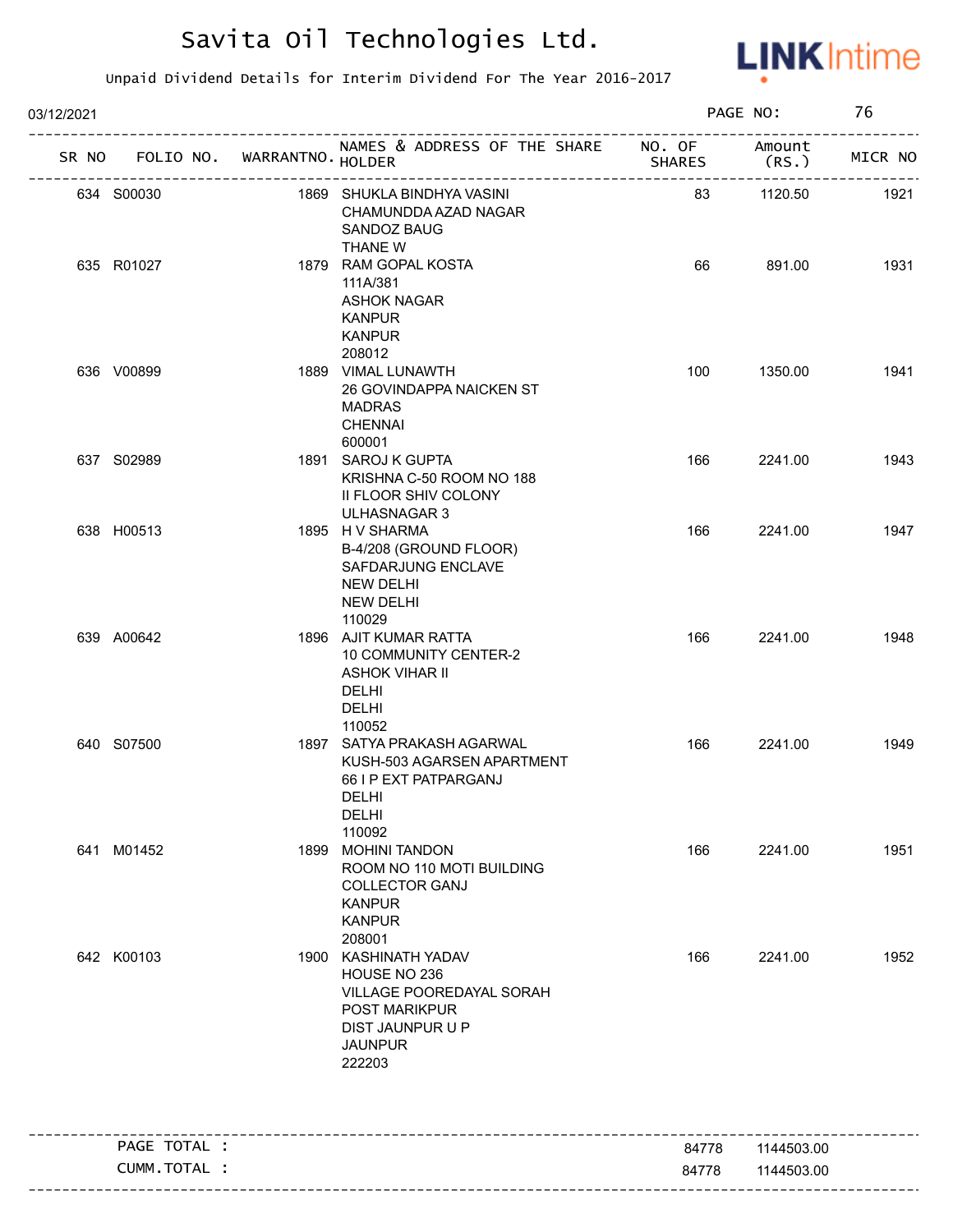

| 03/12/2021 |              |                             |                                                                                                                                                | PAGE NO:      |                | 77      |
|------------|--------------|-----------------------------|------------------------------------------------------------------------------------------------------------------------------------------------|---------------|----------------|---------|
| SR NO      |              | FOLIO NO. WARRANTNO. HOLDER | NAMES & ADDRESS OF THE SHARE NO. OF                                                                                                            | <b>SHARES</b> | Amount<br>(RS. | MICR NO |
|            | 643 R02653   |                             | 1901 RICHA LALA<br>SECTOR NO 4<br>PLOT NO 31<br><b>VIDYADHAR NAGAR</b><br><b>JAIPUR</b><br><b>JAIPUR</b><br>302012                             | 166           | 2241.00        | 1953    |
|            | 644 100602   |                             | 1902 INDUMATI MANGALDAS KAMDAR<br>SAMRUDDHI AMIN ROAD<br>L-57 GUJ HSG BOARD<br><b>RAJKOT</b><br><b>GUJRAT</b><br><b>RAJKOT</b><br>360001       | 166           | 2241.00        | 1954    |
|            | 645 J00866   |                             | 1903 JAYSHREE M DESAI<br>21-DIVYAVASUNDRA COM HOUSE<br>OPP NEW CIVIL COURT MIRZAPUR<br>AHMEDABAD<br>AHMEDABAD<br>380001                        | 166           | 2241.00        | 1955    |
|            | 646 U00779   |                             | 1904 URMILA VARMA<br>84 MALAY SOCIETY<br><b>BARRAGE ROAD</b><br>AHMEDABAD<br>AHMEDABAD<br>380007                                               | 166           | 2241.00        | 1956    |
|            | 647 A00851   |                             | 1905 ANAGRAM FINANCE LIMITED<br>901 SAKAR COMPLEX<br>NEHRU BRIDGE ASHRAM ROAD<br>AHMEDABAD<br>AHMEDABAD<br>380009                              | 333           | 4495.50        | 1957    |
|            | 648 P02299   |                             | 1906 PRADIP S PATEL<br>53-YOGINAGAR SO<br>FATEHGANJ<br><b>BARODA</b><br>VADODARA<br>390002                                                     | 500           | 6750.00        | 1958    |
|            | 649 S01859   |                             | 1907 SOUTHERN INDIA DEPOSITORY<br>SERVICES PVT L<br>203 EMCA HOUSE II FLOOR<br>289 S B S MARG FORT<br><b>BOMBAY</b><br><b>MUMBAI</b><br>400001 | 1167          | 15754.50       | 1959    |
|            | 650 D00610   |                             | 1909 DCW LIMITED<br>NIRMAL 3RD FLOOR<br><b>NARIMAN POINT</b><br><b>BOMBAY</b><br><b>MUMBAI</b><br>400021                                       | 333           | 4495.50        | 1961    |
|            | PAGE TOTAL : |                             |                                                                                                                                                | 87775         | 1184962.50     |         |
|            | CUMM.TOTAL : |                             |                                                                                                                                                | 87775         |                |         |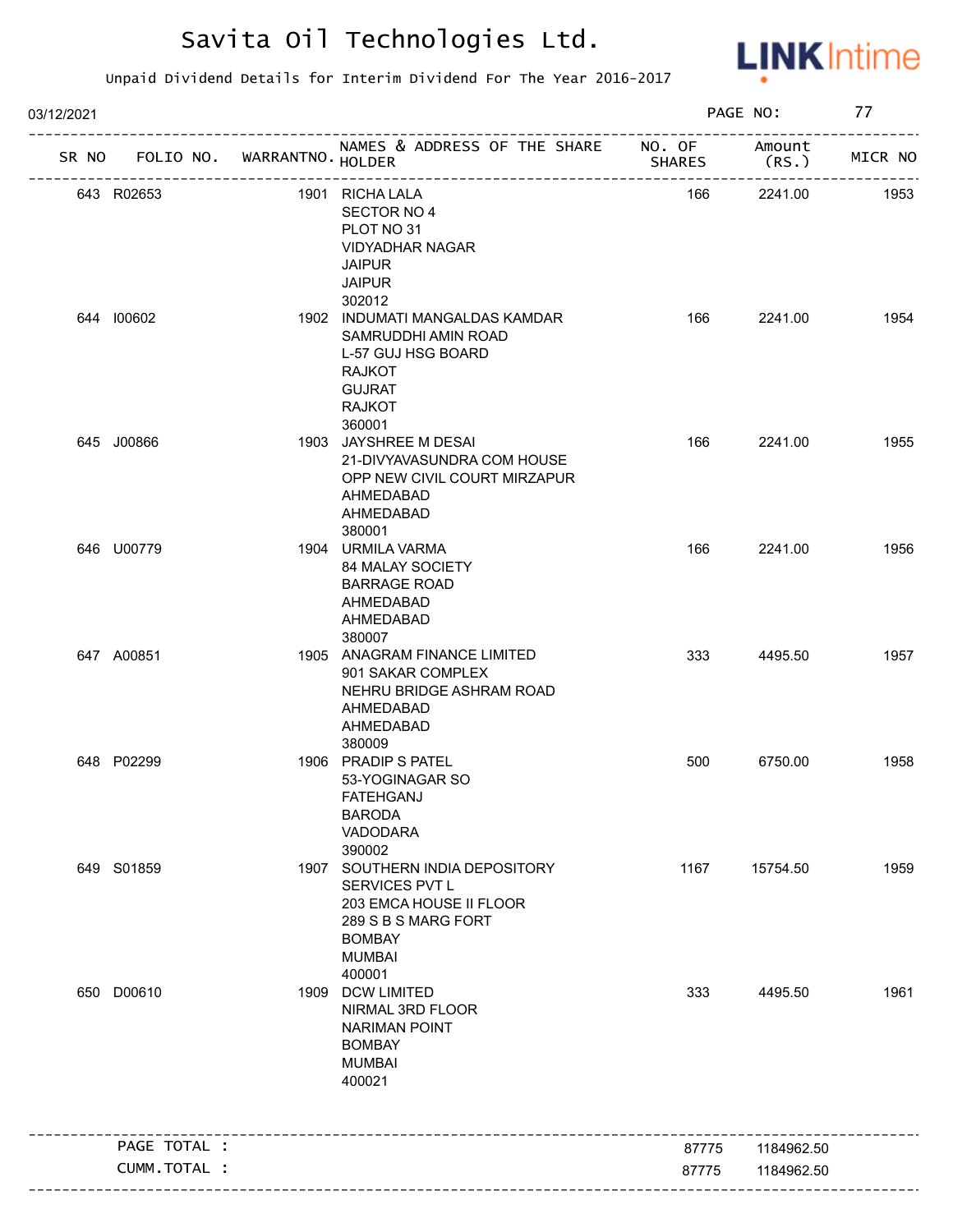

| 03/12/2021 |                                   |                                                                                                                                                           |               | PAGE NO:       | 78          |
|------------|-----------------------------------|-----------------------------------------------------------------------------------------------------------------------------------------------------------|---------------|----------------|-------------|
|            | SR NO FOLIO NO. WARRANTNO. HOLDER | NAMES & ADDRESS OF THE SHARE NO. OF<br>------------                                                                                                       | <b>SHARES</b> | Amount<br>(RS. | MICR NO     |
|            | 651 S00629                        | 1914 SAMIKSH INVESTMENT PVT LTD<br>A/14 TARAPUR GARDEN HSG SOC<br>NEW LINK RD ANDHERI WEST<br><b>BOMBAY</b><br><b>MUMBAI</b><br>400061                    | 166           | 2241.00        | 1966        |
|            | 652 K00972                        | 1915 KENIA BHAVNABEN DILIP<br>A/602 BADRINATH APARTMENT<br>MISTRY LANE ADARSH MARVE ROAD<br><b>MALAD WEST</b><br><b>MUMBAI</b><br><b>MUMBAI</b><br>400064 | 166           | 2241.00        | 1967        |
|            | 653 N01061                        | 1917 NIRANJAN RAMJIBHAI KAMDAR<br>E-7 AVADHUT CO-OP HSG SOCIETY<br>JAGDISHA NAGAR GOLIBAR ROAD<br>GHATKOPAR (W) B-BAY<br>MUMBAI<br>400086                 | 166           | 2241.00        | 1969        |
|            | 654 R02586                        | 1927 R M GOVINDAN<br>56 RAJA ANNAAMALAI ROAD<br>SAIBABA COLONY<br>COIMBATORE<br>COIMBATORE<br>641011                                                      | 166           | 2241.00        | 1979        |
|            | 655 A01860                        | 1928 ARCHANA V PUNWANI<br>C/O DENIMITE<br>25B CAMAC STREET<br><b>CAMAC COURT</b><br><b>CALCUTTA</b><br><b>KOLKATA</b><br>700016                           | 166           | 2241.00        | 1980        |
|            | 656 N01074                        | 1930 NIRJHAR NATH<br>C/O BINAPANI NATH OFFICE OF DM<br>TELEPHONE BORA SERVICE<br>ULUBARI GUWAHATI<br><b>GUWAHATI</b><br>781007                            | 166           | 2241.00        | 1982        |
|            | 657 S01030                        | 1934 SATISH CHAND JAIN<br><b>INTEX INTERNATIONAL</b><br>2/20 ANSARI ROAD DARYA GANJ<br><b>NEW DELHI</b><br><b>NEW DELHI</b><br>110002                     | 2000          | 27000.00       | DD STOP     |
|            | 658 IN30011810397575              | 1960 SHANTA RANI<br>U 63<br><b>WEST PATEL NAGAR</b><br><b>NEW DELHI</b><br>110008                                                                         | 333           | 4495.50        | <b>NEFT</b> |

|                |       | ----------------------- |
|----------------|-------|-------------------------|
| TOTAL<br>PAGE  | 91104 | 1229904.00              |
| TOTAL<br>CUMM. | 91104 | 1229904.00              |
|                |       |                         |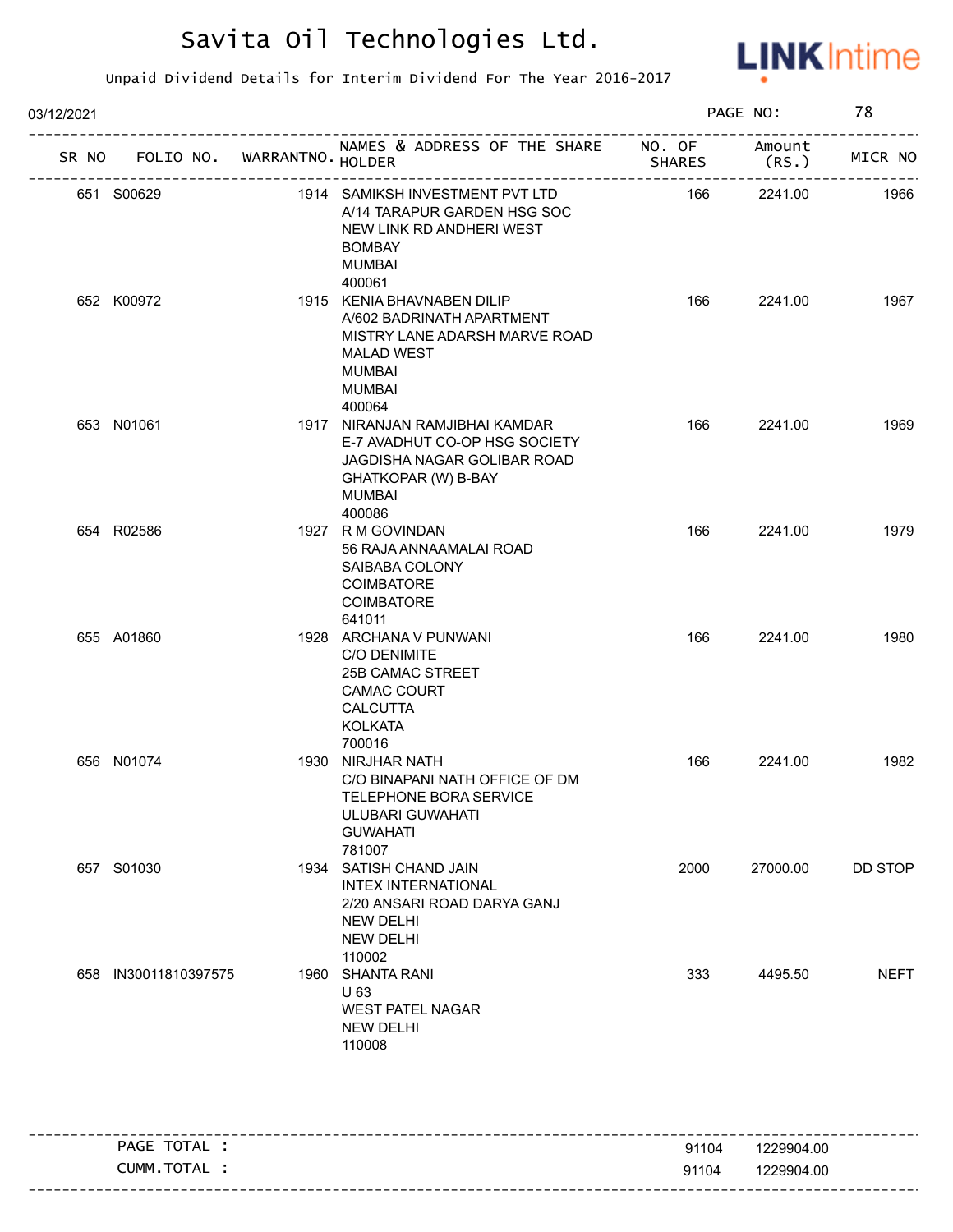

| 03/12/2021 |                      |                             |                                                                                                                              |               | PAGE NO:                                  | 79          |
|------------|----------------------|-----------------------------|------------------------------------------------------------------------------------------------------------------------------|---------------|-------------------------------------------|-------------|
| SR NO      |                      | FOLIO NO. WARRANTNO. HOLDER | NAMES & ADDRESS OF THE SHARE NO. OF                                                                                          | <b>SHARES</b> | Amount<br>(RS.)                           | MICR NO     |
|            |                      | --------------------        | 659 IN30011810472713 1961 BAHADER SINGH<br><b>16 PRIYA DARSHANI VIHAR</b><br>PART II<br><b>DELHI</b>                         | 66            | . _ _ _ _ _ _ _ _ _ _ _ _ _ _ _<br>891.00 | <b>NEFT</b> |
|            | 660 IN30133018286798 |                             | 110009<br>1962 JITENDER KUMAR<br><b>B</b> 63B<br><b>VIJAY NAGAR</b><br>NEW DELHI<br>110009                                   | 25            | 337.50                                    | <b>NEFT</b> |
|            | 661 IN30011810958486 |                             | 1965 NAND KISHOR JAYANT<br>1/4707 E<br>BALBIR NAGAR EXTN LONI ROAD<br><b>SHAHDARA</b><br><b>DELHI</b><br>110032              | 3             | 40.50                                     | <b>NEFT</b> |
|            | 662 IN30094010113076 |                             | 1970 POONAM PURI<br>$JD-4-C$<br><b>SFS FLATS</b><br>PITAM PURA<br>DELHI<br>110088                                            | 83            | 1120.50                                   | <b>NEFT</b> |
|            | 663 IN30184610087337 |                             | 1974 MEGH RAJ JAIN<br>456<br><b>NEW KIDWAI NAGAR</b><br>LUDHIANA<br>141008                                                   | 100           | 1350.00                                   | <b>NEFT</b> |
|            | 664 IN30100610103128 |                             | 1987 SANDEEP GUPTA<br>JAY DEVI HOSPITAL<br><b>DELHI GATE</b><br>AGRA.(U.P.)<br>282002                                        | 166           | 2241.00                                   | <b>NEFT</b> |
|            | 665 IN30116030195184 |                             | 1989 PREETI AGRAWAL<br>3714<br><b>BABU KA TIBA</b><br>SURAJPOLE BAZAR<br><b>JAIPUR</b><br>302003                             | 66            | 891.00                                    | <b>NEFT</b> |
|            | 666 IN30098210341957 |                             | 2008 VINOD PARSHOTTAMBHAI KAPADIYA<br>1575/4, DUDHABHAI NI CHAWLI<br>PAVAGADH CHOWK<br><b>RAIKHAD</b><br>AHMEDABAD<br>380001 | 8             | 108.00                                    | <b>NEFT</b> |
|            | 667 IN30075710896022 |                             | 2013 NATWARSINGH BALWANTSINGH<br>VAGHELA<br>1/10 GOMTIPUR<br>POLICE LINE<br>AHMEDABAD<br>380021                              | 66            | 891.00                                    | <b>NEFT</b> |
|            | PAGE TOTAL :         |                             |                                                                                                                              | 91687         | 1237774.50                                |             |
|            | CUMM.TOTAL :         |                             |                                                                                                                              | 91687         | 1237774.50                                |             |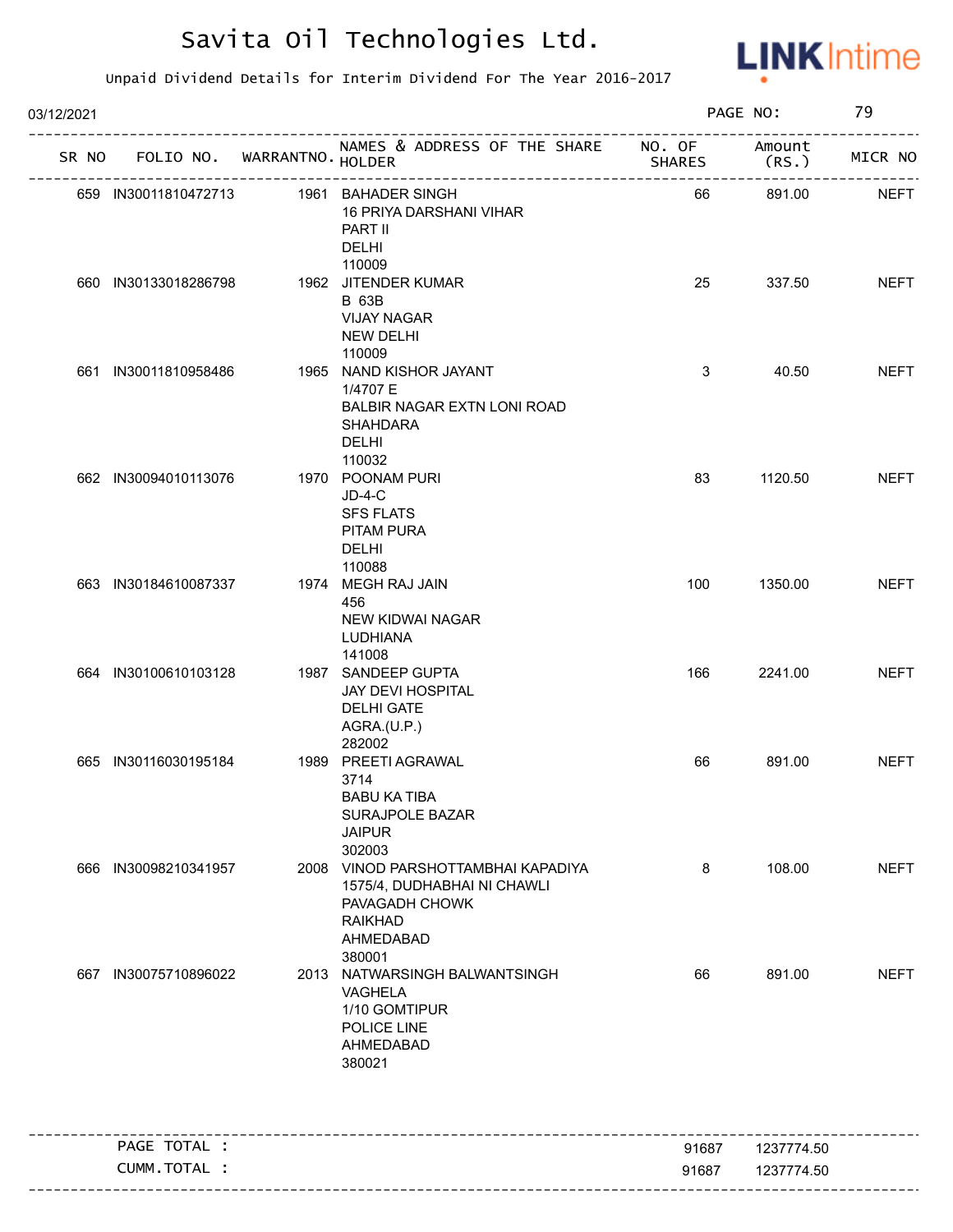

| 03/12/2021 |                                   |                                                                                                                                             |               | PAGE NO:        | 80          |
|------------|-----------------------------------|---------------------------------------------------------------------------------------------------------------------------------------------|---------------|-----------------|-------------|
|            | SR NO FOLIO NO. WARRANTNO. HOLDER | NAMES & ADDRESS OF THE SHARE NO. OF                                                                                                         | <b>SHARES</b> | Amount<br>(RS.) | MICR NO     |
|            | 668 IN30146910078755              | 2017 MINABEN KHODIDAS VANZARA<br>368, BUTVALANI CHALI<br><b>JAMALPUR</b><br>AHMEDABAD<br>380022                                             | 6             | 81.00           | <b>NEFT</b> |
|            | 669 IN30075711468868              | 2036 RAJESHKUMAR RANCHHODLAL<br><b>THAKKAR</b><br>A/15 BAPUKAKA SOCIETY<br>AT MAHEMDABAD<br><b>DIST KHEDA</b><br>AHMEDABAD<br>387130        | 66            | 891.00          | <b>NEFT</b> |
|            | 670 1202890000444377              | 2045 SUNITA.<br>$A/1-202$ ,<br>SAMARTH ENCLAVE,<br>VIP ROAD, VESU,<br><b>SURAT</b><br>394518                                                | 25            | 337.50          | <b>NEFT</b> |
|            | 671 1202300000086582              | 2075 NAYANA DILIP CHASMAWALA<br>21 DHARMAYUG SOC.<br>NEAR BLIND SCHOOL,<br>OPP PIZZA HUT, GHODDOD RD,<br><b>SURAT</b><br>395007             | 41            | 553.50          | <b>NEFT</b> |
|            | 672 IN30018312215266              | 2100 PARVEZ AHMED IDRIS AHMED<br>244 SULEMAN BUILDING<br>MOULANA AZAD ROAD ROOM NO 2<br><b>IST FLR MADANPURA</b><br><b>MUMBAI</b><br>400008 | 166           | 2241.00         | <b>NEFT</b> |
|            | 673 IN30018311314899              | 2104 RAJEEV DAMJI SURANI<br>A 401 SHAMBHAJI NAGAR CO HSG<br>SOC LTD<br>N M JOSHI MARG<br>DELISEL ROAD<br>LOWER PAREL MUMBAI<br>400013       | 166           | 2241.00         | <b>NEFT</b> |
|            | 674 IN30038610119679              | 2120 ARUN HARIBHAU PATIL<br>1/7, NAVSARVODAYA SOCIETY,<br>VARTAK ROAD, DIXIT ROAD(EXT,),<br>VILE PARLE (EAST),<br>MUMBAI.<br>400057         | 83            | 1120.50         | <b>NEFT</b> |
|            | 675 IN30135620268124              | 2125 MADHULATA<br>NISHITA CHS A/204 2ND FLOOR<br>DAHNUKAR WADI<br>M G ROAD KANDIVALI WEST<br>MUMBAI<br>400067                               | 333           | 4495.50         | <b>NEFT</b> |

| TOTAL<br>PAGE    | 92573 | 1249735.50 |
|------------------|-------|------------|
| CUMM.<br>' TOTAL | 92573 | 1249735.50 |
|                  |       |            |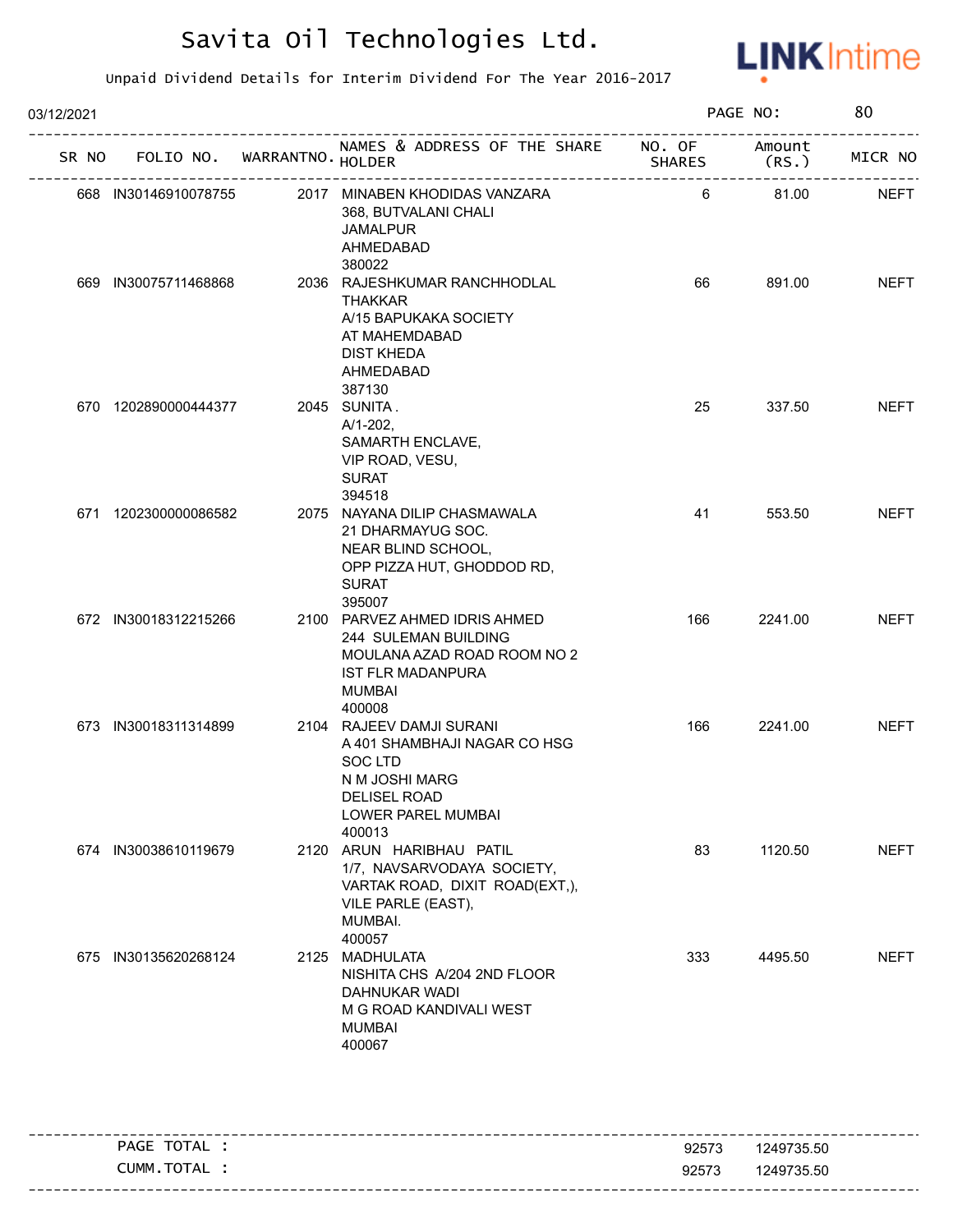

| 03/12/2021 |                                   |                                                                                                                                                     |               | PAGE NO:        | 81          |
|------------|-----------------------------------|-----------------------------------------------------------------------------------------------------------------------------------------------------|---------------|-----------------|-------------|
|            | SR NO FOLIO NO. WARRANTNO. HOLDER | NAMES & ADDRESS OF THE SHARE NO. OF                                                                                                                 | <b>SHARES</b> | Amount<br>(RS.) | MICR NO     |
|            | 676 IN30260310087292              | 2126 NIRMALA PADAMSHI VORA<br>103, VASANT AANGAN, M.G.CROSS RD<br>NO.4<br><b>BEHIND PATEL NAGAR</b><br>KANDIVALI (W)<br><b>MUMBAI</b><br>400067     | 33            | 445.50          | <b>NEFT</b> |
|            | 677 IN30311610224495              | 2128 PRAVINCHANDRA G MEHTA<br>B A 103 1ST FLOOR SAURABH APT<br><b>JAIN MANDIR ROAD</b><br><b>MULUND WEST</b><br><b>MUMBAI</b><br>400080             | 350           | 4725.00         | <b>NEFT</b> |
|            | 678 IN30051310601932              | 2139 HARISH OMPRAKASH BIJAWAT<br>2/8 GHANSYAM NAGAR<br><b>TILAK PATH</b><br><b>THANE EAST</b><br>MAHARASHTRA<br>400603                              | 166           | 2241.00         | <b>NEFT</b> |
|            | 679 1302310000041860              | 2168 PRABHA JAYPRAKASH ATTAL<br>T-2, VAISHNAVI COMPLEX,<br>OPP-MSEB,<br>GOURAKSHAN ROAD,<br><b>AKOLA</b><br>444004                                  | 14            | 189.00          | <b>NEFT</b> |
|            | 680 IN30286310139335              | 2180 LOKANATH PABBISETTY<br>H NO 1-10-347 SANTINIKETAN<br><b>BRAHMANWADI</b><br><b>BEGUMPET</b><br><b>HYDERABAD</b><br>500016                       | $\mathbf{1}$  | 13.50           | <b>NEFT</b> |
|            | 681 IN30192630635479              | 2190 VINOD V SHANBHAG<br>SYNDICATE BANK<br>I A F HQTC (U)<br><b>HEBBAL J C NAGAR</b><br><b>BANGALORE</b><br>560006                                  | 31            | 418.50          | <b>NEFT</b> |
|            | 682 1302080000090910              | 2192 MALLIKARJUNA SHANKAREPPA<br>CHINNANNAVAR<br>NO 445,1ST FLOOR<br>13TH MAIN, 18TH CROSS<br>M.C LAYOUT, VIJAYANAGAR<br><b>BANGALORE</b><br>560040 | 20            | 270.00          | <b>NEFT</b> |
|            | 683 IN30135620228298              | 2198 SUMANGALA H M<br>696,,,,HMT LAYOUT<br>4TH BLOCK,,,,16TH CROSS<br>VIDYARANYAPURA<br><b>BANGALORE</b><br>560097                                  | 16            | 216.00          | <b>NEFT</b> |
|            | PAGE TOTAL :                      | _____________________________________                                                                                                               | 93204         | 1258254.00      |             |
|            | CUMM.TOTAL :                      |                                                                                                                                                     | 93204         | 1258254.00      |             |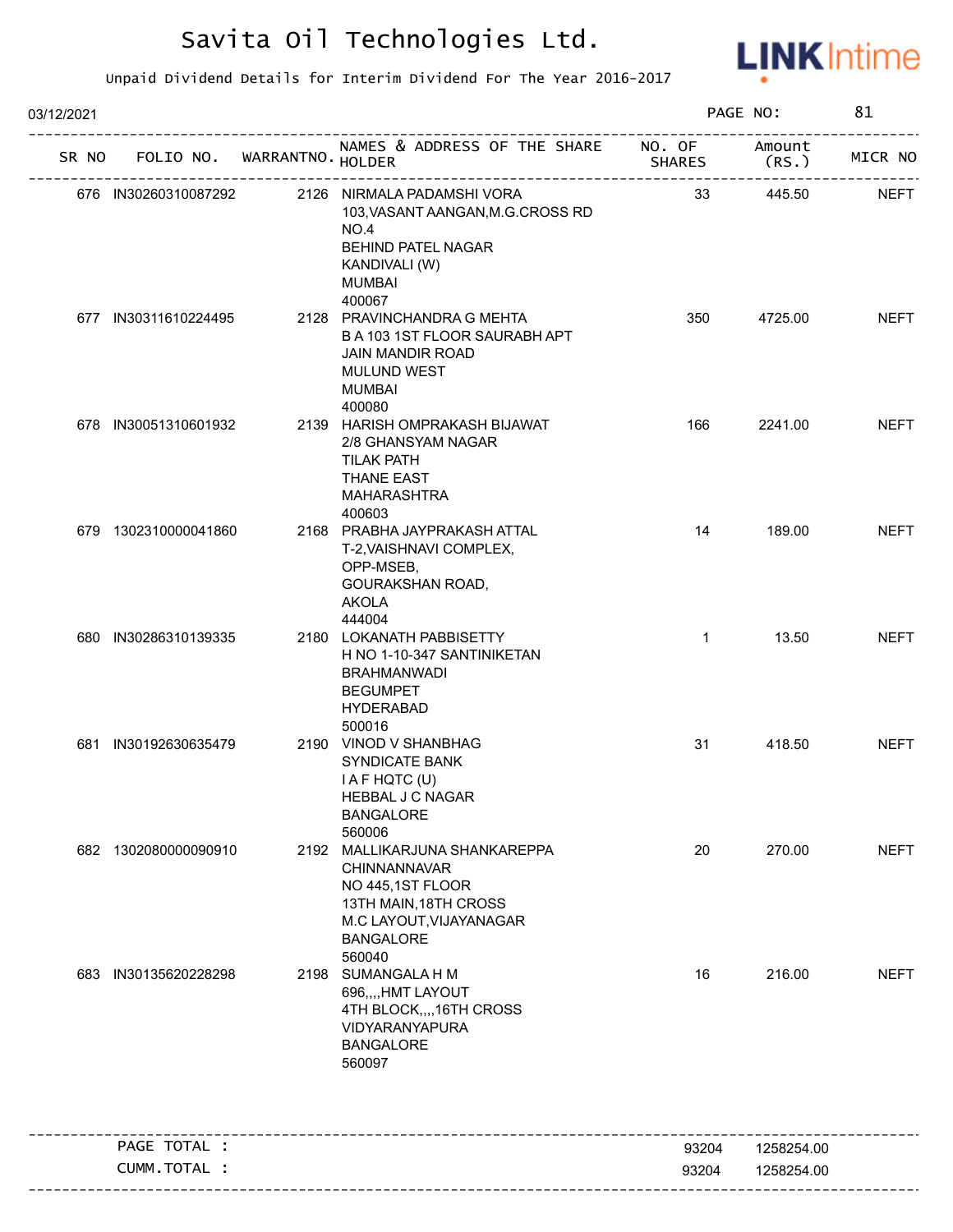

| 03/12/2021 |                      |                                   |                                                                                                                                          |               | PAGE NO:        | 82          |
|------------|----------------------|-----------------------------------|------------------------------------------------------------------------------------------------------------------------------------------|---------------|-----------------|-------------|
|            |                      | SR NO FOLIO NO. WARRANTNO. HOLDER | NAMES & ADDRESS OF THE SHARE NO. OF<br>אווט<br>-------------------------------                                                           | <b>SHARES</b> | Amount<br>(RS.) | MICR NO     |
|            | 684 IN30021410844338 |                                   | 2200 M VINAY BHAT<br><b>VRINDAVAN</b><br>13/10/1318<br>V T ROAD<br><b>MANGALORE</b>                                                      | 66            | 891.00          | <b>NEFT</b> |
|            | 685 IN30226910075587 |                                   | 575001<br>2215 VIDYA KAMATH K<br>22 BALAJI SINGH STREET,<br>FLAT NO1, BALAJI APTS.,<br>SAIDAPET, CHENNAI,<br><b>TAMIL NADU</b><br>600015 | 16            | 216.00          | <b>NEFT</b> |
|            | 686 IN30021410570739 |                                   | 2217 SRIVIDYAT<br>29 RAJU NAICKEN STREET<br><b>WEST MAMBALAM</b><br><b>CHENNAI</b>                                                       | 100           | 1350.00         | <b>NEFT</b> |
|            | 687 1201130000288048 |                                   | 600035<br>2221 G. GANESHSANKAR<br>16, VEERESWARAM,<br>SRIRANGAM,<br><b>TRICHY</b><br>620006                                              | 20            | 270.00          | <b>NEFT</b> |
|            | 688 IN30032710369125 |                                   | 2227 SUMITRA DEVI RAJGARIA<br>214 CHITTARANJAN AVENUE<br>1ST FLOOR<br><b>NEAR GIRISH PARK</b><br><b>KOLATA</b><br>700006                 | 3             | 40.50           | <b>NEFT</b> |
|            | 689 IN30026310048959 |                                   | 2229 BIMAL KUMAR DUGAR<br>113-B, MANOHAR DAS KATRA<br>BURRA BAZAR, 1ST FLOOR<br><b>CALCUTTA</b><br>700007                                | 83            | 1120.50         | <b>NEFT</b> |
|            | 690 IN30069310116061 |                                   | 2235 KANIKA MANNA<br>10, BANGAL PARA<br><b>1ST BYE LANE</b><br><b>HOWRAH</b><br>711104                                                   | 50            | 675.00          | <b>NEFT</b> |
|            | 691 IN30069310134603 |                                   | 2236 SUDHAKAR MANNA<br>10, BANGAL PARA<br><b>1ST BYE LANE</b><br><b>HOWRAH</b><br>711104                                                 | 40            | 540.00          | <b>NEFT</b> |
|            | 692 IN30069310148786 |                                   | 2237 VINOD KUMAR GIRI<br>20 CORRIE ROAD<br><b>HOWRAH</b><br>711104                                                                       | 50            | 675.00          | <b>NEFT</b> |
|            | 693 1201910300039485 |                                   | 2238 RUPAK CHATTERJEE<br>PHULPUKUR SIL BAGAN<br>POST - CHINSURAH<br>DIST - HOOGHLY<br><b>CHINSURAH</b><br>712101                         | 1             | 13.50           | <b>NEFT</b> |
|            | PAGE TOTAL :         |                                   |                                                                                                                                          | 93633         | 1264045.50      |             |
|            | CUMM.TOTAL :         |                                   |                                                                                                                                          | 93633         | 1264045.50      |             |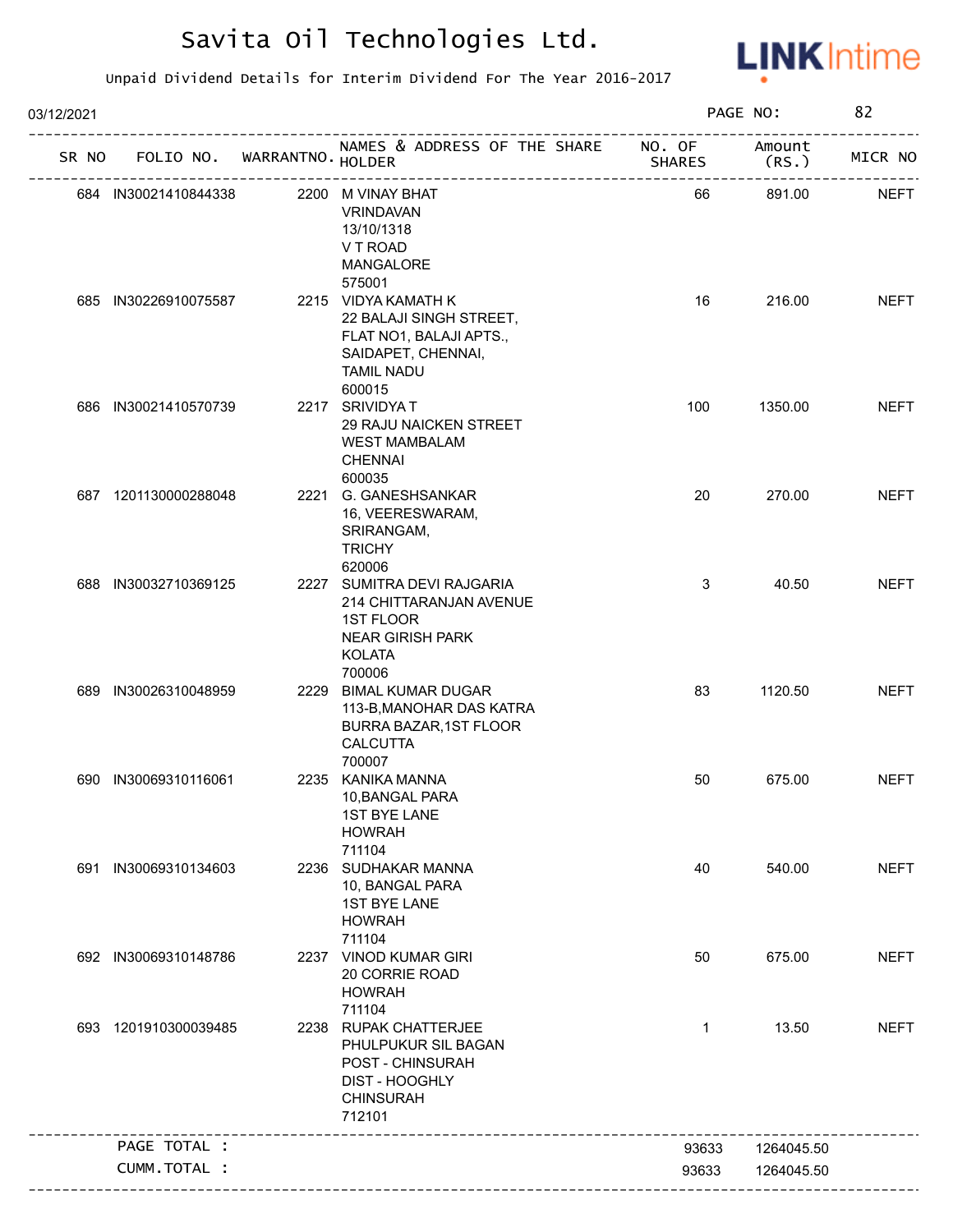

| 03/12/2021 |                             |                                                                                                                                                            |                         | PAGE NO:        | 83          |
|------------|-----------------------------|------------------------------------------------------------------------------------------------------------------------------------------------------------|-------------------------|-----------------|-------------|
| SR NO      | FOLIO NO. WARRANTNO. HOLDER | NAMES & ADDRESS OF THE SHARE                                                                                                                               | NO. OF<br><b>SHARES</b> | Amount<br>(RS.) | MICR NO     |
|            | 694 1203840000165749        | 2239 SWAPNA NAG<br>HOUSE NO. 547<br><b>HILL VIEW NORTH</b><br>ASANSOL<br>713304                                                                            | 3                       | 40.50           | <b>NEFT</b> |
|            | 695 IN30032710209737        | 2241 KANCHAN OIL INDUSTRIES LTD.<br>SITLADAHI, JHARGRAM<br><b>WEST BENGAL</b><br>PASCHIM MEDINIPORE<br>721507                                              | 25                      | 337.50          | <b>NEFT</b> |
|            | 696 IN30023910991913        | 2259 RAKESH KANSAL<br>FLAT NO 04033 ATS ADVANTAGE<br>AHINSA KHAND -1 INDIRAPURAM<br><b>GHAZIABAD</b><br><b>UTTAR PRADESH</b><br>201014                     | 10                      | 135.00          | <b>NEFT</b> |
|            | 697 IN30023912192397        | 2260 SHUBHAM KANSAL<br>FLAT NO 04033 ATS ADVANTAGE<br>AHINSA KHAND 1 INDIRAPURAM<br><b>GHAZIABAD</b><br>UTTAR PRADESH<br>201014                            | 20                      | 270.00          | <b>NEFT</b> |
|            | 698 1202990005341311        | 2261 SUMAN SINGH<br>5 BAGHAMBARY<br><b>HOUSING SCHEME</b><br><b>ALLAHPUR</b><br>ALLAHABAD<br>211006                                                        | 50                      | 675.00          | <b>NEFT</b> |
|            | 699 IN30100610114427        | 2267 SHALINI SHARMA<br>8/153 I-1-A<br>NEW LAWYEARS COLONY<br><b>AGRA</b><br>282002                                                                         | 30                      | 405.00          | <b>NEFT</b> |
|            | 700 IN30039415940447        | 2270 SANTOSH KUMAR JAIN<br>55/10<br><b>HEERA PATH</b><br><b>MANSAROVAR</b><br><b>JAIPUR</b><br>302020                                                      | 100                     | 1350.00         | <b>NEFT</b> |
|            | 701 1201330000358948        | 2273 AVTAR SINGH KALRA<br>56 SIKH COLONY<br><b>UDAIPUR</b><br><b>UDAIPUR 313001</b><br><b>UDAIPUR</b><br>313001                                            | 100                     | 1350.00         | <b>NEFT</b> |
|            | 702 IN30098210172860        | 2293 JITENDRAKUMAR AMBALAL PATEL<br>39/460, ASOPALAV APARTMENT<br>NR. NARANPURA TELE. EXCHANGE<br>OPP. MANGALMURTI FLATS<br>NARANPURA, AHMEDABAD<br>380013 | 15                      | 202.50          | <b>NEFT</b> |
|            | PAGE TOTAL :                |                                                                                                                                                            | 93986                   | 1268811.00      |             |
|            | <b>CUMM. TOTAL :</b>        |                                                                                                                                                            | 93986                   | 1268811.00      |             |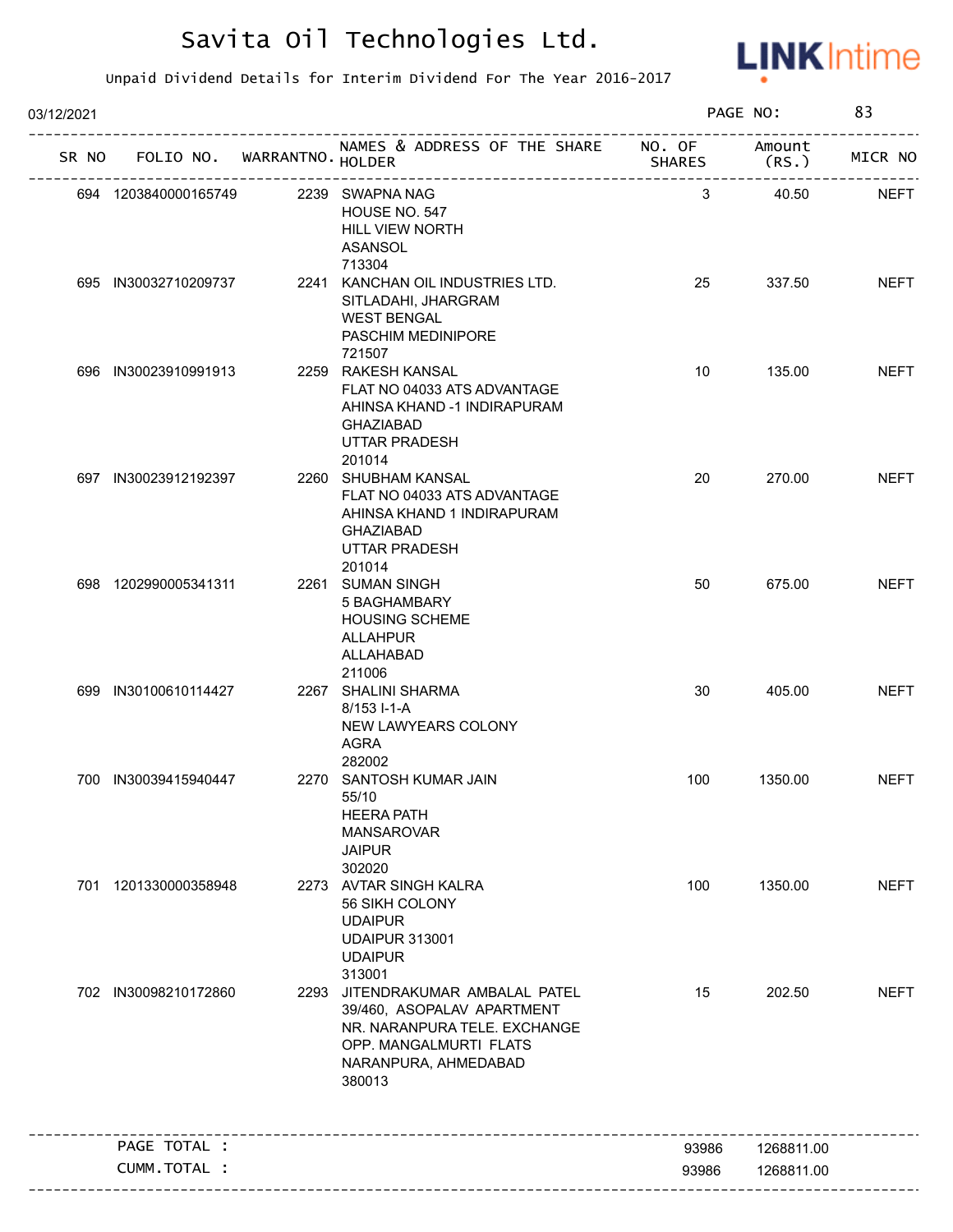

| 03/12/2021 |                      |                             |                                                                                                                                                                 |               | PAGE NO:        | 84          |
|------------|----------------------|-----------------------------|-----------------------------------------------------------------------------------------------------------------------------------------------------------------|---------------|-----------------|-------------|
| SR NO      |                      | FOLIO NO. WARRANTNO. HOLDER | NAMES & ADDRESS OF THE SHARE NO. OF                                                                                                                             | <b>SHARES</b> | Amount<br>(RS.) | MICR NO     |
|            | 703 1203510000045986 |                             | 2302 NARESHKUMAR RAMANLAL SHETH<br>AT AND POST SALAL,<br>TAL. PRANTIJ,<br>DIST. SABARKANTHA,<br>SALAL                                                           | 55            | 742.50          | <b>NEFT</b> |
|            | 704 1202990001323706 |                             | 383120<br>2336 MULRAJ SHAMJI POPAT<br>FLAT NO 12<br>ARUN BLDG 3RD FLOOR<br>34 N D ROAD<br><b>MUMBAI</b><br>400003                                               | 120           | 1620.00         | <b>NEFT</b> |
|            | 705 1201120000142302 |                             | 2345 JAYANTILAL KANYA GADA<br>ROOM NO-729, BLDG NO.18,<br>DEEP LAXMI, D.N. NAGAR,<br>ANDHERI(WEST).<br><b>MUMBAI</b><br>400053                                  | 34            | 459.00          | <b>NEFT</b> |
|            | 706 1301380000069549 |                             | 2346 JUGAL KISHORE MEHRA<br>C/52, TARAPUR GARDEN<br>NEW LINK ROAD (W)<br>OSHIWARA, ANDHERI (W)<br><b>MUMBAI</b><br>400058                                       | 100           | 1350.00         | <b>NEFT</b> |
|            | 707 1203500000659195 |                             | 2349 SUSHMITA PARASHARADASH<br><b>SHARMA</b><br>FLAT NO 22<br><b>GROUND FLOOR E WING</b><br>RAJSALYM CHS RAWALPADA<br><b>DAISHAR</b><br><b>MUMBAI</b><br>400068 | 22            | 297.00          | <b>NEFT</b> |
|            | 708 1202990003365127 |                             | 2353 SHITAL MAHESH ATHA<br>FLAT NO 4 VIMAL BLDG<br>MULUND VIJAY CHS DEVIDAYA RD<br>DEVIDAYAL GARDEN MULUND W<br><b>MUMBAI</b><br>400080                         | 132           | 1782.00         | <b>NEFT</b> |
|            | 709 IN30051317152022 |                             | 2359 SHAIKH IQBAL ABBAS<br>ROOM 301 BLDG X4 GEETA NAGAR<br>PHASE<br>IV NAYA NAGAR MIRA RD<br><b>THANE</b><br><b>MAHARASHTRA</b><br>401107                       | 8             | 108.00          | <b>NEFT</b> |
|            | 710 1203320007590728 |                             | 2364 NAVIN MURLI MAHESHWARI<br>FLAT NO 22 SIDDHARTH HOME SOCI<br>NR TO CORPORATION BANK<br><b>VIMAN NAGAR</b><br><b>PUNE</b><br>411014                          | 2             | 27.00           | <b>NEFT</b> |
|            | PAGE TOTAL :         |                             |                                                                                                                                                                 | 94459         | 1275196.50      |             |
|            | CUMM.TOTAL :         |                             |                                                                                                                                                                 |               |                 |             |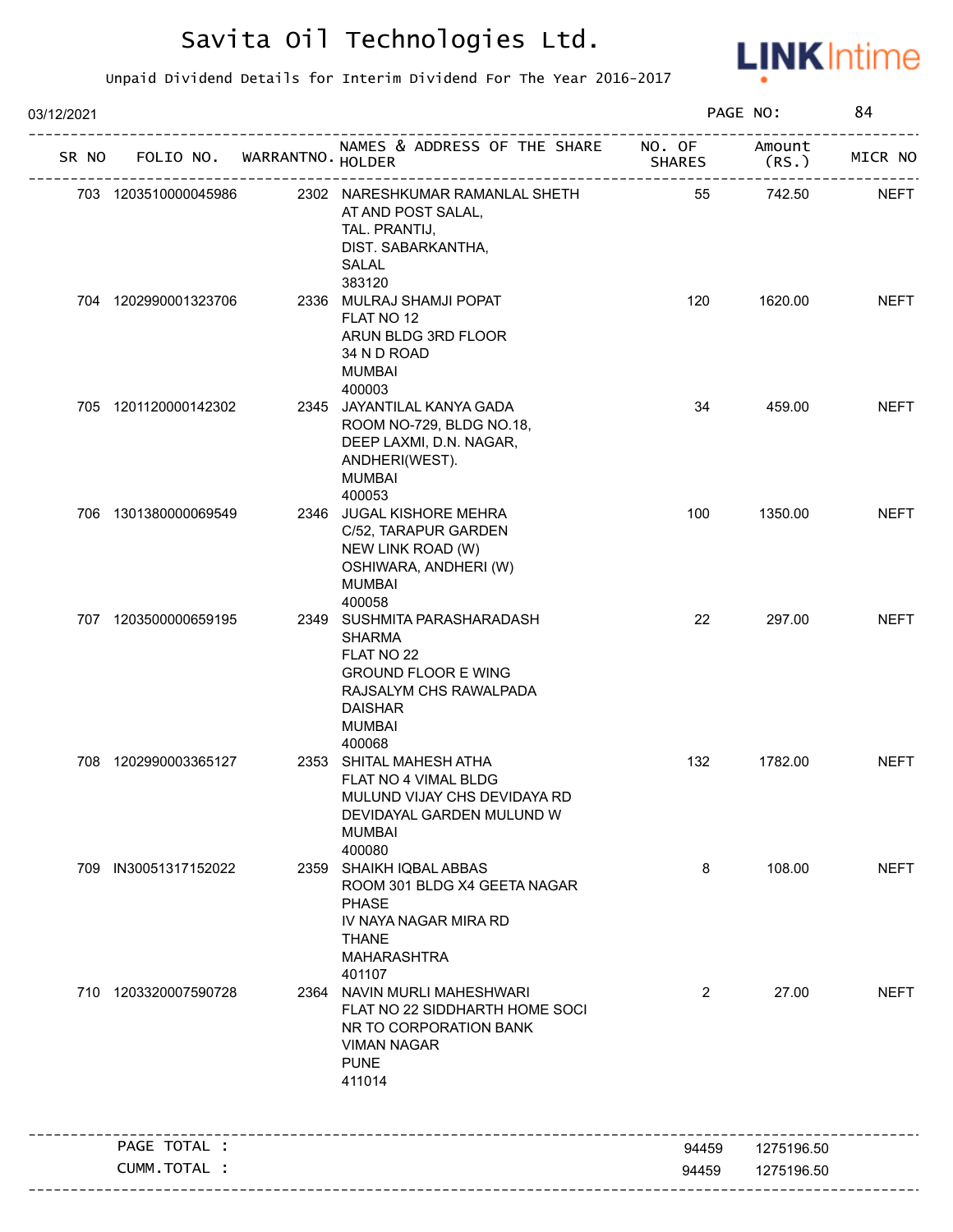

| 03/12/2021 |                      |                             |                                                                                                                                                              | PAGE NO:                |                | 85          |
|------------|----------------------|-----------------------------|--------------------------------------------------------------------------------------------------------------------------------------------------------------|-------------------------|----------------|-------------|
| SR NO      |                      | FOLIO NO. WARRANTNO. HOLDER | NAMES & ADDRESS OF THE SHARE                                                                                                                                 | NO. OF<br><b>SHARES</b> | Amount<br>(RS. | MICR NO     |
|            | 711 1201170000058733 |                             | 2374 MANOHAR MADHAV KHATAVKAR<br>FL NO-2, SHIV OM CO-OP HSG SOC<br>BEHIND VAISHALI TALKIES,<br>SARVODAYA NAGAR, KULGAON.<br><b>BADLAPUR, THANE</b><br>421503 | 50                      | 675.00         | <b>NEFT</b> |
|            | 712 IN30039417746387 |                             | 2381 SHOBHA DIGAMBAR JAIN<br>TWIN BUNGLOW NO 8<br>HARMANY KANCHNWADI<br>AURANGABAD<br>431001                                                                 | 100                     | 1350.00        | <b>NEFT</b> |
|            | 713 IN30021411535116 |                             | 2385 VILAS YESKADE<br>P NO 66 SHRI HARI NAGAR B NO 3<br>NAGPUR MAHARASHTRA<br>440030                                                                         | 70                      | 945.00         | <b>NEFT</b> |
|            | 714 IN30226913899405 |                             | 2392 ANIL SINGHVI<br>68<br>SWAMI VIVEKANAND NAGAR<br><b>INDORE</b><br>MADHYA PRADESH<br>452001                                                               | 68                      | 918.00         | <b>NEFT</b> |
|            | 715 1201091900131316 |                             | 2434 VITHAL MAHADEV KOGALE<br>AT / PO - NANGANUR,<br>TAL- CHIKODI,<br>DIST-BELGAUM,<br><b>NANGNUR</b><br>591241                                              | $\mathbf{1}$            | 13.50          | <b>NEFT</b> |
|            | 716 IN30223610004463 |                             | 2442 JITENDRA BAROLA KARTA JITENDRA<br><b>BAROLA HUF</b><br>124/A, NSC BOSE ROAD<br>AADINATH COMPLEX<br>1ST FLOOR, SOWCARPET<br><b>CHENNAI</b><br>600079     | 33                      | 445.50         | <b>NEFT</b> |
|            | 717 IN30216410277843 |                             | 2448 V SELVARAJ<br>P/143, DEVAR STREET<br><b>BACK OF AYYAR THOTTAM</b><br>K. K. NAGAR POST<br><b>TRICHY</b><br>620021                                        | 17                      | 229.50         | <b>NEFT</b> |
|            | 718 IN30192630195653 |                             | 2453 SRKRISHNAN<br>23 AGRAHARAM<br>OMALUR - PO<br><b>SALEM DT</b><br><b>TAMILNADU</b><br>636455                                                              | 11                      | 148.50         | <b>NEFT</b> |
|            | 719 1203840000481375 |                             | 2858 SUREKHABEN M DESAI<br>56 JANAK PARK SOC<br><b>JUNI SADAR</b><br>ADAJAN<br><b>SURAT</b><br>395009                                                        | 200                     | 2700.00        | <b>DR</b>   |
|            | PAGE TOTAL :         |                             |                                                                                                                                                              | 95009                   | 1282621.50     |             |
|            | CUMM.TOTAL :         |                             |                                                                                                                                                              | 95009                   | 1282621.50     |             |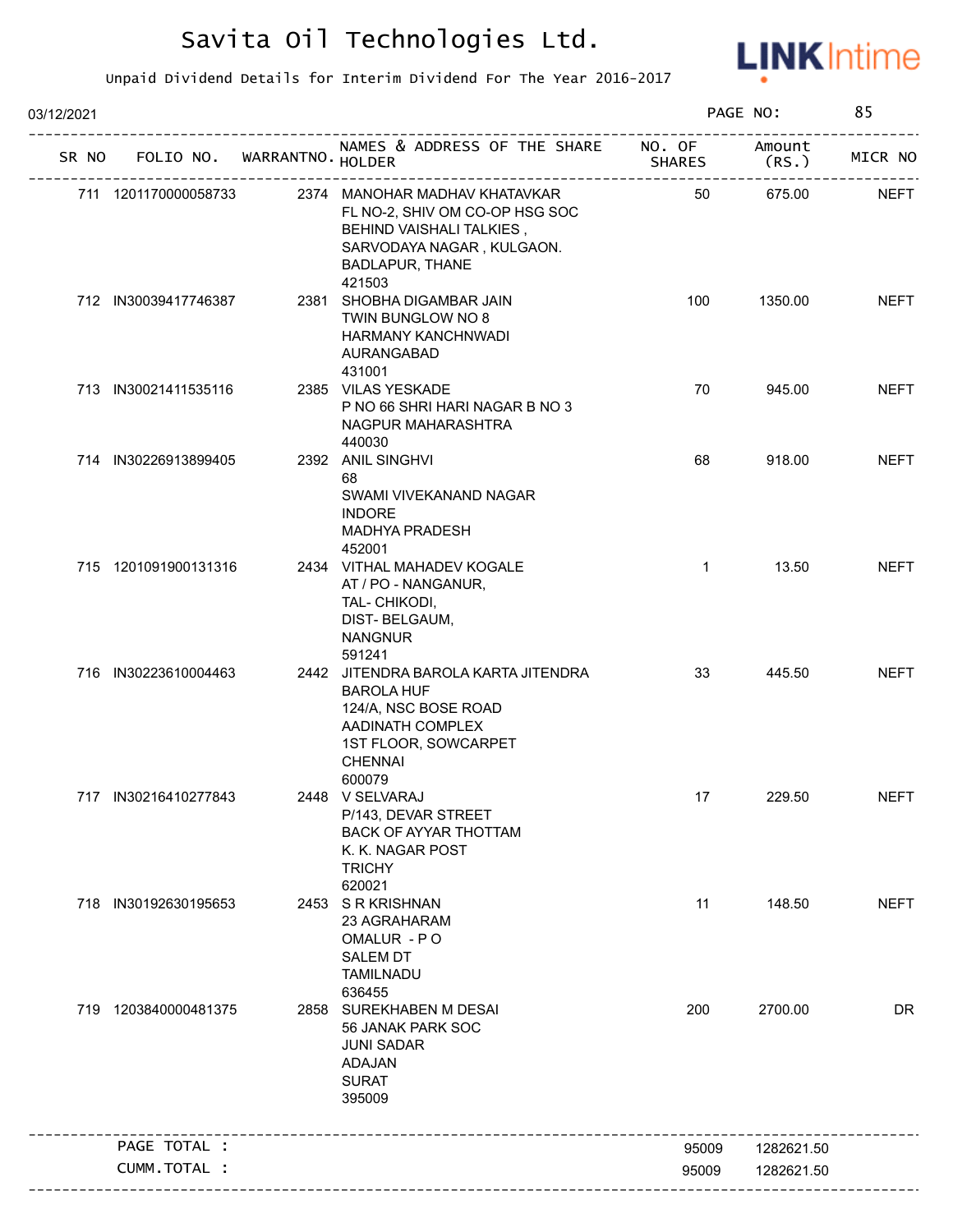

| 03/12/2021 |     |                                   |      |                                                                                                                                                                           |               | PAGE NO:        |             |
|------------|-----|-----------------------------------|------|---------------------------------------------------------------------------------------------------------------------------------------------------------------------------|---------------|-----------------|-------------|
|            |     | SR NO FOLIO NO. WARRANTNO. HOLDER |      | NAMES & ADDRESS OF THE SHARE NO. OF                                                                                                                                       | <b>SHARES</b> | Amount<br>(RS.) | MICR NO     |
|            |     | 720 IN30051313697373              |      | 3501 RADHAKRISHNA MURTHY GHANTA<br>TEJAS JNRA 79<br>PATTATHANAM EAST<br>KOLLAM<br><b>KERALA</b>                                                                           | 100           | 1350.00         | DR          |
|            |     | 721 IN30015910618358              |      | 691021<br>4305 VIJAY A. SHAH<br>2ND FLOOR, R 65<br>R. PURSHOTTAM CHOWK<br>250, V. P. ROAD<br>MUMBAI.<br>400004                                                            | 3             | 40.50           | <b>NECS</b> |
|            |     | 722 1201120100031944              |      | 4595 CHANDRIKABEN KHIMJI RITA<br>1/4, UNNAT NAGAR,<br>PART-II, M. G. ROAD,<br>GOREGAON (WEST),<br><b>MUMBAI</b><br>400062                                                 | 66            | 891.00          | <b>NECS</b> |
|            |     | 723 IN30154915958319              |      | 4666 RAMNIKLAL V THAKKAR<br>E/804 DHEERAJ PRESIDENCY<br>NR SANSKRUTI BHAVAN<br>OPP SWIMMING POOL M G RD<br><b>KANDIVLI W</b><br><b>MUMBAI</b><br>400067                   | 100           | 1350.00         | <b>NECS</b> |
|            |     | 724 1203330000236157              |      | 4707 VIPINCHANDRA VADILAL MEHTA<br>FLAT NO 604 6TH FLOOR C WING<br>SHIV SAGER COMP N SYNDICATE BA<br>TEMBI PADA RD BHANDUP W<br><b>MUMBAI</b><br>400078                   | 166           | 2241.00         | <b>NECS</b> |
|            |     | 725 IN30123310336753              |      | 6049 DHIRAJKUMAR A PATEL<br>BLOCK B-103 RAGHVENDRA AVENUE<br>OPP. SAHJANAND FLAT, NR.<br>NILKANTH SOC<br>MAHADEVNAGAR, VASTRAL<br>RD, MAHADEVNAGAR<br>AHMEDABAD<br>382418 | 50            | 675.00          | <b>NECS</b> |
|            | 726 | IN30047642022986                  |      | 6832 SHOBHANA DILIP THAKKAR<br>E 804 DHEERAJ PRESIDENCY<br>M G ROAD<br><b>KANDIVLI WEST</b><br><b>MUMBAI</b><br>400067                                                    | 333           | 4495.50         | <b>NECS</b> |
|            | 727 | IN30039417816300                  | 7191 | SMC INFRASTRUCTURES PVT LTD<br><b>1ST FLOOR KONARK TOWERS</b><br>SHRI GHANTALI DEVI ROAD<br>OPP SAIBABA TEMPLE<br><b>THANE</b><br>400602                                  | 100           | 1350.00         | <b>NECS</b> |
|            |     | PAGE TOTAL :                      |      |                                                                                                                                                                           | 95927         | 1295014.50      |             |
|            |     | CUMM.TOTAL :                      |      |                                                                                                                                                                           | 95927         | 1295014.50      |             |